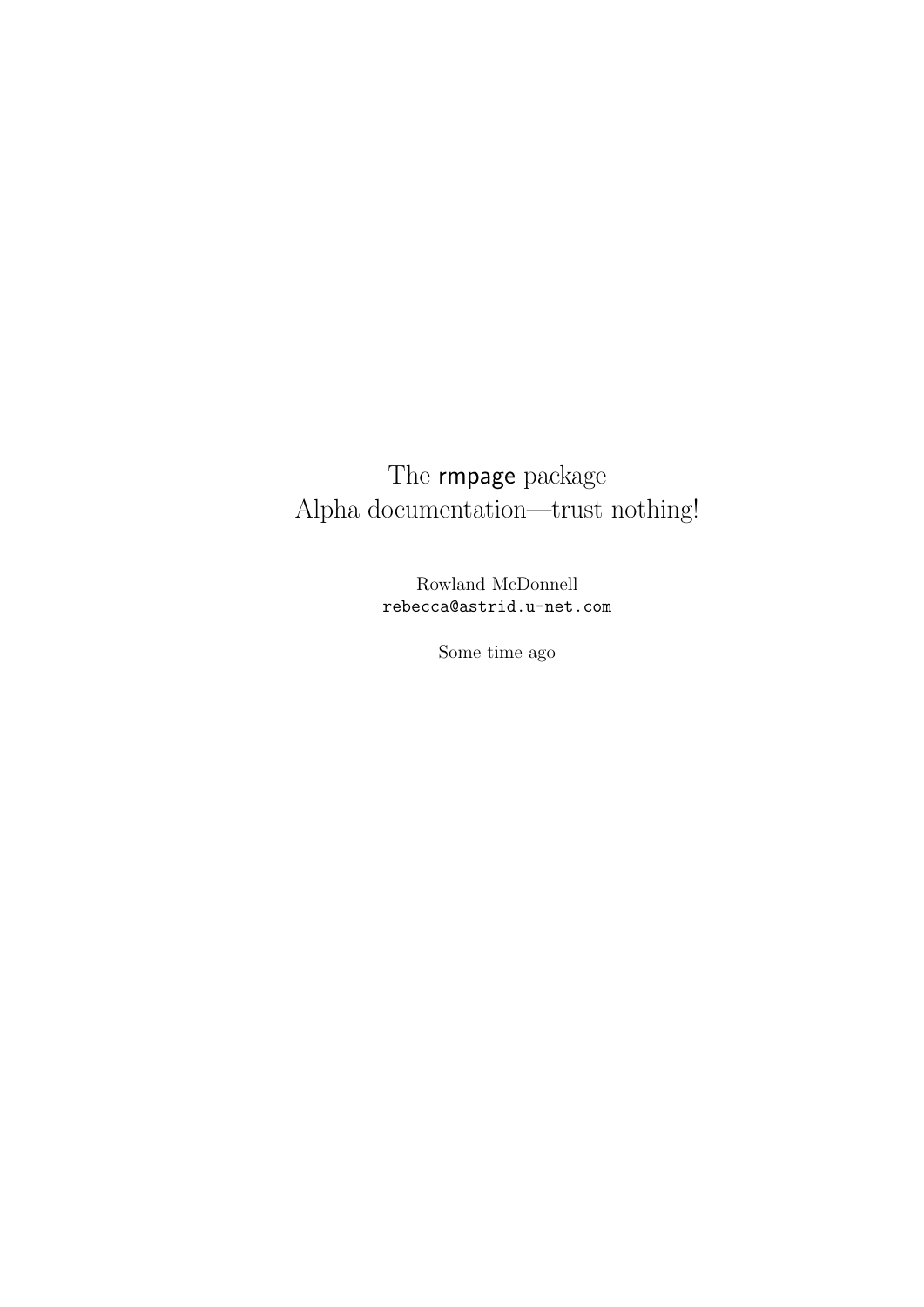#### Abstract

The rmpage package lets you change page layout parameters in small steps over a range of values using options. It can set \textwidth appropriately for the main fount, and ensure that the text fits inside the printable area of a printer.

An rmpage-formatted document can be typeset identically without rmpage after a single cut and paste operation. Local configuration can set defaults: for all documents; or by class, by printer, and by paper size.

The geometry package is better if you want to set layout parameters to particular measurements.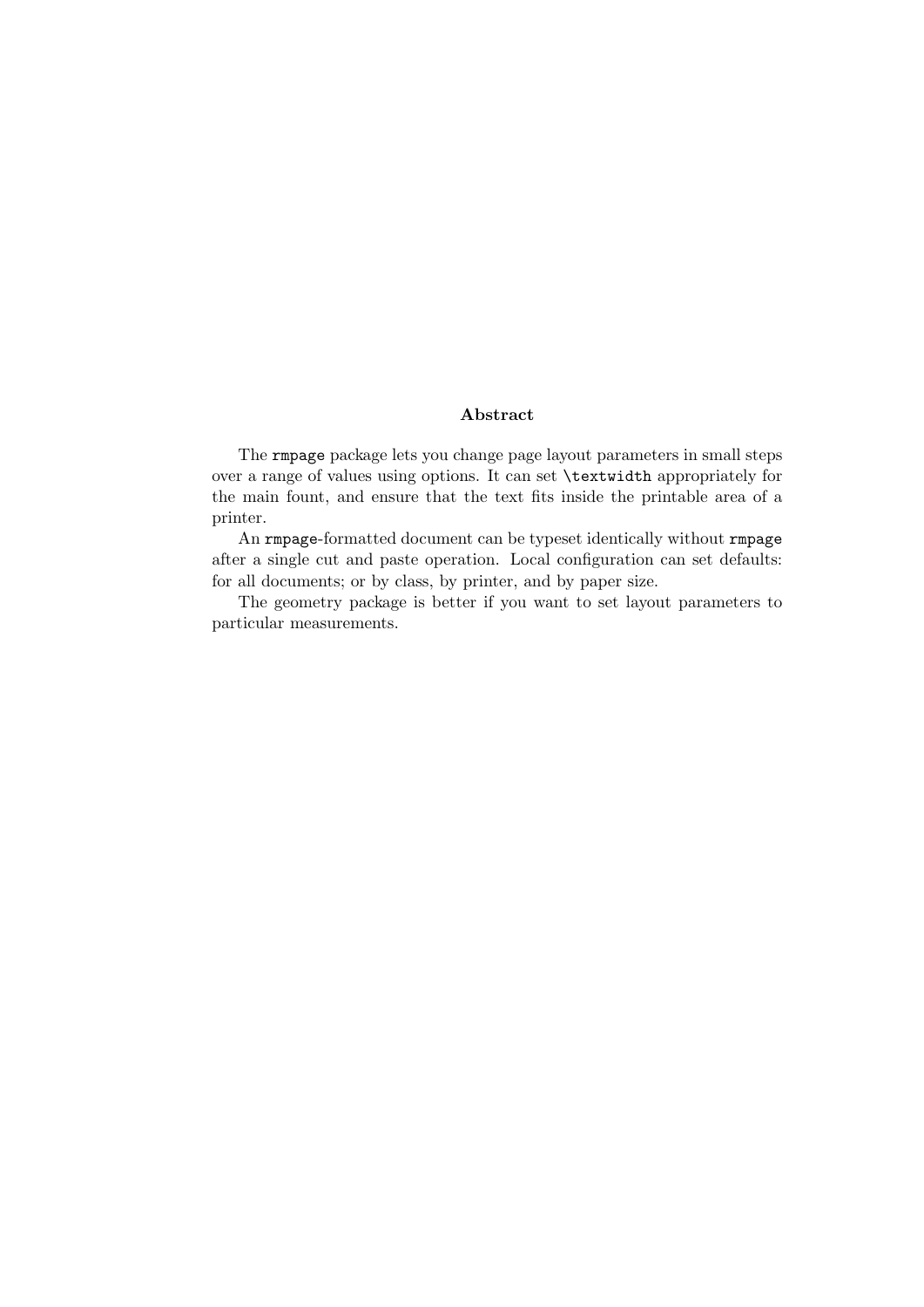# **Contents**

| $\mathbf 1$    |         | Introduction<br>$\bf{5}$                                                                   |  |  |  |  |  |
|----------------|---------|--------------------------------------------------------------------------------------------|--|--|--|--|--|
|                | 1.1     | $\boldsymbol{6}$                                                                           |  |  |  |  |  |
|                | 1.2     | $\overline{7}$                                                                             |  |  |  |  |  |
|                | 1.3     | 8                                                                                          |  |  |  |  |  |
|                | 1.4     | $8\,$                                                                                      |  |  |  |  |  |
|                | 1.5     | 9                                                                                          |  |  |  |  |  |
|                | 1.6     | 10                                                                                         |  |  |  |  |  |
| $\overline{2}$ |         | 11<br>Using rmpage                                                                         |  |  |  |  |  |
|                | 2.1     | 11<br>$rmpage's view of a page        $                                                    |  |  |  |  |  |
|                | 2.2     | 12                                                                                         |  |  |  |  |  |
|                | 2.3     | 12<br>Don't read me<br><u>. Kanadana ana kanadana ana kanadana ana kan</u>                 |  |  |  |  |  |
|                | 2.4     | 13                                                                                         |  |  |  |  |  |
|                | 2.5     | $13\,$                                                                                     |  |  |  |  |  |
|                |         | Width of the main text block $\ldots \ldots \ldots \ldots \ldots$<br>2.5.1<br>14           |  |  |  |  |  |
|                |         | 15<br>Length of the main text block $\dots \dots \dots \dots \dots$<br>2.5.2               |  |  |  |  |  |
|                |         | Headers and footers<br>16<br>2.5.3                                                         |  |  |  |  |  |
|                |         | Position of the main text block $\ldots \ldots \ldots \ldots \ldots$<br>2.5.4<br>17        |  |  |  |  |  |
|                |         | 19<br>2.5.5                                                                                |  |  |  |  |  |
|                |         | 2.5.6<br>20                                                                                |  |  |  |  |  |
|                |         | 2.5.7<br>22                                                                                |  |  |  |  |  |
|                |         | 2.5.8<br>23                                                                                |  |  |  |  |  |
|                |         | 25<br>2.5.9                                                                                |  |  |  |  |  |
|                |         | 25<br>2.5.10<br>Date format $\ldots \ldots \ldots \ldots \ldots \ldots \ldots \ldots$      |  |  |  |  |  |
|                |         | 25<br>2.5.11                                                                               |  |  |  |  |  |
|                |         | 27<br>2.5.12                                                                               |  |  |  |  |  |
| 3              |         | 28<br>Old Using rmpage                                                                     |  |  |  |  |  |
|                | 3.1     | 28<br>Some options $\ldots \ldots \ldots \ldots \ldots \ldots \ldots \ldots \ldots \ldots$ |  |  |  |  |  |
|                | 3.2     | 30                                                                                         |  |  |  |  |  |
|                | 3.3     | 30                                                                                         |  |  |  |  |  |
|                | 3.4     | 30                                                                                         |  |  |  |  |  |
|                | $3.5\,$ | Setting the body text size $\ldots \ldots \ldots \ldots \ldots \ldots$<br>32               |  |  |  |  |  |
|                | 3.6     | 33<br>Founts-                                                                              |  |  |  |  |  |
|                | 3.7     | 33                                                                                         |  |  |  |  |  |
|                | 3.8     | The configuration files $\ldots \ldots \ldots \ldots \ldots \ldots \ldots \ldots$<br>34    |  |  |  |  |  |
|                | 3.9     | Sending rmpage-formatted documents elsewhere<br>36                                         |  |  |  |  |  |
|                | 3.10    | Speed and what to do about it $\ldots \ldots \ldots \ldots \ldots$<br>37                   |  |  |  |  |  |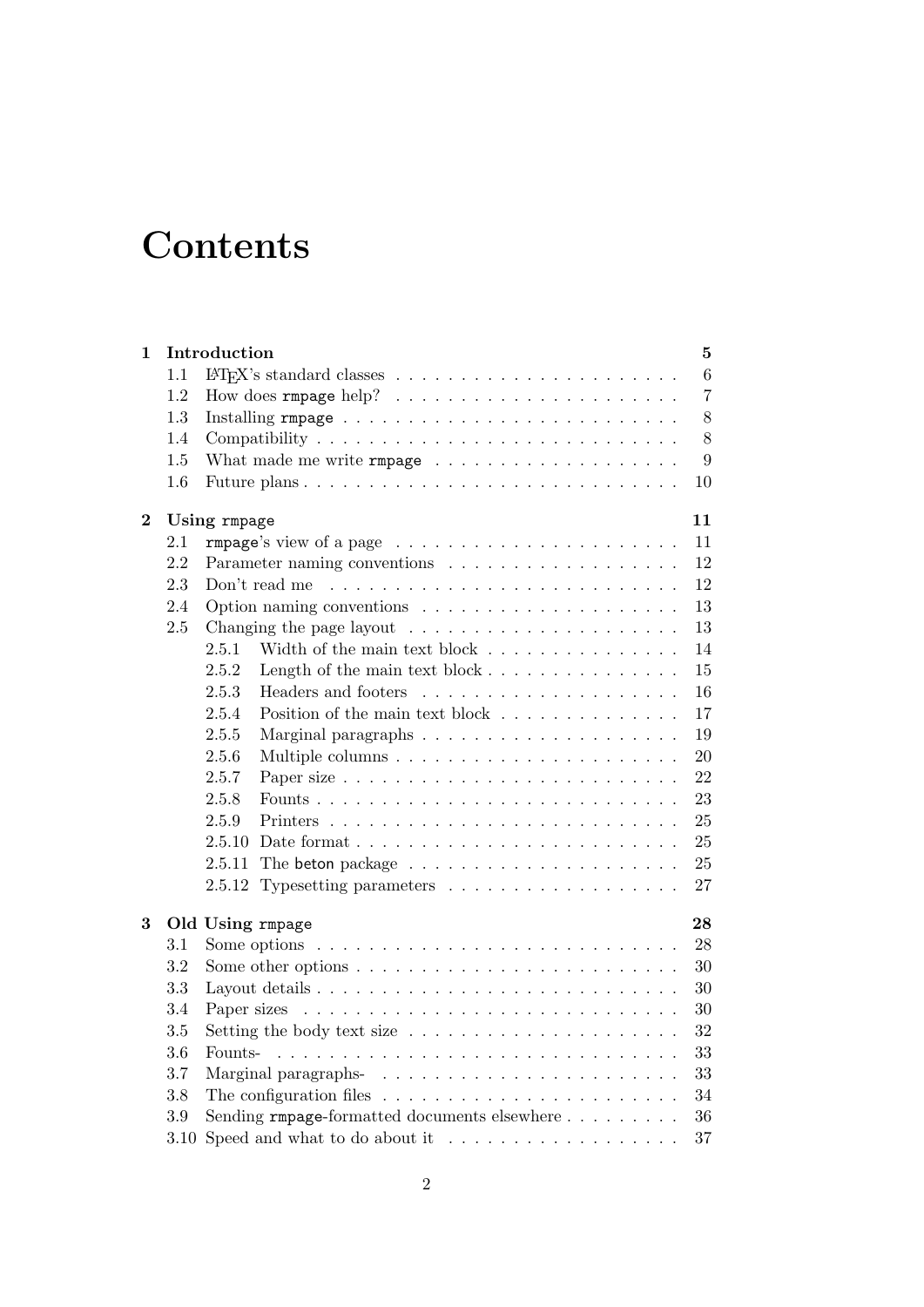| 4                    |     | 40<br>A brief lecture on typography                                         |                                                                               |        |
|----------------------|-----|-----------------------------------------------------------------------------|-------------------------------------------------------------------------------|--------|
|                      | 4.1 |                                                                             |                                                                               | 40     |
|                      | 4.2 | Positioning the text body $\dots \dots \dots \dots \dots \dots \dots \dots$ |                                                                               |        |
|                      | 4.3 |                                                                             | Size of the text body $\dots \dots \dots \dots \dots \dots \dots \dots \dots$ | 42     |
|                      | 4.4 |                                                                             |                                                                               | 43     |
| 5                    |     |                                                                             | All the options (rmpage $v0.69$ and rmplocal.cfg $v0.11$ )                    | 45     |
|                      | 5.1 |                                                                             |                                                                               | 45     |
|                      |     | 5.1.1                                                                       | Reporting dimensions and tracing calculations                                 | 45     |
|                      |     | 5.1.2                                                                       |                                                                               | 46     |
|                      |     | 5.1.3                                                                       | Typesetting tightness $\ldots \ldots \ldots \ldots \ldots \ldots$             | 48     |
|                      |     | 5.1.4                                                                       | Text height setting $\ldots \ldots \ldots \ldots \ldots \ldots \ldots$        | 49     |
|                      |     | 5.1.5                                                                       |                                                                               | 49     |
|                      |     | 5.1.6                                                                       |                                                                               | 50     |
|                      |     | 5.1.7                                                                       | Width of the text body                                                        | 51     |
|                      |     | 5.1.8                                                                       | Width setting control $\dots \dots \dots \dots \dots \dots$                   | 52     |
|                      |     | 5.1.9                                                                       |                                                                               | 52     |
|                      |     | 5.1.10                                                                      |                                                                               | 54     |
|                      |     | 5.1.11                                                                      |                                                                               | 54     |
|                      |     |                                                                             |                                                                               | 54     |
|                      |     |                                                                             | 5.1.13 Positioning the text body vertically $\ldots \ldots \ldots$            | $55\,$ |
|                      |     |                                                                             | 5.1.14 Changing the date format $\ldots \ldots \ldots \ldots \ldots$          | $55\,$ |
|                      |     |                                                                             | 5.1.15 Dealing with the beton package                                         | $55\,$ |
|                      | 5.2 |                                                                             |                                                                               | 56     |
|                      |     | 5.2.1                                                                       |                                                                               | 56     |
|                      |     | 5.2.2                                                                       | Marginal paragraph options $\ldots \ldots \ldots \ldots \ldots$               | 59     |
|                      |     | 5.2.3                                                                       |                                                                               | 61     |
|                      |     | 5.2.4                                                                       | More length options $\ldots \ldots \ldots \ldots \ldots \ldots$               | 62     |
|                      |     | 5.2.5                                                                       |                                                                               | 62     |
|                      |     | 5.2.6                                                                       | Loading founts $\ldots \ldots \ldots \ldots \ldots \ldots \ldots$             | 63     |
|                      |     | 5.2.7                                                                       | Stuff for beton support                                                       | 66     |
|                      |     | 5.2.8                                                                       | Other synonyms for some options $\dots \dots \dots \dots$                     | 66     |
|                      |     | 5.2.9                                                                       | Margin options $\ldots \ldots \ldots \ldots \ldots \ldots \ldots \ldots$      | 66     |
|                      |     | 5.2.10                                                                      |                                                                               | 66     |
|                      |     | 5.2.11                                                                      | Rowland's curious options                                                     | 69     |
| How things work<br>6 |     |                                                                             | 71                                                                            |        |
|                      | 6.1 |                                                                             |                                                                               | 71     |
|                      | 6.2 |                                                                             |                                                                               | 73     |
|                      | 6.3 |                                                                             |                                                                               | 75     |
|                      | 6.4 |                                                                             |                                                                               | 76     |
|                      | 6.5 |                                                                             |                                                                               | 76     |
|                      | 6.6 |                                                                             | Different paper types and printers $\dots \dots \dots \dots \dots$            | 76     |
|                      | 6.7 |                                                                             | Headers, footers, and marginal paragraphs                                     | 77     |
|                      |     |                                                                             |                                                                               |        |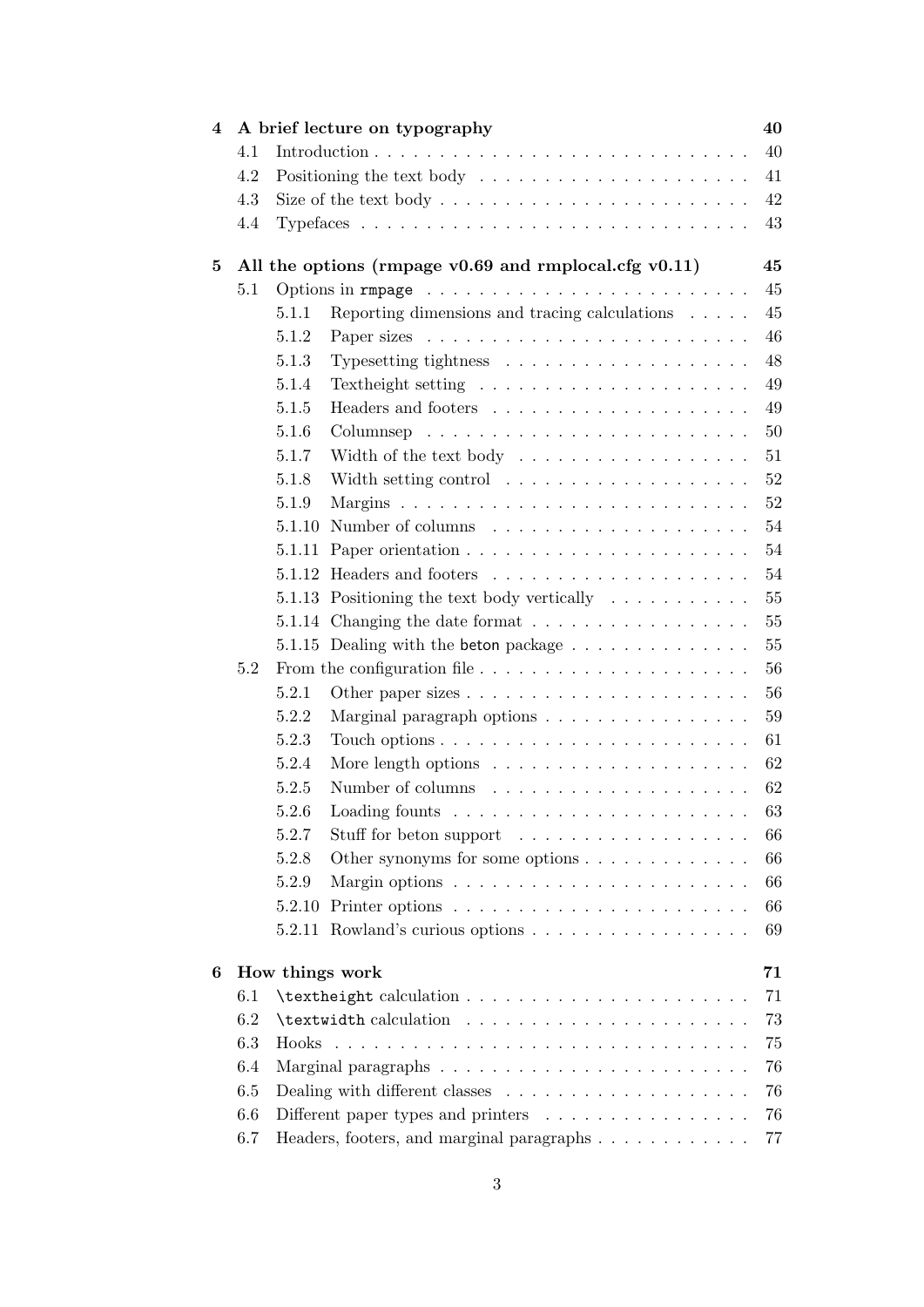| $7^{\circ}$ |     | Configuring rmpage                                                                  | 79 |
|-------------|-----|-------------------------------------------------------------------------------------|----|
|             | 7.1 | Setting up a new installation $\ldots \ldots \ldots \ldots \ldots \ldots$ 79        |    |
|             | 7.2 |                                                                                     |    |
|             |     | 7.2.1 Unknown option error $\ldots \ldots \ldots \ldots \ldots \ldots \ldots 80$    |    |
|             |     |                                                                                     |    |
|             |     | 7.3 Configuring rmpage for particular classes 81                                    |    |
|             |     |                                                                                     |    |
|             |     | 7.5 Dealing with particular combinations of printer and paper 81                    |    |
|             |     | 7.6 Telling rmpage about a new class 81                                             |    |
|             |     | Dealing with options $\ldots \ldots \ldots \ldots \ldots \ldots \ldots$ 82<br>7.6.1 |    |
|             |     | 7.6.2 Things you can do with your new class number $\ldots$ . 83                    |    |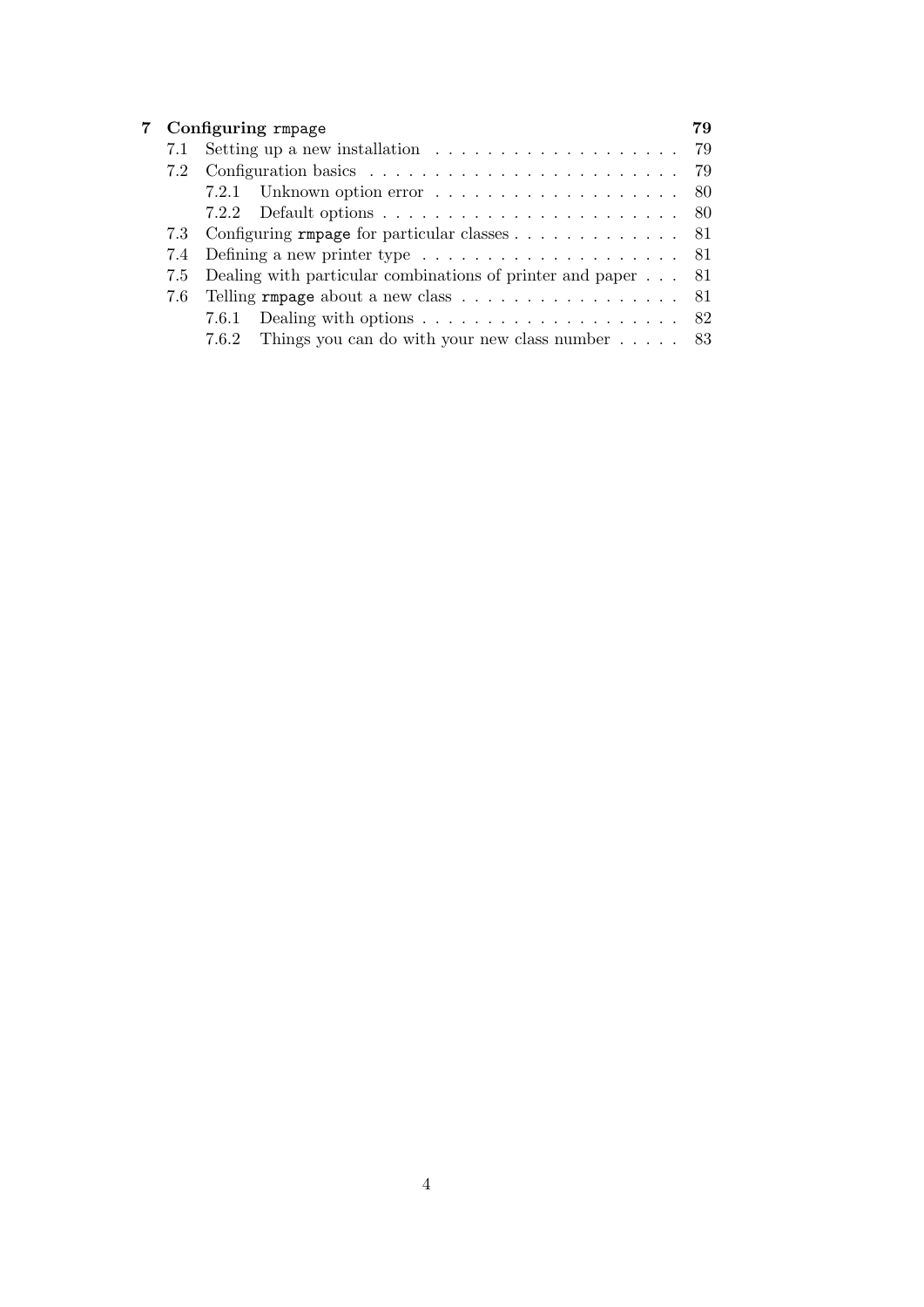## Chapter 1

## Introduction

This documentation needs re-writing and tidying up, and rmpage needs finishing, but the package is 99% finished even if the documentation's a mess – I'm not happy with it but it's probably usable, so here it is.

The rmpage package has five files: rmpage.tex (documentation), rmpage.sty (the package file itself), rmplocal.gfc (a configuration file), and rmpgen.cfg (another configuration file), and readme.

Only rmpage.sty and rmpgen.cfg need to be on your TFX search path – read on to find out more about configuring rmpage.

I seem to have ground to a halt on this package – it's worked fairly well for some time and I don't seem to have been able to get things together to sort out the documentation and stuff. I've come across one bug only in the last year, so I thought the best idea would be to upload the package to CTAN so someone else could use it, and perhaps any feedback I get might persuade me to pull my finger out and tidy it all up.

The dtx files aren't ready to be typeset yet—this is the only LATEXable documentation.

What I do with rmpage in the future depends mainly on what you tell me: if you've used rmpage (or decided not to), I would consider it a great kindness if you told me why. I'm also interested in what you like and dislike, any suggestions you have, and anything else about this package and its documentation—an email message just saying 'rmpage is rubbish, geometry's much better for...' would be useful if that's what you think.

The chapters on how things work and all the options still need a lot of work, and the chapter on configuration isn't how I'd like it to be. This document will eventually be finished and included in a proper .dtx file. I thought releasing this package now was best, because I've suddenly become employed, and this final polishing will take quite a long time.

rmpage sets LATEX page layout parameters to user-controlled values, without the user having to deal with particular measurements, check whether the result will fit inside the printing area of the selected printer, and so on. This is done with options like: wider, noheaders, lower, and morecolsep; all changable layout parameters can be varied in small steps over a range of values.

rmpage only changes parameters like \textwidth and \columnsep: those lengths that affect where the text goes on the page and how much of the page it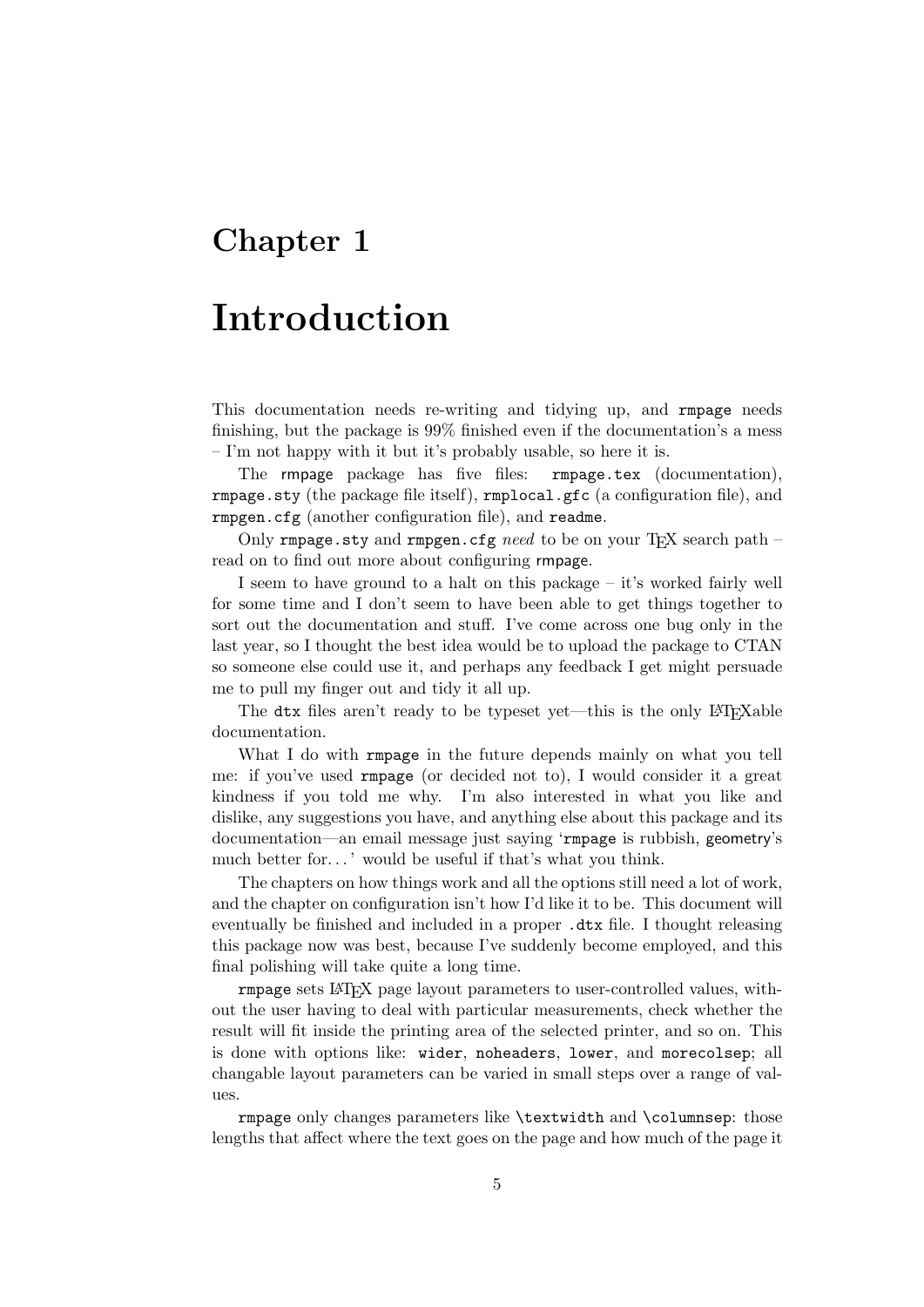occupies. It doesn't change layout parameters that affect the internal appear of your text, such as paragraph indents, spacing around section headings and the like. One of the design aims was to make changing page layout similar to a wysiwyg word processor, where you can use the mouse to fiddle with the page layout, making things a bit bigger and smaller until it's just right.

There's a configuration file for you to play with and hooks galore: rmpage is meant to be configured the way you want it—if you normally use  $A4$ paper and produce most documents without headers, you can configure rmpage to give you that by default, over-ridable by passing options from your document. If you follow the instructions, local configuration won't stop you producing documents with a modified layout that typeset identically on different systems—you can even copy the modified layout data into your document, and it'll typeset identically on a L<sup>A</sup>T<sub>E</sub>X installation without rmpage.

The package is meant to be used directly in LATEX documents, and for creating local classes. I have used it, for example, to create a class for producing theses according to the regulations. I can play about with the layout as much as I like, because rmpage will ensure that the final document is within specification—some of the code that does this can be seen in the configuration file.

Aside: this documentation was hell to write—I hadn't realized what a monster this package was until I came to document it. With a bit of luck, you'll be able to use rmpage as your flexible friend like I do. I never write a LATEX document without it. And strangely, even though rmpage has been over a year in the making, and has been used constantly in that time, I spotted lots of improvements that needed doing and bugs that needed removing while I was writing this documentation, which I didn't start seriously until I thought I'd finished the first release version of the package. I have a suspicion that writing detailed documentation of software is a very, very useful part of getting it right, especially when the software's moderately complicated. Personally, I'm now suspicious of anything that isn't documented thoroughly; I've looked at the various packages I've got from CTAN and use myself, and I find that those with thorough, clear documentation of what they do and how they do it are the ones that seem most usesful and flexible. The poorer-documented packages appear to be less well thought out and less able to do things my way, rather than the author's. By the way, when I refer to an explanation of how something works, I'm not talking about the annotated code with added jargon that the LAT<sub>EX</sub> core appears to be turning into. This is fairly useful and probably inevitable, but people like me who aren't expert hackers can't understand it and can't find out how to understand it, which is worse.

## 1.1  $\text{LFT}_F X$ 's standard classes

LATEX's standard classes have all been designed well, and the LATEX 2ε versions have a cunning way of calculating \textwidth and \textheight that adapts the page layout to the size of paper, which is useful for people like me who never print on US letter paper.

But the standard LATEX page layout was intended for paper sizes near US letter, and assumes you'll be using headers and footers. If you're not, things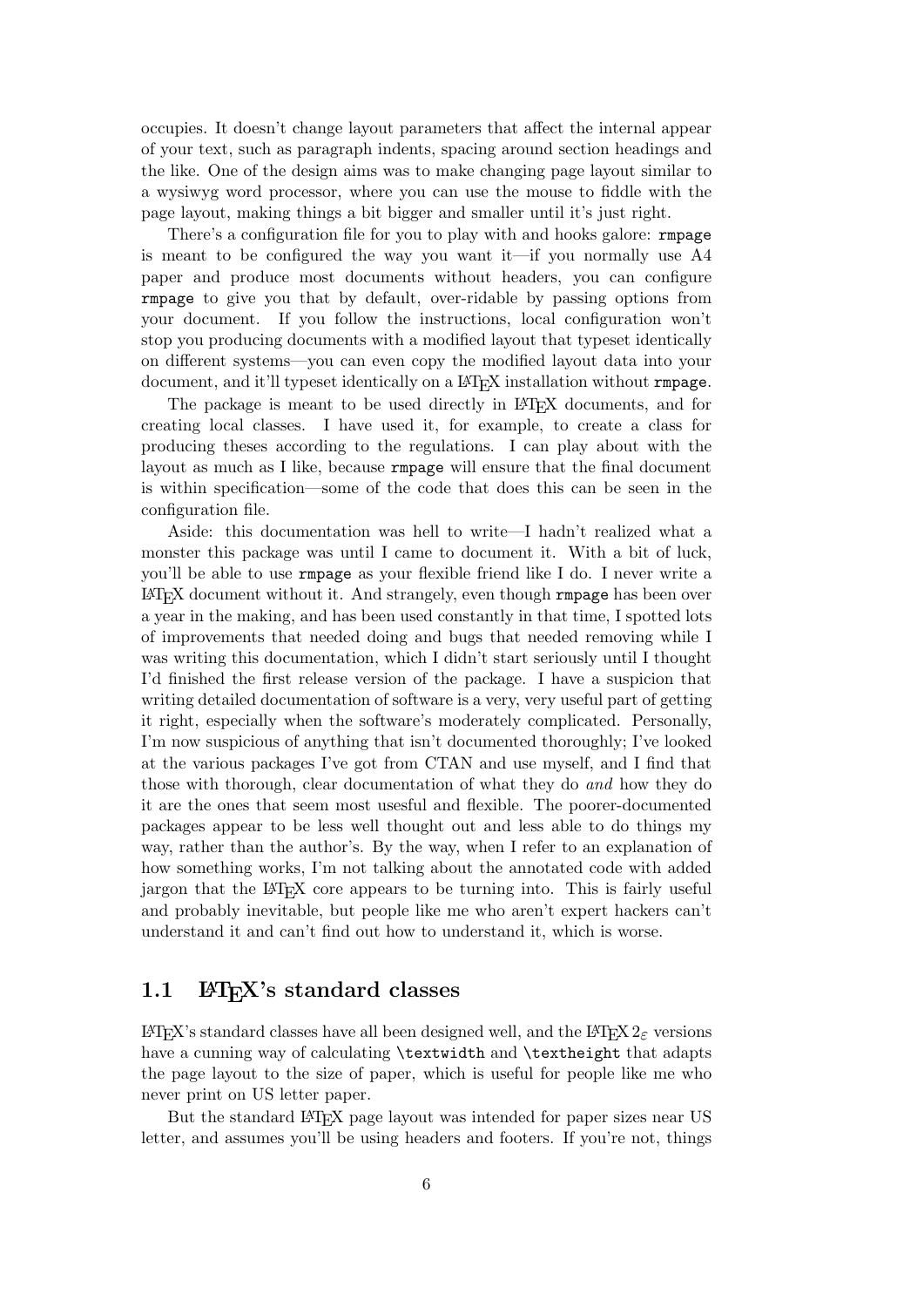begin to look a bit off; your printed pages have a larger white space at the top than at the bottom, which looks 'bottom heavy'—standard typographical design has the larger gap at the bottom rather than the top, which looks better to the eye, even if only because we're used to it. Personally, I rarely use headers, which means the standard LATEX classes produce an unpleasant output most of the time. And for some reason, the standard classes don't allow enough space in the header box for type sizes bigger than 10pt. This is one of life's inexplicable mysteries.

If you have different sized margins, the standard classes always make the outside margin the larger one, and the margins are in fixed proportions to each other. This is fine for conventional typeography, but not so good if you're formatting things to go in a ring-binder, for example. Some flexibility in this matter would be good.

And there's the matter of the fixed text height and width of the standard classes. Now then, this is a good idea in one respect, because the user doesn't get to typeset lines that are too long or too short without having to do a bit of work. On the other hand, I for one have often LAT<sub>EX</sub>ed a letter which has *just* run on to two pages; being able to extend the page a small amount would be good under these circumstances. Admittedly,  $\angle$  ET<sub>E</sub>X 2<sub> $\epsilon$ </sub> introduced the \enlargethispage command which can help out, but if you make a page more than one or two lines longer this way, the results look a bit iffy—this command only extends \textheight, which reduces the size of the bottom margin, and can make the page look bottom-heavy.

A more subtle problem with the standard fixed widths is that one factor affecting the ease of reading is the line width in characters, not in inches. So if you're using a fount with a different number of characters per inch, you can end up with a line that is noticably too long (Zapf Chancery), or too short (Lucida Casual).

## 1.2 How does rmpage help?

rmpage has options (the details come later) to format a page for typesetting with or without headers or footers, and always leaves enough space for a \normalsize line of text in the header box. You can specify which margin you want to be the larger one, and adjust the relative proportions of the inside and outside margins. And there are options to change: the width and height of the text taking into account the size of the main text fount; the position of the text on the page (up and down, and left and right); space between columns, above footers, below headers; size and position of marginal paragraphs; and lots, lots, more, so hurry! Buy now while the sale's still on!

rmpage isn't like the geometry package: you rarely work with measurements. **rmpage's** options are of the form: wider/narrower or moreheadsep/lessheadsep, and they scale sizes up and down over a large range in fairly small steps if you want. And unlike the Koma-Script bundle of packages, you're not limited to a fixed aspect ratio printing area. Not that there's anything wrong with Koma-Script or geometry: they do a different job.

rmpage can take into account different founts, number of columns, and all sorts of things, including the physical printing area of your printer.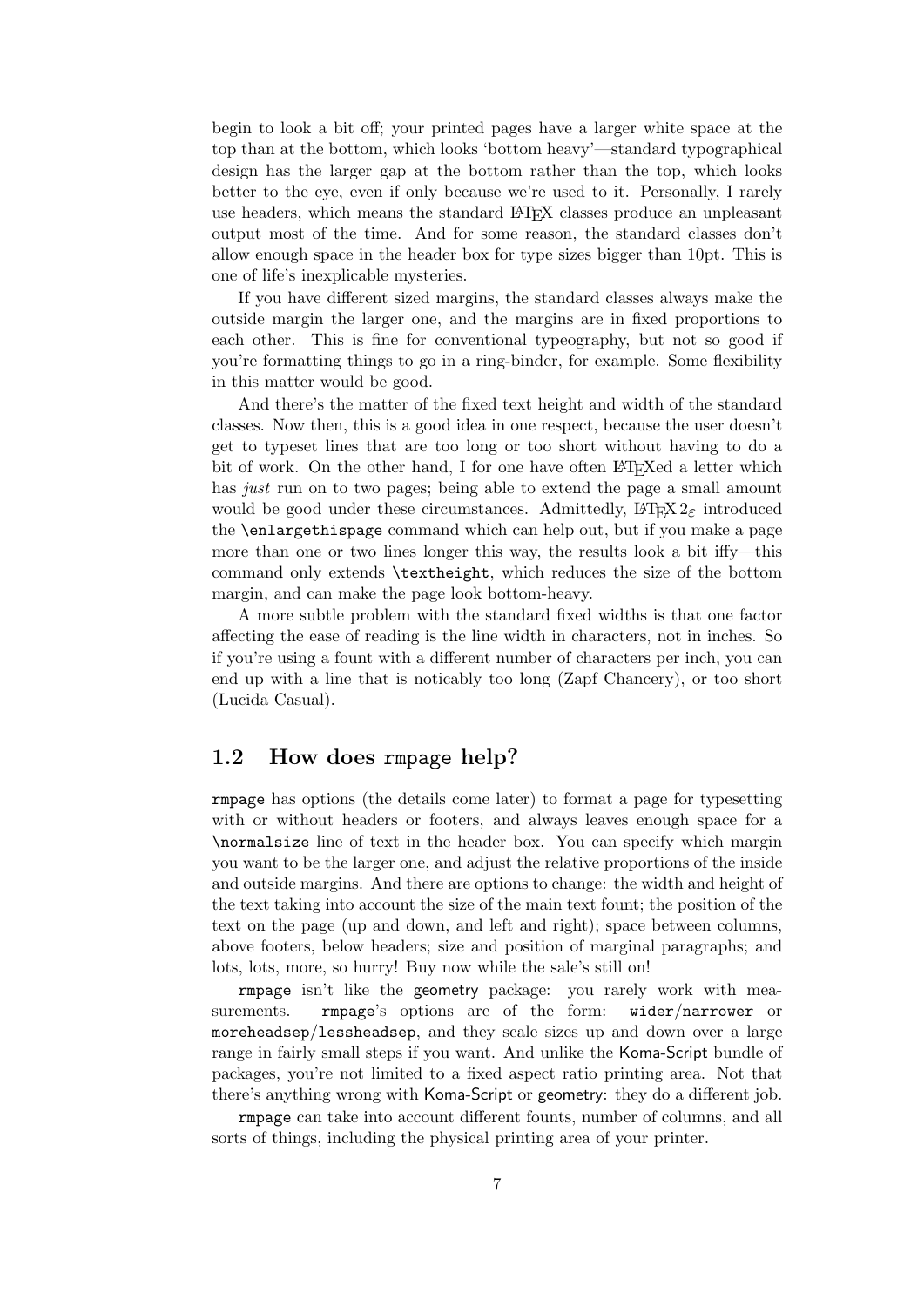Options exist to change all (I think I got them all) of LAT<sub>EX</sub>'s basic page layout parameters, and some new parameters that I created for: setting the size of marginal paragraphs, and changing the position of the text area in relation to the paper area. There are some L<sup>AT</sup>EX page layout parameters that you don't get to affect directly; this is because of the way I looked at page layout when I wrote rmpage. These include \evesidemargin, \topmargin, and some others, which are fine for a computer assembling a page, but not so good for me, trying to describe a layout I want in terms I like.

I have paramaterized everything that didn't run away, so you can, for example, write a thesis class that limits the text area as specified in the regulations, but still allows the user some flexibility if it's needed.

And rmpage knows about a lot more paper sizes, including envelopes and ISO long sizes, which it attempts to handle in an intelligent fashion (it knows one's likely to want to print out 1/3 A3 on A4 paper, for example).

## 1.3 Installing rmpage

You can install rmpage by running LAT<sub>EX</sub> on the file rmpage.ins. The dtx files might be useful if you want to dig around inside rmpage, otherwise throw them away with the ins files. Put the sty, pko, cfg, and gfc files somewhere in your T<sub>EX</sub> search path.

The file rmpage.sty is the package you call from your L<sup>A</sup>T<sub>EX</sub> document, and the cfg files contains most of the options and locally-configurable things. Please don't change any of these files—make a copy called **rmplocal.cfg** of either: rmpgen.cfg or rmplocal.gfc, and change that instead. The file rmplocal.gfc is the same as rmpgen.cfg with some options commented out to make it faster.

rmpage is meant to be configured to suit you; I suggest that everyone changes the default options in rmplocal.cfg. Don't do this just yet unless you really want to—have a read of chapter 2 and section 7.1 first.

## 1.4 Compatibility

rmpage has been tested with the June 1996 release of LAT<sub>EX</sub>. It appears to work well with the article, report, letter, book, and slides classes, and a number of local classes based on these. rmpage doesn't work well with the ltxdoc class, because of what ltxdoc does with marginal paragraphs. Mind you, ltxdoc doesn't seem to have much success with marginal paragraphs anyway. rmpage seems happy with the ltxguide class, but I've not tested it thoroughly.

Because rmpage only changes LAT<sub>EX</sub> parameters at the beginning of a LAT<sub>EX</sub> run, it doesn't in general have trouble working with other packages and classes as long as rmpage is loaded last. rmpage includes code to help it work with the PSNFSS packages, the beton package, and the foils class. The beton package needed a little extra work because it changes \baselineskip after all packages have been loaded; foils uses four (rather than three) extra-large base point sizes, which again took a little extra code. The PSNFSS package support is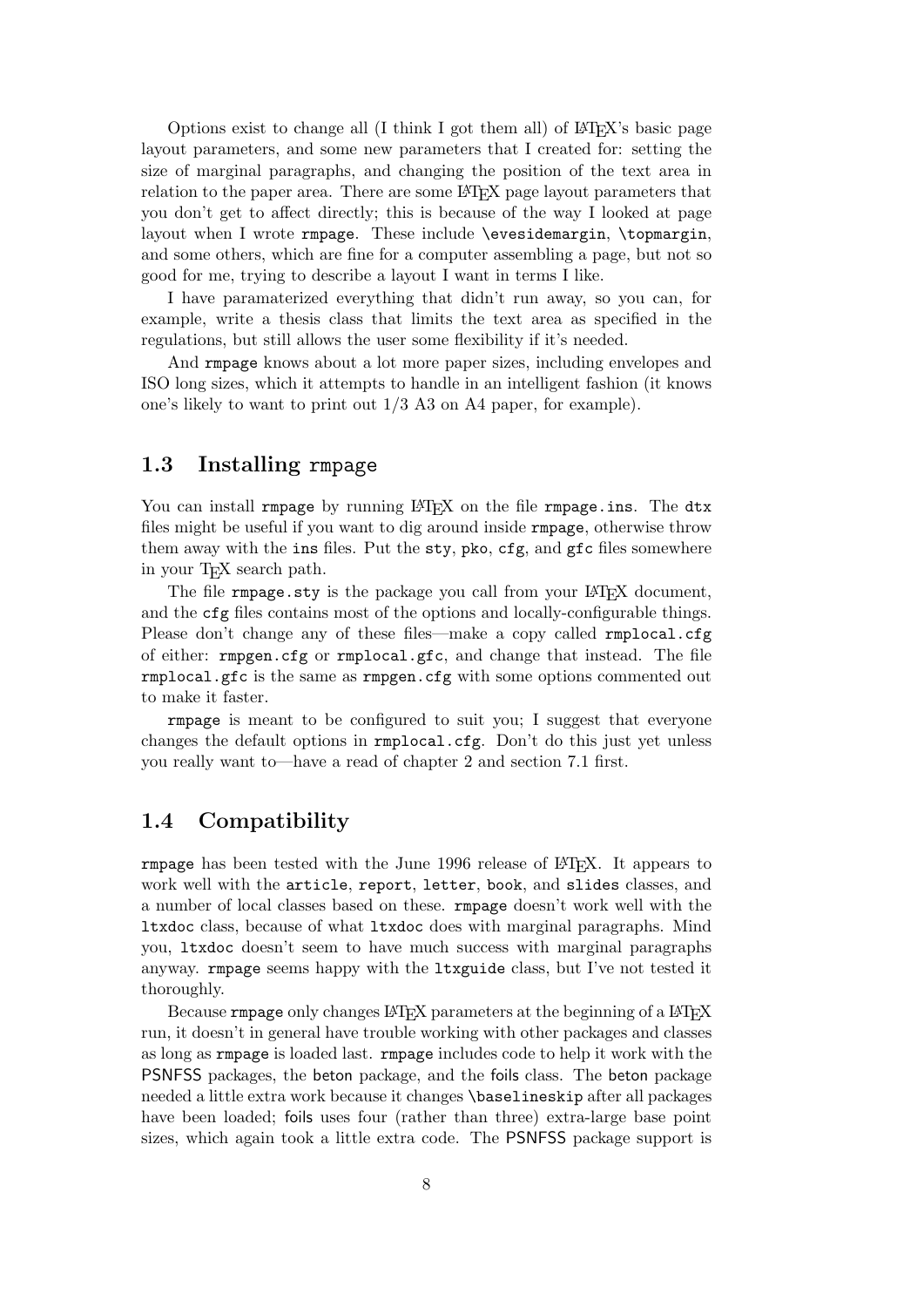just for convenience, so you can load a fount with one option rather than a \usepackage command and an option to rmpage.

In general, if rmpage is loaded after the document's normal size fount has been selected, and after the document class has finished setting the various text layout parameters, there should be no problems—. If you are combining rmpage with a package that also changes page layout parameters, you will have to find out how both packages work to ensure you get what you want. Loading rmpage last is usually enough to ensure everything works right. For example, rmpage must be loaded after setspace has been used to set the line spacing for a document, so that rmpage can set **\textheight** to a valid value.

Two things to watch for are changes to the main document fount, and changes to \baselineskip. rmpage calculates \textheight as an integer multiple of \baselineskip plus \topskip. If these are changed after rmpage has been called, you'll probably have lots of bad page breaks. \textwidth is normally taken to be a certain number of average-sized characters; if rmpage has a false idea about the typeface and size you are using, \textwidth will probably not be set appropriately.

If you ensure that normal size in the normal body fount with the normal \baselineskip has been selected before loading rmpage, everything should always be fine. The beton package sets \baselineskip \AtBeginDocument; other packages and classes which do this kind of thing will almost certainly need attention to get rmpage to work right.

## 1.5 What made me write rmpage

I started using LAT<sub>EX</sub> 2.09 about eight or nine years ago when I was an undergraduate ('ere, Colin, 'ave you got a word processor on that bloody great workstation of yours? No, but I've got something better. . . ) and quickly realised that the standard formats looked daft on A4 paper. No worries, there was this a4l style file that sort of sorted things out. After a bit, I wanted slightly wider columns, sometimes centred on the page and sometimes not. I found out how to write style files and eventually I ended up with a suite of simple style files that let you fiddle with the printing area by selecting one file for the kind of text area you wanted: centred, not centred, wide, very wide, long, standard LAT<sub>EX</sub> length, my standard length, all hard-coded to A4 paper with no headers.

I was chewing over the idea of introducing the idea of paper sizes myself, so I could write style files that weren't hard-coded to any particular paper size, when  $\angle M$ <sub>E</sub>X 2<sub> $\epsilon$ </sub> came out with the job already done, and packages you could pass options to and all that good stuff.

So what I did was use my original LAT<sub>EX</sub> 2.09 packages to form the basis of the original rmpage, which let you do everything the original styles did, but all in one file instead of over a dozen, and let you format your text on any size paper with or without headers or footers. I decided what I really wanted was a package that gave me wysiwyg-style flexibility (you know, the way you can extend line length just a bit with the mouse, without worrying about the actual numbers) without producing poor layouts, and taking advantage of  $\text{LATEX's 'extensive macro capability'}^1$  to build in a bit of intelligence.

<sup>1</sup>Whoever first used this phrase should be shot, after the politicians but before the lawyers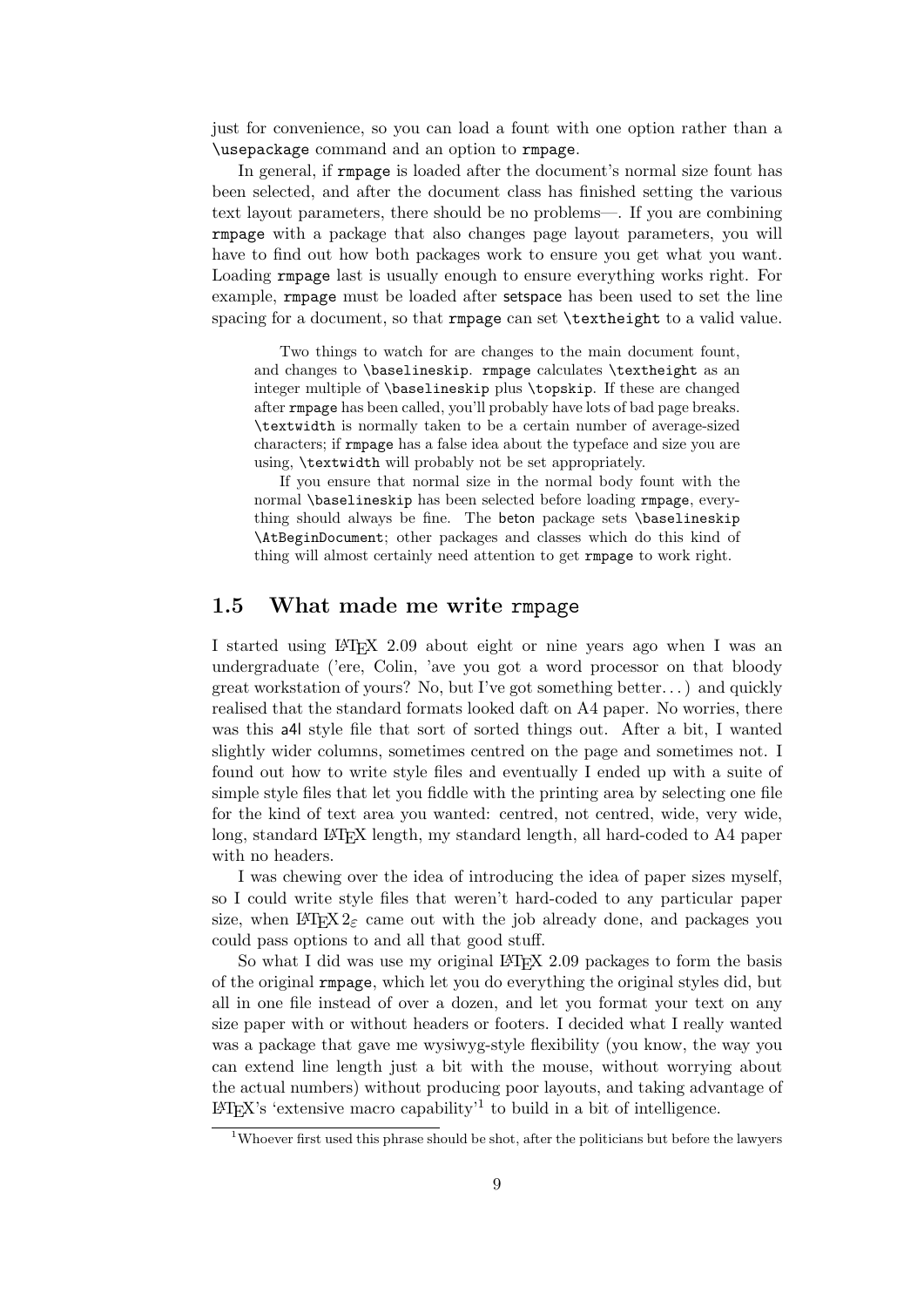I looked at the LATEX  $2\varepsilon$  way of calculating the text region, and used those ideas in my package, and started adding options to change more aspects of the printing area. And more, and more, and more. The result was a mess that could change almost anything, and supported any size paper, different printers, and so.

The transmogrification from the original large mess to the current large mess was in two main steps: I started out by tidying up bits of code piecemeal, rationalized command names and the like, and tried to work out how everything worked together. I'd done as much of this as I could, then started to document rmpage systematically for myself, making notes on what I intended to change when I'd finished documenting the package.

Eventually I got fed up, and decided that a good spring cleaning was in order. I read some typeography books, some British Standards (which are mainly ISO standards too, so I'm not being parochial) looked at the komascript, vmargin, and geometry packages, and cleaned up the code good and proper, none of this pussy-footing around with careful plans. I parameterized some things which had escaped the first time round, changed the numbers to give a rational, æsthetically pleasing, and functional spread of values for everything<sup>2</sup>, and got the whole thing more-or-less sorted, with a few extra bits thrown in where they were missing. The result seems much more useful that my original careful plan would have produced, so I'm happy. Writing the documentation has smoothed out several things I wasn't very happy with to begin with, improved some features, added some others, and unearthed more bugs than was reasonable given that I'd tested the bloody thing, honest.

## 1.6 Future plans

What I do with rmpage depends mainly on what you tell me; if you've used rmpage (or decided not to), I would consider it a great kindness if you let me know what you think about it—two words or two pages: whatever you might tell me would be useful and appreciated. I'm interested in what you like and dislike, any suggestions you have, and anything else about this package and its documentation, gonzo ontology, the books of Harlan Ellison and Robert Anton Wilson, good beer, fast bikes, and prawn crackers, but don't worry about most of that.

I intend to make the rmpage code more elegant, and make rmpage more useful—if you think of any useful changes or additions, please let me know. Of course I'll try to fix any bugs and misfeatures that you report.

I'm working on reducing the restrictions on the use of options—I hope to arrange things so that more options can be used in an \ExecuteOptions statement, and things like that.

A project that I'll finish eventually is a version of rmpage that can be processed with doc and docstrip in the conventional way, but don't hold your breath—it's taken me perhaps two years to get this far. But I will fix bugs quicker than that.

<sup>2</sup>That's my story, and I'm sticking to it.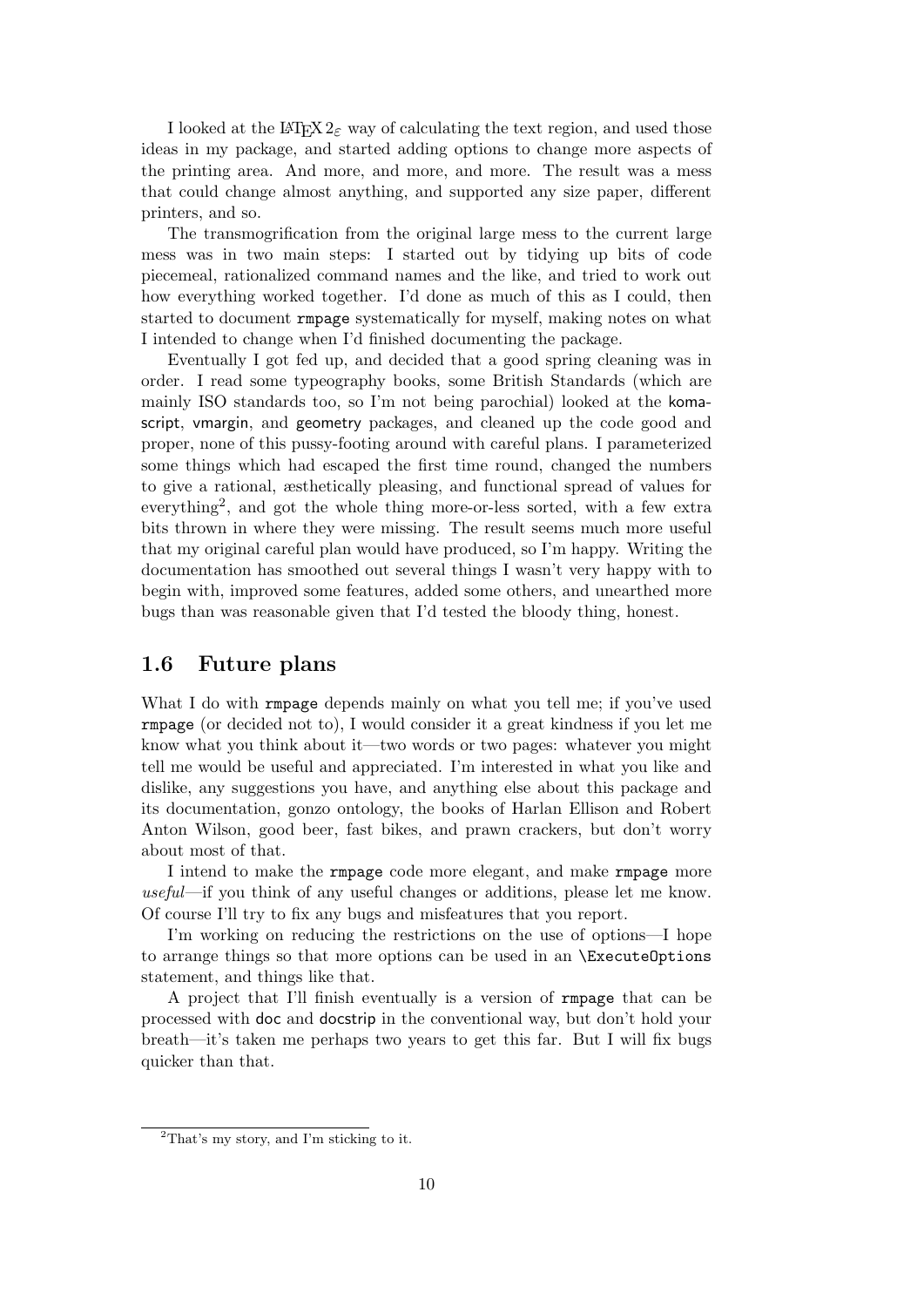## Chapter 2

# Using rmpage

Section 2.5 on page 13 of this chapter describes how to use rmpage to change the page layout. The sections before that are background information intended to explain the jargon and conventions I use in this document, and a little about the philosophy behind rmpage—all of which should make the rest of this an easier read.

rmpage is a LAT<sub>EX</sub> package written to change the page layout. You can control it with options, and by editing a configuration file. You don't need to edit the configuration file for rmpage to be useful, but doing so can save you time and effort. I suggest you read this chapter and play with rmpage a little, then read chapter 7 on page 79 to find out about local configuration.

rmpage is a normal LATEX package, so put:

#### \usepackage{rmpage}

in the preamble of your document.

You can pass options directly to rmpage in the optional argument of the \usepackage command, but I almost always put all my options in the optional argument of the \documentclass command. This is because rmpage uses several standard options; if I made a habit of passing options to rmpage directly, I might forget that the document class needs to know about (for example) the twocolumn option.

rmpage was designed to change LATEX's page layout parameters, but it doesn't change all of them in a direct way—read on to see what I mean. If you aren't familiar with LAT<sub>EX</sub>'s basic page layout parameters, have a look at a copy of the LATEX manual, ask a convenient guru, or use the layout package to show you what they are—I think that what they are is obvious from their names, but I'm not a Finnish LAT<sub>EX</sub> novice, so my opinion is clearly suspect.

Figure 3.1 on page 31 shows the output from the layout package's \layout command. I've fooled the \layout command into thinking this is a one-sided document, and this document is formatted without headers, so you can't see clearly that there is a box of height **\headheight** a distance **\headsep** above the main text body. This box contains the header, if one exists.

## 2.1 rmpage's view of a page

The user interface to rmpage takes the view that a page consists of a physical paper size, with a non-printable border around its inside edge. rmpage will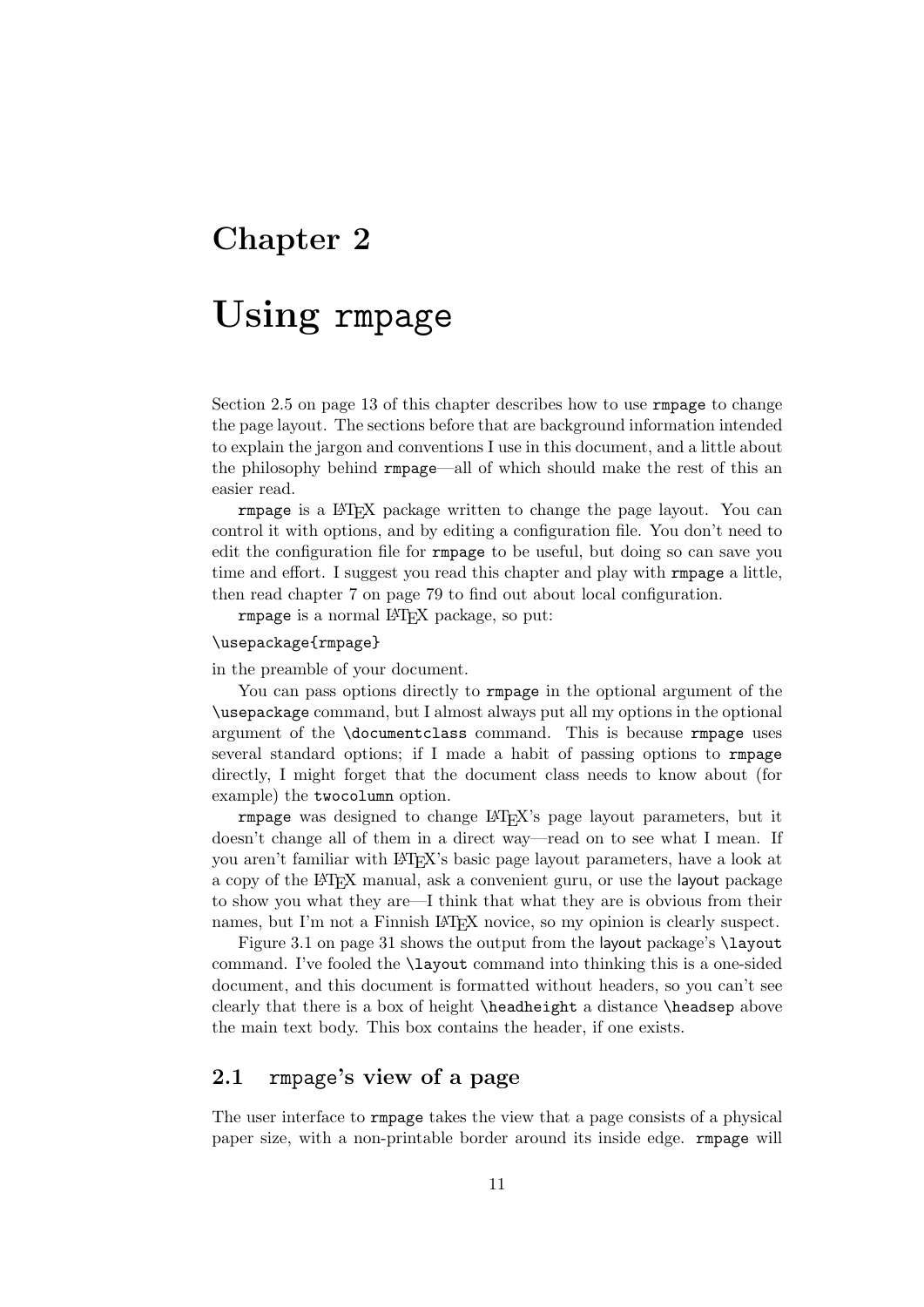not produce a layout that attempts to put ink beyond the printable region thus defined.

rmpage considers the main text block to consist of the header, body text, and footer. This is the region that rmpage moves up and down with altitude options, and left to right with offset options. The body text is part of the main text block, and is the matter that fits inside the area defined by \textwidth and \textheight.

Marginal paragraphs stick on the side of the main text block. They begin a certain distance from the side of the body text, and extend to within a certain distance of the edge of the page, or to a certain maximum width.

The space between the main text block and the edge of the paper: top, bottom, left, and right; is considered as four different margins, measured from the edges of the paper. LATFX's \evensidemargin, \oddsidemargin, and \topmargin parameters measure margins differently, from a point one inch in from the top left hand corner of the paper.

Asking for noheaders or nofooters reduces the size of the space left for the approriate element to  $0$  pt—respectively  $\headarrow$  and  $\headarrow$   $and \headarrow$   $the$  adsep, or \footskip, so the main text block might consist of body text only.

## 2.2 Parameter naming conventions

I refer to various parameters in this document, so you might find it useful to know what the names are supposed to mean.

In general, parameter names ending in clearance, clear, or margin refer to a distance from the edge of the paper. Parameter names containing sep refer to a distance between text elements on the page. mpar means marginal paragraph; width refers to horizontal dimensions; height or length refer to vertical dimensions.

Parameter names ending in option contain numbers that control what value the parameter referred to is set to. Parameter names containing min or max are minimum or maximum limits for the parameter referred to.

All rmpage's parameters and commands begin with \RM; those beginning with \RM@ are not meant to be set outside a class, package, or configuration file. The one exception to this is the \sloppiness command.

## 2.3 Don't read me

Without any options specified by your document or the configuration file, on paper about A4 or US letter size, rmpage will produce a slightly different format to the standard classes: \textwidth and the position of the text body on the page will be a fraction of a point different; everything else should be the same (if not, you've found a fault—please let me know). Smaller paper sizes, around A5 or half US letter, will have a noticeable wider \textwidth. You can force rmpage to make \textwidth and \textheight identical to the standard values (so line and page breaks are not changed) with the stdwidth and stdlength options; main text block positioning is never identical to standard.

rmpage with the standard configuration file follows LATEX's defaults and produces layouts very close to standard LATEX. You can change this by editing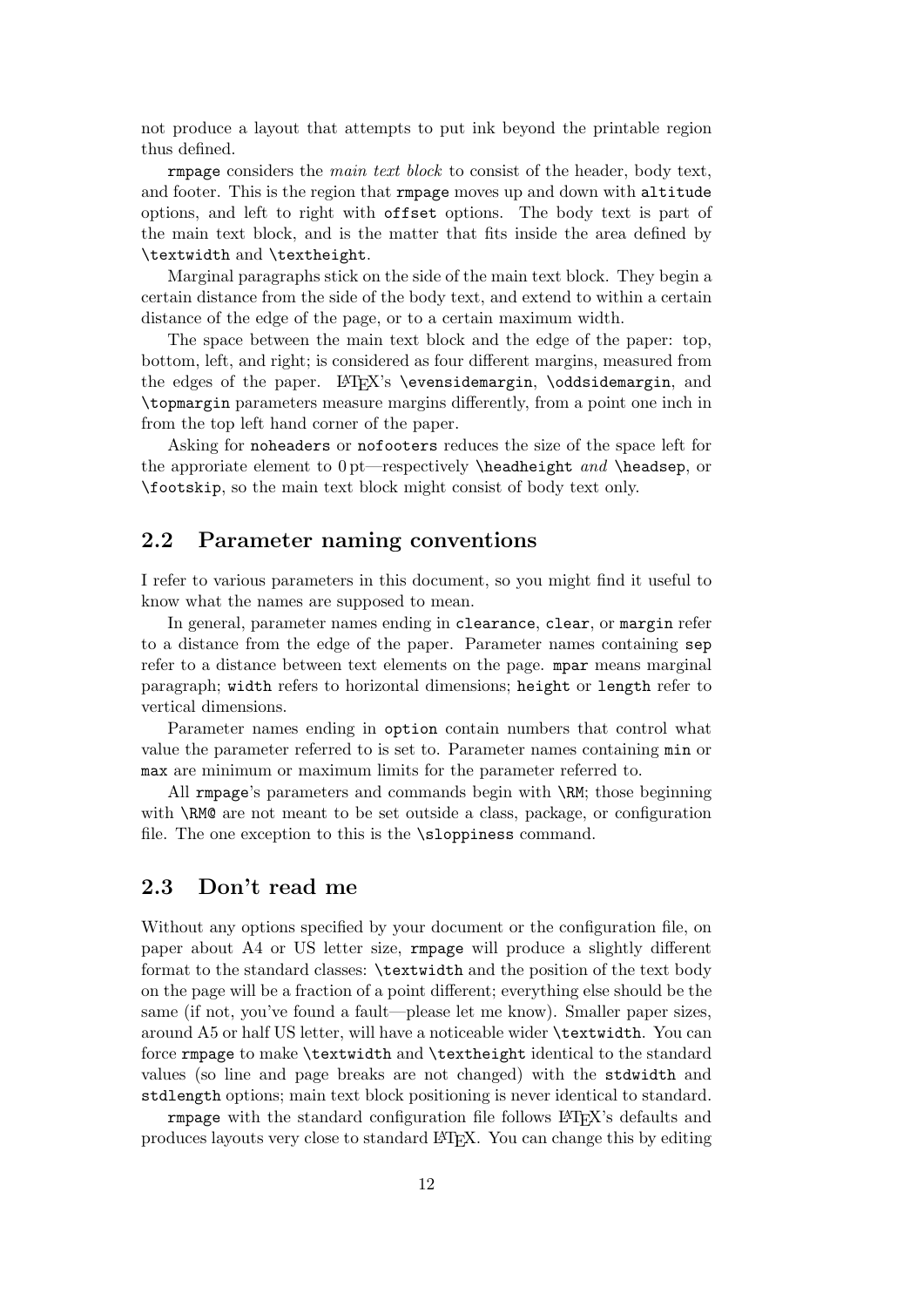the configuration file—see chapter 7 for the details. I wrote rmpage expecting that everyone would edit the configuration file to match their preferences; for example, if you usually don't use headers, or if you usually don't print on US letter paper.

If you are using typefaces other than the standard Computer Modern Roman, or a package that changes \baselineskip, have a look at section 1.4 on page 8 and section 2.5 on page 13—there are things that need doing to avoid a poor layout.

The observant will notice that I prefer spelling things according to the Oxford English Dictionary, rather than Webster's. Fear not: I realize that LATEX follows US English convention, so rmpage includes options spelt both ways where there's a difference.

## 2.4 Option naming conventions

rmpage's options are largely of the form: narrowest, narrower, narrowish, normalwidth; or mostheadsep, moreheadsep, moreishheadsep, normalheadsep. These two examples are each part of an option set (they continue with widish and lessishheadsep). Any option without touch or t@uch in its name is considered a main option.

You should use only one main option from each set at a time—if you do use more than one, rmpage will apply the settings of the option that is declared last in the package file.

The touch options all step up or down one third of the way (usually in a geometrical sequence) to the next main option. The t@uch options are identical, but can only be used in class and package files. The following two examples produce an identical \textwidth:

```
\usepackage[wider,t@uchwider,touchwider]{rmpage}
\usepackage[widest,touchnarrower]{rmpage}
```
The following three examples produce a smoothly increasing \textwidth:

```
\usepackage[touchwider]{rmpage}
\usepackage[widish,touchnarrower]{rmpage}
\usepackage[widish]{rmpage}
```
It's complete okay, but slightly silly because it has no effect, to combine, say, touchwider and touchnarrower.

## 2.5 Changing the page layout

rmpage is controlled by options passed to it in the conventional way, and by various things you can do to the configuration file. This section explains the basic use of most of the options. Chapter 5 on page 45 lists all the options and what they do. Chapter 7 on page 79 deals with the configuration file.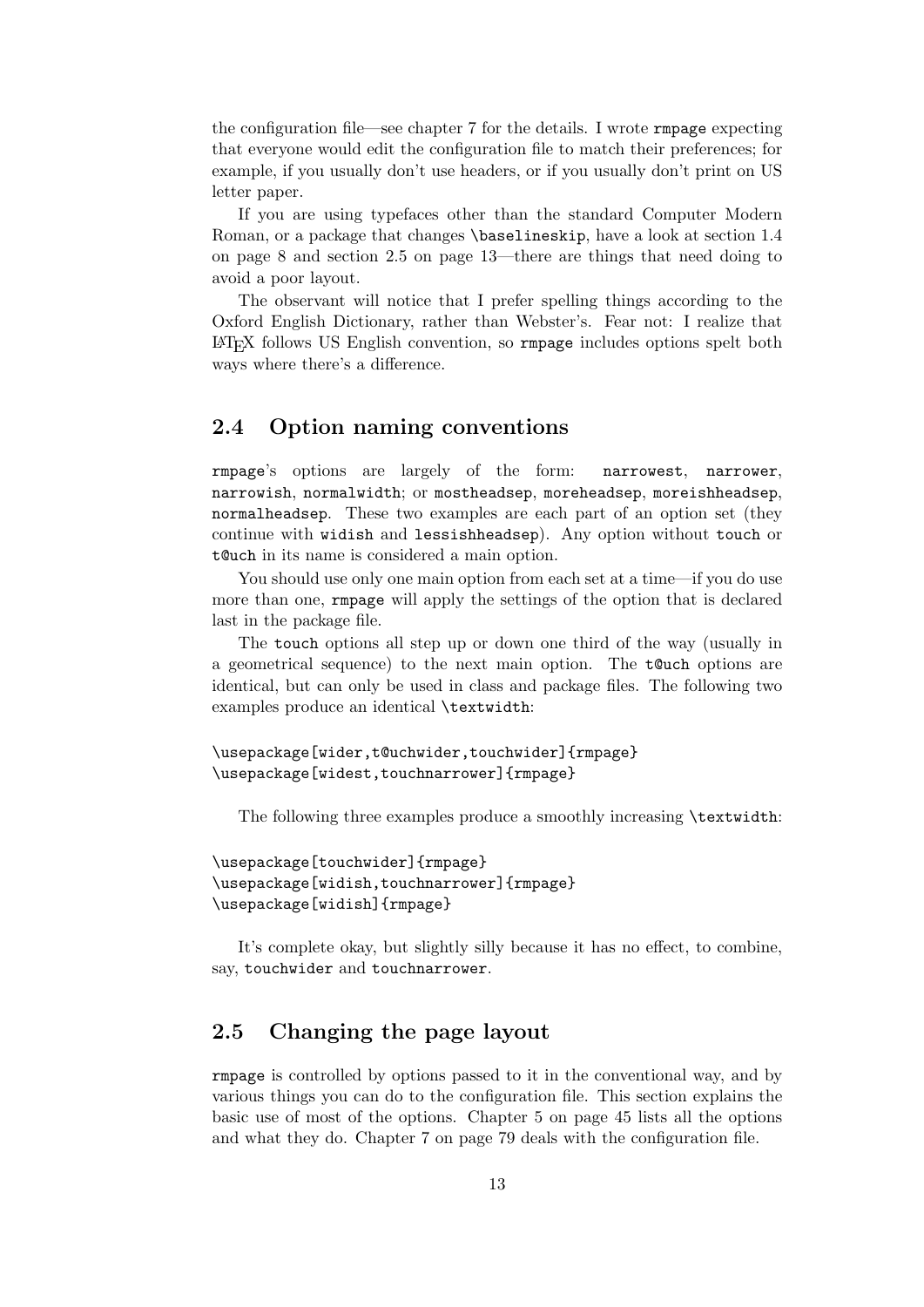#### 2.5.1 Width of the main text block

According to the text books, the optimum width of a block of text is about 1.5–2.5 alphabets in the main fount. This is about 45–75 characters (including spaces and punctuation) or ordinary English prose. When you set the width of the main text block, rmpage measures the width of one column, and warns you if it exceeds these limits. Note that the standard width is at the upper limit for optimum readability; any increase will produce a warning. I very strongly suggest you use multiple columns if you find yourself using a width wider than widish.

rmpage has options for producing multiple column layouts: see section 2.5.6 on page 20 for more details. If you are producing displayed material (a single large table on a page, for example), read the section below, called 'On other width setting controls'.

rmpage sets the width of the main text block (the header, body text, and footer) with these options, which are referred to as the width option set:

```
widest, wider, wide, widish,
normalwidth,
narrowest, narrower, narrow, narrowish.
```
Make sure you only use one of the above options at a time. The touch options can be used with any of the main options; they are often exactly what's needed what used alone: touchwider and touchlonger have often reduced my document's page count to what I wanted.

The options:

#### touchwider touchnarrower t@uchwider t@uchnarrower

give a width one third of the way towards the next main option. The t@uch options can only be used in a class or package file.

There are four main width options that pay no attention to the touch options. They are:

stdwidth Exactly the width calculated by the standard classes fullwidth The full width of the printable region oneinchmargins The left and right margins sum to 2 in—average 1 in halfinchmargins The left and right margins sum to  $1$  in—average 0.5 in

The fullwidth option fills the width of the printable region as well as it can, ensuring the specified relationship between the inside and outside margins. You will usually get a larger textwidth if you also ask for centre or center; see section 2.5.4 on page 17.

The one- and halfinchmargins options give inside and outside margins of that measurement only if you are printing centred; otherwise, the average margin size is as specified (e.g., inside 1.2 in, outside 0.8 in;  $(1.2 + 0.8)/2 = 1$ )

#### Other width setting controls

The initial \textwidth is normally calculated as the smaller of two different widths: one, a certain number of characters; the other, a certain fraction of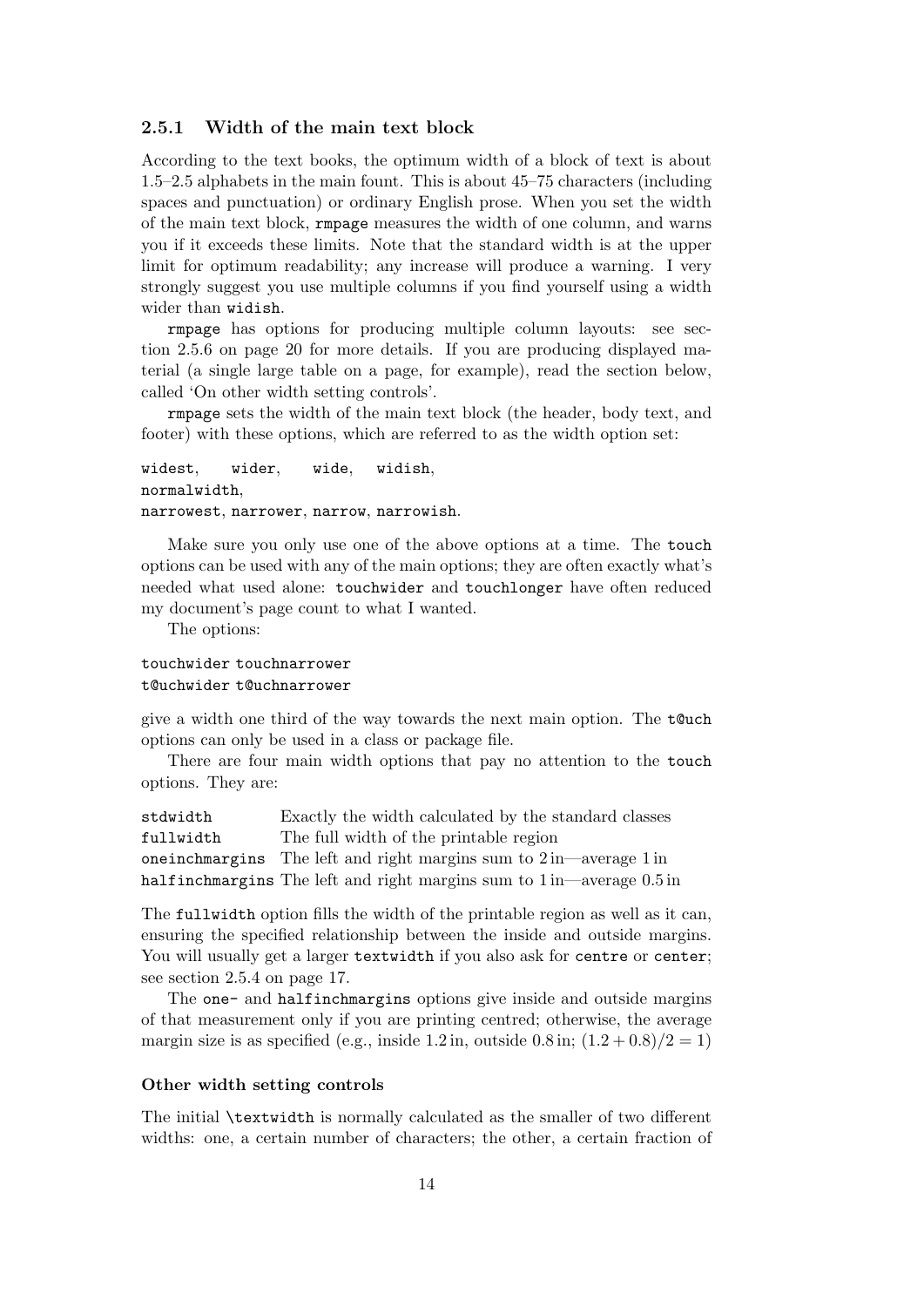the \paperwidth. The precise figures depend on the width options you've used.

This is not always appropriate—for example, if you are producing a weekly timetable on A4 landscape paper, I can't see why rmpage should pay attention to the character-based width. So I created these options:

characterwidthset Choose the character-based width regardless paperwidthset Choose the paper-based width regardless bothwidthset Default: choose the smaller of the two widths

Note that rmpage never ignores its paper-based limits: saying characterwidthset will produce a printable layout that takes notice of all the restrictions documented elsewhere.

I've provided a ringbinding option which sets the minimum allowed inside margin to at least 15 mm if you are printing in portrait orientation, and does nothing but warn you if you are using landscape orientation. It's probably not a good idea to use this with long paper sizes, but no check is made.

#### 2.5.2 Length of the main text block

rmpage sets the height of the main text block (the header, body text, and footer) with these options, which are referred to as the length option set:

```
longest, longer, long, longish,
normallength,
shortest, shorter, short, shortish.
```
Make sure you only use one of the above options at a time. The touch options can be used with any of the main options; they are often exactly what's needed what used alone: touchwider and touchlonger have often reduced my document's page count to what I wanted.

The options:

#### touchlonger touchshorter t@uchlonger t@uchshorter

give a width one third of the way towards the next main option. The  $t$  Cuch options can only be used in a class or package file.

The height you get is (where Z is an integer; the body text is  $Z + 1$  lines long):

```
Z \times \baselineskip + \top \the adheight + \headsep + \footnotesize \to \cosh \phi
```
The length of the main text block is set to be a certain fraction of \paperheight, so \textheight will increase if you turn headers or footers off.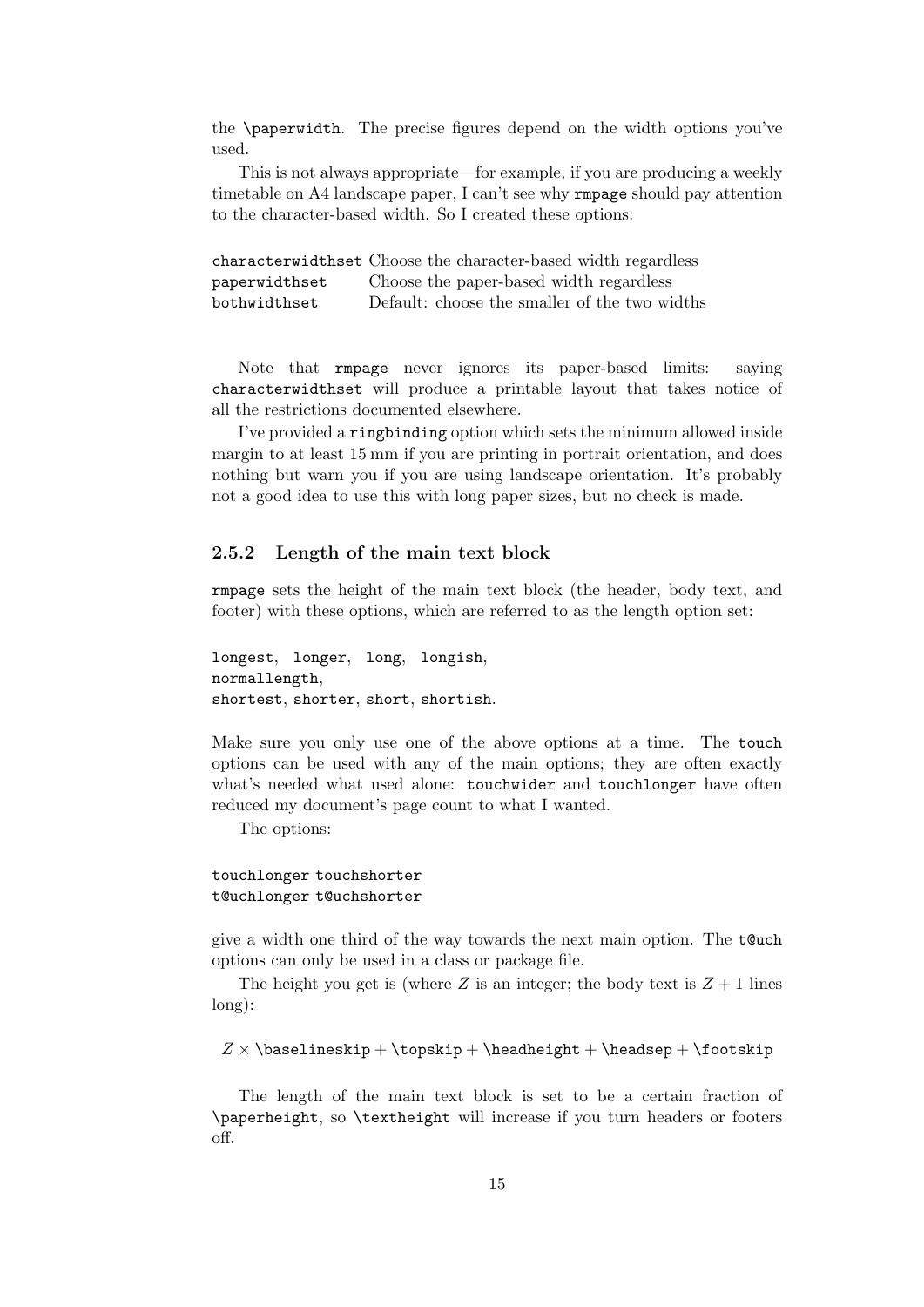#### 2.5.3 Headers and footers

rmpage doesn't select a page style to use or not use headers or footers—you've got to arrange for that to be done separately with a \pagestyle command. It does calculate a page layout that does or does not allow space for a header or a footer. If you turn footers off and forget to choose a footer-free page style, the result is mildly comical.

You can allow space (or not) for headers and footers using these options:

#### headers noheaders footers nofooters

Telling rmpage not to allow space for either headers or footers will increase \textheight, and vice-versa. See section 2.5.2 for more about this.

LATEX's standard classes allow a box 12 pt high for headers. This is too small for point sizes greater than  $12 \text{ pt}$ , so rmpage changes the size of the box containing the header to be \baselineskip. If you want to use a header which is a different height to that, define the command **\RMheadheight** to be whatever the height is before calling **rmpage**. For example, if your header is to be 32 pt high, do this:

## \providecommand{\RMheadheight}{32pt} \usepackage{rmpage}

If you don't usually use headers, I suggest that you edit the configuration file so, by default, rmpage calculates a page layout that doesn't allow space for them. See chapter 7 on page 79 for how to do this.

These options let you change the space between the header and the body text—use only one of these at a time:

mostheadsep moreheadsep moreishheadsep normalheadsep lessishheadsep lessheadsep leastheadsep

These options let you change the space between the footer and the body text—use only one of these at a time:

```
mostfootskip morefootskip moreishfootskip
normalfootskip
lessishfootskip lessfootskip leastfootskip
```
The footskip options scale the gap between the top of the footer and the bottom of the body text—the calculation assumes that the footer is one line high. The standard LAT<sub>EX</sub> parameter **\footskip** is the distance from the bottom of the body text to the bottom of the footer.

Both the option sets above have corresponding touch options—these can be used with any of the main options above:

```
touchmorefootskip touchlessfootskip
t@uchmorefootskip t@uchlessfootskip
touchmoreheadsep touchlessheadsep
t@uchmoreheadsep t@uchlessheadsep
```
These options increase or decrease the corresponding parameter one third of the way towards the value given by the next main option.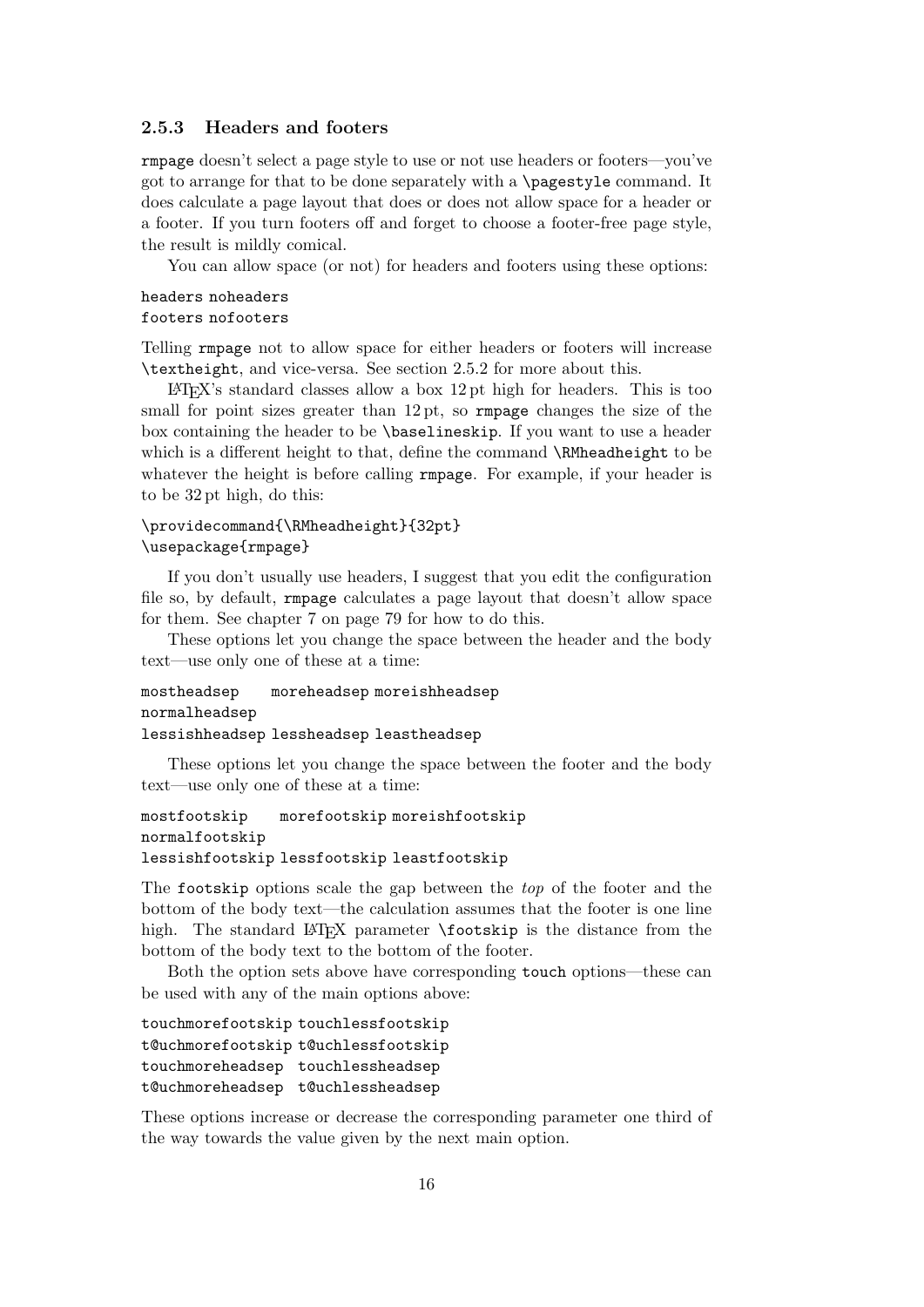### 2.5.4 Position of the main text block

#### Vertical position

You can raise and lower the position of the main text block on the page using the altitude set of options:

highest higher high highish normalaltitude lowish low lower lowest

Be sure you only use one of the main options above at a time. The touch options below can be used with any of the main options.

The options:

#### touchhigher touchlower t@uchhigher t@uchlower

give a width one third of the way towards the next main option. The  $t$  Cuch options can only be used in a class or package file.

The text books say that the white space at the bottom of a page should be larger than the white space at the top. LAT<sub>EX</sub>'s and **rmpage**'s standard setting splits the space evenly between top and bottom; this results in an apparently larger space at the bottom—the printing appears to finish at the bottom of the body text, because the footer is usually just a page number.

The altitude options consider the top margin to be the space above the top of the header box, and the bottom margin to be the space below the footer baseline. They work by changing the ratio between these two spaces; the sum of the top and bottom margins is not changed.

But if you ask for a page layout which would result in text exceeding the various vertical limits, rmpage will increase the top or bottom margin as appropriate without attempting to retain a fixed ratio between them. For example, if the layout would extend 2 mm off the top of the printable area, the top margin would be increased by 2 mm and the bottom margin would remain the same.

This is different to the horizontal position options, which do ensure a fixed ratio between the inside and outside margins; if the inside margin is reduced, the outside margin is reduced to retain the requested proportions.

These two ways of doing things were deliberate design decisions; if anyone thinks I've got it wrong, please email me and try to persuade me that you're right.

#### Horizontal position

The horizontal positioning of the main text block is controlled by three types of options which: vary the ratio between the larger and smaller margins, switch the larger margin from the inside to the outside, and force both margins to be the same size or not.

The options:

centre or center Equal inside and outside margins notcentre or notcenter Usually unequal inside and outside margins.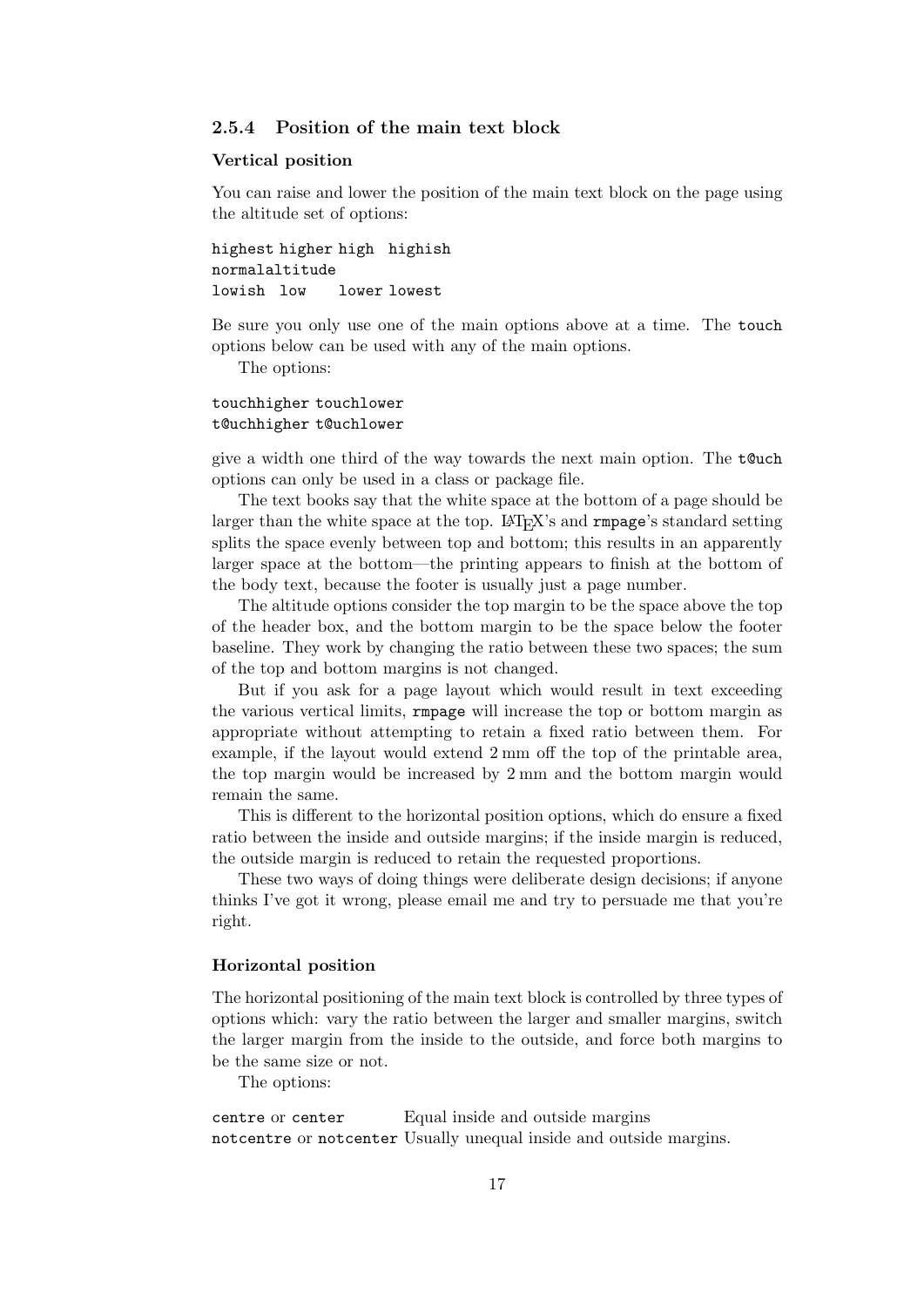control whether or not the text will be centred horizontally. Using the centre option forces the inside and outside margins to be the same; the notcentre option means they can be different. Be sure you only use one of these options at a time.

The options:

stdmargins Outside margin larger notstdmargins Inside margin larger

control which of the two margins on a page will be the larger when you have requested a notcentred layout. LATEX's convention, and standard typographical convention, has the larger of the two margins on the outside. This is given by stdmargins (an abbreviation for standard margins). The notstdmargins option gives the opposite effect—it is not standard practice to have the inside margin larger than the outside margin, although it is useful when you're producing material for a ring binder. Be sure you only use one of these options at a time.

You can shift the main text block from right to left using the offset set of options:

mostoffset moreoffset moreishoffset normaloffset lessishoffset lessoffset leastoffset

These options change the difference between the inside and outside margin: leastoffset gives you centred printing, with equal inside and outside margins. mostoffset produces inside and outside margins in the proportions 87% : 13%.

These options produce a particular ratio between the inside and outside margins. If you have asked for a very wide \textwidth which is limited by the non-printing margin of your printer, \textwidth might be reduced to produce margins in the requested proportions. If you have symmetrical left and right non-printing margins on your printer, you can only completely fill the available width if you request centred printing with the centre or leastoffset options.

Be sure you only use one of the main options above at a time. The touch options below can be used with any of the main options.

The options:

#### touchmoreoffset touchlessoffset t@uchmoreoffset t@uchlessoffset

give an offset one third of the way towards the next main option. The t@uch options can only be used in a class or package file.

An oddity to watch out for is this: leastoffset produces the least offset between the left and right margins, namely none. If you use the leastoffset and the touchlessoffset options together, you get what I call a negative offset. That is, if you've asked for stdmargins, you'll end up with a larger inside margin than outside, and if you've asked for notstdmargins, you get a larger outside margin than inside. rmpage will draw your attention to this is it happens.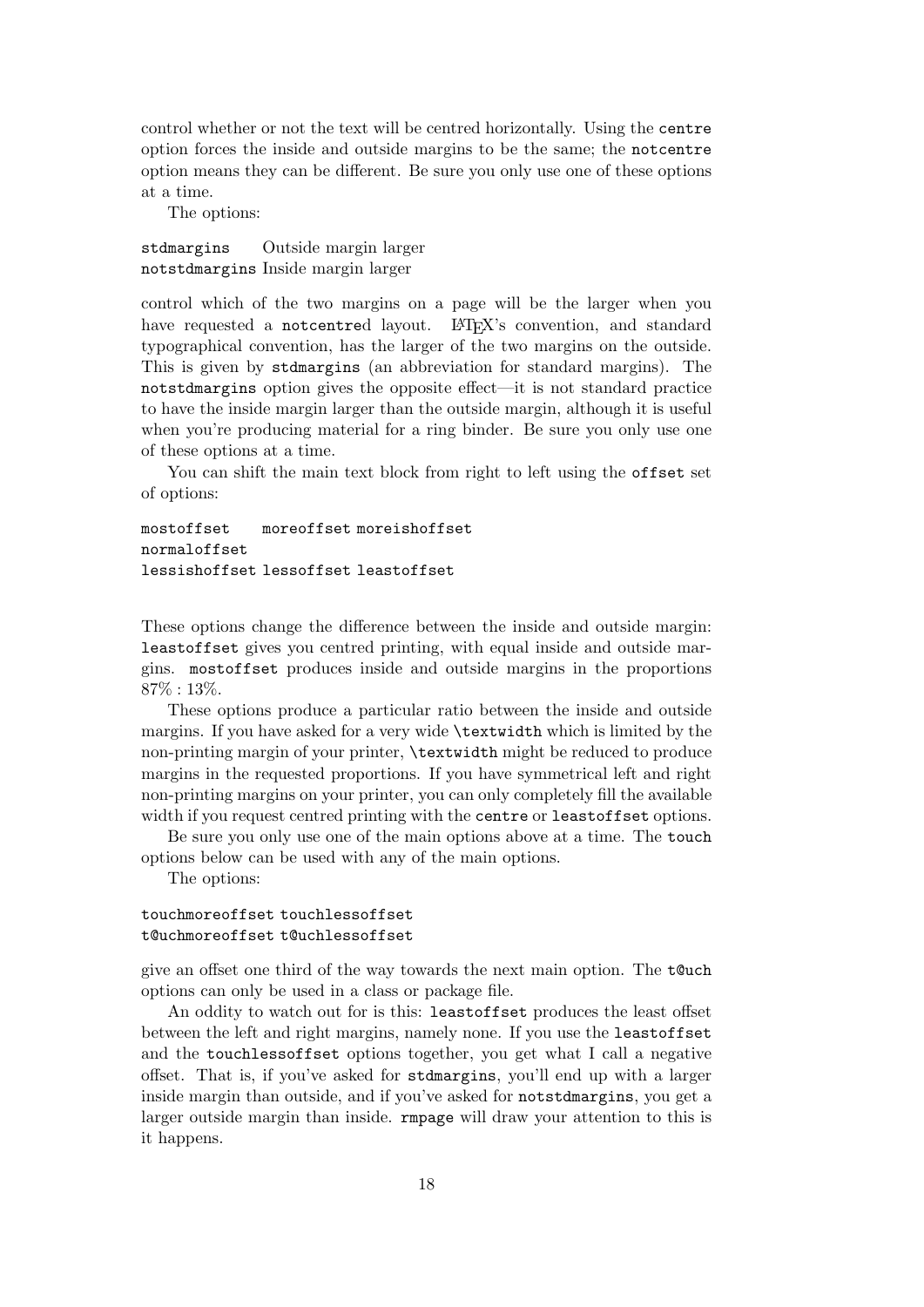### 2.5.5 Marginal paragraphs

Marginal paragraphs begin a distance \marginparsep away from the side of the main text block, and extend to a distance \RM@mparclearance from the edge of the paper. The maximum width of a marginal paragraph is given by \RM@maxmparwidth.

With a conventional layout on paper similar to A4, marginal paragraphs usually fill the space from  $\langle \text{maxp}(\text{about } 4 \text{ mm}) \rangle$  away from the main text block, to \RM@mparclearance (about 10 mm) in from the edge of the paper. \RM@maxmparwidth (about 50 mm) is not usually a limit.

All of these parameters can be controlled by options. \marginparsep is a standard LATEX length which is initially set by the class file; the other two are rmpage commands, and are initially set to a fraction of \paperwidth.

The options:

#### mostmparsep moremparsep moreishmparsep normalmparsep leastmparsep lessmparsep lessishmparsep

control the size of the gap between the marginal paragraph and the main text block.

Be sure you only use one of the main options above at a time. The touch options below can be used with any of the main options.

The options:

#### touchmoremparsep touchlessmparsep t@uchmoremparsep t@uchlessmparsep

give an offset one third of the way towards the next main option. The t@uch options can only be used in a class or package file.

The options:

```
mostmparclearance moremparclearance moreishmparclearance
normalmparclearance
```

```
lessmparclearance lessishmparclearance leastmparclearance
```
control the size of the gap between the marginal paragraph and the edge of the paper.

Be sure you only use one of the main options above at a time. The touch options below can be used with any of the main options.

The options:

#### touchmoremparclearance touchlessmparclearance t@uchmoremparclearance t@uchlessmparclearance

give an offset one third of the way towards the next main option. The t@uch options can only be used in a class or package file.

The options:

#### mostmaxmparwidth moremaxmparwidth moreishmaxmparwidth normalmaxmparwidth lessmaxmparwidth lessishmaxmparwidth leastmaxmparwidth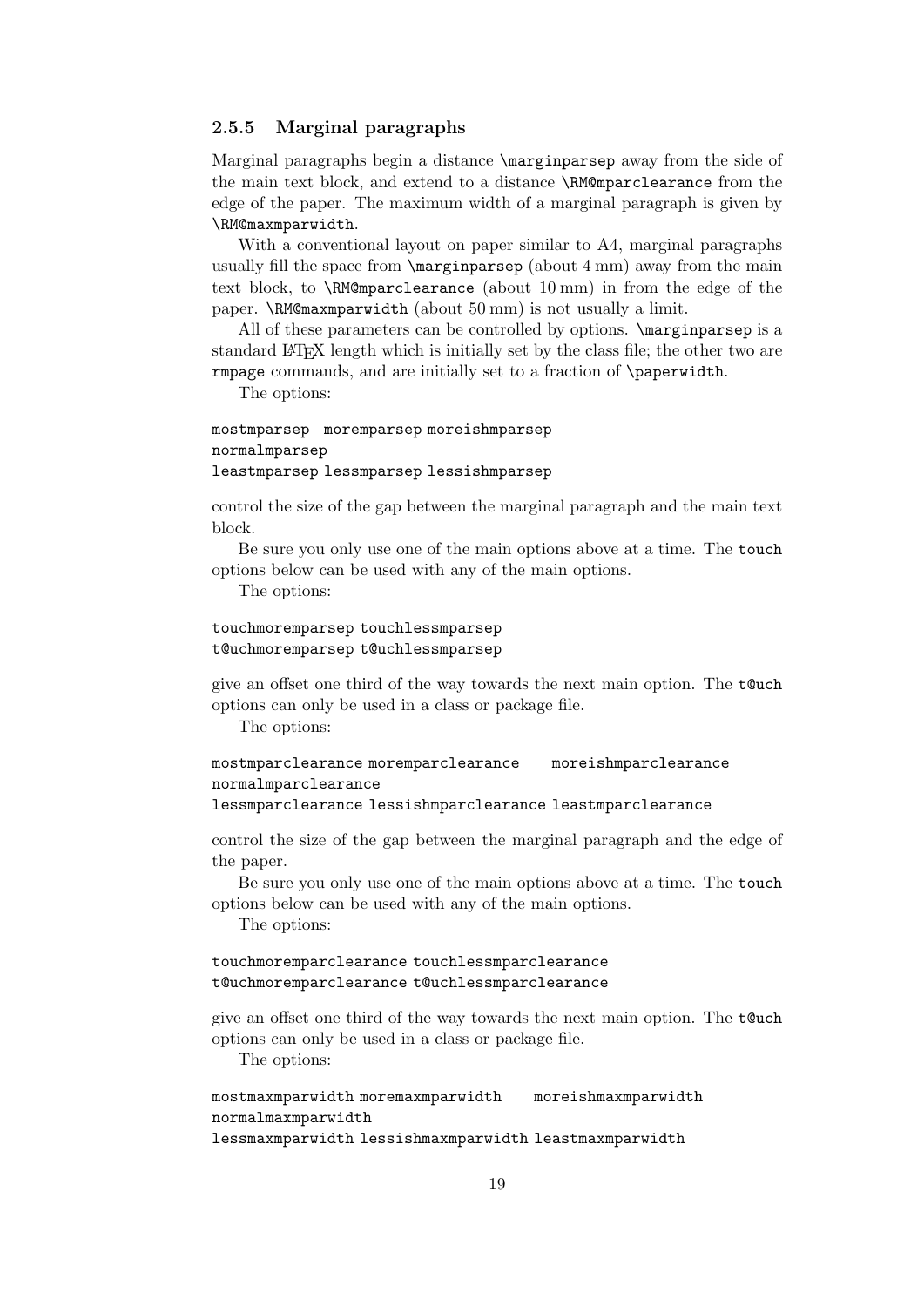control the maximum size of marginal paragraphs; marginal paragraphs usually stop \RM@mparclearance away from the edge of the paper, but there is the additional limit that marginal paragraphs cannot be larger than RM@maxmparwidth.

Be sure you only use one of the main options above at a time. The touch options below can be used with any of the main options.

The options:

#### touchmoremaxmparwidth touchlessmaxmparwidth t@uchmoremaxmparwidth t@uchlessmaxmparwidth

give an offset one third of the way towards the next main option. The t@uch options can only be used in a class or package file.

If you want an unusual layout with a very much larger than usual maximum marginal paragraph width, or a very much larger than usual gap between the marginal paragraph and the edge of the paper, the largebase options will double the initial size of these parameters. This means that all the sizes produced by the corresponding options above are doubled. The normalbase options give the default size.

The additional options:

| normalbasemaxmparwidth | Normal maximum size marginal paragraphs      |
|------------------------|----------------------------------------------|
| largebasemaxmparwidth  | Double sized maximum size marginal para-     |
|                        | graphs                                       |
| normalbasemparclear    | Normal gap between the edge of the paper and |
|                        | the end of marginal paragraphs.              |
| largebasemparclear     | Double sized gap between the edge of the     |
|                        | paper and the end of marginal paragraphs.    |

are intended to be used only when the range of sizes given by the conventional options aren't enough; more and touchmore combine to double the size of any of the marginal paragraph parameters (the precise factor is 2.0394).

#### 2.5.6 Multiple columns

There are two things to consider with a multiple column layout: the text columns themselves, and the gap in between.

#### The width of text columns

If you are producing a layout with more than one column, rmpage usually needs to know how many columns, because it takes into account the width of each text column, measured against the width of the average character.

If you're using LATEX's standard onecolumn or twocolumn options, rmpage takes note:

onecolumn Default. Produce a layout assuming one text column twocolumn Produce a layout assuming two text columns

You must pass these options to the class file by placing them in the optional argument to the \documentclass command, or your text will not be set in the number of columns you expect.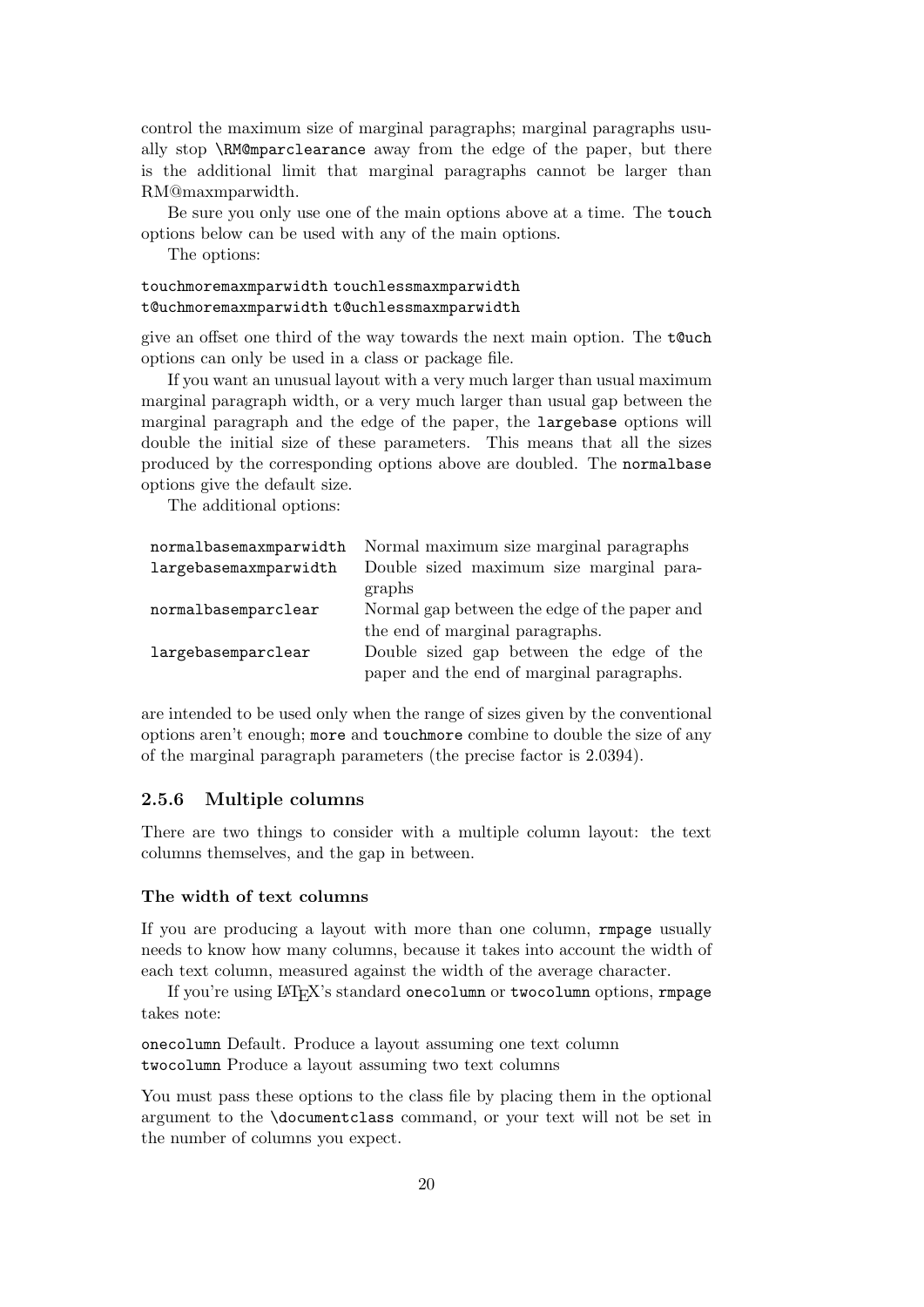You might be producing a multiple column layout using the multicol package. If so, you should use different options passed to rmpage to tell it how many text columns your document will be set in. The following options onecolumnwidth is the default—tell rmpage to calculate a layout assuming the text body will be set in the named number of text columns:

tencolumnwidth ninecolumnwidth eightcolumnwidth sevencolumnwidth sixcolumnwidth fivecolumnwidth fourcolumnwidth threecolumnwidth twocolumnwidth onecolumnwidth

Make sure you only use one of the twelve options above at a time.

If you are producing a document with different numbers of columns in different places, try starting out by telling rmpage that you are using the smallest number of columns in your document. For example, if your document has three columns in some places and four columns in others, pass the threecolumnwidth option to rmpage. If the width needs changing after that, begin by trying the width options in section 2.5.1 on page 14.

#### The space between columns

The main options:

```
mostcolsep morecolsep moreishcolsep
normalcolsep
lessishcolsep lesscolsep leastcolsep
```
increase or decrease the separation between the columns—they scale the standard LATEX \columnsep parameter. The default normalcolsep option does nothing—you get LATEX's standard column separation. Make sure you only use one of these main options above at a time.

The touch options below are meant to be used with any of the main options, and increase or decrease the gap between the columns one third of the way towards the next main option.

```
touchmorecolsep touchlesscolsep
t@uchmorecolsep t@uchlesscolsep
```
If you don't like LATEX's standard \columnsep, the options below calculate a different default value:

| adaptivecolumnsep   | Calculates a normal $\column sep$ which is 2.3      |
|---------------------|-----------------------------------------------------|
|                     | times the average character width of the selected   |
|                     | fount—a $0.1$ pt increase for $10$ pt Computer Mod- |
|                     | ern Roman; quite a bit different for other founts.  |
| noadaptivecolumnsep | Default: gives you the standard \columnsep,         |
|                     | which can be changed by any of the colsep op-       |
|                     | tions above                                         |

The \columnsep produced by the adaptivecolumnsep option can be scaled by any of the colsep options.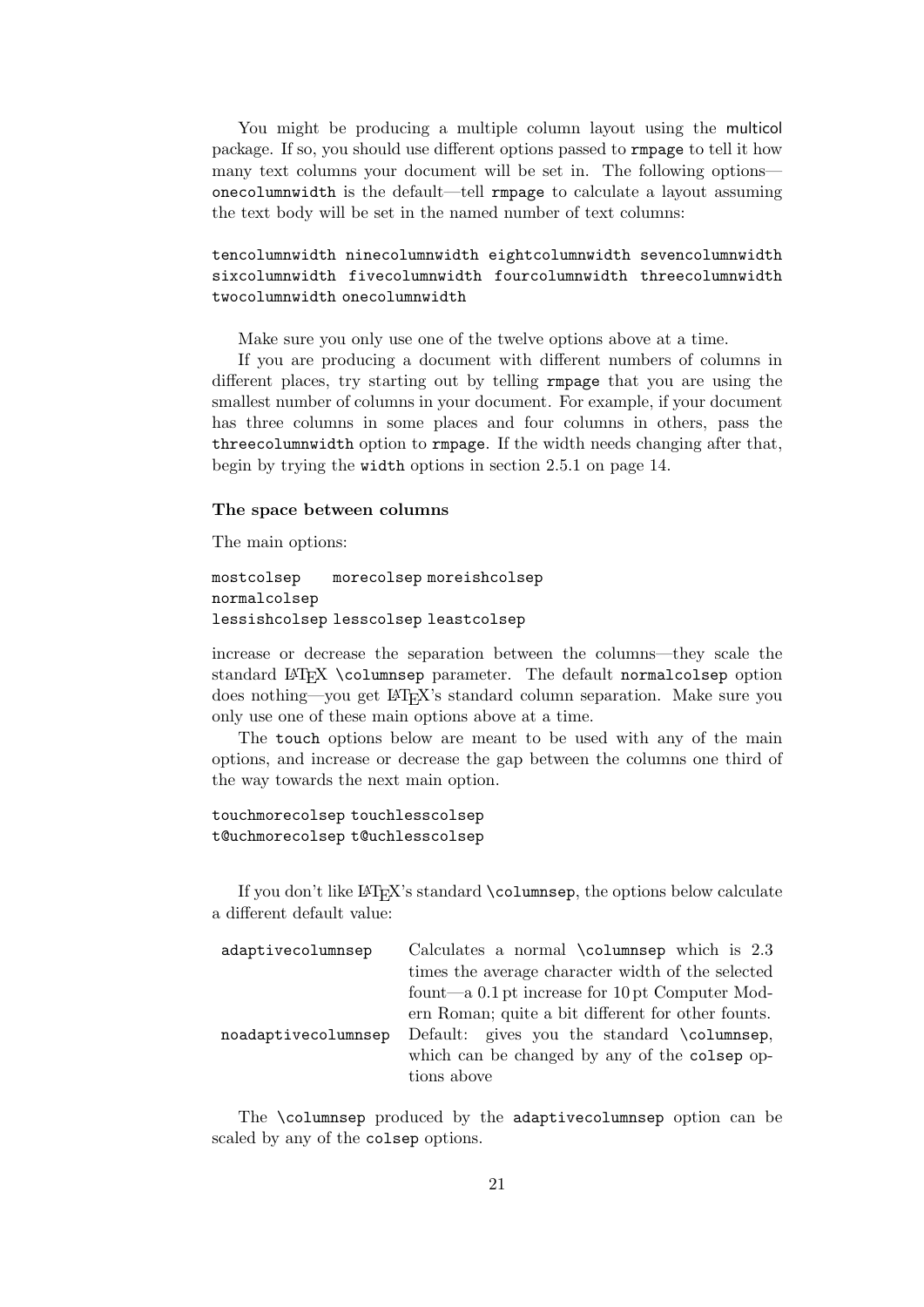#### 2.5.7 Paper size

rmpage knows about three types of paper size options: main size, long size, and orientation.

#### Orientation—landscape or portrait

There are two options to select the paper orientation:

landscape Ensures that the longest side is horizontal portrait Default. Ensures that the shortest side is horizontal

Make sure you only use one of these at a time.

#### Long sizes

A long paper size is based on a larger paper size; it formed by cutting off the specified fraction of a parent paper size, divided along the longer edge. For example, the common long size  $2/3$  A4 is  $210 \text{ mm} \times 2/3297 \text{ mm} =$  $210 \text{ mm} \times 198 \text{ mm}.$ 

These sizes are only formally defined for ISO A and B sizes. rmpage will make any main paper size into a long size with one of these options:

notlongpaper Default. Does nothing.

- 7/8longpaper Multiply the parent paper size length by 7/8
- 3/4longpaper Multiply the parent paper size length by 3/4

2/3longpaper Multiply the parent paper size length by 2/3

5/8longpaper Multiply the parent paper size length by 5/8

1/2longpaper Multiply the parent paper size length by 1/2

3/8longpaper Multiply the parent paper size length by 3/8

1/3longpaper Multiply the parent paper size length by 1/3

1/4longpaper Multiply the parent paper size length by 1/4

1/8longpaper Multiply the parent paper size length by 1/8

Make sure you only use one of these options at a time. They must be used with a main paper size option; the letterpaper main paper size option is used by default.

The resulting paper size is made portrait by default, or landscape if you've used that option, and printing limits are calculated based on the assumption that you will be printing on the parent paper size. That is, rmpage assumes that if you've asked for  $2/3$  long A4, you'll be printing on the top  $2/3$ of a sheet of A4, not a cut sheet of  $2/3$  A4. Or that if you've asked for  $1/4$ long A4, you'll be printing 4 pages on one sheet of A4.

See the chapters 6 and 7 to find out how and why this is done, and how to change these assumptions.

#### Main sizes

There's a lot more paper sizes available now; have a look at sections 5.1.2 and 5.2.1 for the full list. Any of the main paper sizes can be turned into a long paper size (see the section on long paper sizes above), and any paper size can be made landscape or portrait.

The available paper sizes include: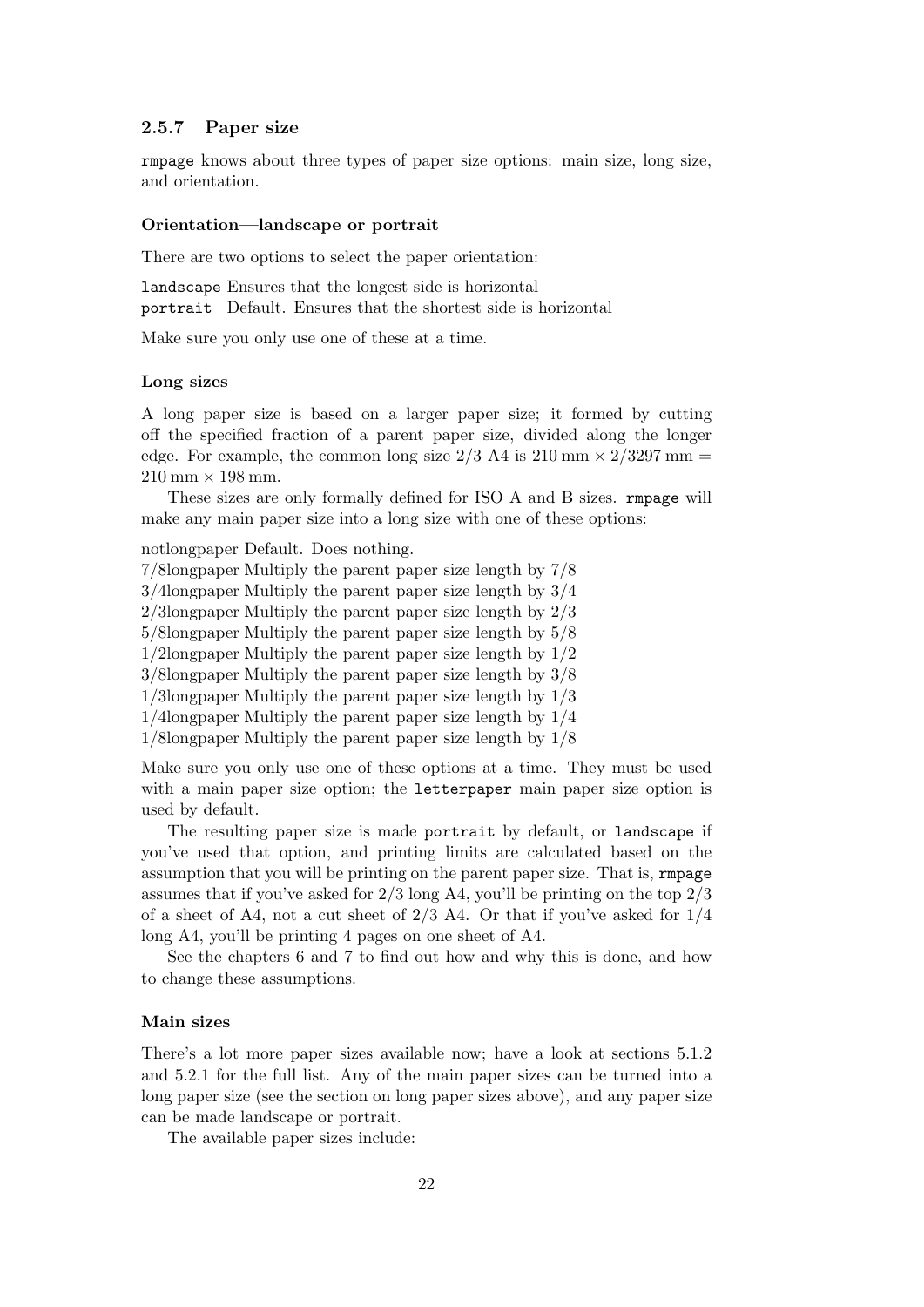letterpaper, executivepaper,

| and legalpaper.                     | US paper sizes       |
|-------------------------------------|----------------------|
| a0paper to a10paper                 | ISO stationery sizes |
| b0paper to b10paper                 | ISO poster sizes     |
| c0paper to c7paper                  | ISO envelopes        |
| dlpaper and c7/6paper ISO envelopes |                      |
| no10envelopepaper                   | US envelopes         |
| foolscapefoliopaper                 | obsolete stationery  |

There's over 70 sizes in all—to find out how paper sizes are declared to rmpage, and how to add new one, see chapters 6 and 7.

#### 2.5.8 Founts

The standard LATEX classes calculate a **\textwidth** on the assumption that you will be using Computer Modern Roman as the main body text fount. But the legibility of a line of text depends in part on the the width of a line measured in characters, and different founts have a different average character widths, so it's sensible to calculate a different \textwidth if you're using a different main body text fount.

rmpage will calculate an appropriate \textwidth if you use one of the options below to tell it what you are using as your main body text fount.

avantwidth PSFNSS Adobe Avant Garde. bookmanwidth PSFNSS Adobe Bookman. chancerywidth PSFNSS Adobe Zapf Chancery. cmrwidth Default. Computer Modern Roman. concretewidth Donald Knuth's Concrete Roman. courierwidth PSFNSS Adobe Courier. helvetwidth PSFNSS Adobe Helvetica. lucasualwidth bh Lucida casual. newcentwidth PSFNSS Adobe New Century Schoolbook. palatinowidth PSFNSS Adobe Palatino. timeswidth PSFNSS Adobe Times. utopiawidth PSFNSS Adobe Utopia. thisfountwidthBases \textwidth on the currently selected fount.

The thisfountwidth is useful if you are using a fount not covered by the standard options: it works by measuring the average character width of the fount that was selected when rmpage was loaded. For this to work properly, you must ensure that the main body text fount has been selected before loading rmpage. For example, if you are loading Adobe Baskerville in your preamble, you could ask rmpage to set an appropriate \textwidth like this:

```
\documentclass[thisfountwidth]{article}
\renewcommand{\rmdefault}{pgm}
\rmfamily
\usepackage{rmpage}
\begin{document}
...
```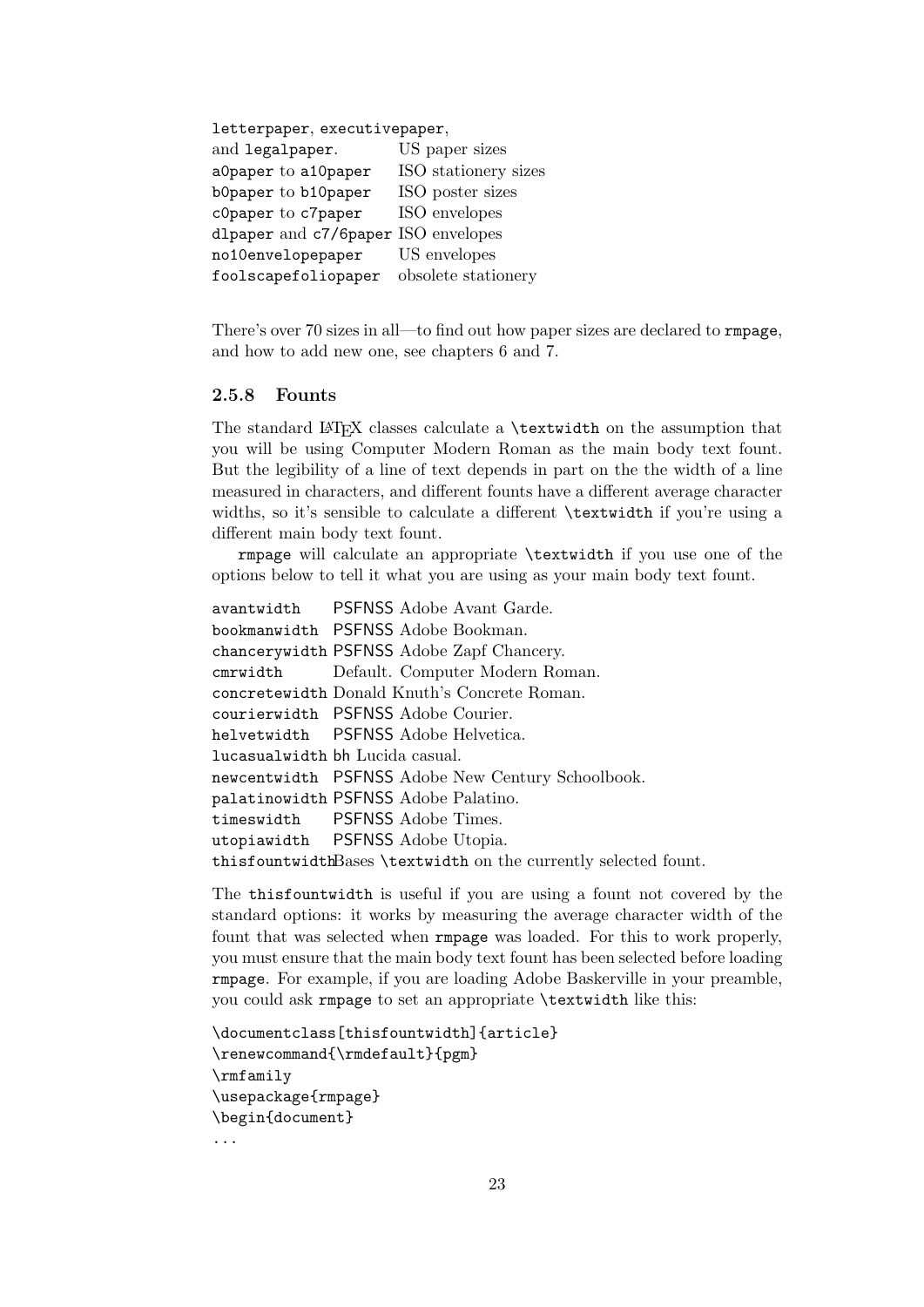If you haven't told rmpage to shut up with the yorkshire option, it will tell you which fount it's using as the basis for \textwidth—this is useful for people like me who get horribly confused by the details of fount selection.

If you want to use one of the PSNFSS packages to load a fount as well as set a \textwidth based on this fount, you can use one of these options:

| loadavant  |  | Requires the avant package.                 |
|------------|--|---------------------------------------------|
|            |  | loadbookman Requires the bookman package.   |
|            |  | loadchancery Requires the chancery package. |
|            |  | loadhelvet Requires the helvet package.     |
|            |  | loadnewcent Requires the newcent package.   |
|            |  | loadpalatino Requires the palatino package. |
| loadtimes  |  | Requires the times package.                 |
| loadutopia |  | Requires the utopia package.                |

Each of these loadfount options does three things:

- 1. Loads the named package
- 2. Calculates a \textwidth based on the named fount
- 3. Sets the typesetting parameters to looser values.

The typesetting parameters are only loosened a little. The change does not affect the LAT<sub>E</sub>X commands **\fussy** and **\sloppy**, so using the **\onecolumn** and \twocolumn commands will over-ride this change. You can duplicate the effect of this loosening with the \sloppiness command—see section 2.5.12 on page 27 for more details.

If you've asked for a twocolumn layout, you get typesetting parameters close to the standard LATEX sloppy values, unless you over-ride this looseness. Because the multicol package makes its own arrangements, you don't get the sloppy values if you asked for twocolumnwidth to tencolumnwidth; rmpage sets the typesetting parameters as if you were using a one column layout. Please email me if you have any thoughts on this matter.

The three loadfount options below are a little different to the PSNFSS fount loading options above:

| loadconcrete | Requires the beton package; calculates \textheight based  |
|--------------|-----------------------------------------------------------|
|              | on beton's modified \baselineskip; sets \textwidth for    |
|              | Concrete Roman; doesn't loosen typesetting. See sec-      |
|              | tion 2.5.11 on page 25 for more on beton.                 |
| loadcourier  | Makes the default roman fount Courier, sets an appropri-  |
|              | ate \textwidth, and asks for loose typesetting. I think   |
|              | this is ugly and crude: you might be better off using the |
|              | times package and \ttfamily                               |
| loadlucasual | Requires the lucasual package; sets loose typeset-        |
|              | ting and a \textwidth to match Lucida Casual.             |
|              | Needs the lucasual files; available from CTAN at          |
|              | fonts/psfonts/bh/lucasual/.                               |
|              |                                                           |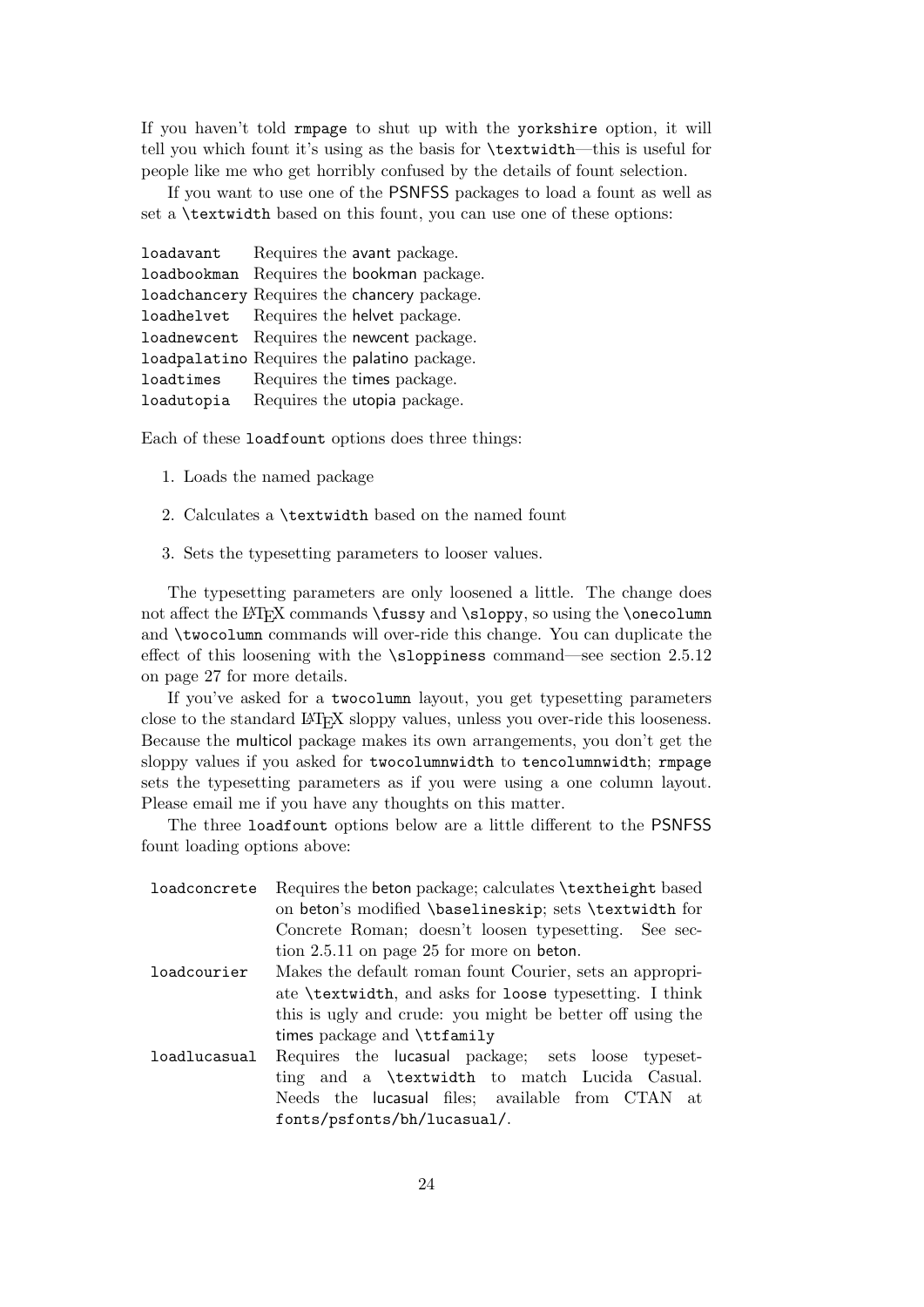#### 2.5.9 Printers

It can be useful to let rmpage know about your intended output device, because it can ensure that the layout it produces will fit inside the printable region of the paper. At the moment, there aren't very many printer options that match real printers. As I get more information, I shall add more real printer options.

You can add an option for your own printer, or change the way your rmpage installation set non-printing margins for your printer—the details are described in section 7.4 on page 81.

The available printer options that I'l admit to here are:

| fullbleedprinter  | Prints right to the edge of the paper                                |
|-------------------|----------------------------------------------------------------------|
| generalprinter    | This should be fine for anyone                                       |
| optimisticprinter |                                                                      |
|                   | pessimistic printer Uses the largest non-printing margins I've found |
| dw500printer      | Any HP 500 series in kjet                                            |
| dw600printer      | Any HP 600 series in kjet                                            |

#### 2.5.10 Date format

You can change the way the **\today** command prints the date with the options below:

```
ukdate nicedate 5th November 1693
usdate othernicedate Default: July 4, 1776
```
Only the ukdate and nicedate options make any changes: the usdate and othernicedate options do nothing.

The options names happened like this: I once wrote a LAT<sub>EX</sub> style file called nicedate, which produced the same effect as rmpage's nicedate option—I like dates printed like that, you see. When I included the nicedate code in rmpage, it made sense to add a complementary option; hence othernicedate.

othernicedate seems preferable to nastydate, but it's not terribly memorable, so I created the synonyms ukdate and usdate. I'm not keen on these option names, but I can at least remember them. If you can think of something different, please let me know.

#### 2.5.11 The beton package

The easy way of using Frank Jensen's beton package—to use Donald Knuth's Concrete Roman founts—with rmpage is to pass the loadconcrete option to rmpage. This will load the beton package, and set vertical and horizontal layout parameters for the Concrete Roman founts:

```
\documentclass[loadconcrete,concrete-math]{article}
\usepackage{rmpage}
```
The example above tells rmpage to load the concrete founts using the beton package. All global options are passed to all packages, so beton and rmpage are passed loadconcrete and concrete-math. rmpage ignores concrete-math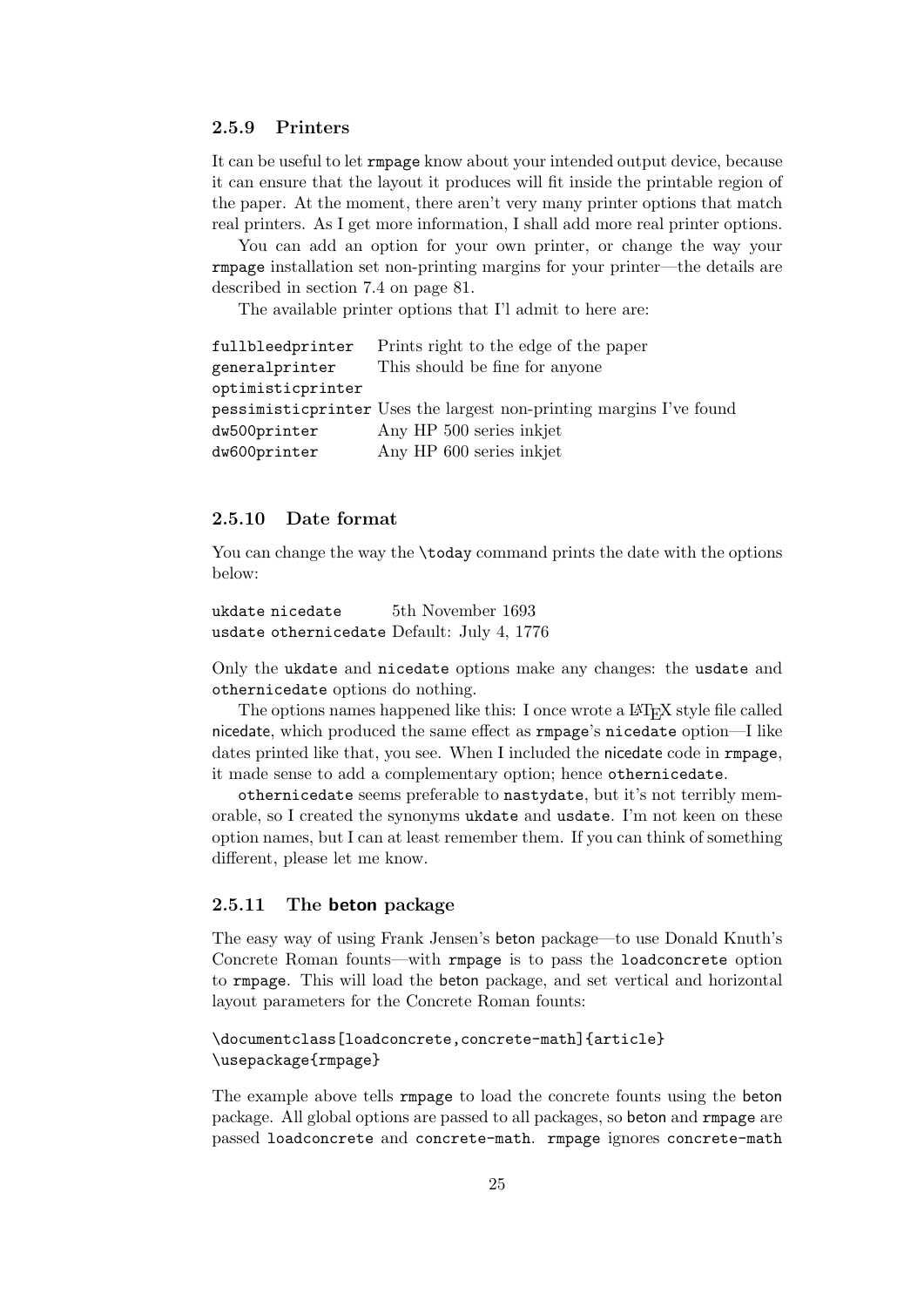and acts on loadconcrete; while beton ignores loadconcrete and acts on concrete-math.

Because the beton package changes \baselineskip, but the changes don't take effect until the begin{document} command has been executed, and rmpage needs to know about the value of \baselineskip when it's setting \textheight, the beton package needs special support in rmpage. Everything's taken care of if you use the loadconcrete option. If you want to load beton with a \usepackage command, you should do this:

- Load beton before rmpage
- Pass the beton option to rmpage
- Pass the concretewidth option to rmpage—see section 2.5.8 on page 23.

Like this, for example:

```
\documentclass[beton,concretewidth]{report}
\usepackage{beton}
\usepackage{rmpage}
\begin{document}
...
```
There's no need to pass the beton option to rmpage if you're also passing the stdbaselineskip option to beton, but it will do no harm.

rmpage needs code that is in beton v1.3, 5th March 1995, to get things right. This version of beton was current in August 1996. I've made rmpage check the definition of the beton command it uses, but if you have any doubts that rmpage is doing its job properly, you can try this:

```
\documentclass[beton,chatty]{article}
\usepackage{beton}
\usepackage{rmpage}
\begin{document}
\typeout{\the\baselineskip\space according to beton}
\end{document}
```
Look through the console output for the lines that look like this (the numbers will vary depending on paper size etc):

```
\textheight is:
  48 x 13.0pt + 10.0pt = 634.0pt
```
This is a report of the number of lines in the text body  $(48 + 1 = 49)$  in this case), and how the final \textheight is arrived at. The second number— 13 pt in this case—is \baselineskip as seen by rmpage. If this number is the same as the **\baselineskip** according to **beton**—as reported on the console everything's probably okay. (The last term in the sum above is \topskip).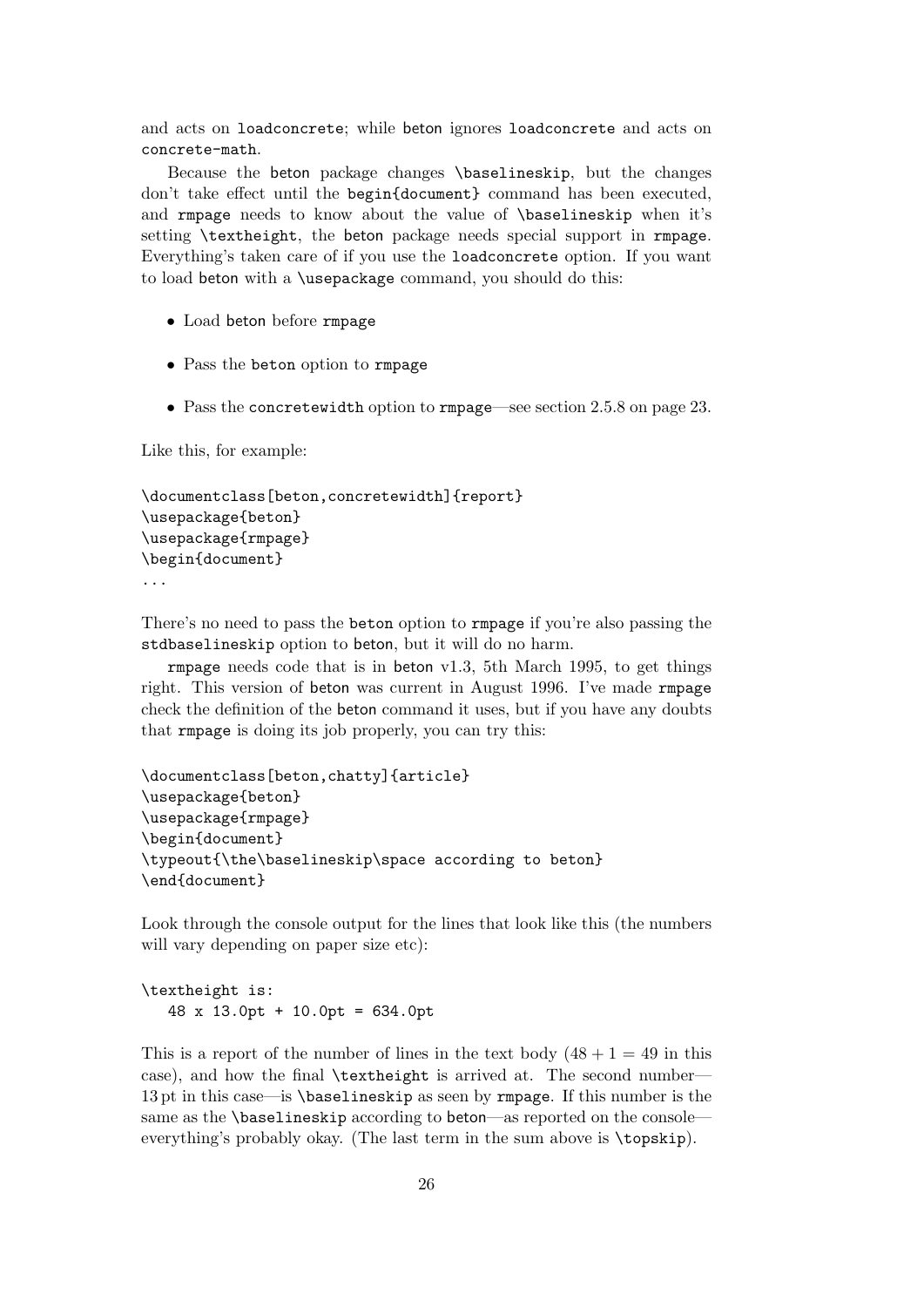#### 2.5.12 Typesetting parameters

LATEX's \sloppy command tells TEX to be less fussy about linebreaking. It's sometimes useful to be able to tell T<sub>EX</sub> to be less fussy than normal, but not as sloppy as \sloppy. A good example is typesetting with founts installed by Alan Jeffries's fontInst package—-for example, the founts in the PSNFSS bundle of packages. Because these founts have a tighter inter-word space to Computer Modern Roman, Alan Jeffries recommends slightly looser typesetting parameters to usual, but not as loose as \sloppy—the values were reported by Sebastian Rahtz in his 'Notes on setup of PostScript fonts for LATEX2', 14th August 1994. Oh dear: but Rahtz reports in 'PSNFSS2e.tex'  $(05/11/96)$  that fontinst now produces founts with looser inter-word spacing, and suggests that the extra looseness is no longer required. I reckon a little extra looseness helps (the founts do seem to be tighter than the computer modern family), so the loadPSfount options have been changed to use the looseish settings normally, or the sloppyish settings if you've asked for two columns.

(What fontlnst mainly does is make vf, tfm, fd, and sty files from afm files, so you can use with LAT<sub>EX</sub> founts which haven't been created with METAFONT. It's available from CTAN.)

rmpage has an option that selects similar typesetting parameters, and variants: two fussier and two sloppier. Each option can in effect be selected at any point in your document, using the \sloppiness command as shown.

```
tight Default. Standard LATEX \fussy settings. \sloppiness{0}
looseish \sloppiness{1}
loose Similar to Jeffries's suggestion \sloppiness{2}
looser \sloppiness{3}
loosest \sloppiness{4}
sloppyishFor two columns \sloppiness{5}
```
The default changes to loose if you have use a loadfount option which loads a FontInst fount. See section 2.5.8 on page 23 for more information.

Note that is *not* equivalent to; because standard  $\text{LATEX's } \slop{y}$  and \fussy commands change fewer parameters to rmpage's \sloppiness commands, the \fussy command won't give you fussy typsetting if used after one of rmpage's typesetting commands or options.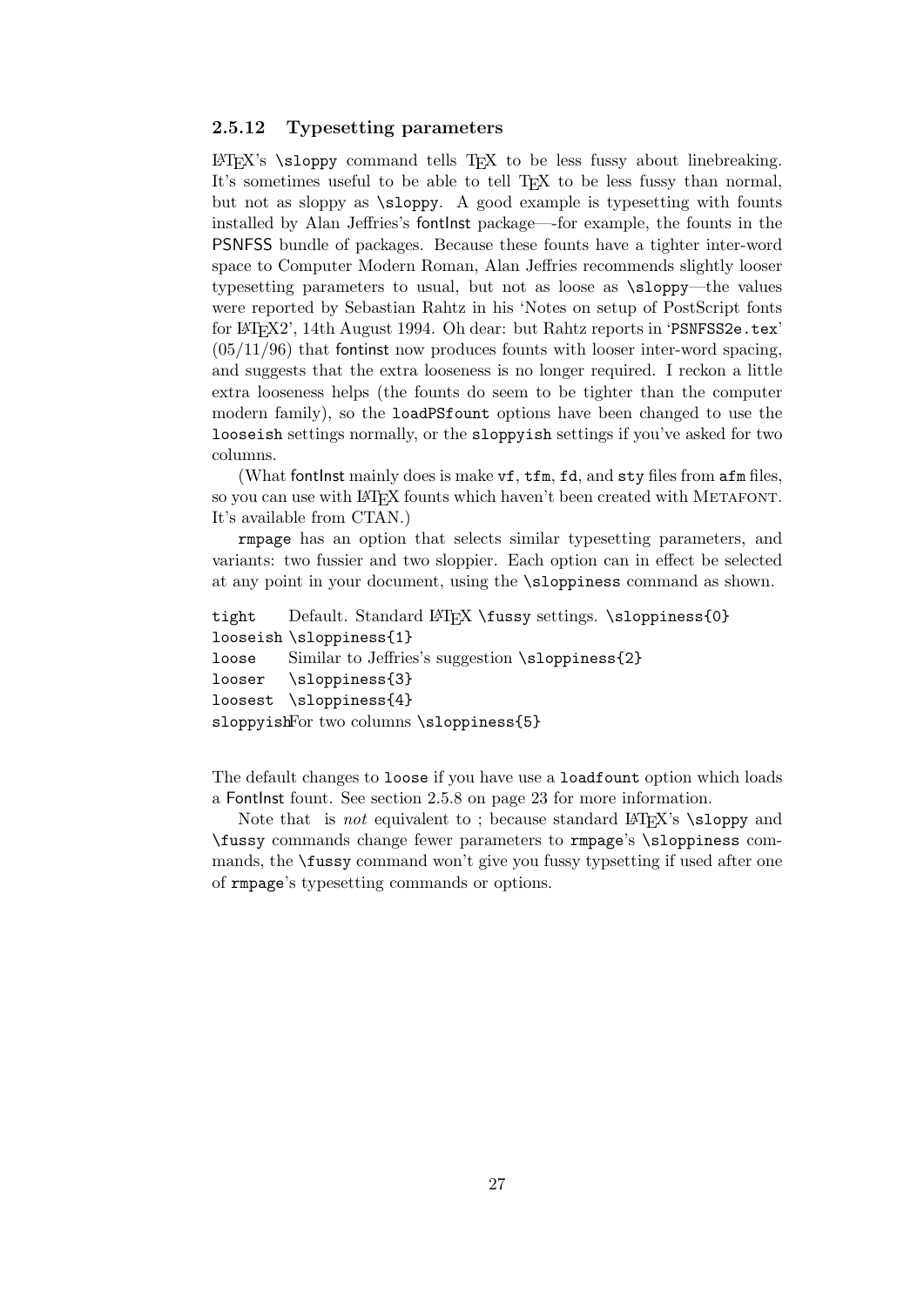## Chapter 3

# Old Using rmpage

## 3.1 Some options

rmpage is more useful when you start using options: there's quite a lot of them, grouped in fairly consistently named sets. For example, you can select rmpage's normal \textwidth by saying normalwidth. If you want a slightly larger \textwidth, use the widish option instead. The wide, wider, and widest options will give you a progressively wider \textwidth. On the other hand, you can use the narrowish option to get a slightly narrower \textwidth to standard, and the narrow,narrower, and narrowest options do exactly what you might expect.

When you are dealing with a set of options like the width options above (all 13 of them; there's four odd ones I've not mentioned), be sure you only use one at a time. rmpage doesn't check, and you can get unexpected results if there's more than one option used from each set.

## Text width narrowest, narrower, narrow, narrowish, normalwidth, wideish, wide, wider, and widest select a progressively larger \textwidth. fullwidth gives you the widest \textwidth that'll fit inside the printing region; stdwidth selects the same width as you would get with the standard classes; oneinchmargins selects a \textwidth that gives you an average margin size of one inch—the inside and outside margins add up to two inches; halfinchmargins is similar, but the inside and outside margins add up to one inch rather than two.

rmpage looks out for the onecolumn and twocolumn options, and calculates a possibly larger \textwidth if you say twocolumn. The class file is responsible for telling  $T_{F}X$  to set text in two columns, so these options shouldn't be passed to rmpage only.

If you're using the multicol package, you can pass to rmpage the options: twocolumnwidth, threecolumnwidth, fourcolumnwidth, and so on up to tencolumnwidth. This will give you a \textwidth based on that number of columns.

Text height shortest, shorter, short, shortish, normallength, longish, long, longer, longest select a progressively longer \textheight. fulllength gives you the longest \textheight that will fit inside the printing region; stdlength gives you the \textheight you'd get with the standard class.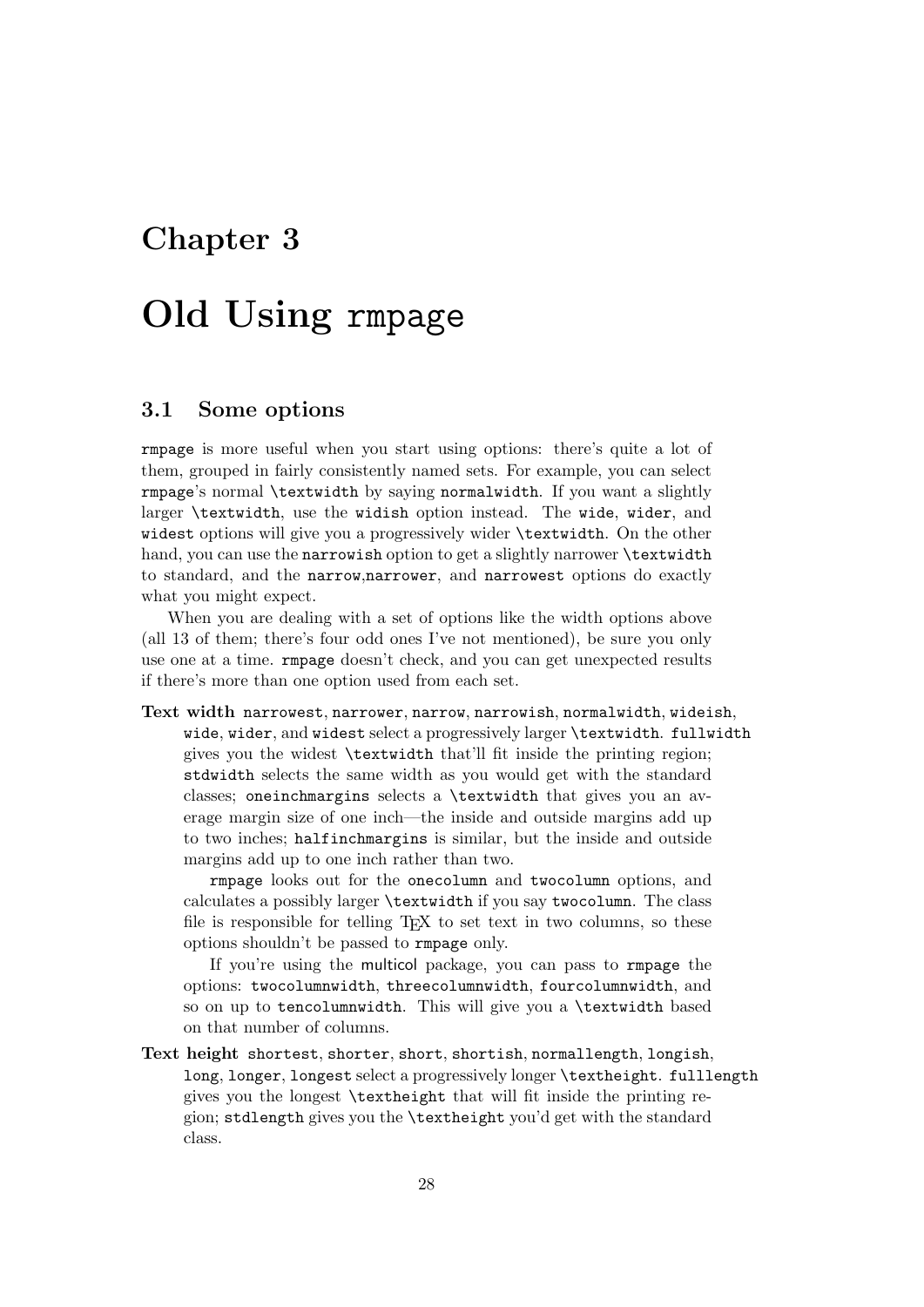Headers and footers The headers and footers option leave space for headers and footers respectively; noheaders and nofooters give you page layout designed for no headers or no footers, respectively.

leastheadsep, lessheadsep, lessishheadsep, normalheadsep, moreishheadsep, moreheadsep, and mostheadsep enlarge and shrink the gap between the top of the text body and the bottom of the header; they work by scaling the standard value—normalheadsep does nothing.

leastfootskip, lessfootskip, lessishfootskip, normalfootskip, moreishfootskip, morefootskip, and mostfootskip enlarge and shrink the gap between the bottom of the text body and the bottom of the footer; they work by scaling the standard value—normalfootskip does nothing.

Positioning the text body horizontally rmpage looks out for the standard LAT<sub>EX</sub> class options: twoside and oneside. rmpage will produce a layout either giving you a text body intended for printing on one side of the paper, or alternating with odd pages on a right-hand page, and even pages on a left-hand page.

The centre (or center) option places the text body on the page with equal margins to the left and right. The notcentre (or notcenter) option places the text body with possibly unequal margins to the left and right.

If you've asked for notcentre, you will find that the larger margin is on the inside (intended for ring-binding). This effect is produced with the notstdmargins option. The stdmargins options reverses this, so the larger margin is on the outside (just like the standard classes).

leastoffset, lessoffset, lessishoffset, normaloffset, moreishoffset, moreoffset, and mostoffset enlarge and shrink the difference between the larger and smaller margin. leastoffset gives you centred printing; there are subtle differences between leastoffset and centre.

Positioning the text body vertically lowest, lower, low, lowish, normalaltitude, highish, high, higher, and highest, shift the text body up and down the page—they are referred to as the altitude option set in this document (I know, but do you have any better ideas?)

Paper and printers landscape and portrait force that orientation, whatever the size paper.

There's lots of new paper sizes: see section 3.4 on page 30. You can ask for 7/8longpaper, 3/4longpaper, 5/8longpaper, and so on down to 1/8longpaper. This calculates what's called a long paper size, based on the main paper size selected, by dividing the main paper size into the specified fraction along the long edge. For example, A4 is  $210 \text{ mm} \times$ 297 mm;  $1/3$  long A4 is  $210 \text{ mm} \times 99 \text{ mm}$ .

lj4printer tells rmpage you're using a Hewlett-Packard LaserJet 4 printer, and it'll calculate your page layout using appropriate nonprinting margins. There are similar options for several other printers; you can add your own printer if it's not already here, and set any to be your default. For more details, see section 5.2.10 on page 66.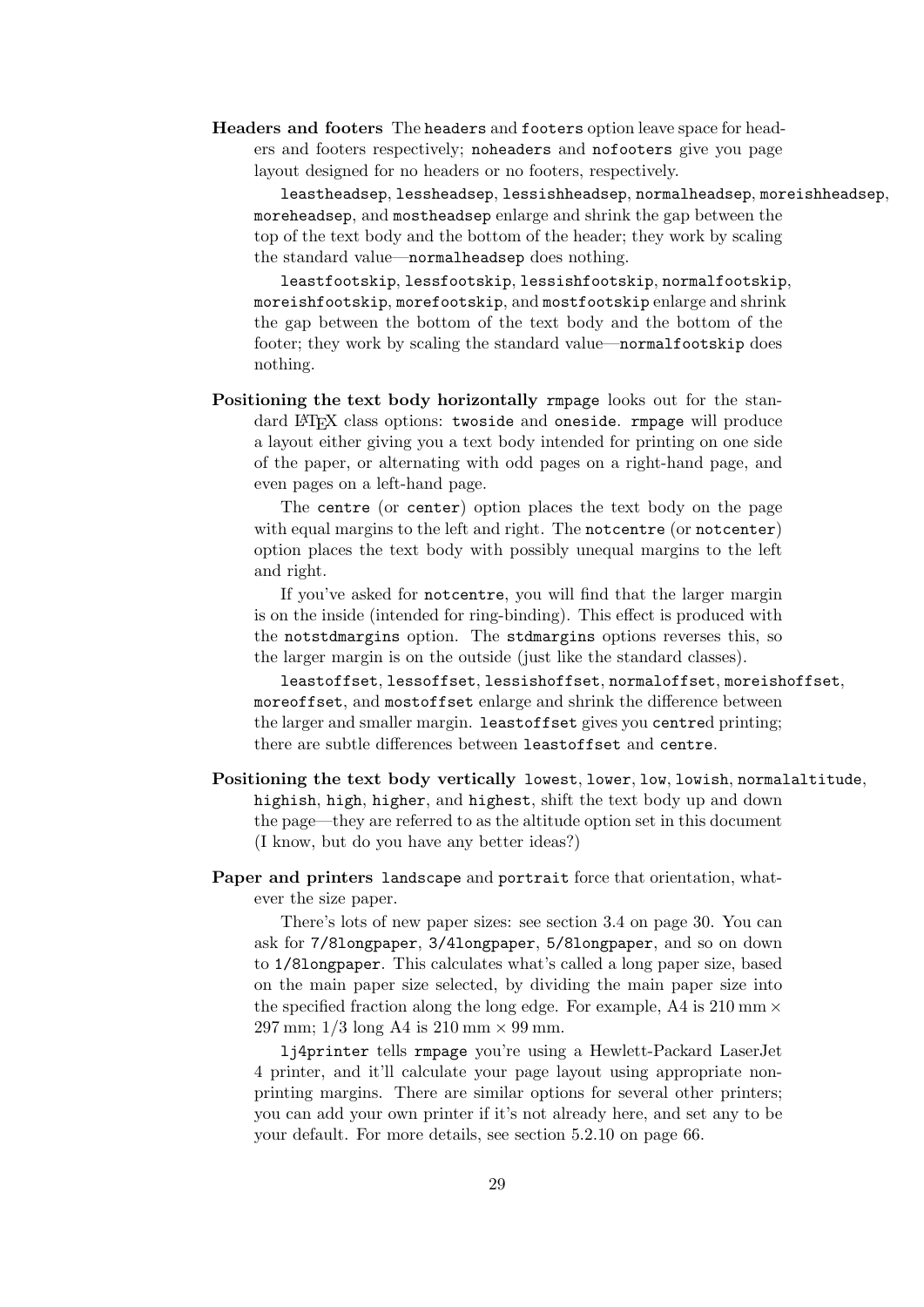## 3.2 Some other options

Several option sets have corresponding touch options. These options increase or decrease whatever the parameter is by an amount in between the current main option and the next one. Generally, the sequence of values is a smooth geometrical one.

For example, passing wide, touchwider to rmpage gives you a \textwidth a third of the way up from wide to wider. wider, touchnarrower gives you a \textwidth a third of the way down from wider to wide.

A touch option can be used with a main option (any option which doesn't have touch or to uch in the name is a main option; not all main options have touch options). The t@uch options should only be used in class and package files. They have exactly the same effect as a touch option, so saying wider, touchnarrrower, t@uchnarrower gives you the same width as wider, touchwider.

Text width setting paperwidthset makes rmpage set the \textwidth going by paper-based \textwidth only; characterwidthset goes by characterbased \textwith only, but still pays attention to the printing limits specified by the paper size and printer selected. bothwidthset is the default setting.

paperwidthset was created so I could produce a layout for a timetable, fitting on A4 landscape paper. Paying attention to the number of characters in a line is inappropriate for that job, hence the option. The other two options are the natural complements.

The touchlonger, touchshorter, touchwider, and touchnarrower options increase or decrease \textheight or \textwidth one third of the way (in a geometrical sequence) towards the next main increment. That is, if you've said wide and touchwider, the width you get will be one third of the way towards the width given by wider.

## 3.3 Layout details

The standard L<sup>AT</sup>EX package, layout, displays all the page layout parameters and their values. This document loads the package and uses the \layout command to display the values. You can see the results of the \layout command in figure 3.1.

Note that the layout for this document was calculated by rmpage, which was told to leave no space for a header with the noheaders option; that is why both \headheight and \headsep have zero size.

## 3.4 Paper sizes

rmpage knows about lots of paper sizes, including ISO long sizes. The ISO standard which defines the A and B series of sizes also defines long sizes. For example, A4 paper is defined as  $210 \times 297$  mm. The long size  $1/3$  A4 is  $210 \times 99$  mm—the long size is the base size divided into the specifed number of parts along the long edge. Because you can apply this division to any piece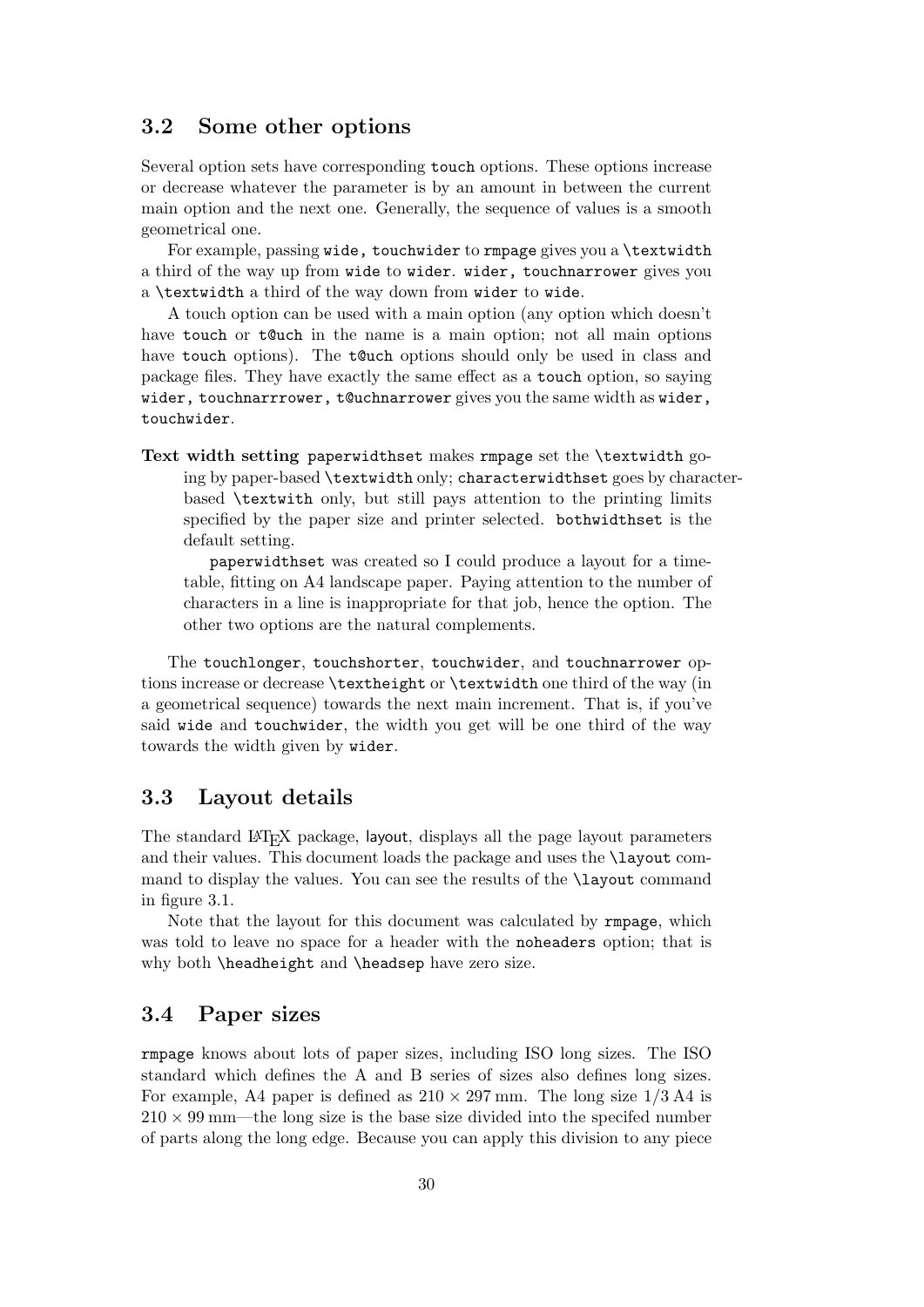

Figure 3.1: The output of the \layout command

of paper you like, rmpage is happy to make non-ISO sizes into ISO-style long sizes. This means that Americans who want to print small booklets with two pages fitting on one sheet of letter paper can produce pages very easily with rmpage, by asking for letterpaper and 1/2longpaper. You can do the same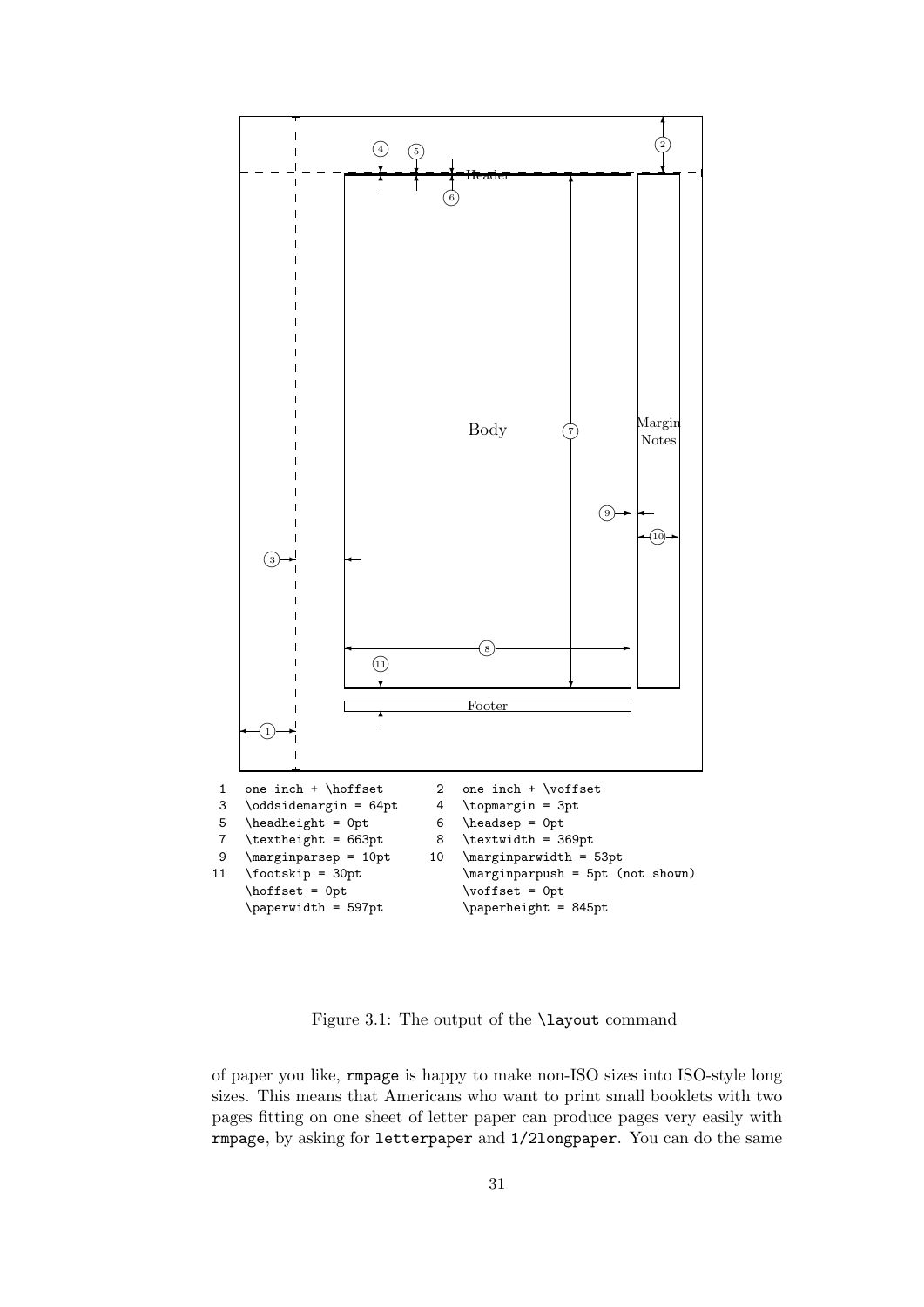thing with A4 paper, but why not just ask for a5paper? One commonly-used long size is 2/3 A4, which is often used for company invoices and commercial letters; it's often used in landscape orientation  $(210 \text{ mm} \times 198 \text{ mm})$  so it fits neatly into a world designed for A4-wide paper.

If you are going to print two pages on one sheet of US letter paper, as I suggested, rmpage standard way of deciding what to set the nonprinting margins to might be inappropriate. If so, look at the printer paper setting code in the configuration file, and specify clearances for the appropriate printer and paper combinations. Section 7.5 on page 81 has more details on this.

A good reason for not asking for a4paper and then 1/2longpaper, is that if the configuration file has particular settings for A5 paper, it won't apply them to this long paper size, even though it's the same physical size. A good reason for doing so is that you might want that.

rmpage accepts these paper options (and more):

```
a0paper to a10paper,
b0paper to b10paper,
c0paper c7paper,c7/6paper,dlpaper, no10envelopepaper,
etc
```
Options not listed here include some non-ISO envelope sizes, old British book sizes and so on: the odder sizes are kept in the configuration file. See section 5.2.1 on page 56 for more details.

You can get a long size by passing one of these options along with a paper size option: notlongpaper, 7/8longpaper, 3/4longpaper, 2/3longpaper, 5/8longpaper, 1/2longpaper, 3/8longpaper, 1/3longpaper, 1/4longpaper, or 1/8longpaper.

rmpage makes an honest attempt to work out how you'll be printing these long sizes out (see section 6.6), but its decision might apply limits that aren't what you want. If so, you'll have to add some code to the configuration file to over-ride its guess. Section 7.5 on page 81 has more on how to do this.

By the way, because A3 printers aren't unheard of, and because you can print (say) 1/3 long A2 on A3 paper, it makes perfect sense to include an option to define A2 paper. It seemed churlish not to go all the way up to A0. 2/3 A4 is apparently a size commonly used for printing business invoices and the like. If anyone really does use rmpage for producing A3 pages, please let me know—it's something I've been wondering about.

If anyone would like to let me know about more US paper sizes, I'd be happy to include them in future versions of rmpage.

### 3.5 Setting the body text size

There's more detail on how this works in sections 6.1 and 6.2.

The range of values available for \textwidth and \textheight is a compromise. I wanted to keep the number of options down, produce a wide spread of values, with a small minimum step size.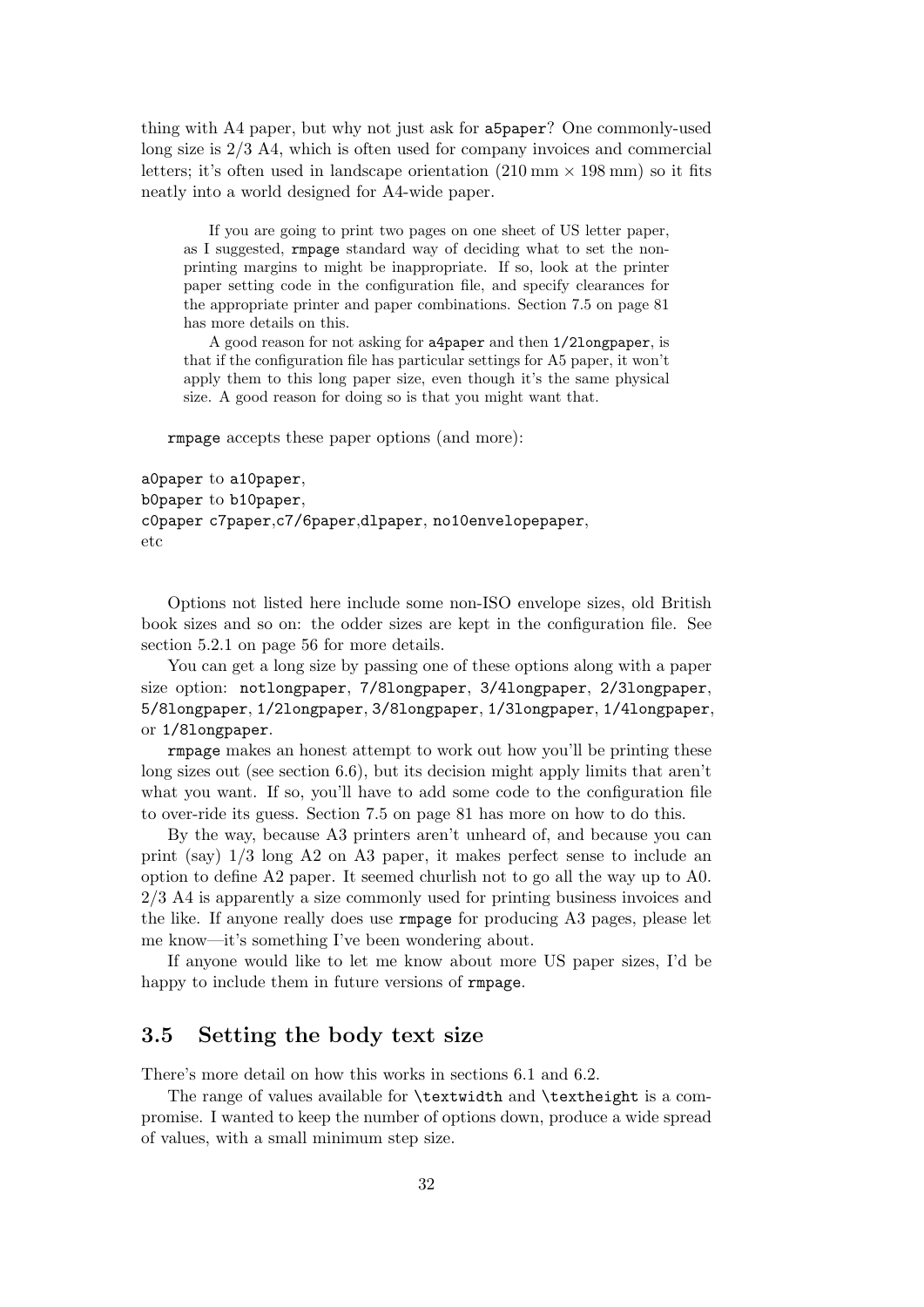The way things have turned out, the step size from one length option to the next is, in general, different to the step size from one width option to the next. So you can't maintain a particular balance of top:outside and bottom:inside margins (or whatever) by moving up to the next width and length option. There's no easy way round this—I wrote rmpage to set \textheight and \textwidth independently, because that seemed most sensible at the time. To ensure a fixed aspect ratio would mean I would have to re-write it to include code to scale up and down through a range of aspect ratios, which might have to be related to the aspect ratio of the paper, and allow you to scale the overall size of the text body up and down. This is a big job. I'd like to be able to set the text size that way as well as the way rmpage does it at the moment, but it'll have to wait—I suspect I'll have to re-structure the entire package to be able to support both ways of doing things without getting completely mixed up.

I decided to set both the width and height of the text body by scaling up and down geometric series. The \textheight series was chosen by deciding that the longest length should fill an ordinary page of A4, assuming a 6 mm non-printing border. The normallength length was set to the standard value (this is only strictly true if you're using headers and footers), which defined the geometric series. The shortest length on A4 is about 163 mm, just over half the page. It turns out that the series produces a central minimum step (normallength plus touchlonger) that is about one line (13 pt, near enough), so I think it's appropriate.

The \textwidth paper-based width series was derived similarly; the final values give a spread based on a widest value that fills an A4 page to within about 7 mm of the edge, and down to just over half the page. The \textwidth character-based width series has been more of a headache; the current (rmpwnorm.pko v 0.52) version gives a spread from about 75 characters in the middle, to about 98 and 57 characters at the extremes. The central minimum step (normalwidth plus touchlonger) is just under 2 characters, which seems suitably small. The problem with the character-based width setting is that the standard \textwidth is at the upper limit for easy reading; the widest available width, being wider than this, is far, far, far too wide for easy reading; but the minimum \textwidth doesn't get close to the minimum \textwidth for easy reading. But that probably won't matter too much; the minimum width is less than half an A4 page if you're using 11 pt Computer Modern Roman in one column, which seems small enough for most things I can think of (you might want a layout which places figures and extensive side notes in the margin; if most of the marginal note space were to be filled, having a very large margin and small **\textwidth** makes sense.)

#### 3.6 Founts-

## 3.7 Marginal paragraphs-

rmpage looks at the everything including the sunspot cycle and the phase of the moon when it calculates the width of marginal paragraphs. Section 5.2.2 on page 59 lists all the options that control marginal paragraph size, and has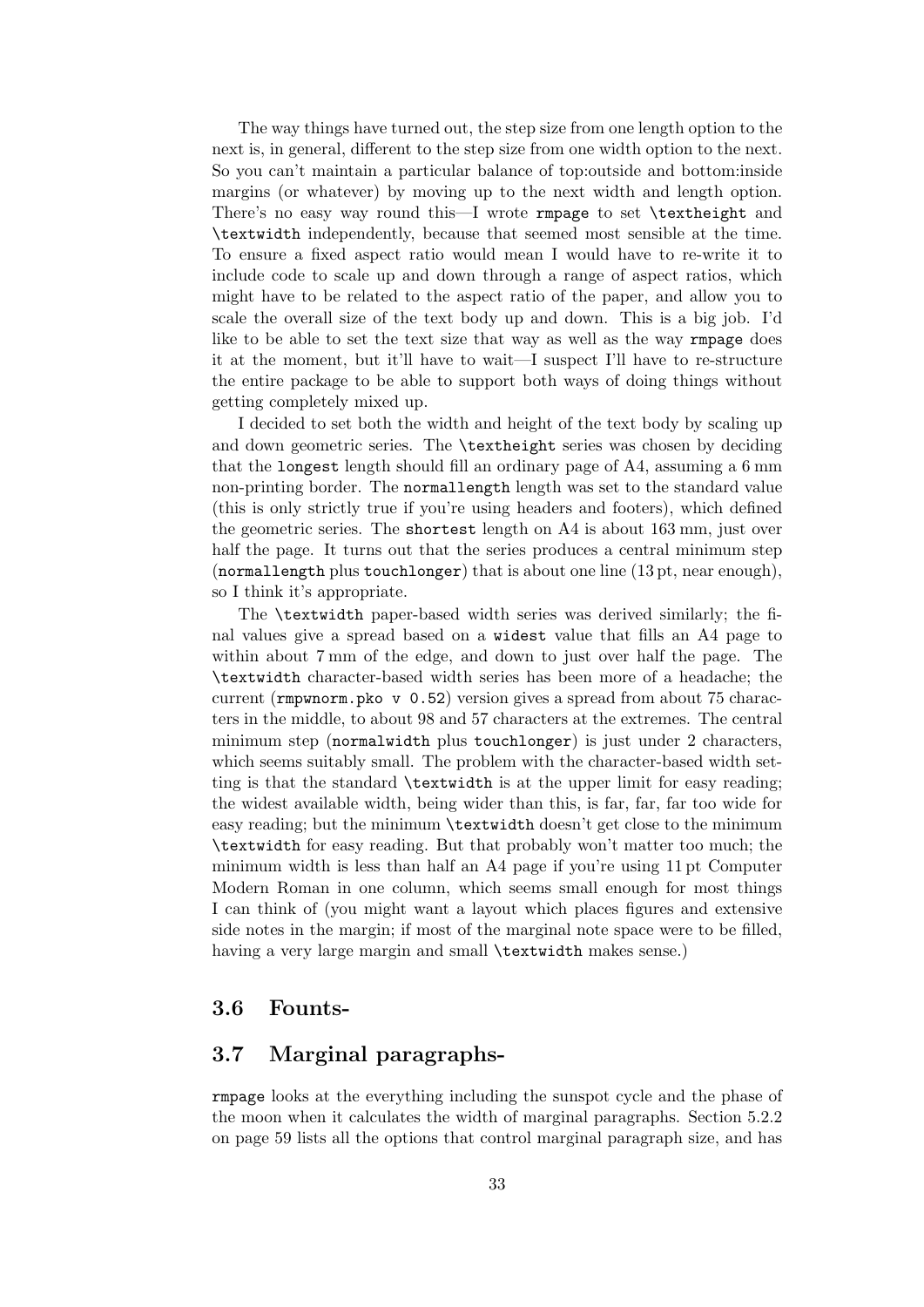some more information.

Note this: the default margin for marginal notes is the outside margin for twosided printing, and the right-hand margin for one sided printing. The standard LATEX command \reversemarginpar will reverse the marginal note placement; \normalmarginpar will put it back to normal. If you are printing twocolumn, the marginal notes end up in the nearest margin.

rmpage pays attention to all of this, and makes the marginal notes as large as possible given the margin they will appear in. The size is constrained by various parameters, controlled by the maxmparwidth, mparsep, and mparclearance sets of options.

The clearance parameter—the length \RM@mparclearance—is the minimum gap between the marginal note and the edge of the paper, subject to the additional restraint of the available printing area. It's hardwired to 0.4 in in standard LATEX  $2\epsilon$ ; rmpage sets it to be a fraction of \paperwidth which works out to be 0.4 in if you're using US letter paper. The sep parameter—the length \marginparsep—is the gap between the marginal note and the body text—this is a standard LATEX parameter. The maxwidth parameter—the length \RM@maxmparwidth—is the maximum allowed width: 2 in in standard  $\Delta$ T<sub>E</sub>X, a fraction of \paperwidth which works out to 2 in if you're using US letter paper with rmpage. There are also the small and large basemparclear and basemaxmparwidth options. The large versions of these options set the normal parameter size to twice the usual default value.

So if you're going to switch to \reversemarginpar in your document, do so before you load rmpage. If you're going to switch from one to the other, before you load rmpage select the one which allows the least space for marginal paragraphs.

If you're deeply interested in the workings of marginal paragraph size and placement, have a look at the dtx files: I think the basic idea is obvious. Note that the parameters \RM@mparclearance \RM@maxmparwidth can be set to any positive value by one of the hooks (\RM@PrinterPaperSettings might be a good one to use) in your configuration file: negative values are used by way of flags to set initial values.

## 3.8 The configuration files

rmpage uses a configuration file to do lots of stuff. The way it works is this: if you're LAT<sub>F</sub>Xing with rmpage a file called ermintrude.tex, and a file ermintrude.rmp exists on the T<sub>EX</sub> search path, then ermintrude.rmp is used by rmpage as the configuration file for that run. If not, then rmpage looks for a file given by the command \rmplocal. If that file exists (if the command hasn't been defined before rmpage is loaded, it's set to rmplocal; the file is searched for with and without the cfg extension added). If that file can't be found, rmpage looks for rmpgen.cfg, which is a standard configuration file with everything enabled.

The file rmplocal.gfc is meant to be renamed rmplocal.cfg and changed locally. Have a read of the comments in the file first, and change the optional argument to the \ProvidesFile command to say that the file's been changed by you.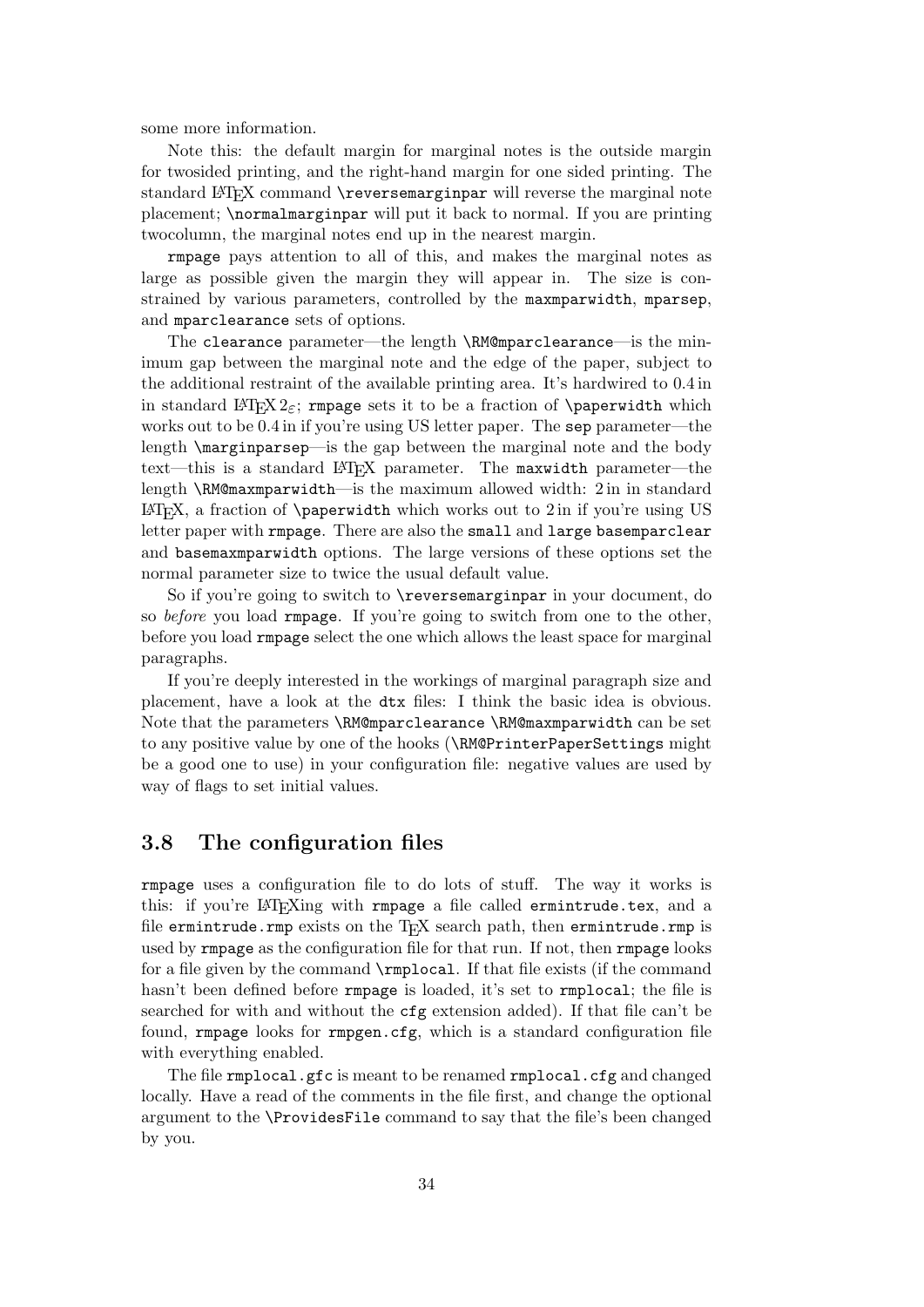The idea is that you don't change rmpgen.cfg; it exists so everyone has a standard configuration file that will produce identical results. You can tell rmpage to use it in any given document by saying:

```
|\newcommand{\RMconfigfile}{rmpgen.cfg}|
```
\usepackage{rmpage}

...

in the preamble of the document, before loading rmpage. But please do change rmplocal.cfg, if you like.

The configuration file exists for these things:

- Declare additional standard options
- Declare user options
- Set local defaults
- Place code in various hooks to be executed inside **rmpage**, for supporting local classes, particular combinations of printer and paper, and so on.

Every installation of rmpage should have a modified configuration file for at least one reason: option processing is slow, and the fewer options you have, the faster it works. Folk with twin 225MHz PPC604e processors, or something huge and humming with the word 'Sun' on the front probably don't care about LATEXing speed, but I do.

The idea is this: edit rmpgen.cfg and comment out all the options you think you won't often use. You can always uncomment them later. There's quite a few of these standard options that are commented out to begin with; you might want to uncomment some of them (if, for example, you're in the habit of printing on crown folio paper). By the way, don't add or delete anything anywhere above the local option declaration section; if you do, upgrading to a new version of rmpage might turn out to be more awkward than you'd like, and I'll come round and pester you, steal all your milk and put my feet up on the sofa.

Setting local defaults isn't hard either: there's an \ExecuteOptions statement with my local defaults in it. Take them out and replace them with what you want. If you use a LaserJet 4 printer and US letter paper, and most of your output goes into ring binders, say:

#### \ExecuteOptions{lj4printer,letterpaper,usdate,notstdmargins}

Note that I've assumed someone printing on US letter paper want dates formatted US style. If you don't want notstdmargins, say stdmargins.

There are some options that you can't specify in any **\ExecuteOptions** statement seen by rmpage: the touch options aren't allowed—they must be executed after their corresponding 'ordinary' options, which can't be arranged if they're bunged in an \ExecuteOptions statement. Try it if you like: rmpage will whinge at you.

If you want to declare a new printer type, for example, just copy one of the existing option declarations to the section marked 'BEGIN LOCAL OPTION DECLARATION', change the name and the parameters, and there you go.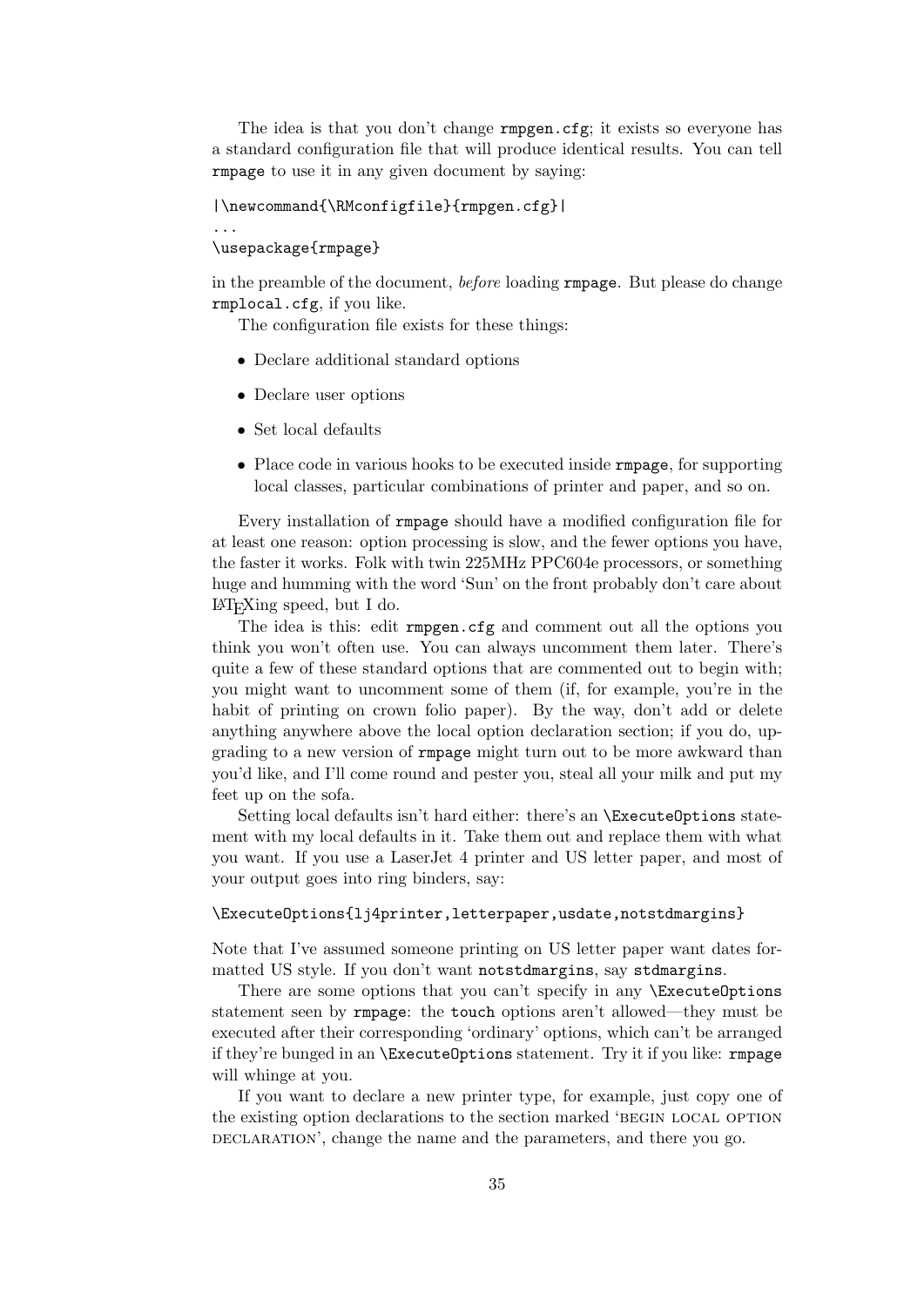You might want to set up particular printer/paper settings; there's a place for that and an example of how to do it in rmplocal.cfg. Have a look and a fiddle: if I could do it, it shouldn't be hard for someone as clever as you.

Adding code to the hooks in a useful fashion is best left to those who like fiddling around: have a look at the guts of **rmpage**.dtx and so on. Hopefully you'll get the hang of how I did things, and you'll be able to add code to suit your installation. I intend to document the whole thing properly eventually, but I only have 24 hours in each day. Try to stick to the conventions I've established: it'll make it more likely that your code will work properly with future versions of rmpage. My intention is to keep things more-or-less as they are, but this is the first version on public release, and I don't know what changes will be needed yet.

#### 3.9 Sending rmpage-formatted documents elsewhere

There's a few potential problems with sending to other people documents that you've formatted with the help of rmpage. One is that they might not have rmpage, and another is that even if they do have rmpage, it is possible that you have specified options that produce layout parameters that are dependent on your particular printer, which your recipient might not have, and even if they do have that particular printer, they might have local configuration code particularly printer/paper specific settings—that produces a slightly different result.

There's several different things you might do, depending on the circumstances the thing to do is think about where your document's going, what's going to happen to it, and how you want it formatted.

In the usual run of things, a document that's been formatted with LAT<sub>EX</sub> and intended for general release is likely to be printed on A4 paper and US letter paper, so you have installation-dependent differences<sup>1</sup> even without rmpage—it's always worth checking that this difference won't cause a problem (so US authors: check that your document works on A4 paper, and everyone else in the world make an effort for those isolated Americans. Look, just go metric, will you? I read maps in miles and drink beer in pints<sup>2</sup>, but really, metric units make life so much easier. If us and the Italians have made the switch, so can you. Italians? Yes, Italians: just which empire do you think is referred to in the phrase 'Imperial units' Yes, that's right, the Roman Empire. How about advancing into the 19th century before the 21st begins, eh? Sorry, a minor rant, but one that I think should be made occasionally.)

Ignoring paper sizes for the moment, if your recipent has a copy of rmpage, format your document with the pessimisticprinter option, ensure that the result is acceptable, and send the thing.

If your local configuration file has non-printer-specific settings that affect the output, you might send a copy of it (included in the preamble of your file before the \usepackage{rmpage} command, using the filecontents environment) under the name jobname.rmp. That is, if the document is in a file

<sup>&</sup>lt;sup>1</sup>A4 paper is 210 mm × 297 mm or 8.27 inches × 11.69 inches; US letter paper is 8.5 inches × 11 inches or 215.9 mm  $\times$  279.4 mm

<sup>2</sup> real pints, not your sawn-off US version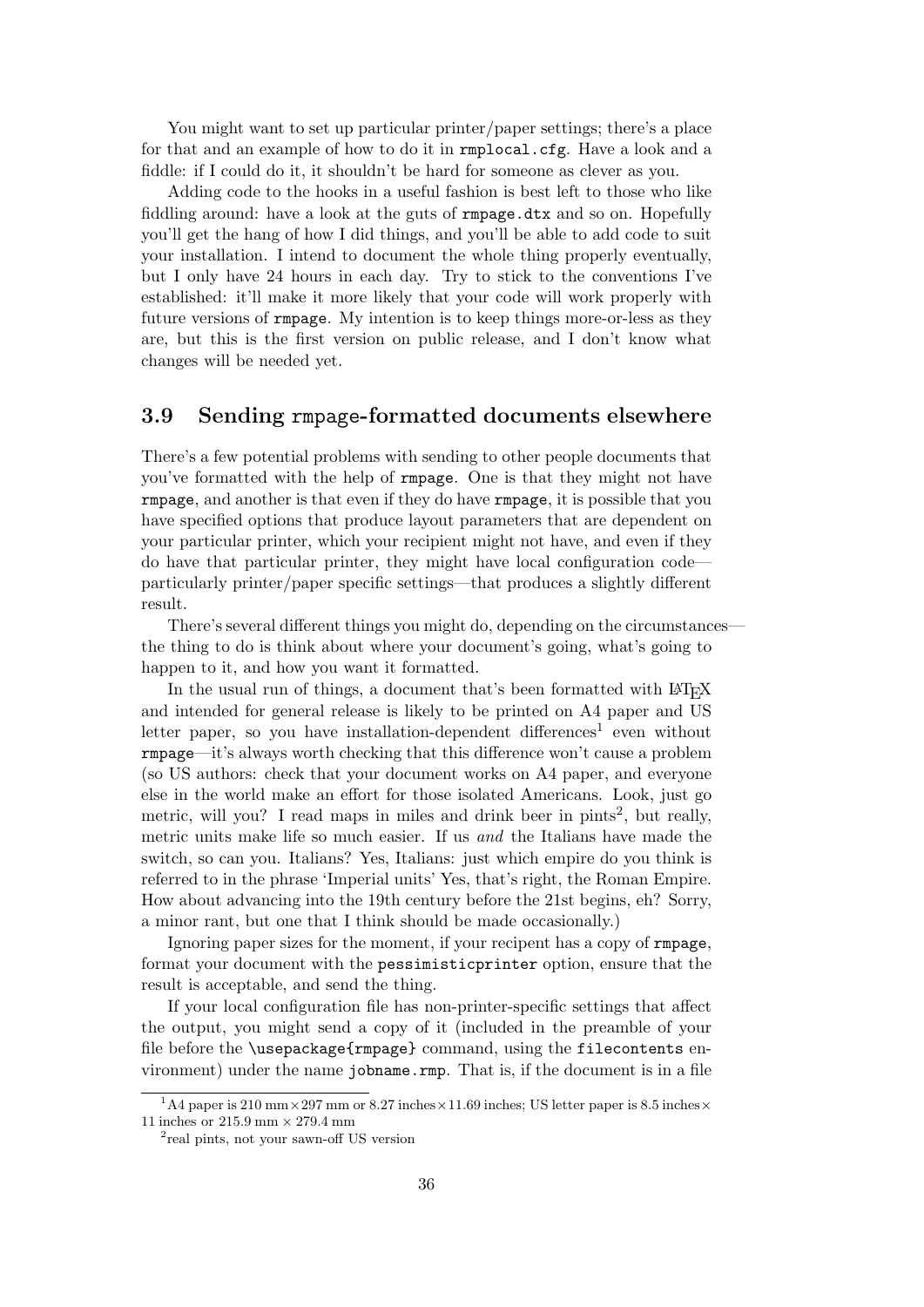called canes-venaciti.tex, call the configuration file canes-venaciti.rmp and it will be used as the configuration file for that document only.

Or you could run LAT<sub>EX</sub> with the chatty option specified to rmpage, and copy all the page layout parameters from the console window and paste them into the preamble of your document. If your version of LAT<sub>EX</sub> doesn't allow you to copy text from the console window  $OZF<sub>F</sub>X$  2.0 for the Macintosh does; I don't know about other versions), copy the text from the log file. Then comment out the call to rmpage. The problem with this is that it fixes everything, including paper sizes, so a recipient who uses A4 paper won't be impressed if they<sup>3</sup> get a document hard-formatted for US letter paper, and vice-versa. Of course, you could provide two sets of page layout parameters, with a note to the recipient to choose one or the other. This is messy, but it might produce the most reliable and legible results.

A possible way round the paper problem is to assume that no-one will be printing on anything other than US letter or A4 paper, and the people receiving the document won't mind if the layout isn't very good. That way, you might use the letter4paper paper size. This paper size is  $210 \text{ mm} \times 8.5$  inches, and documents formatted with it will fit on A4 and US letter paper without formatting changes. Mind you, the results won't be very nice, and worse on US letter paper than on A4—letter4paper pages printed on A4 will be a little too short, which enlarges the gap at the bottom. Very often, this isn't too noticeable. But letter4paper pages printed on US letter paper will have the text body too far to the left, which tends to look very awkward.

#### 3.10 Speed and what to do about it

rmpage chews up a lot of processor time when it is being processed at the start of a LATEX run, but adds nothing to subsequent processing time—all it does is change page layout parameters. Narrow columns or short pages give TEX a harder time in line and page breaking, which might increase processing time, but I wouldn't worry about that if I were you—the underfull \hboxes and \vboxes will cause you more problems that the extra 0.2s time.

One verion of rmpage (v0.65) added  $18.5 s$  to a LAT<sub>EX</sub> run on my Mac. The same version of rmpage added 19.1s to the processing time when I used it with the comments left in (before being processed by docstrip). This is an increase of 0.6s or 3%. Version 0.86 added 16 s with comments, or 15 s without, an increase of  $7\%$ . In this case, file size was reduced from  $200\,\mathrm{K}$  to  $85\,\mathrm{K}$ . It seems that, on my computer, the main benefit of using docstrip to remove comments from an input file is reduced file size, not reduced processing time. A not-terribly-formal test concluded that each character in the first argument to each \DeclareOption command added about 10 ms to processing time—I saved 1.6 s with version 0.72 by commenting-out eight options containing 176 characters.

My computer is a Macintosh Performa 475 12/160 with a 25MHz 68LC040 microprocessor; I am told this processor is roughly equivalent to a 40MHz 80486SX. For the tests noted above I used OzTeX version 2.0.1 and 2.1 under system B1 7.1 P5 SU3.

<sup>&</sup>lt;sup>3</sup>A useful way of avoiding he/she that has an ancient history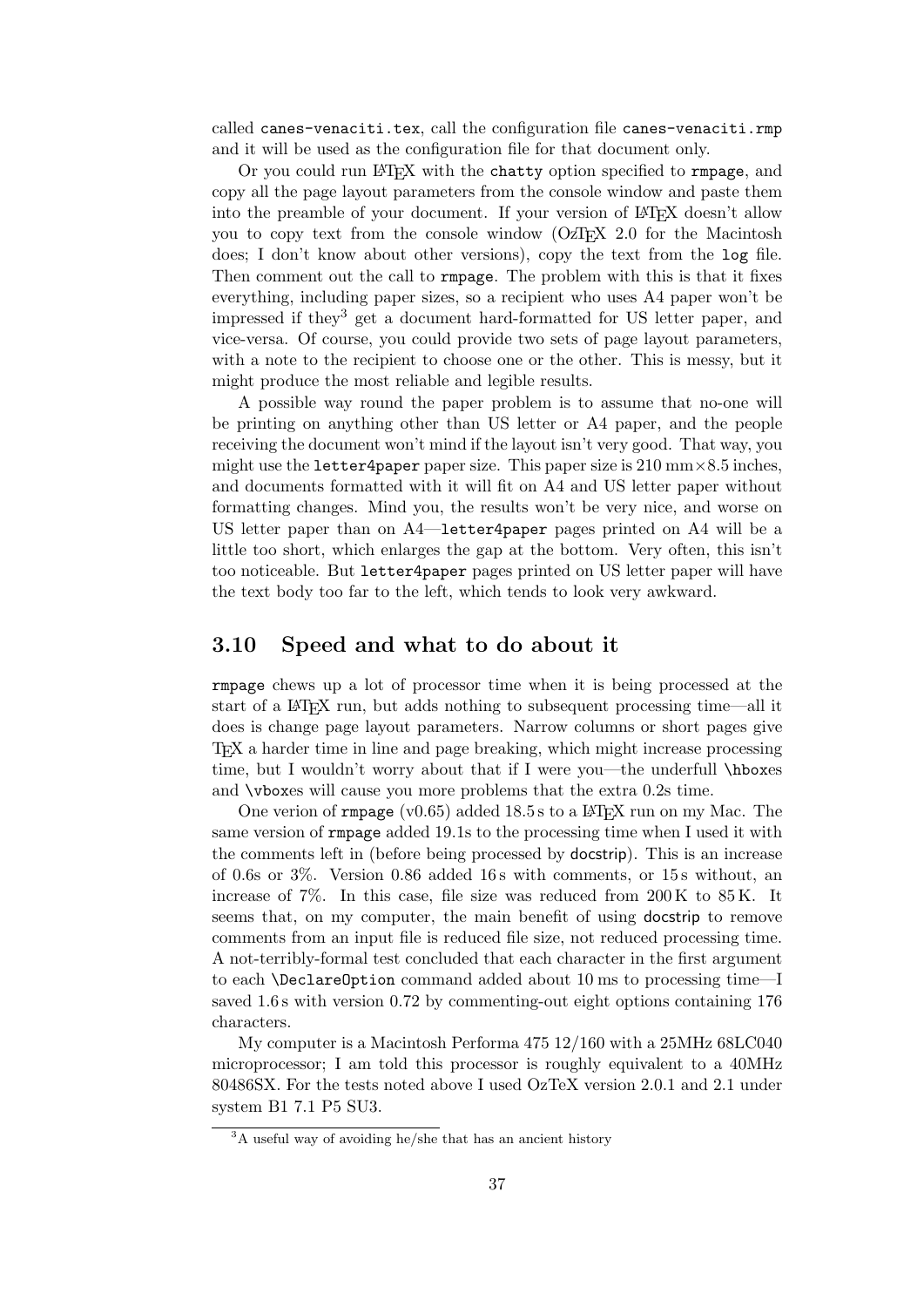You can speed up rmpage quite a lot. A large amount of the time taken by rmpage is in processing options—LAT<sub>E</sub>X  $2\varepsilon$ 's option processing mechanism is very slow. Commenting out options in the config file is very effective at reducing processing time (it's the length of the option names, not the amount of code, that increases this processing time).

For example, rmpage version 0.66 increased the time to process a document by 21.2s; with 73 options commented out, rmpage only added 12.1s. This is an improvement of nearly 60%. This is why there are two config files supplied with rmpage: a slow one with all the options enabled, and a faster one with some options commented out.

You can make rmpage work faster by commenting out (don't delete them you never know when you might need them) all the options you think you won't use very often. If you do want to use one of these commented-out options, uncomment it (and all the options in the same group—you'll see what this means when you look at the file) and leave it uncommented. The Alpha text editor for Macintoshes can comment out a group of lines if you select the lines and press cmd-D; it can reverse the process if you press cmd-opt-D. I expect other text editors can do the same job somehow: it might be worth finding out how to do this with your text editor if you don't already know

Some versions of T<sub>E</sub>X under some operating systems take quite a time to find files to be input. If this is the case on your computer, you might be able to reduce processing time quite a lot by placing frequently-used files in a place that is searched early on. I have a list of folders in my TeX-inputs folder that looks a bit like this:

```
aa LaTeX
ab Rat2e <--- rmpage is in here
ab tools
ac mfnfss
ac other 2e <--- other people's packages
ac other fd
ac PSNFSS
ba .cfg files etc
ba other 2.09
ba Rat old
bb chicken <--- Liverpool John Moore's University logo
bb new fds
bb other LaTeX
bb some AMS-LaTeX
za afm
za fontinst
za fontinst examples
za fontinst inputs
zz Graphics
zz Plain
zz Rat ex + tmp
```
It's a compromise between speed and ease of management: I can change parts of my LATEX system without getting a headache, and it's not too slow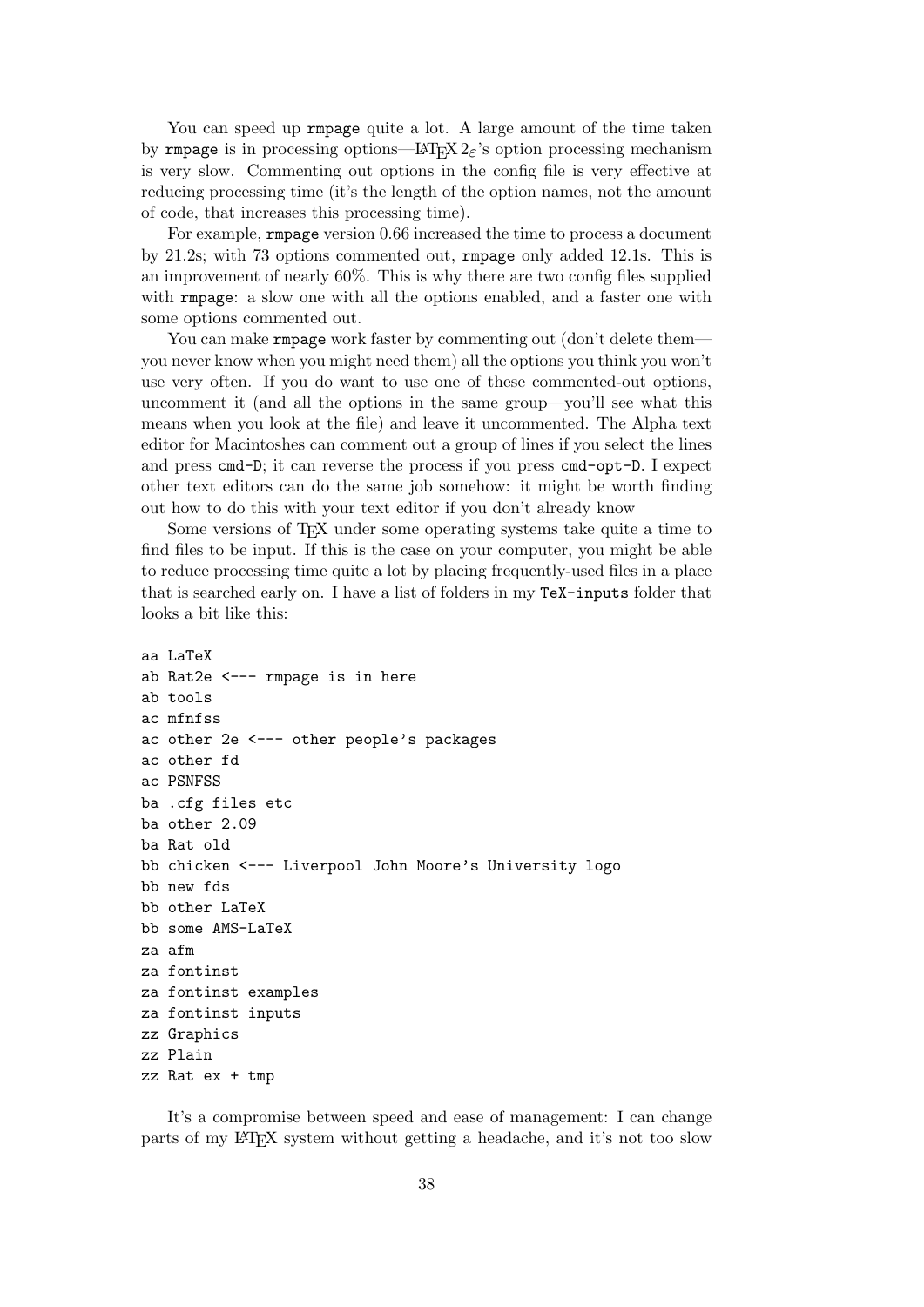for me. The commonly-used folders are prefixed aa, ab, end so on; the rarely used ones are prefixed zz. My version of LAT<sub>E</sub>X is set up to search the folders early on in the alphabet first: this is not necessarily the case with any other version of LATEX, even versions of OzTEX with the tex-inputs list specified differently.

Some T<sub>E</sub>X implementations take a lot of time to search multiple directories, and are faster with fewer directories to search. If this is the case with your implementation, putting your input files into fewer directories might help. The only way I know to find if this is the case is to sit down and do lots of tests: it might be quicker in the long run not to bother.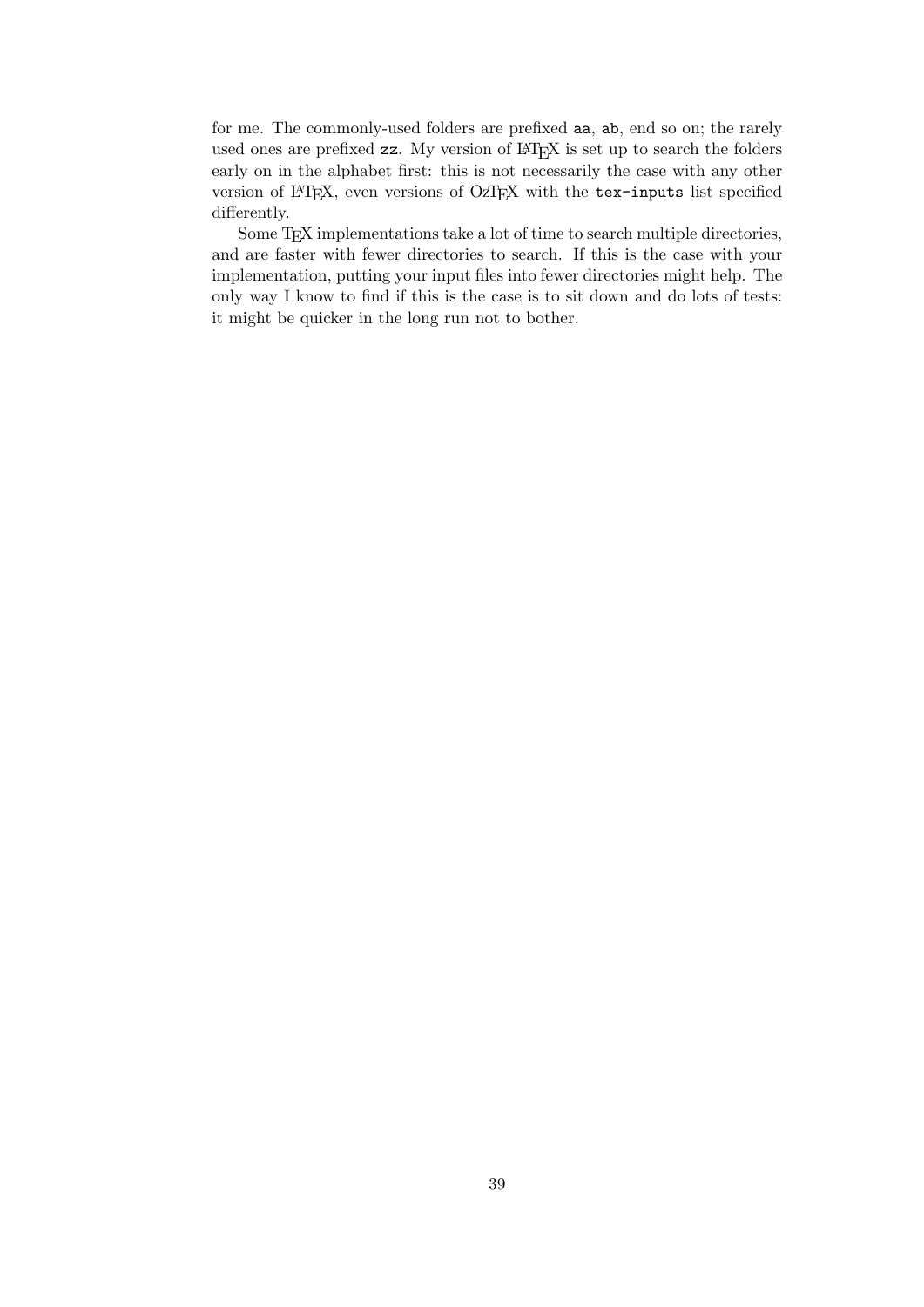## Chapter 4

# A brief lecture on typography

I'm not a professional typographer, and this won't turn you into one. Caveat emptor<sup>1</sup>, and remember how much this cost you. If you want to learn about typography, do the sensible thing and get some books out of the library. But given that I'm giving you typographical controls, I'd better give you some idea how to use them intelligently. If you have any expertise in typography and think you can do better than this, please do! You've got my email address. . .

The notes below are what I think are the main points of ordinary typography the average LATEX user needs to know about, dealing with the areas of typography that rmpage gives you new control over; this had no pretensions to being a course in typography—visit that library!

#### 4.1 Introduction

The usual reason for writing something is so that people can read and digest the content—the reader is usually not interested in the form of written work, just the words themselves. It follows that the form in which your words are presented should usually be un-noticed by the reader: easy to read, conventional, and pleasing to the eye. The eye-catching typography used by advertisers does have its place, but this short piece concentrates on mundane typography: setting chunks of text, one word after another, line after line, to form a document which is unobtrusive to read. After all, if you were battling with the mathematics of elastohydrodynamics, you wouldn't appreciate a layout that was as hard to decipher as the content.

First thing is this: it's easy to make a right mess of things when you can control the layout of a page, but many of the mistakes one can make are in setting the paragraph indentation, vertical space around displayed material, headings, and the like. rmpage doesn't touch these, so you can forget about fouling up that area of design for now. As for the things you can control: don't stray too far from the normal settings, and the results should be fine.

The easiest mistake to make is in setting the width of the body text— \textwidth in LATEX terms. Typography texts warn that the most common fault is making the body text too narrow (less than about 45 average characters); but my experience is that the average non-typographer is more likely to make the body text too wide (more than about 75 average characters).

<sup>1</sup>buyer beware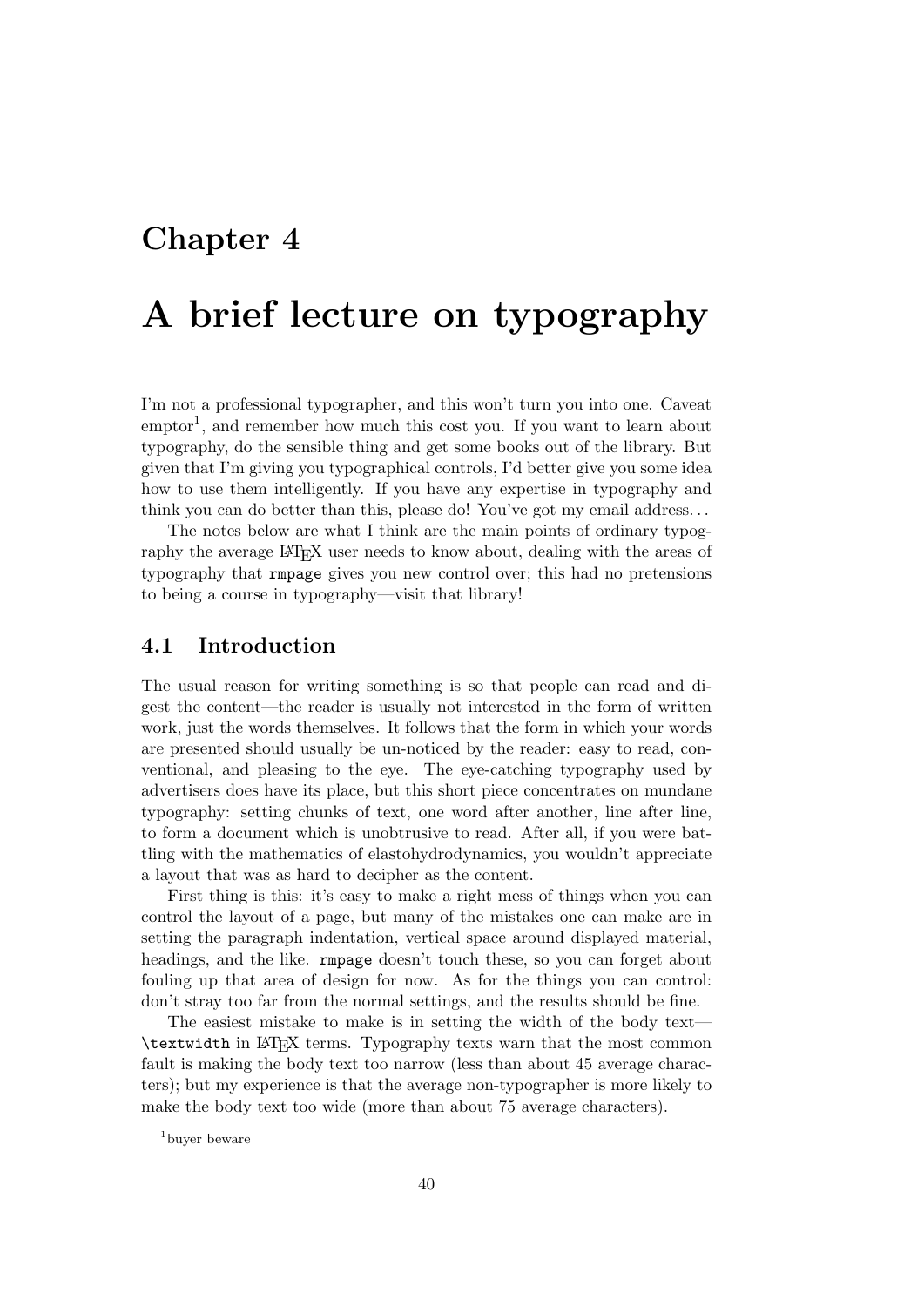The best advice to begin with is follow convention—most books on typography make the point that your design has succeeded if no-one notices it, so stick with the conventional. Of course, you've got to find out what conventional is. Look at professionally designed typography: at how the text body sits on the page of a book, and in magazines and newspapers—is the text high, low, or in the middle? closer to the binding edge or the outside edge? How big, in visual relationship to each other and the text body, are the margins top, bottom, inside and outside? What about columns of text in magazines and newspapers—how wide are they, what's the gap between columns like in relationship to the column width, the size of the average word space, and the page margins? How does the column width affect readability—think about the effect of column width on line-breaking and the flow of reading.

You'll notice that conventionally, lines of text longer than about 75 characters are avoided, as are lines less than about 45 characters; and the outside margin is usually larger than the inside margin, for the very straighforward reason that the outside margin is the one that's most delicate and most handled. If it's big, damage to the paper is less likely to deface the text. The bottom margin is usually bigger than the top margin for the same reason—and even though this reason is a sound practical one, if you produce a page with a smaller bottom margin than top margin, it looks very odd to most people. It's also fairly conventional for the aspect ratio of the text to match the aspect ratio of the paper—if the text is half the width of the paper, it'll be half the height as well.

The standard LAT<sub>EX</sub> classes produce a page layout that's generally in line with those conventions, so if you don't pass extreme options to rmpage, you can't go far wrong. Of course, if you're aiming for a particular effect for a good reason, such as filling a page with a time-table, you might want the longest and widest text area possible. If you find that you are using an extreme option (longest, for example), think very carefully about why you are doing it, what effect this option produces, and whether this is desirable. If you're just trying to cram that much text on one page, two columns is probably better.

Because typography is to some extent an artistic endeavour, there is no such thing as an ideal layout, although some are clearly inappropriate. But after a few hours at the keyboard, it's easy to lose the ability to judge the passing of time, let alone the effect a design has on a new reader. I find that it often pays to trust initial reactions, especially when comparing a set of alternatives. So, if you're in doubt about which of your final two choices to use, ask someone else what they think of them.

#### 4.2 Positioning the text body

Convention has it that the outside margin is larger than the inside margin, and that the bottom margin is larger than the top margin. It's not unusual to match the sizes of the outside margin and the top margin. The Koma-script documentation reports that Jan Tschichold recommends that the bottom margin should be twice the size of the top margin, and the outside margin should be twice the size of the inside margin.

The reason rmpage defaults to having the inside margin larger than the out-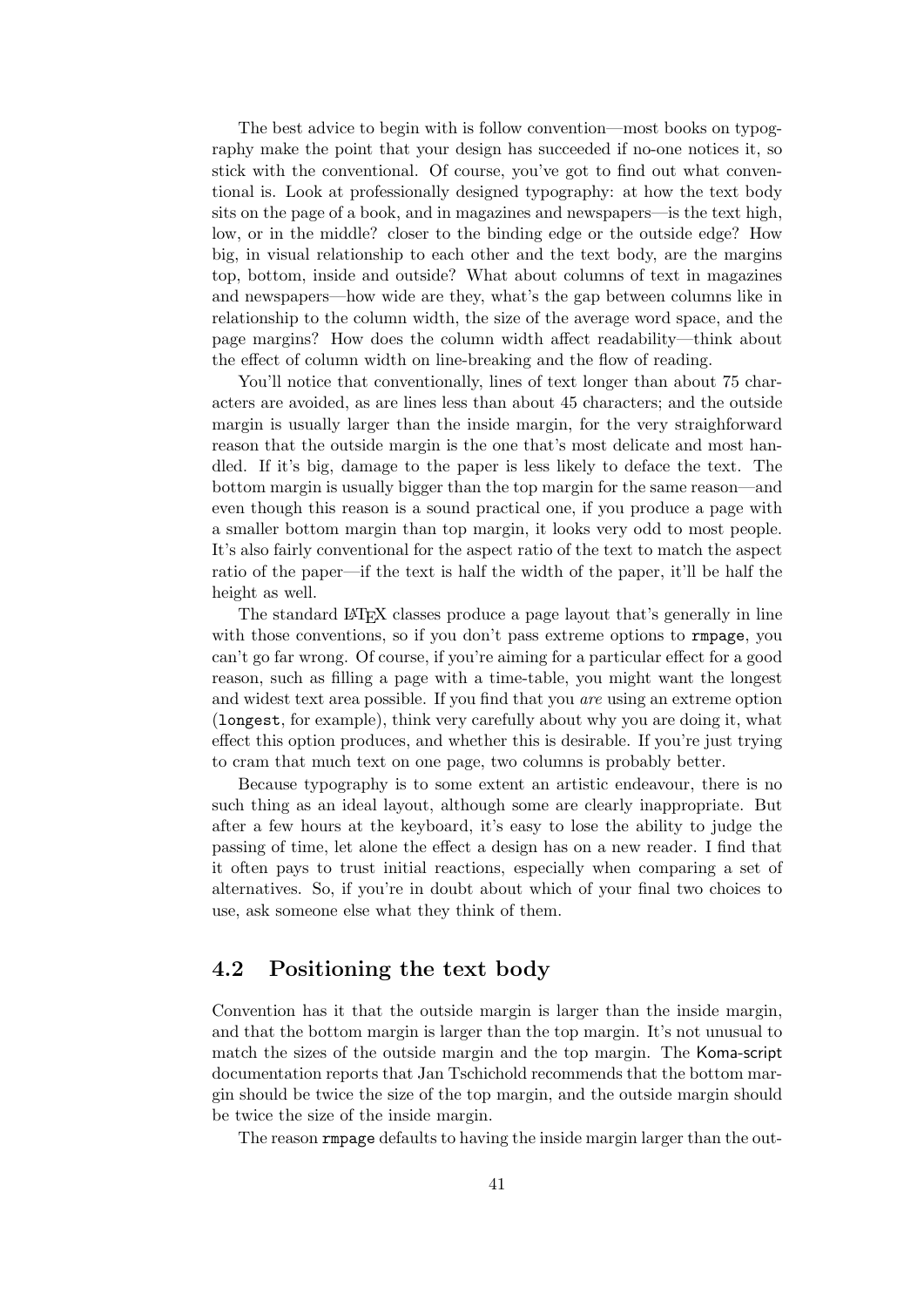side margin is this: most of what I typeset ends up in ring-binders, where you need a large inside margin to avoid punching holes in the text. You can change this default setting by editing an \ExecuteOptions statement in the configuration file—see chapter 7. You can change this default in the rmplocal.cfg file by putting the stdmargins option in the default \ExecuteOptions statement. If you don't like the amount by which the inside margin is bigger than the outside margin—bearing in mind that one convention has the outside margin matching the top margin—you can change it with the offset option set.

If the top margin looks bigger than the bottom margin, the page looks 'bottom heavy' and rather odd. It is possible that the only reason for this is that everyone lays out pages with a smaller top margin, but follow this convention to begin with. rmpage actually makes the top and bottom margins the same size, just as the standard classes do; the bottom margin looks larger because the bottom margin appears to begin at the bottom of the text body; LATEX measures it from the bottom of the footer.

i couldn't figure out a reliable way of getting rmpage to calculate apparent ratios of top and bottom margins, so you'll have to balance this by eye. The altitude, long, and short option sets can help.

#### 4.3 Size of the text body

Conventionally, one text column is 1.5 to 2.5 alphabets wide; the standard LATEX widths give you about 2.5 alphabets wide (which is about the average width of 75 characters of normal prose, hence Lamport's comment in the LAT<sub>EX</sub> book. 1.5 alphabets is about 44 average characters, but rmpage warns when you get below 39 characters wide—T<sub>EX</sub>'s a better line breaker than a human typesetter. rmpage warns you if you exceed the 75—39 character limits; too wide and too narrow are both awkward to read, and too narrow makes for rotten line breaks.<sup>2</sup> rmpage does report the final **\textwidth** in terms of what it thinks are average characters, which should help to give you an idea of what's going on.

If you must fill a very wide space, try using multiple columns. If you must use narrow columns, ragged right setting sometimes looks better, although a multiple-column narrow-columned layout might need to have \columnsep adjusted with rmpage's colsep options—look at a newspaper to get the idea.

The problem with long lines is this: when you get to the end of one line, you need to find the start of the next one. If the lines are too long, this job is made harder. The problem with short lines is twofold: the job of finding the start of a line is a bother, so the less you have to do it the better; and short lines make for rotten line breaks, which makes it harder to follow the text.

Tschichold recommends that the aspect ratio of the text body be made to match the aspect ratio of the paper. This refers to the apparent aspect ratios—apparent paper size depends on the binding used, and apparent text body size depends on the nature of the headers and footers. I couldn't come up with a reliable way of calculating the comparative apparent aspect ratios,

<sup>&</sup>lt;sup>2</sup>I'm lying: **rmpage** warns when you exceed the standard number of characters per line, which is 78.5 characters for 10pt, 74.8 for 11pt, and 75.5 characters for 12pt.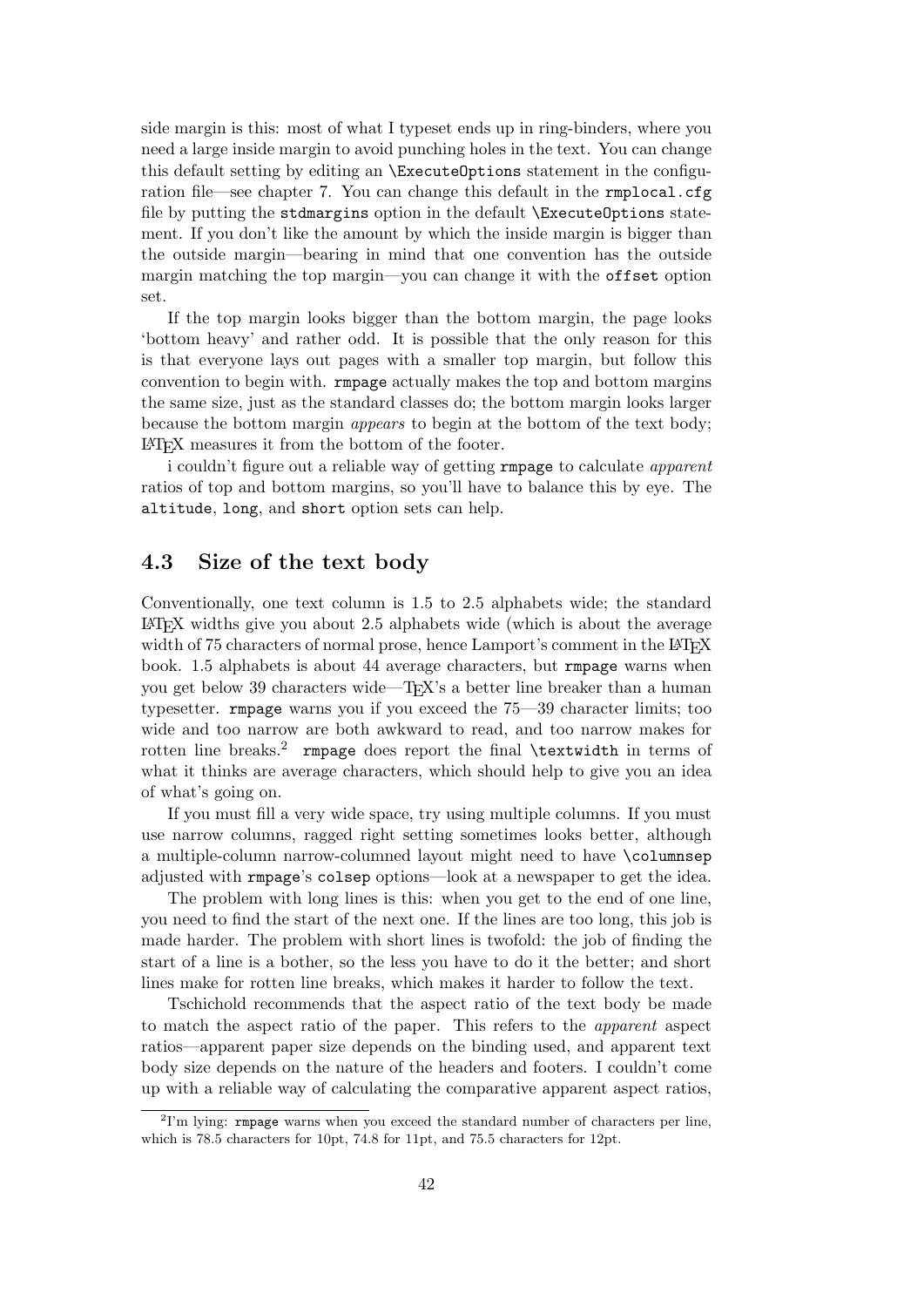so if you want these aspect ratios matched, you'll have to do it by eye. The altitude, offset, long, short, wide, narrow option sets can help. Note that to my eye at least, matching aspect ratios often matters less than matching top and outside margins, which does appear often to make a big difference to my comfort with a layout on small (A5 or so) pages. And in any case, the match need not be spot on—but quite what near enough is can't be specified exactly. Sometimes an almost-but-not-quite match is fine, sometimes it looks awful and you're better off with a deliberate 'I'm clearly not trying to match these dimensions' layout.

#### 4.4 Typefaces

The main thing the average LATEX user is concerned with is legibility, and the computer modern typefaces score highly here. I have just seen a volume of conference proceedings (Proceedings of the Applied Optics Divisional Conference of The Insitute of Physics, held at Reading 16–19 September 1996) in which most papers were produced with LAT<sub>EX</sub>, using the publisher's style file. To my eye, the papers typeset in Times look most legible at a glance; the papers typeset in Computer Modern feel easier to read when you get down to it. I mention this to make the point that just because something looks right, doesn't mean that it's easier to read—not that Times is anything but a famously legible typeface.

As a general rule, serif typefaces are easier to read in blocks of text, and sans serif typefaces are easier to read as isolated words or phrases. This explains the choice of typeface on road signs and in newspapers. Typefaces with a heavy emphasis on vertical strokes—such as the Bodoni beloved of US newspaper headlines—disrupt the left-right flow of reading, whereas typefaces with a more horizontal emphasis, such as Times or Baskerville, ease the leftright flow of reading.

Choosing founts is a tricky thing—read those typography books! But there are some rules which can help you produce pleasant, legible pages. Before a real expert shoots me down in flames, I don't claim that the list below is 'rules for the correct use of typefaces'—it's just, erm, 'received wisdom', sort of.

- Always use a serif typeface for your body text.
- Keep the number of type faces and type families in a design to a minimum use bold, italic, different sized, and maybe slanted type faces from the one family where appropriate.
- Always follow convention—don't invent a new convention unless you really need to.
- Don't mix similar but different typefaces—Times for the body copy and New Century Schoolbook for captions looks awful.
- But do mix very different typefaces—Times for the body copy and Helvetica (which I personally loath with a deep loathing) for captions or headings, for example, can be very effective.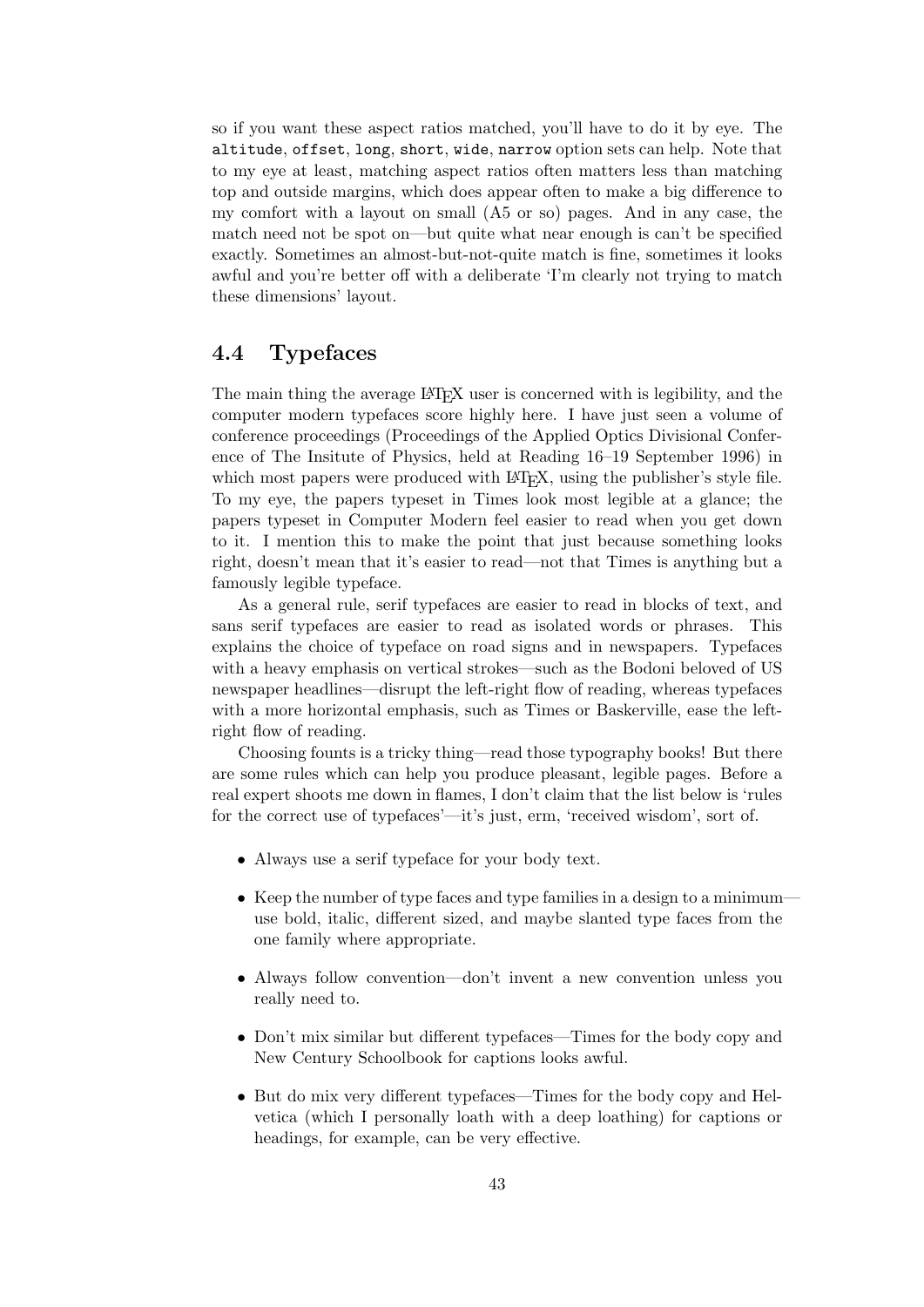- Use a body text size from 9 pt to 12 pt; some books suggest no more than 11 pt for body text, and I reckon 10 pt is a bit too small at 300 dpi, but fine at 600 dpi.
- Never, ever, underline unless you absolutely have to on pain of severe dandruff.
- And George Orwell said in his rules for good English, break any of these rules rather than do anything outright barbarous.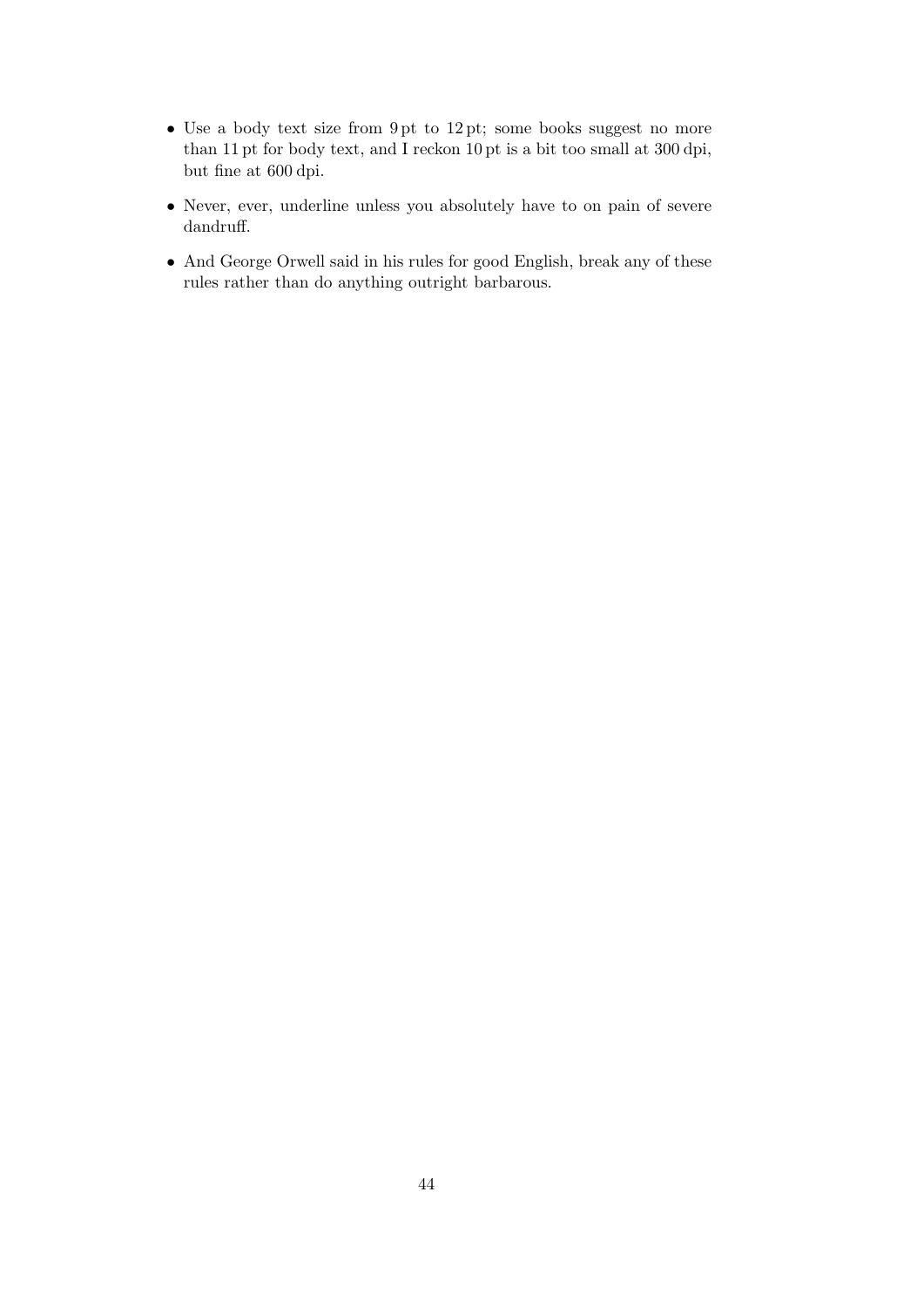### Chapter 5

# All the options (rmpage v0.69 and rmplocal.cfg v0.11)

Most of the options in rmpage work by setting an internal paramters, which is later used to decide what value to set something to as part of a more involved calculation. Sometimes more than one parameter is used in this decision. The description of each option tells you what this parameter is set to, and what effect the option has.

#### 5.1 Options in rmpage

This is a list of the options contained in the file rmpage; there's lots more in the configuration file. None of the options in rmpage are commented out, nor are any of the options in the configuration file **rmpgen**.cfg. Some of the options in the configuration file rmplocal.gfc have been commented out for speed's sake; this file will be used by rmpage if you rename it rmplocal.cfg

#### 5.1.1 Reporting dimensions and tracing calculations

These options control the amount of stuff that rmpage litters your console window with. They do this by setting the \RM@chatlevel parameter, which is looked at by a bunch of reporting commands—look at rmpage for the details about these. The default is taciturn; you get a handful of dimensions and warnings get printed on the console. I expect that most people won't find garrulous useful. The yorkshire causes rmpage to print nought: this is a British regional joke that I'm allowed to make because I live in Lancashire, which is another British regional joke. (C.f. Ian MacMillan on '4th Column', BBC R4  $6/10/96$ : "Ey oop. All right. That should be enough for a column. Y'see, I'm from South Yorkshire, and we don't talk a lot.')

garrulous rmpage reports everything I thought might be useful someday. It used to be worse. Sets \RM@chatlevel to 0

chatty rmpage reports all LAT<sub>EX</sub> layout parameters that it changes, plenty of rmpage's own parameters, and some information about what's going on as it caluculates them. Sets \RM@chatlevel to 1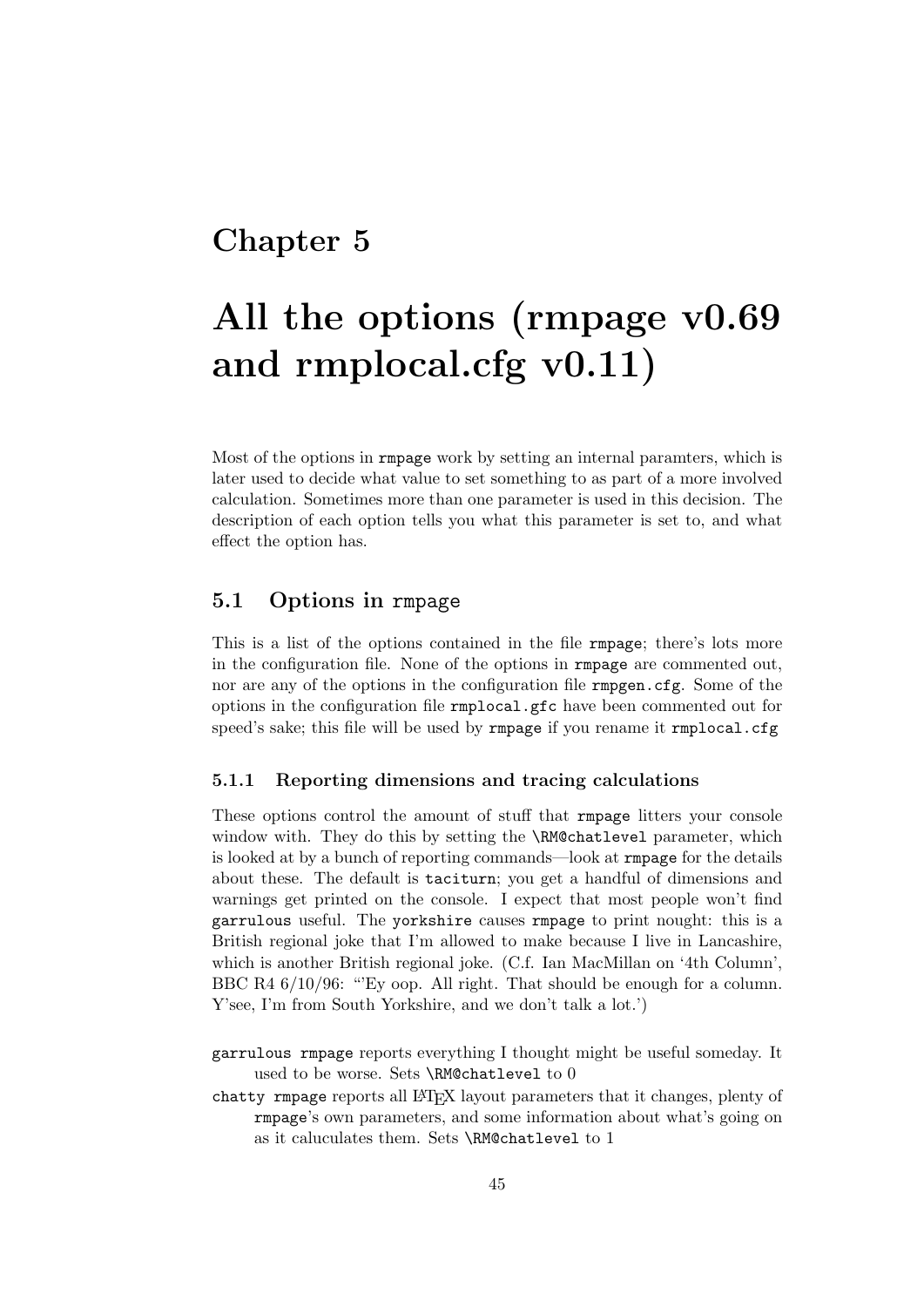- taciturn Default. rmpage reports the height and width of the text and paper, the width of the text in characters, and a few other things. Warnings are also printed. Sets \RM@chatlevel to 2.
- yorkshire Allows rmpage to print errors only, although warnings are put in the log file with a few other bits. Sets \RM@chatlevel to 3

#### 5.1.2 Paper sizes

More paper types are defined in the configuration file, as are the long paper sizes. Each paper size is given a code number, because it's easier and faster to check for a number than a name. If you want to define your own paper sizes, I suggest you use code numbers above 1000 so that future versions of rmpage don't have standard sizes than conflict with your sizes. The paper size number 0 doesn't have much of a role in life yet, but I'm working on it.

The landscape and portrait options force the paper size to be in that orientation; the standard class swap \textheight and \textwidth when you ask for landscape. Landscape orientation is defined as the long side being horizontal; portrait orientation is defined as the short side horizontal. 2/3 A4 is usually used in landscape orientation  $(210 \times 198 \text{ mm})$ , as are DL envelopes. Some printer drivers, when dealing with DL envelopes, call 'landscape', 'portrait', and vice-versa.

rmpage knows about lots of sizes; some of them are large, obsolete, or untrimmed paper sizes which I don't expect will be directly useful to anyone. It just seemed inelegant to leave them out. Perhaps I have a warped sense of æsthetics. If you have a Macintosh with QuickDraw GX, you can tell your printer driver about any paper size that your printer is physically able to deal with, so these odd sizes might be more useful than I think.

If any Americans would like to send me the dimensions of some more US paper sizes (including envelopes), I'll include them in future versions. The only places I could find US paper size data were LATEX classes and my printer's manual.

According to BS4000:

The ISO A series is based on A0, with a surface area of  $1 \text{ m}^2$ . Each ISO B paper size is a geometric mean between adjacent A sizes, with sides in the same proportions.

Each size shall be acheived by dividing the size immediately above it into two equal parts, the division being parallel to the shorter side. Consequently, the areas of two successive sizes shall be in the ratio 2 : 1.

All the size in each series shall be geometrically similar to one another.

What this means is that the ratio of the sides must be  $1 : \sqrt{2}$ , so that A0 is  $841 \text{ mm} \times 1189 \text{ mm}$ .

Tolerances are specified thus:

sizes  $\leq 150$ mm  $\pm 1.5$ mm  $150\text{mm} <$  sizes  $\leq 600\text{mm} \pm 2\text{mm}$  $600 \text{mm} < \text{size}$ smm  $\pm 3 \text{mm}$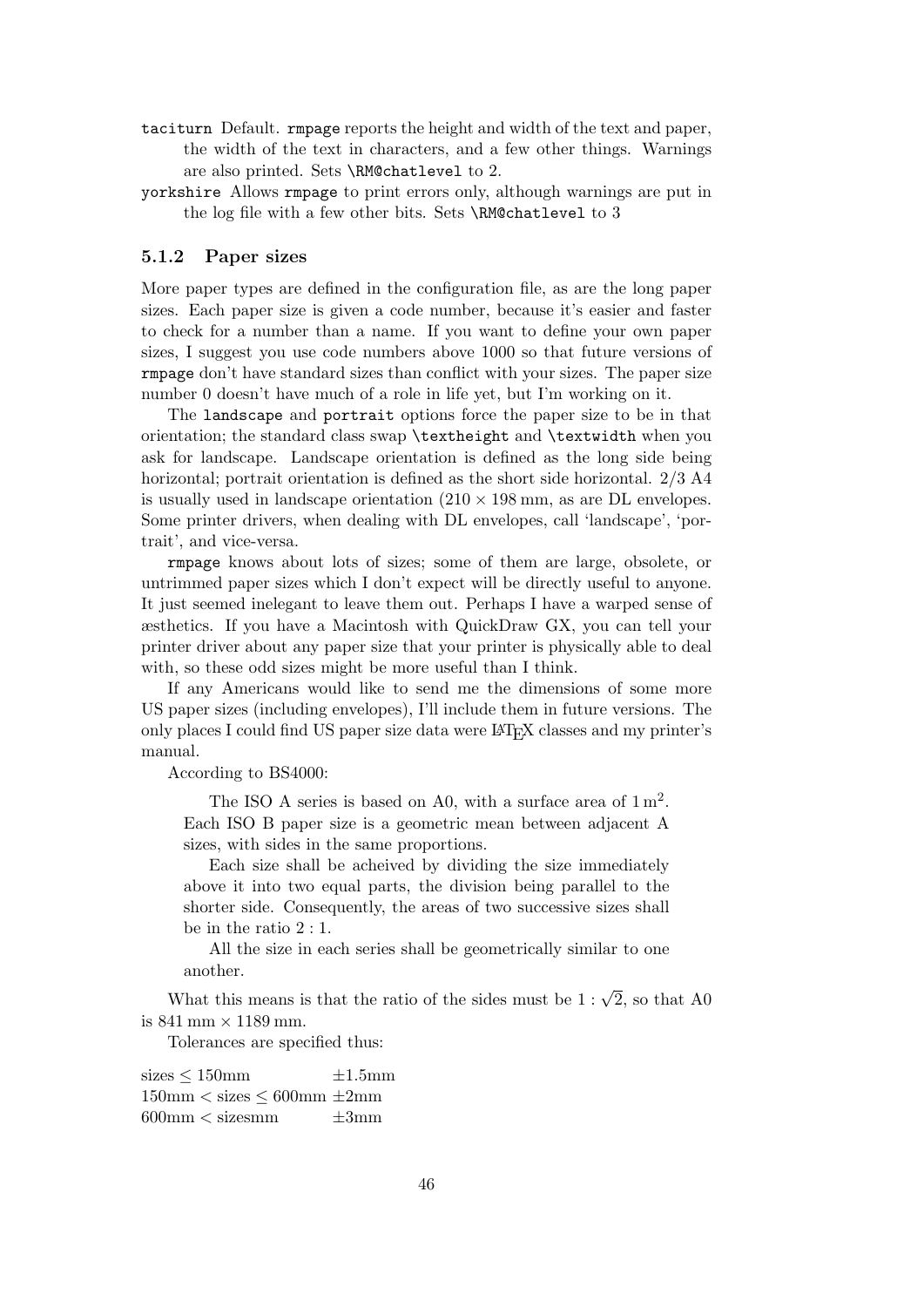Long ISO sizes are created by dividing ordinary ISO sizes into slices, cutting parallel to the short edge, e.g.,

 $1/3$  A4  $99 \times 210$  $1/4$  A4 74  $\times$  210  $1/8$  A8  $13 \times 74$ 

2/3 A4 is apparently a common size commercially, used for invoices and the like. It is defined as  $198 \times 210$  mm. Note that the standard defines sizes to the nearest millimetre, but rmpage does not round the calculated long sizes, nor does it ensure that only ISO sizes are processed by the 'long' options.

rmpage does not limit you to making long sizes out of ISO paper only because you can chop up any bit of paper you like. The reason rmpage does not round long sizes to the nearest millimetre is that if you are printing on a piece of ready-cut long paper, rmpage's maximum deviation from the specified size, 0.5 mm, is within tolerance; and if you are making your own long paper by cutting up a straight size, rounding to the nearest millimetre on a  $1/8$  size could result in a 4 mm error by the time you cut the strip furthest from your datum edge, which is outside the specified tolerance for the size of the sheet you are cutting. The fact that not rounding is easier to code is, of course, entirely co-incidental and played no part in the design decision.

Data source for the old British book sizes: Pears Cyclopedia, 68th edition, 1959-1960. Pelham Books Ltd., 1959. (General Compendium, page N13). A, B, and other untrimmed sizes taken from BS4000. C3, C4, C5, C6, DL, and non-ISO envelope sizes taken from BS4264. C0, C1, C2, C7, and C7/6 taken from The Cambridge Factfinder, Cambridge University Press, 1993.

Each paper type is given a number:

```
0=undefined, 1=letter, 2=legal, 3=executive,
9=letter4paper
10=a0, \ldots, 20=a10 (a4=14, a5=15)
30=60, ..., 40=61050=c0, ..., 57=c7, 58=dl, 59=c7/6,
60=bspopseedenvelope, 61=bspopnonisoenvelope,
62=bsbrochureenvelope, 63=bslegalenvelope,
64=bslargelegalenvelope, 65=bscalendarenvelope
66=no10envelopepaper
70=foolscap folio, 71=foolscap quarto, 72=foolscap octavo
73=crown folio, 74=crown quarto, 75=crown octavo
76=royal folio, 77=royal quarto, 78=royal octavo
79=imperial folio, 80=imperial quarto, 81=imperial octavo
82=large crown octavo
83=demy quarto, 84=demy octavo
85=medium quarto, 86=medium octavo
90=ra0, 91=ra1, 92=ra2,
93=sra0, 94=sra1, 95=sra2
96=metric double crown paper, 97=metric quad crown paper
98=metric large quad crown paper, 99=metric quad demy paper
```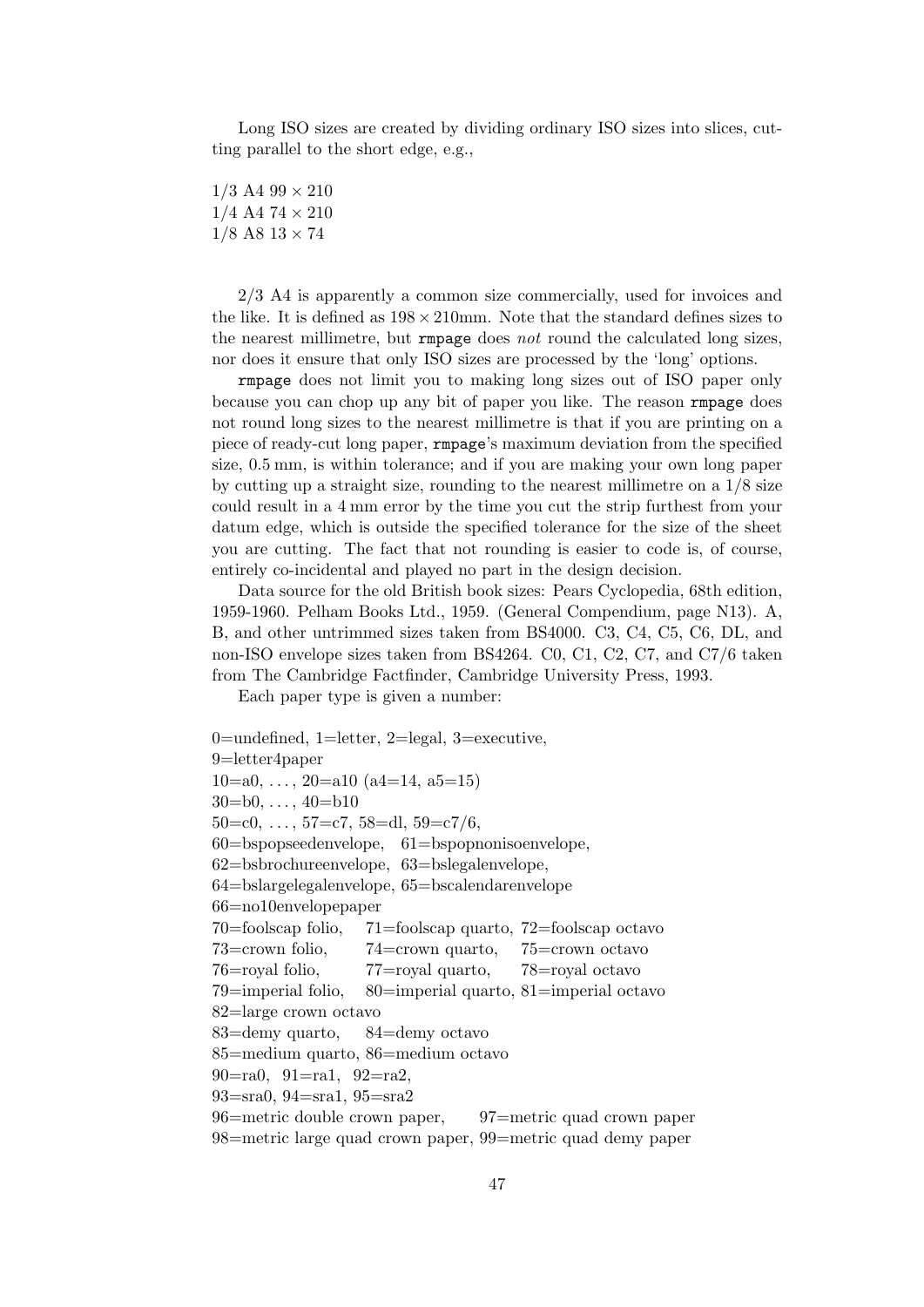100=metric small quad royal paper

The paper types are divided up like this:

| 3 US sizes recognised by 3 options                                                           | $(1-3)$    |
|----------------------------------------------------------------------------------------------|------------|
| 1 bodge size recognised by 1 option                                                          | (9)        |
| 11 A sizes defined by 11 options: for writing paper, books, etc.                             | $(10-20)$  |
| 11 B sizes defined by 11 options: for posters, etc.                                          | $(30-40)$  |
| $10\text{ C sizes plus dlapaper defined by }10\text{ options: for envelopes, etc. } (50-59)$ |            |
| 6 BS4264 envelope sizes defined by 6 options:                                                | $(60-65)$  |
| 1 US envelope size defined by 1 option:                                                      | (66)       |
| 17 old British sizes defined by 18 options.                                                  | $(70-86)$  |
| 11 BS4000 untrimmed sizes defined by 11 options                                              | $(90-100)$ |

71 different paper sizes defined by 72 options.

```
letterpaper Sets \RM@papertype to 1 - 11in by 8.5in
legalpaper Sets \RM@papertype to 2 - 14in by 8.5in
executivepaper Sets \RM@papertype to 3 - 10.5in by 7.25in
a4paper Sets \RM@papertype to 14 - 297mm by 210mm
a5paper Sets \RM@papertype to 15 - 210mm by 148mm
b5paper Sets \RM@papertype to 35 - 250mm by 176mm
c6paper Sets \RM@papertype to 56 - 162mm by 114mm
dlpaper Sets \RM@papertype to 58 220mm by 110mm. Ordinary envelopes.
no10envelopepaper Sets \RM@papertype to 66 9.5in by 4.12in. Ordinary US
     envelopes.
```
#### 5.1.3 Typesetting tightness

These options only exists because rmpage can load the PSNFSS founts, and Karl Berry says that these founts (produced with FontInst) have too little slack in the inter-word space for TEX to be able to form paragraphs well with the standard typesetting parameters.

These options must be executed before the load<fount> options. That's inevitable if I have these option declarations before the load<fount> option declarations, and use \ProcessOptions rather than \ProcessOptions\*. This is so that these options can over-ride the default typesetting tightness (looseish) requested by the load<fount> options.

- tight Default. Leaves the typesetting parameters alone. Defines \RM@looseoption to be 0.
- looseish Changes the typesetting parameters to be something in between the adjacent options. Defines \RM@looseoption to be 1
- loose Changes the typesetting parameters to something close to Alan Jeffries's recommendations. Defines \RM@looseoption to be 2
- looser Changes the typesetting parameters to be something in between the adjacent options. Defines \RM@looseoption to be 3
- loosest Changes the typesetting parameters to something close to twice as sloppy as Karl Berry's recommendations. Defines \RM@looseoption to be 4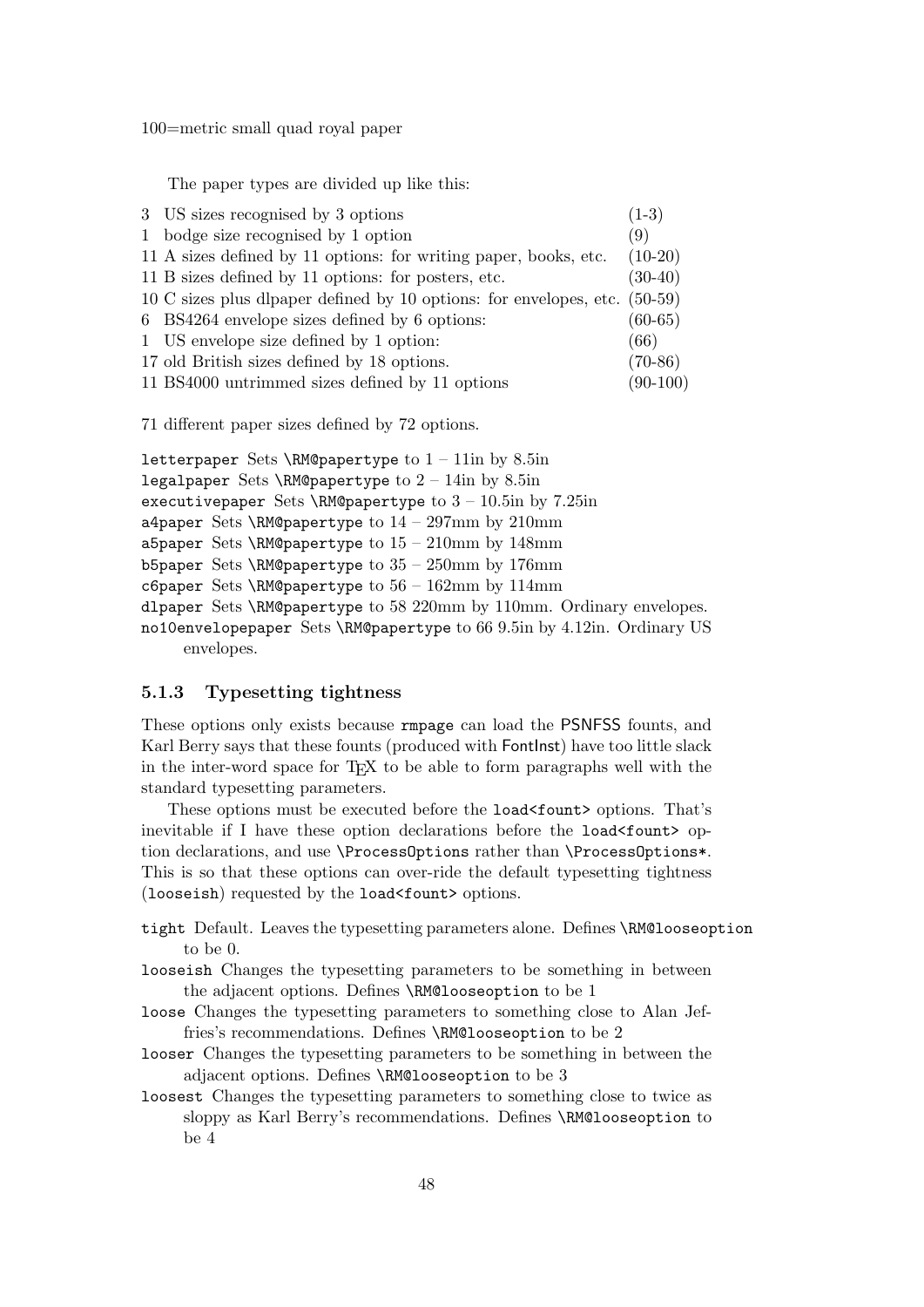sloppyish Changes the typesetting parameters to be even looser than \sloppy,

for two column typesetting with PSFNSS founts. Defines \RM@looseoption to be 5.

#### 5.1.4 Textheight setting

These request a \textheight shorter or longer than normal. If you allow space for headers and footers with the headers and footers options, normallength gives you the same \textheight as you'd get with the standard classes. The other lengths are scaled up and down from the normal value in a geometrical sequence. (Actually, the total space above and below the text body including headers and footers is the dimension that's scaled in a geometrical sequence, but that shouldn't bother you too much.)

The touchlength options add or subtract one from the value set here.

There are also stdlength and fulllength options in the configuration file; see section 5.2.4 on page 62.

```
shortest Sets \RM@lengthoption=3; this number gives you: \RM@totalheadfootclearance =0.5200\paperheight
```
shorter Sets \RM@lengthoption=6

short Sets \RM@lengthoption=9

shortish Sets \RM@lengthoption=12

normallength Default. Sets \RM@lengthoption=15; this number gives you:

```
\LambdaRM@totalheadfootclearance = 0.2130\paperheight
```

```
longish Sets \RM@lengthoption=18
```
long Sets \RM@lengthoption=21

```
longer Sets \RM@lengthoption=24
```

```
longest Sets \RM@lengthoption=27; this number gives you: \RM@totalheadfootclearance =
     0.0872\paperheight
```
#### 5.1.5 Headers and footers

These options only deal with the gap between text body and the header (or footer). See section 5.1.12 on page 54 for options to turn the headers and footers on and off.

The way these options work is by setting a parameter which is passed to the \RM@scalebyoption command, to scale the required page layout parameter by a value in a geometric sequence. Have a look at the command in rmpage for the details.

\headsep is just multiplied by the requested value. \footskip is the distance from the bottom of the text body to the bottom of the footer. To approximate a scaling of the distance between the top of the footer and the bottom of the text, rmpage assumes that the footer is a single line that is \baselineskip high, and subtracts \baselineskip from \footskip before scaling, and adds it back afterwards. This seems to work well enough.

The value set by the options below can be modified by the touchheadsep and touchfootskip options, which add or subtract one from the appropriate parameter.

leastheadsep Sets \RM@headsepoption=3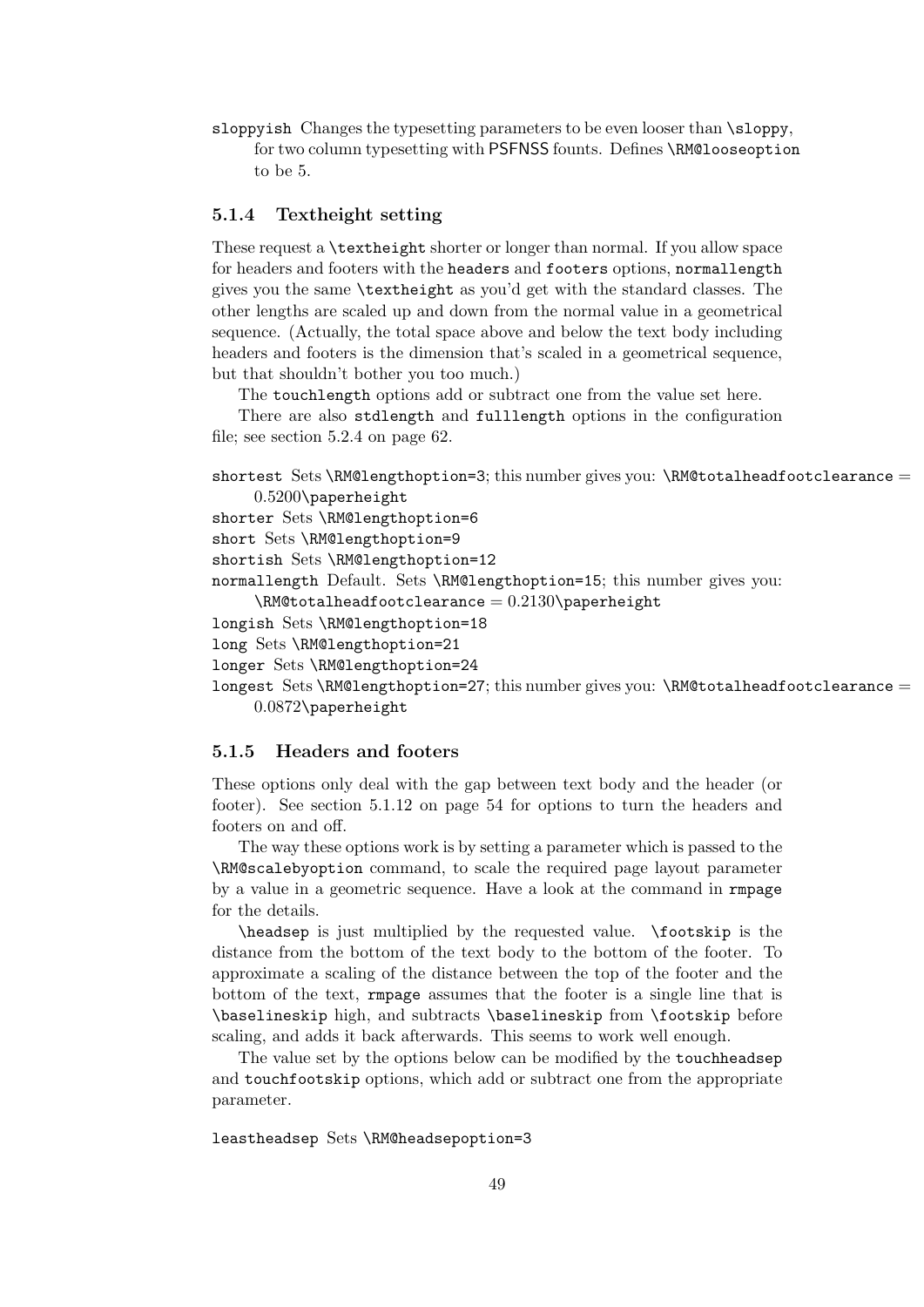lessheadsep Sets \RM@headsepoption=6 lessishheadsep Sets \RM@headsepoption=9 normalheadsep Default. Sets \RM@headsepoption=12 moreishheadsep Sets \RM@headsepoption=15 moreheadsep Sets \RM@headsepoption=18 mostheadsep Sets \RM@headsepoption=21 leastfootskip Sets \RM@footskipoption=3 lessfootskip Sets \RM@footskipoption=6 lessishfootskip Sets \RM@footskipoption=9 normalfootskip Default. Sets \RM@footskipoption=12 moreishfootskip Sets \RM@footskipoption=15 morefootskip Sets \RM@footskipoption=18 mostfootskip Sets \RM@footskipoption=21

#### 5.1.6 Columnsep

\columnsep is a standard LATEX parameter: it is the space in between columns of text on a multiple column page. The colsep options scale \columnsep using the internal \RM@scalebyoption command: see section 6.7 on page 77 for details. Briefly, normalcolsep does nothing; mostcolsep multiplies \colsep by 2.5; leastcolsep divides \columnsep by 2.5; and intermediate options use a factor in between along a geometrical sequence.

There are corresponding touchcolsep options. They must be executed after these main options, which is easily arranged—see section 5.2.3 on page 61 for the details.

leastcolsep Sets \RM@columnsepoption to 3 lesscolsep Sets \RM@columnsepoption to 6 lessishcolsep Sets \RM@columnsepoption to 9 normalcolsep Default. Sets \RM@columnsepoption to 12 moreishcolsep Sets \RM@columnsepoption to 15 morecolsep Sets \RM@columnsepoption to 18 mostcolsep Sets \RM@columnsepoption to 21

If \RM@adaptivecolseptrue, then \columnsep is set to be a fraction of the number of points per character. This isn't always appropriate, and the flag is set to false by default.

adaptivecolsep \columnsep is set to be  $2.3$  times the width of one average character, according to rmpage's reckoning. This new value can be scaled by the mostcolsep to leastcolsep options.

The standard \columnsep is 2.03 times the width of one average 10 pt Computer Modern Roman character. This is a useful option if you are creating a style based on a fount size larger than 12 pt. Otherwise, it seems to be a good idea on Mondays, Wednesdays, and Fridays; not so good on Tuesdays, Thursdays, and Saturdays; and on Sundays, I write Ogham on tree bark.

noadaptivecolsep Default. \columnsep is not changed from its default value, although it might be scaled by the mostcolsep to leastcolsep options.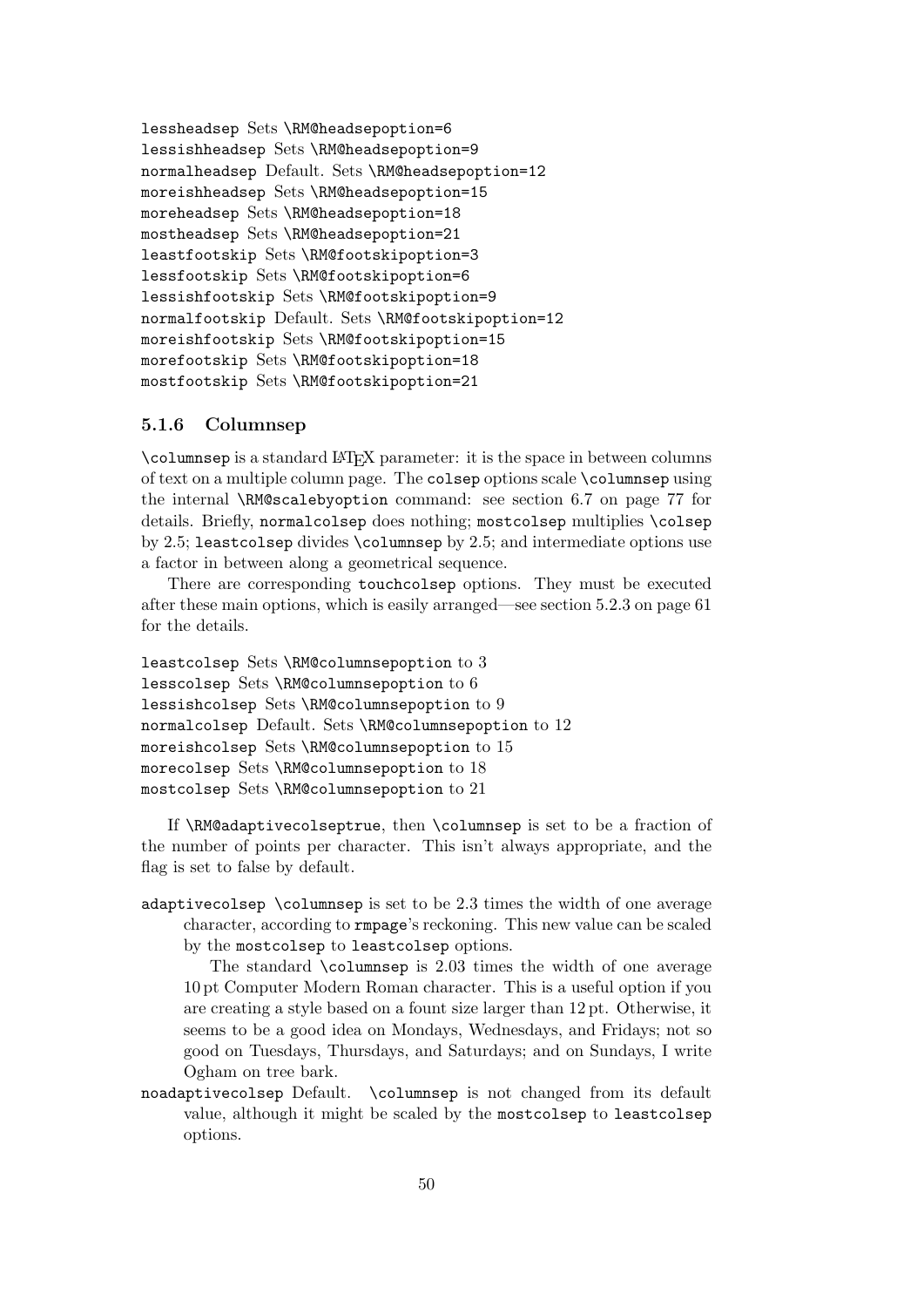#### 5.1.7 Width of the text body

The width options let you ask for a larger or smaller \textwidth. Following the basic idea of the standard classes, rmpage calculates two different \textwidths: one is based on the number of characters in a line; the other is based on the size of the paper. The smaller of these two guesses is used as the basis for the final \textwidth—\textwidth is also constrained by \RM@mintextwidth, \RM@maxtextwidth, \RM@mininsidemargin, \RM@minoutsidemargin, \RM@minleftclearance, and \RM@minrightclearance.

rmpage is inclined to print out warnings if it has to change its preferred \textwidth because of one of the above restrictions—the yorkshire option will silence these warnings if you find them irritating.

The normalwidth option gives a  $\text{textwidth}$  close to the standard  $\text{BTRX}$ width on US letter or A4 paper, where the character-based width is usually used (wide founts like Lucida Casual are the exception to this). \textwidth is larger than usual if you print on smaller paper, where the paper-based \textwidth is used. The options ranging out to widest and narrowest request a \textwidth varying in a smooth geometrical sequence, but remember that the smaller of the two widths (character-based and paper-based) is used, and there are several other restrictions on \textwidth, so this smooth progression may not be apparent as you step up or down through the options. The gory details are in the file **rmpnorm**.

You can control which of the two widths—character-based or paper-based is used as the final \textwidth. See the next section (section 5.1.8) for details.

The stdwidth option forces rmpage to calculate the **\textwidth** in the same way as the standard classes, except that the final value is still subject to the restrictions listed above. So it is possible to ask for stdwidth and get a \textwidth that is not what you'd've got with the a standard class. rmpage will warn you if this happens.

- widest Paper-based textwidth is set to 1.3096 times the normalwidth value; character-based textwidth is set to 1.9761 times the normalwidth value. Sets \RM@widthoption to 26
- wider Sets \RM@widthoption to 23
- 
- wide Sets \RM@widthoption to 20
- wideish Sets \RM@widthoption to 17
- normalwidth Default. Paper-based \textwidth is set to 0.7138\paperwidth; character-based \textwidth is set to 78.5 characters (10 pt), 74.8 characters (11 pt), or 75.5 characters  $(12 \text{ pt})$ —this produces a characterbased \textwidth very close to the standard width setting code. Sets \RM@widthoption to 14
- narrowish Sets \RM@widthoption to 11

narrow Sets \RM@widthoption to 8

narrower Sets \RM@widthoption to 5

- narrowest Paper-based textwidth is set to 0.7636 times the normalwidth value; character-based textwidth is set to 0.5061 times the normalwidth value. Sets \RM@widthoption to 2
- stdwidth Attempts to produce a page with the same \textwidth as the standard classes would give. Sets \RM@widthoption to 32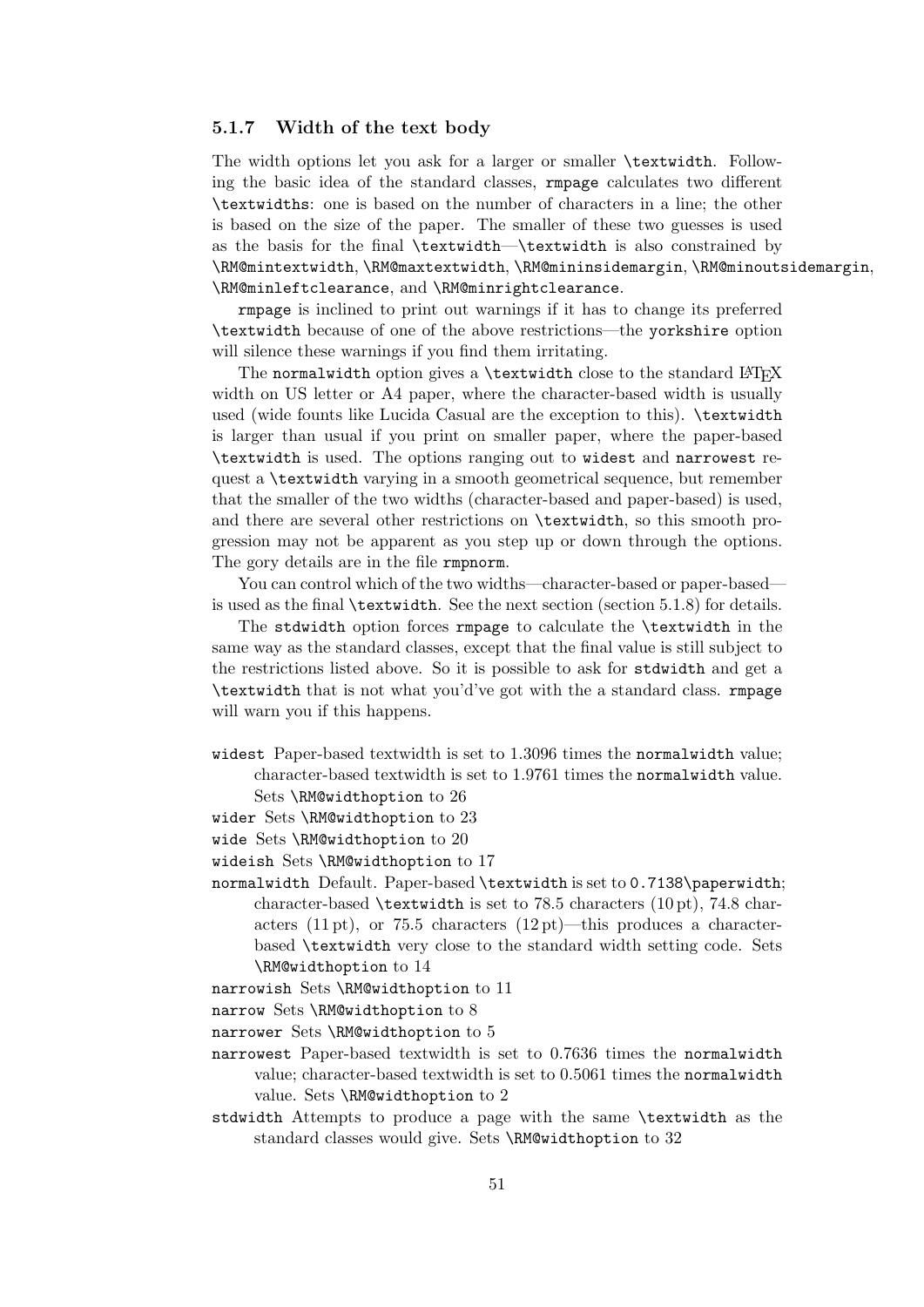- halfinchmargins Attempts to produce a page with a total horizontal margin space of one inch. If you have asked for centred printing, rmpage will try to produce half inch margins either side. Sets \RM@widthoption to 31
- oneinchmargins Attempts to produce a page with a total horizontal margin space of two inches. If you have asked for centred printing, rmpage will try to produce one inch margins either side. Sets \RM@widthoption to 30
- fullwidth Produces the widest possible \textwidth given all other restrictions. Sets \RM@widthoption to 29

#### 5.1.8 Width setting control

These control which dimensions rmpage takes notice of when setting \textwidth rmpage can look at the size of the paper and the number of characters when it's setting \textwidth. Normally it looks at both, and picks the one that results in the smallest \textwidth. The code that does this is in the width setting pko file; it works out what to do based on the value of the \RM@setwidthby command.

If you ask for one of these widths: oneinchmargin, halfinchmargin, and fullwidth, you shouldn't also ask for characterwidthset, because the width options ask for widths that are inherently based on the size of the paper. rmpage will point out this mistake if you make it, and carry on as if you'd not said characterwidthset.

I'm not that keen on these option names, especially bothwidthset which is formed in a regular sequence with the other two, and ends up both ugly and not very descriptive; if you can come up with something better, please let me know.

bothwidthset Default. Use both paper and character based \textwidth requests to set \textwidth. Defines\RM@setwidthby to be 0

characterwidthset Use the character based \textwidth request only to set \textwidth. Defines \RM@setwidthby to be 1

paperwidthset Use the paper based \textwidth request only to set \textwidth. Defines \RM@setwidthby to be 2

#### 5.1.9 Margins

The options in this section control the horizontal position of the text body. The twoside and oneside options are standard options that rmpage understand; the rest of them are new in rmpage.

It's probably best to read about all of these options, not just some of them, because they all interact to some extent.

twoside Places the text body for printing on both sides of the paper, taking into account the requested offest and which margin you want to be the larger one (inside or out).

Sets \RM@twosidetrue and \@mparswitchtrue; the latter step is performed by the standard classes. I'm not certain this is the right thing to do; it means you get the standard classes' effect if you pass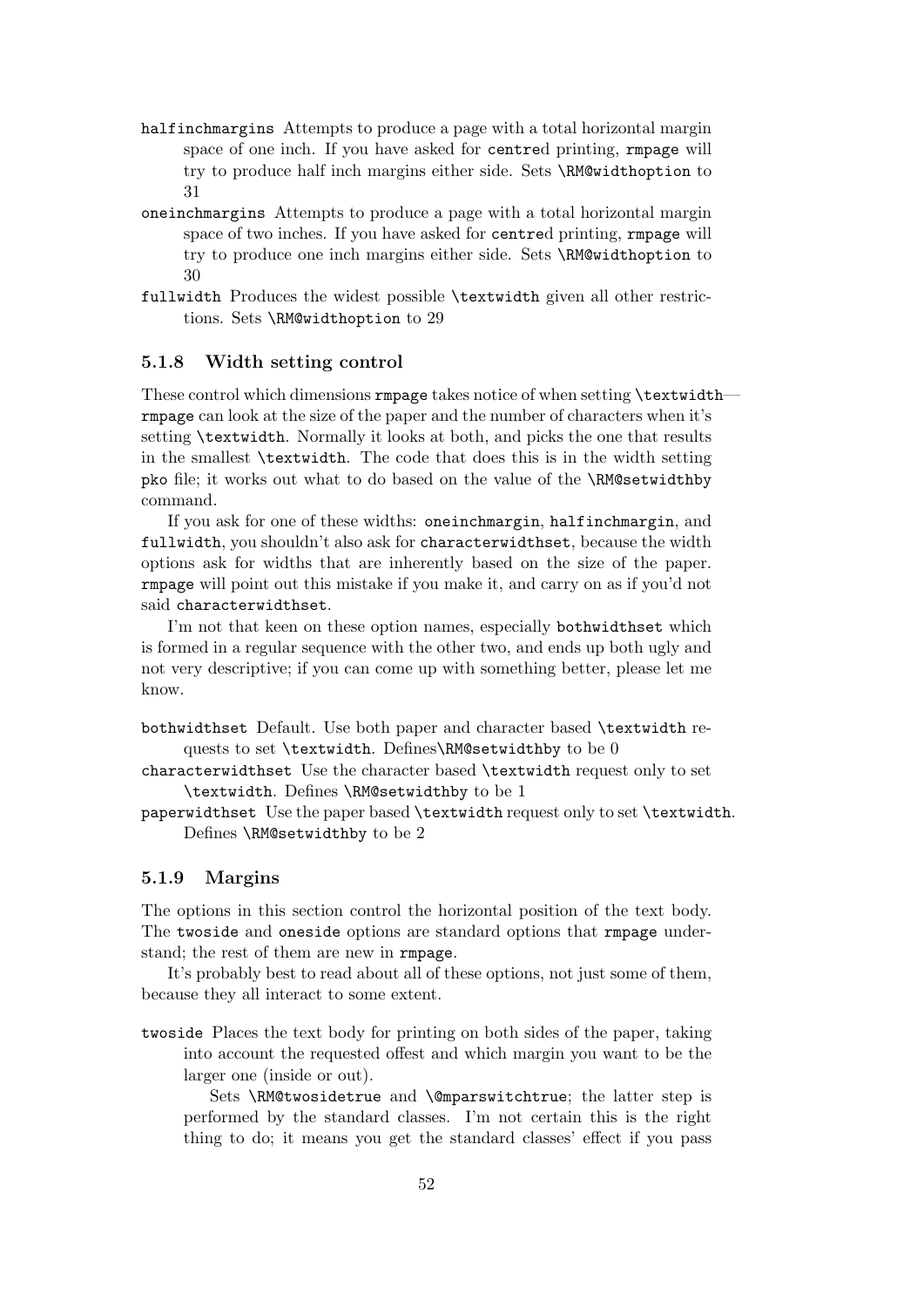this option to rmpage only. But you might want to avoid the standard classes' effect... But if you're that clever, you can reset the switch yourself.

oneside Default. Places the text body for printing on both sides of the paper, taking into account the requested offest and which margin you want to be the larger one (inside or out). Sets \RM@twosidefalse

centre Forces the left and right margins to be the same size. Sets \RM@centretrue. notcentre Default. Allows the left and right margins to be different sizes.

#### Sets \RM@centrefalse

The options in the list below control which margin is the larger one. Conventional book typesetting and LATEX makes the outside margin the larger one; rmpage makes the inside margin the larger one. This is because most of what I produce is bound in loose-leaf ring-binders, where having a small inside margin often results in a holes in the text.

You can change this default setting by changing the notstdmargins option to stdmargins in the default \ExecuteOptions statement in your local configuration file. You will find this statement just below the line in the configuration file that reads: CHANGE THIS LINE TO MATCH YOUR LOCAL preferences.

stdmargins Default. Outside margin is the larger one. Sets \RM@stdmarginstrue notstdmargins Inside margin in the larger one. Sets \RM@stdmarginsfalse

You can control the relative proportions of the inside and outside margins with the offset options. These offset options don't do anything if the centre option has been specified.

The default offset is 60% of the total horizontal margin space in the larger margin, 40% in the smaller. This the the standard LATEX  $2\varepsilon$  offset. leastoffset gives you equal margins; touchlessoffset and leastoffset together makes the nominally larger margin into the smaller one, by a small amount. rmpage will warn you if this happens. mostoffset puts 87% of the total horizontal margin space into the larger margin; this is about as far over to one side as your printer is likely to be able to print.

There are touchoffset options in the standard configuration files—see section 5.2.3 on page 61

Have a look at rmpnorm for more details if you need them.

leastoffset  $50\%$  larger margin. Sets \RM@offsetoption to 2 lessoffset  $53\%$  larger margin. Sets \RM@offsetoption to  $5$ lessishoffset  $56\%$  larger margin. Sets \RM@offsetoption to 8 normaloffset Default. 60% larger margin. Sets \RM@offsetoption to 11 moreishoffset 68% larger margin. Sets \RM@offsetoption to 14 moreoffset 77% larger margin. Sets \RM@offsetoption to 17 mostoffset 87% larger margin. Sets \RM@offsetoption to 20

The touchoffset options must be executed after the offset options. This is easy to arrange: just declare the options with the touch options after the main options, and use \ProcessOptions rather than \ProcessOptions\* (that is, these options must be processed in the order of declaration, rather than the order given in the calling commands).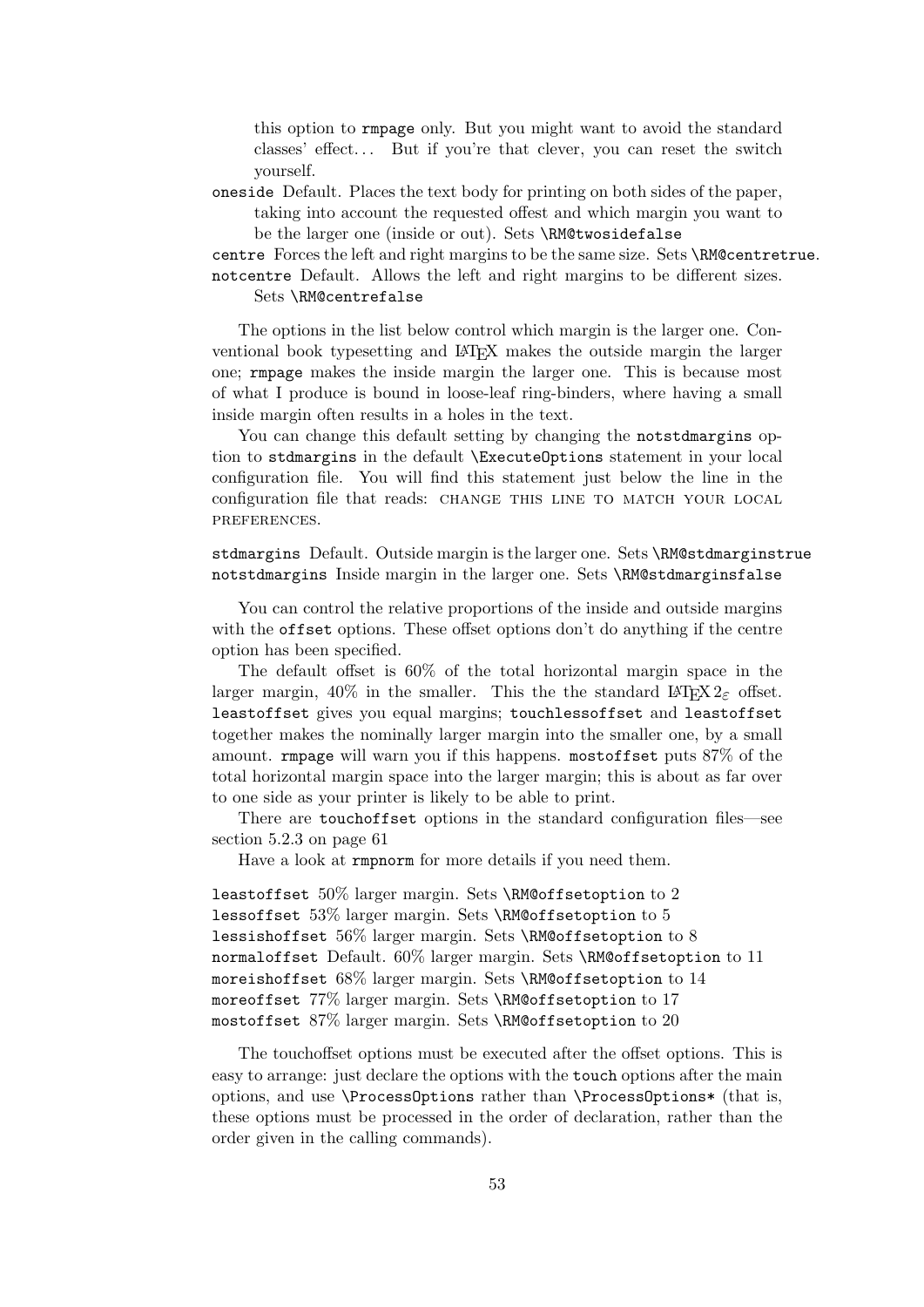#### 5.1.10 Number of columns

Note that the standard classes set the \@twocolumn flag true or false, depending. rmpage doesn't, and works quite happily without it.

The config file has onecolumnwidth to tencolumnwidth options, which change  $\text{textwidth}$  but don't change the number of columns that  $\text{LATEX}$  typesets text in. You can use the multicol package to do that.

- onecolumn Default. This standard option is recognised by rmpage. This option makes the standard classes typeset one column to a page; rmpage calculates a character-based \textwidth based on this. Defines \RM@textcols to be 1.
- twocolumn This standard option is recognised by rmpage. This option makes the standard classes typeset two columns to a page; rmpage calculates a character-based \textwidth based on this. Defines \RM@textcols to be 2.

#### 5.1.11 Paper orientation

These options really do force the appropriate orientation; the standard classes just swap \textheight and \textwidth when asked for landscape. Remember that you'll most likely want to print your envelopes landscape, even if your printer driver thinks you mean portrait (Hewlett Packard's DeskWriter series 6.0 printer driver gets this wrong. Oops.) And 2/3 A4 is usually used in landscape orientation, even though you'll probably think it's portrait—I know I did.

portrait Default. Forces \textwidth to be less than \textheight. Sets \RM@portraittrue

landscape Forces \textwidth to be more than \textheight. Sets \RM@portraitfalse

#### 5.1.12 Headers and footers

Allows space for headers and footers, or not, as you wish. These options do not affect the contents of headers and footers in any way: if you want to change the LAT<sub>EX</sub> \pagestyle, you must do that separately.

Turning headers and footers on and off changes \textheight: this is because of the way rmpage calculates \textheight.

rmpage first calculates the sum of the blank space above and below all the text on the page; this is a constant fraction of \paperheight for any given length option. What is left over after space has been allowed for headers and footers is \textheight

noheaders Produce a layout for pages without headers. Sets \RM@headersfalse; this results in \headheight and \headsep being set to 0 pt.

headers Default. Produce a layout for pages with headers. Sets \RM@headerstrue; this results in \headheight being set to \baselineskip.

nofooters Produce a layout for pages without footers. Sets \RM@footersfalse; this results in  $\text{footskip}$  being set to  $0$  pt

footers Default. Produce a layout for pages with footers. Sets \RM@footerstrue.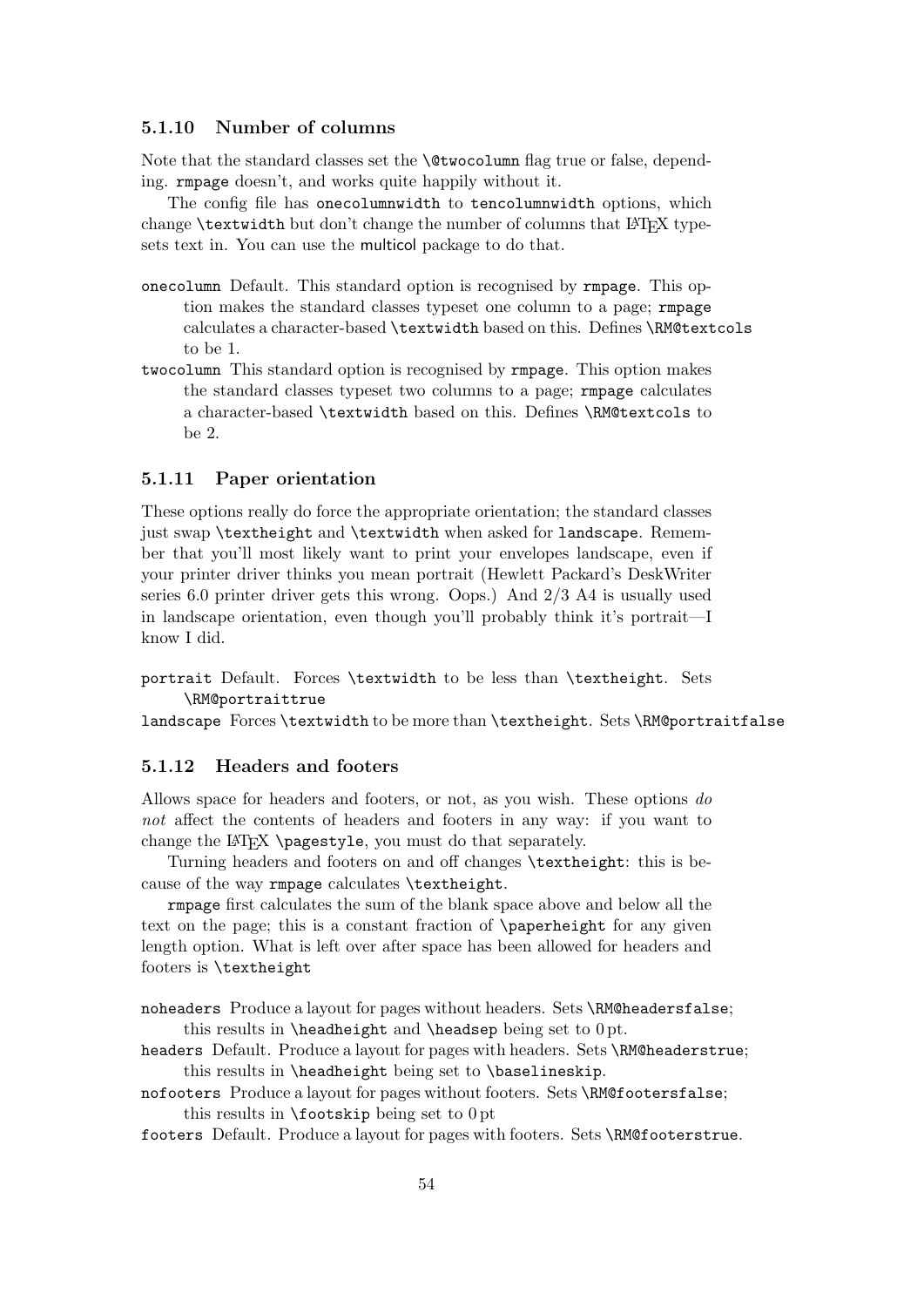#### 5.1.13 Positioning the text body vertically

These options affect the ratio between the gap below all the text and the gap above all the text. The touchaltitude options change this ratio in increments of 1/24.

highest Top:bottom space = 0:8. Sets \RM@headfootbalance=0 higher Top:bottom space = 1:8. Sets \RM@headfootbalance=3 high Top:bottom space = 2:8. Sets \RM@headfootbalance=6 highish Top:bottom space = 3:8. Sets \RM@headfootbalance=9 normalaltitude Default. Top:bottom  $space = 4:8$ . Sets \RM@headfootbalance=12 lowish Top:bottom space  $= 5:8$ . Sets \RM@headfootbalance=15 low Top:bottom space =  $6:8$ . Sets \RM@headfootbalance=18 lower Top:bottom space = 7:8. Sets \RM@headfootbalance=21 lowest Top:bottom space = 8:8. Sets \RM@headfootbalance=24

#### 5.1.14 Changing the date format

usdate Default. Sets \RM@nicedatefalse, which causes nothing to happen; the \today command is unmolested.

ukdate Sets \RM@nicedatetrue, which causes the \today command to be re-defined to produce a date of the form '4th April 1984'. This is the setting I use as a default; I do this by putting the ukdate option in the local settings \ExecuteOptions statement in my local configuration file.

#### 5.1.15 Dealing with the beton package

The code to let rmpage work with beton felt rather complicated to write. The thing about the beton package is that it changes \baselineskip to something non-standard. rmpage needs to know what \baselineskip is so that it can set \textheight, but beton's changes aren't made until the \AtBeginDocument hook is executed by LAT<sub>EX</sub>, which is after rmpage has been loaded. I had to steal code from beton v1.3 to deal with this, which might cause problems if you try to use rmpage with other versions of beton.

The result is that if you are using the beton package without passing it the standard-baselineskips option, you should specify either the beton or the nobeton option to rmpage: the first option uses beton's modified \baselineskip to set \textheight; the second option uses the standard \baselineskip, and can be ommitted if you have specified the standard-baselineskips option to beton.

The problem with the beton option is that if you specify it, rmpage uses code stolen from the guts of beton version 1.3 to set the appropriate \baselineskip. There is no guarantee that this code will work with other versions of beton.

beton calculate a \textheight based on the beton package's \baselineskip nobeton calculate a \textheight based on the standard \baselineskip

Both these options set the \RM@ifbeton command to a number. It's played about with before and after here. The final value of the \RM@ifbeton command is given these meanings within rmpage: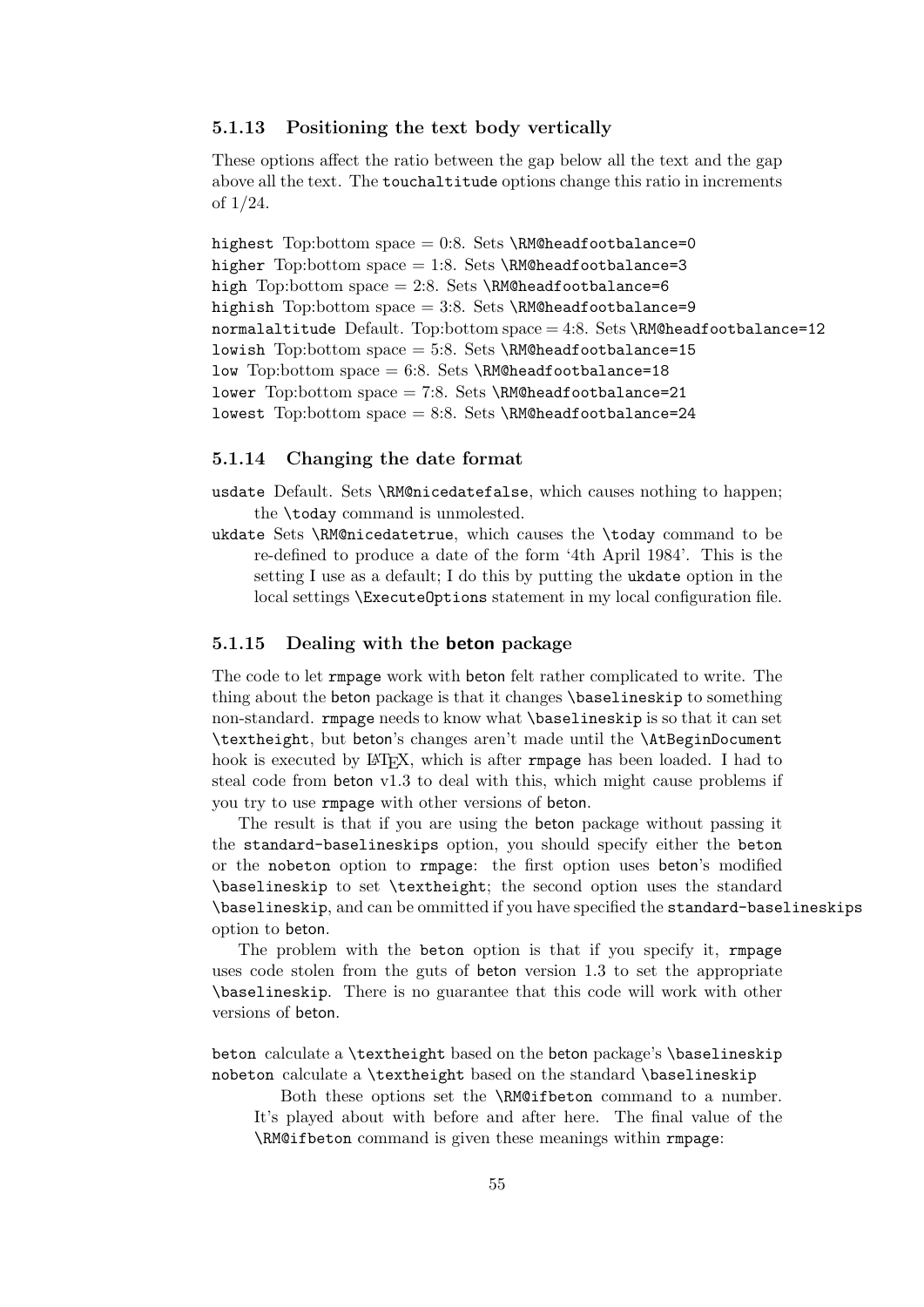- 0 beton package loaded and the beton option specified
- 1 The beton package has been loaded with neither the beton nor the nobeton option specified
- 2 beton package loaded and the beton option not specified
- 3 The beton package not loaded with neither the beton nor the nobeton option specified
- 4 The beton package not loaded and the nobeton option specified.

#### 5.2 From the configuration file

The following options are all from the configuration file. There's nothing magical about this: they could all just as easily be in rmpage.sty at the point where the configuration file is loaded. But the idea is that you can change the configuration file, but not rmpage, and rmpage works faster with fewer option. So comment out any of these options that you don't use very often (please don't delete them: you never know when you might need them).

The distributed configuration file rmpgen.cfg has no options commented out; this means it's quite slow. The distributed configuration file rmplocal.gfc does have some options commented out—rmpage works faster using this file. rmpage will not use rmplocal.gfc as a configuration file unless you tell it to. The most straightforward way to get rmpage to use this faster configuration file is to rename it rmplocal.cfg.

The idea is that you don't change rmpgen.cfg at all: it's intended to be a standard configuration file that any document can use to produce identical output on any system by saying \newcommand{\RMconfigfile}{rmpgen.cfg} in the preamble before the \usepackage{rmpage} command.

If you are short of disc space, you could delete rmpgen.cfg, but you might find you have to re-install it one day to process a file that requires it.

rmplocal.cfg is intended to be changed by anyone. Please read the comments in the file first, add a comment at the start of the file to identify it as yours, and a note to the same effect in the optional argument of the \ProvidesFile: life can get very confused otherwise. Don't add or delete anything except comment characters between the \ProvidesFile command and the line LOCAL CODE BELOW HERE PLEASE. Make sensible changes below the line LOCAL CODE BELOW HERE PLEASE; read the comments in the configuration file and rmpage.dtx, and use the commands I use for doing things. If you do this, your code should work perfectly with future versions of rmpage.

In the list below, options that look like this: obscurefunction, are commented out in rmplocal.gfc, whilst options that look like this: usefulfunction, are not commented out.

#### 5.2.1 Other paper sizes

There are some notes on paper sizes in section 5.1.2 on page 46. I suspect that the larger sizes and untrimmed sizes will be useless, but it seemed churlish to leave them out.

undefinedpaper Sets \RM@papertype to  $0 -$  does nothing to \paperheight or \paperwidth. This paper type has no purpose in life, yet.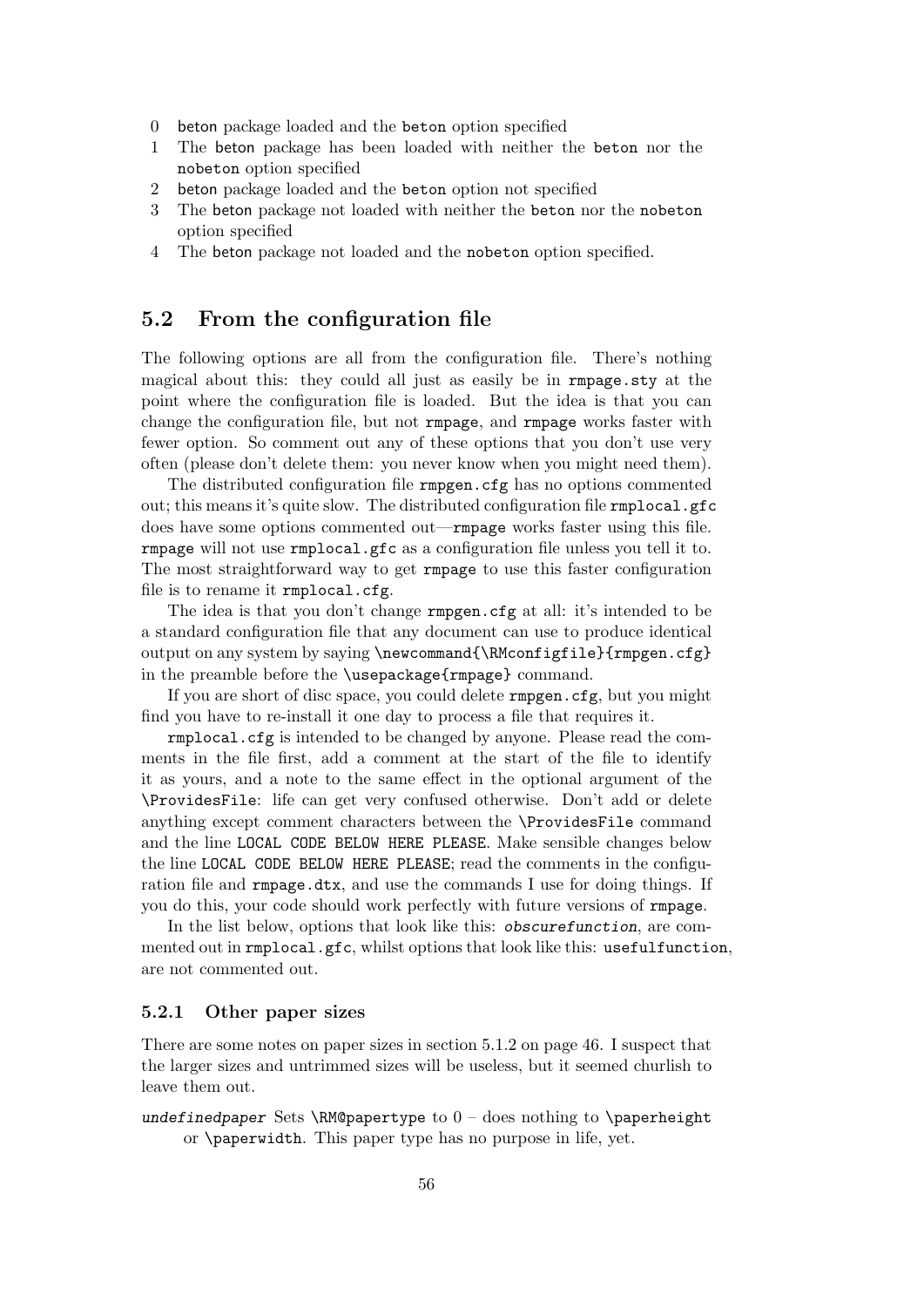letter4paper Sets \RM@papertype to 9; this paper size is an unholy bodge with the width of A4 and the height of US letter. Documents typeset with this paper size will fit on A4 and US letter paper, and look terrible on both. Size is 210mm by 8.5in.

a0paper Sets \RM@papertype to  $10 - 1189$ mm by 841mm a1paper Sets \RM@papertype to  $11 - 841$ mm by 594mm a2paper Sets \RM@papertype to  $12 - 594$ mm by  $420$ mm a3paper Sets \RM@papertype to  $13 - 420$ mm by  $297$ mm a6paper Sets \RM@papertype to  $16 - 148$ mm by  $105$ mm a7paper Sets \RM@papertype to  $17 - 105$ mm by 74mm a8paper Sets \RM@papertype to  $18 - 74$ mm by  $52$ mm a9paper Sets \RM@papertype to  $19 - 52mm$  by  $37mm$ a10paper Sets \RM@papertype to  $20 - 37$ mm by  $26$ mm b0paper Sets \RM@papertype to  $30 - 1414$ mm by 1000mm b1paper Sets \RM@papertype to  $31 - 1000$ mm by  $707$ mm b2paper Sets \RM@papertype to  $32 - 707$ mm by  $500$ mm b3paper Sets \RM@papertype to  $33 - 500$ mm by  $353$ mm b4paper Sets \RM@papertype to  $34 - 353$ mm by  $250$ mm b6paper Sets \RM@papertype to  $36 - 176$ mm by  $125$ mm b7paper Sets \RM@papertype to  $37 - 125$ mm by  $88$ mm b8paper Sets \RM@papertype to  $38 - 88$ mm by  $62$ mm b9paper Sets \RM@papertype to  $39 - 62$ mm by  $44$ mm b10paper Sets \RM@papertype to  $40 - 44$ mm by  $31$ mm c0paper Sets \RM@papertype to  $50 - 1297$ mm by  $917$ mm c1paper Sets \RM@papertype to  $51 - 917$ mm by  $648$ mm c2paper Sets \RM@papertype to  $52 - 648$ mm by  $458$ mm c3paper Sets \RM@papertype to  $53 - 458$ mm by  $324$ mm c4paper Sets \RM@papertype to  $54 - 324$ mm by  $229$ mm

c5paper Sets \RM@papertype to  $55 - 229$ mm by  $162$ mm

c7paper Sets \RM@papertype to  $57 - 114$ mm by  $81$ mm

c7/6paper Sets \RM@papertype to  $59 - 162 \text{mm}$  by  $81 \text{mm}$ 

bspopseedenvelopepaper Sets \RM@papertype to  $60 - 152 \text{mm}$  by 102mm. BS4264 UK post office preferred envelope: seed packets, wage slips, general packaging. The name is one I invented.

bspopnonisoenvelopepaper Sets \RM@papertype to  $61 - 229$ mm by  $102$ mm. BS4264 UK post office preferred envelope: gen commercial, non iso sizes. The name is one I invented.

- bsbrochureenvelopepaper Sets \RM@papertype to  $62 254$ mm by 178mm. BS4264 envelope; bulky A5, catalogues, brochures. The name is one I invented.
- bslegalenvelopepaper Sets \RM@papertype to  $63 270$ mm by  $216$ mm. BS4264 envelope; legal docs, catalogues, photos. The name is one I invented.
- bslargelegalenvelopepaper Sets  $\RM$ @papertype to  $64 305$ mm by 127mm. BS4264 envelope; insurance policies, legal docs. The name is one I invented.
- bscalendarenvelopepaper Sets \RM@papertype to  $65 381$ mm by  $254$ mm. BS4264 envelope; bulky docs, calendars. The name is one I invented.
- foolscapfoliopaper Sets \RM@papertype to  $70 13.5$ in by 8.5in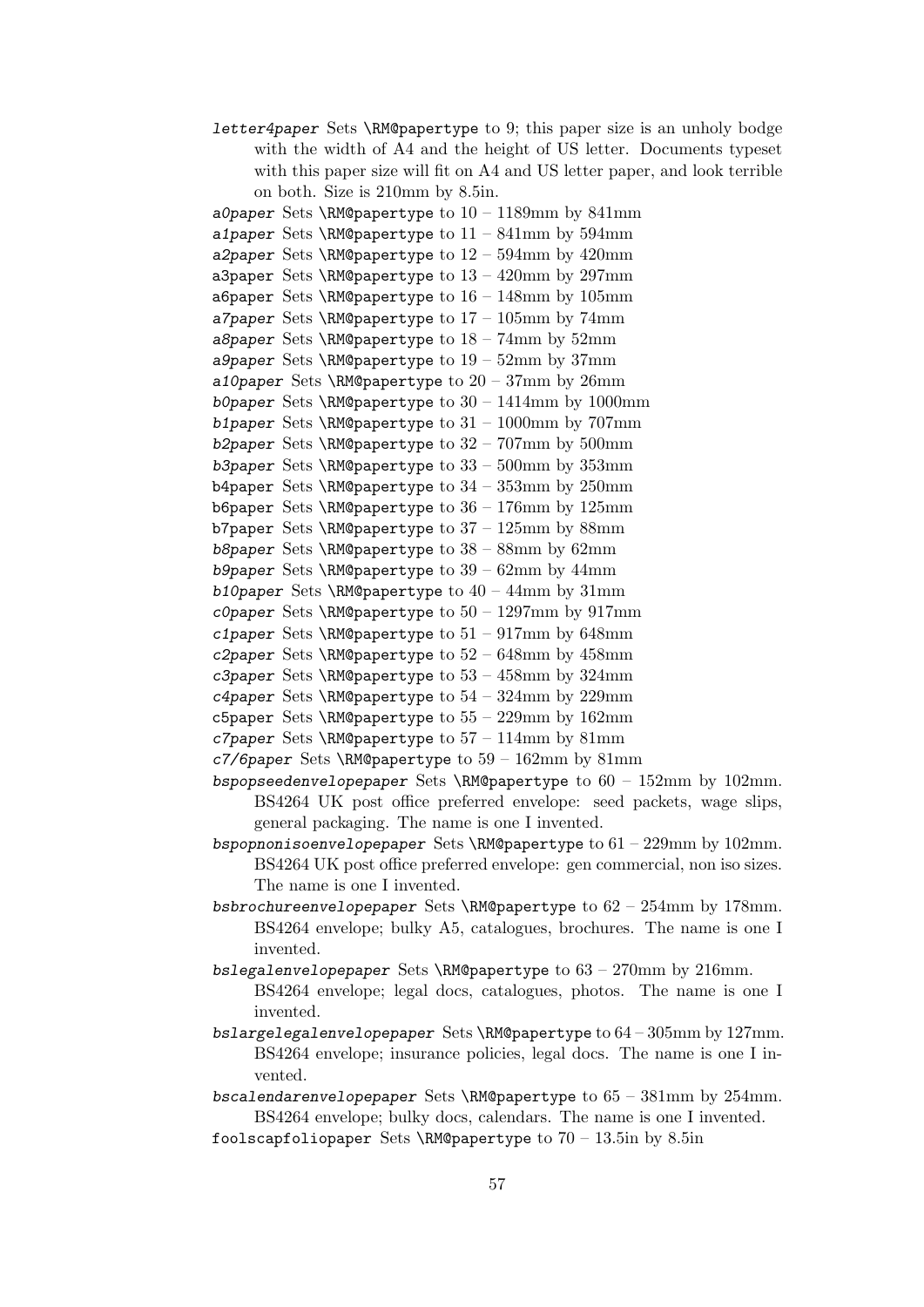foolscappaper Sets \RM@papertype to  $70 - 13.5$ in by 8.5in foolscapquartopaper Sets \RM@papertype to  $71 - 8.5$ in by 6.75in foolscapoctavopaper Sets \RM@papertype to  $72 - 6.75$ in by  $4.25$ in crownfoliopaper Sets \RM@papertype to  $73 - 15$ in by 10in crownquartopaper Sets \RM@papertype to  $74 - 10$ in by  $7.5$ in crownoctavopaper Sets \RM@papertype to  $75 - 7.5$ in by 5in royalfoliopaper Sets \RM@papertype to  $76 - 20$ in by 12.5in royalquartopaper Sets \RM@papertype to  $77 - 12.5$ in by 10in royaloctavopaper Sets \RM@papertype to  $78 - 10$ in by 6.25in imperialfoliopaper Sets  $\Re$ M@papertype to 79 – 22in by 15.5in imperialquartopaper Sets \RM@papertype to  $80 - 15$ in by 11in imperialoctavopaper Sets \RM@papertype to  $81 - 11$ in by 7.5in largecrownoctavopaper Sets \RM@papertype to  $82 - 8$ in by  $5.25$ in demyoquartopaper Sets \RM@papertype to  $83 - 11.25$ in by  $8.75$ in demyoctavopaper Sets \RM@papertype to  $84 - 8.75$ in by  $5.625$ in mediumquartopaper Sets \RM@papertype to  $85 - 12$ in by  $9.5$ in mediumoctavopaper Sets \RM@papertype to  $86 - 9.5$ in by 6in ra0paper Sets \RM@papertype to  $90 - 1270$ mm by  $960$ mm ra1paper Sets \RM@papertype to  $91 - 1270$ mm by  $960$ mm ra2paper Sets \RM@papertype to  $92 - 1270$ mm by  $960$ mm sra0paper Sets \RM@papertype to  $93 - 1280$ mm by  $900$ mm sra1paper Sets \RM@papertype to  $94 - 900$ mm by 840mm sra2paper Sets \RM@papertype to  $95 - 640$ mm by  $450$ mm metricdoublecrownpaper Sets \RM@papertype to  $96 - 770$ mm by  $505$ mm metricquadcrownpaper Sets \RM@papertype to 97 – 1010mm by 770mm metriclargequadcrownpaper Sets \RM@papertype to  $98 - 1060$ mm by  $820$ mm metricquaddemypaper Sets \RM@papertype to  $99 - 1030$ mm by 890mm metricsmallquadroyalpaper Sets \RM@papertype to  $100 -$ 

1270mm by 960mm

The long paper sizes are described in detail in section 5.1.2 on page 46.

notlongpaper Sets \RM@longpapertypelong to 0; not long—the default.

- 7/8longpaper Sets \RM@longpapertypelong to 1; 7/8 long. The selected paper size has its longest dimension multiplied by 7/8.
- 3/4longpaper Sets \RM@longpapertypelong to 2; 3/4 long. The selected paper size has its longest dimension multiplied by 3/4.
- 2/3longpaper Sets \RM@longpapertypelong to 3; 2/3 long. The selected paper size has its longest dimension multiplied by 2/3.
- 5/8longpaper Sets \RM@longpapertypelong to 4; 5/8 long. The selected paper size has its longest dimension multiplied by 2/3.
- 1/2longpaper Sets \RM@longpapertypelong to 5; 1/2 long. The selected paper size has its longest dimension multiplied by  $1/2$ . This is slightly different for asking for the next size down in an ISO series; these long sizes are not rounded to the nearest millimetre, as are standard ISO paper sizes, and code which sets things up for particular printer/paper combinations does not recognize 1/2 long A3 as A4 (for example).
- 3/8longpaper Sets \RM@longpapertypelong to 6; 3/8 long. The selected paper size has its longest dimension multiplied by 3/8.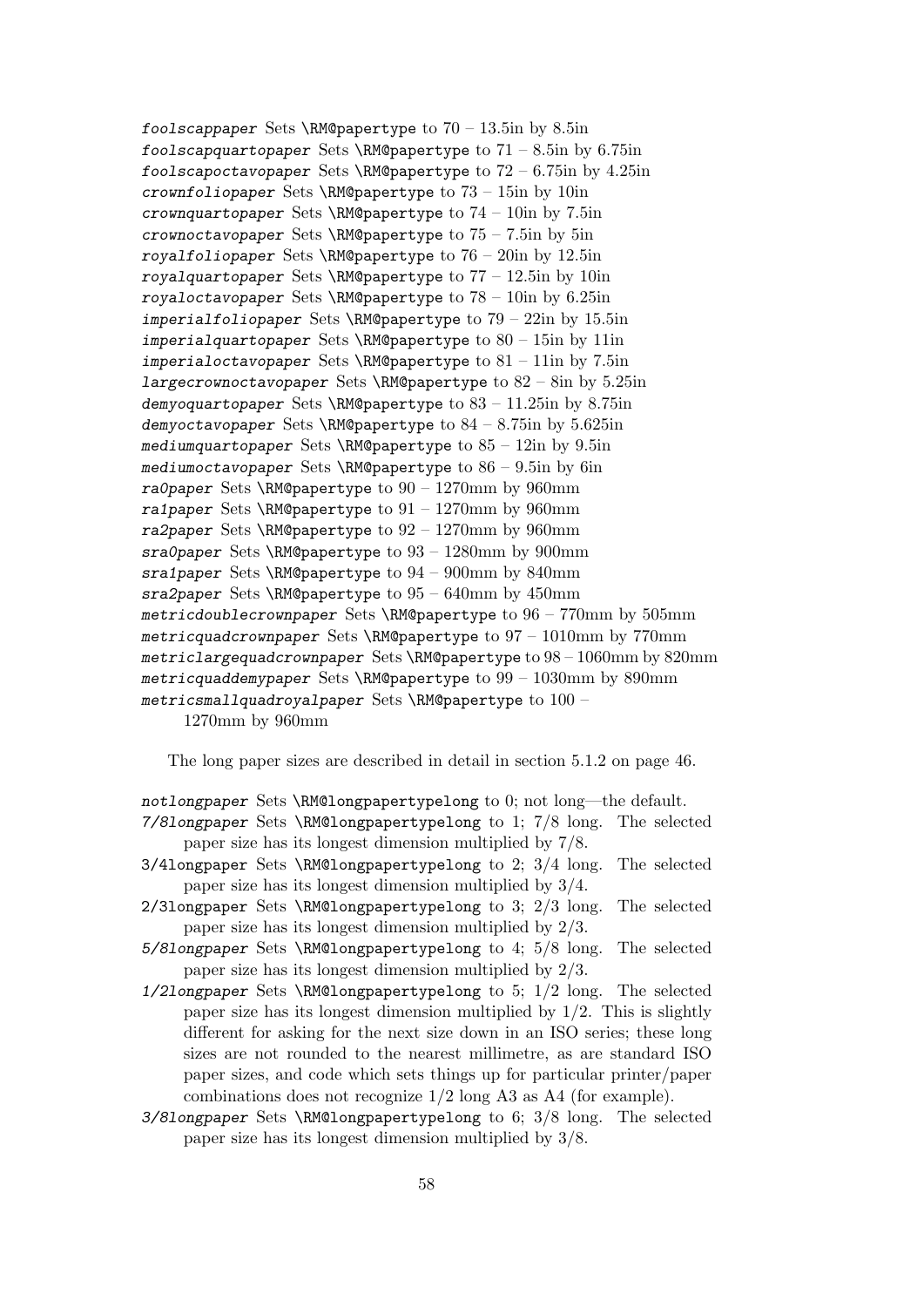- 1/3longpaper Sets \RM@longpapertypelong to 7; 1/3 long. The selected paper size has its longest dimension multiplied by 1/3.
- 1/4longpaper Sets \RM@longpapertypelong to 8; 1/4 long. The selected paper size has its longest dimension multiplied by 1/4.
- 1/8longpaper Sets \RM@longpapertypelong to 9; 1/8 long. The selected paper size has its longest dimension multiplied by 1/8.

#### 5.2.2 Marginal paragraph options

The width of a marginal paragraph is set to the space left in the appropriate margin, taking into account all the limits. rmpage thinks the appropriate margin is this: in the case of multi-column printing, the smallest margin; in the case of one sided printing, normal marginal paragraph placement, in the outside margin; in the case of one sided printing, reverse marginal paragraph placement, in the inside margin; in the case of two sided printing, normal marginal paragraph placement, in the outside margin; and in the case of two sided printing, reverse marginal pragraph placement, in the inside margin.

The size is calculated on this basis: the standard  $\langle$  Length \marginparsep gives the space between the text body and the marginal paragraph. The new length \RM@mparclearance gives the minimum space between the outside edge of the marginal paragraph and the edge of the paper (subject to the additional restrictions of \RM@minrightclearance and \RM@minleftclearance (but not \RM@mininsidemargin or \RM@minoutsidemargin; these apply to the text body only). Within these limits, \marginparwidth cannot be set to greater than the length \RM@maxmparwidth.

This way of setting marginal paragraphs is derived from the standard  $\text{LATEX } 2\varepsilon$  method, which uses 2 in as the largest allowed size, and 0.4 in as the minimum gap to the edge of the paper. rmpage's equivalent parameters

You can scale the size of \marginparsep, \RM@mparclearance, and \RM@maxmparwidth using the mparsep, mparclearance, and maxmparwidth option sets. Look at section 3.7 on page 33 for more on marginal paragraphs.

If you think that the base value of any of these lengths is too small, you can do something about it. With \marginparsep, you could use the \setlength command to set it to a different value before loading rmpage. For example,

#### \setlength{\marginparsep}{2\marginparsep} \usepackage{rmpage}

Because the other two parameters are given their initial values in rmpage, this technique won't work. The initial values of \RM@mparclearance and \RM@maxmparwidth are calculated as a certain fraction of \paperwidth; the initial value of the appropriate parameter is doubled if you specify the largebasemparclear or largebasemaxmparwidth options. You can set either of these parameters in the configuration file—the values -666 pt and -667 pt are reserved by rmpage as flag values; any positive length that's not too long is okay. Read the source and consider setting these parameters on a class-by-class basis if you do need to change them.

The \mparsep options scale the \marginparsep length using \RM@scalebyoption. See section 6.7 on page 77 for the details.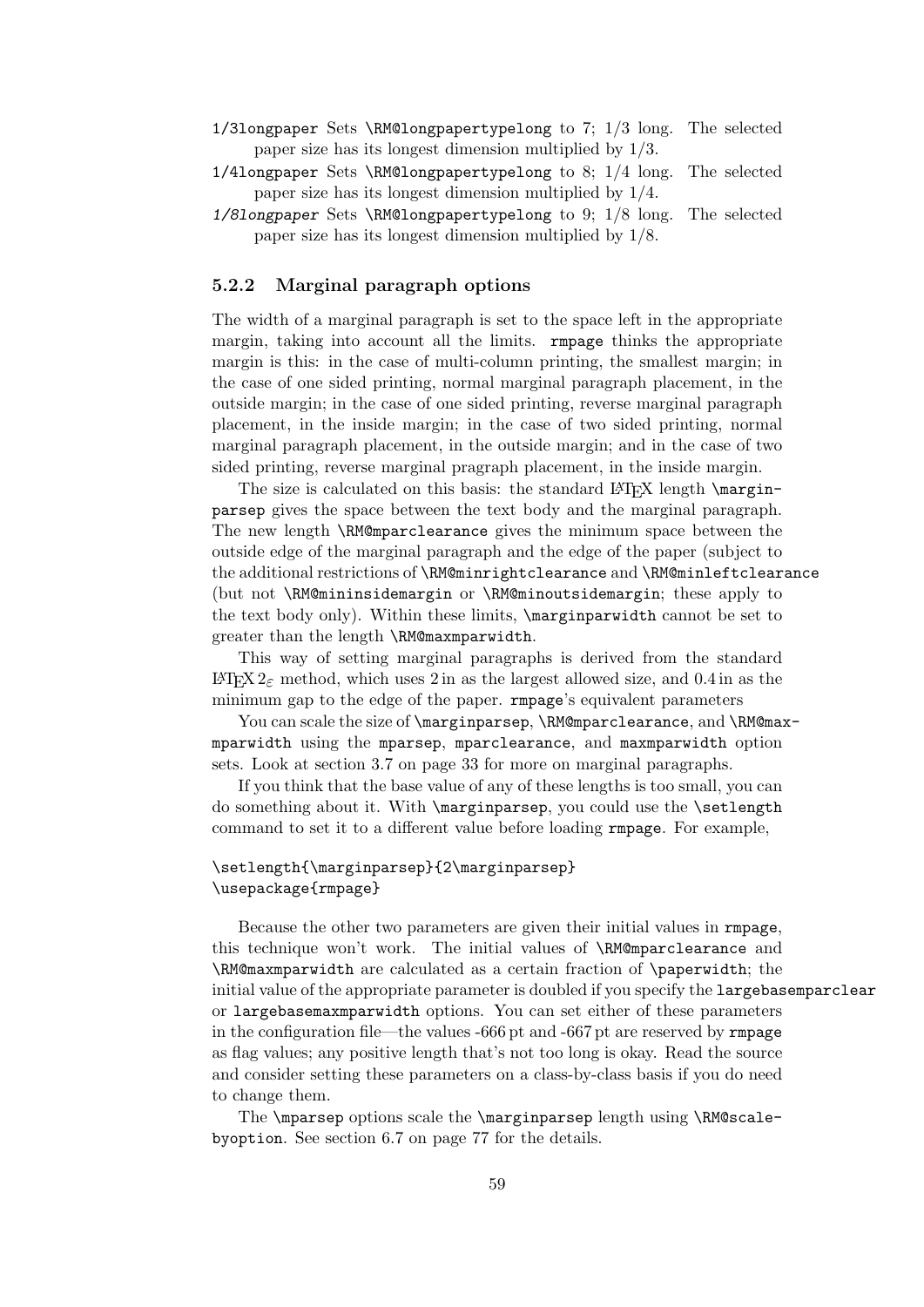leastmparsep Sets \RM@mparsepoption to 3 lessmparsep Sets \RM@mparsepoption to 6 lessishmparsep Sets \RM@mparsepoption to 9 normalmparsep Default. Sets \RM@mparsepoption to 12 moreishmparsep Sets \RM@mparsepoption to 15 moremparsep Sets \RM@mparsepoption to 18 mostmparsep Sets \RM@mparsepoption to 21

The ...basemparclear options need to be executed after \paperwidth has been set. Easily done with \ProcessOptions rather than \ProcessOptions\*, and the papersize setting options declared above rather than below. The \smallbasemparclear value is set after option processing if no other value has been set. If \RM@mparclearance is -666 pt, the normalbasemparclear value is set; if it's -667 pt, the largebaselinemparclear value is set. The larger value is double the smaller value. This setting is done just after the \RM@PrinterPaperSettings hook is executed, which is well after \paperwidth is set. This value is scaled by option (using the \RM@mparclearoption passed to the \RM@scalebyoption command) just before it's used, so one can use the \RM@BeforeWidthSetting hook to change things.

normalbasemparclear Default. Sets \RM@mparclearance to -666pt. largebasemparclear Sets \RM@mparclearance to -667pt normalbasemaxmparwidth Default. Sets \RM@maxmparwidth to -666pt largebasemaxmparwidth Sets \RM@maxmparwidth to -667pt

The gap between the edge of the paper and the edge of a marginal paragraph is  $0.4$  in  $(10.16 \text{ mm})$  with LAT<sub>EX</sub>'s standard classes. **rmpage** changes this by introducing a new parameter, \RM@mparclearance, which is calculated as a fraction of \paperwidth. Normal \RM@mparclearance with A4 portrait paper is 9.88 mm; 0.4 in with US letter paper).

Touch options for \RM@mparclearance and \RM@maxmparwidth have been added now.

leastmparclearance Sets \RM@mparclearoption to 3 lessmparclearance Sets \RM@mparclearoption to 6 lessishmparclearance Sets \RM@mparclearoption to 9 normalmparclearance Default. Sets \RM@mparclearoption to 12 moreishmparclearance Sets \RM@mparclearoption to 15 moremparclearance Sets \RM@mparclearoption to 18 mostmparclearance Sets \RM@mparclearoption to 21

\RM@maxmparwidth is set as a fraction of \paperwidth, such that with portrait US letter paper, you get 2 in as standard, just like the standard classes. It's scaled by option (see section 6.7 on page 77 for the details). If you want to change the default base value of \RM@maxmparwidth, the \RM@BeforeWidthSetting hook is an ideal place to do it.

leastmaxmparwidth Sets  $\RM@maxmparwidth$  to 3 lessmaxmparwidth Sets \RM@maxmparwidthoption to 6 lessishmaxmparwidth Sets \RM@maxmparwidthoption to 9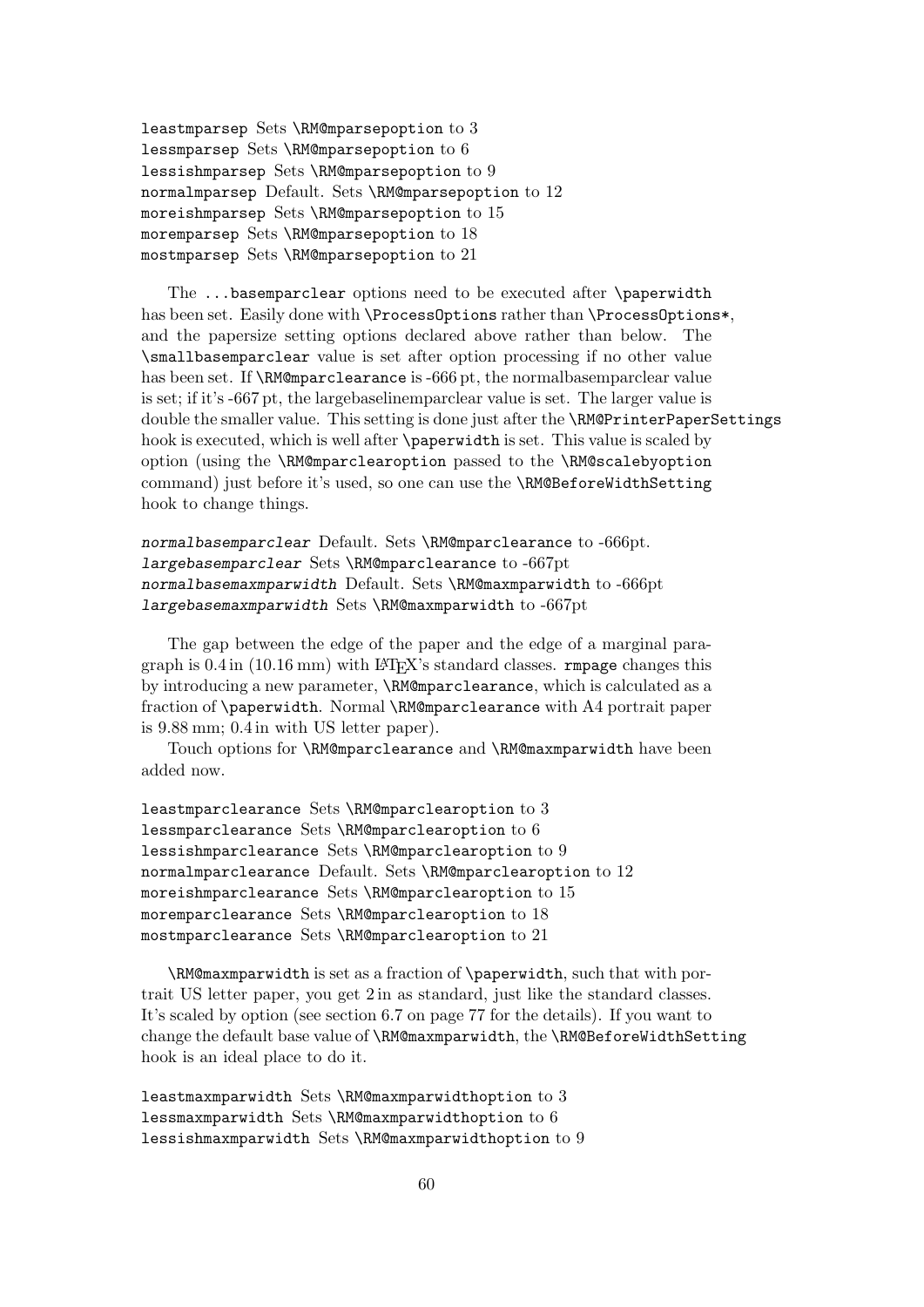```
normalmaxmparwidth Default. Sets \RM@maxmparwidthoption to 12
moreishmaxmparwidth Sets \RM@maxmparwidthoption to 15
moremaxmparwidth Sets \RM@maxmparwidthoption to 18
mostmaxmparwidth Sets \RM@maxmparwidthoption to 21
```
#### 5.2.3 Touch options

All the touch options add or subtract one from a counter that is used to control the size of a page layout parameter. The effect of this is to give the layout parameter a size in between the 'main' sizes. That is, if you ask for wide and touchwider, \textwidth is set to a value  $1/3$  of the way (in a geometrical sequence) from wide to wider. This results in even step sizes: wide, touchwider, and t@uchwider give a width the same as wider and touchnarrower.

The touch options are intended to be used in documents; the t@uch options are intended to be used in class files. The reason is this: a class designer can develop a suitable layout by passing options to rmpage. When this is done, the options passed to rmpage can be passed using the \PassOptionsToPackage command in a class file. Any touch options should be turned into t@uch options, so that the controlled parameter can be incremented or decremented by a touch option in a document. Whether this is a good thing is unclear, but it's certainly deliberate.

Note that all the touch options need to be executed after their corresponding 'straight' options. To ensure this, none of the touch can be allowed in an \ExecuteOptions statement. The \RM@notinexecuteoptions is used in each of these option declarations: it produces an error message if used before the \RM@donewithoptions flag is set true, which is immediately before the \ProcessOptions statement.

You can find out more about the affected layout parameters by looking at the documentation for the main options corresponding to the touch options listed here.

```
t@uchlonger Adds 1 to \RM@lengthoption
t@uchshorter Adds -1 to \RM@lengthoption
touchlonger Adds 1 to \RM@lengthoption
touchshorter Adds -1 to \RM@lengthoption. See section 5.1.4.
touchmorecolsep Adds 1 to \RM@columnsepoption
touchlesscolsep Adds -1 to \RM@columnsepoption
t@uchmorecolsep Adds 1 to \RM@columnsepoption
t@uchlesscolsep Adds -1 to \RM@columnsepoption. See section 5.1.6.
touchmoremparsep Adds 1 to \RM@mparsepoption
touchlessmparsep Adds -1 to \RM@mparsepoption
t@uchmoremparsep Adds 1 to \RM@mparsepoption
t@uchlessmparsep Adds -1 to \RM@mparsepoption. See section 5.2.2.
touchmorefootskip Adds 1 to \RM@footskipoption
touchlessfootskip Adds -1 to \RM@footskipoption
t@uchmorefootskip Adds 1 to \RM@footskipoption
t@uchlessfootskip Adds -1 to \RM@footskipoption. See section 5.1.12.
touchmoreheadsep Adds 1 to \RM@headsepoption
```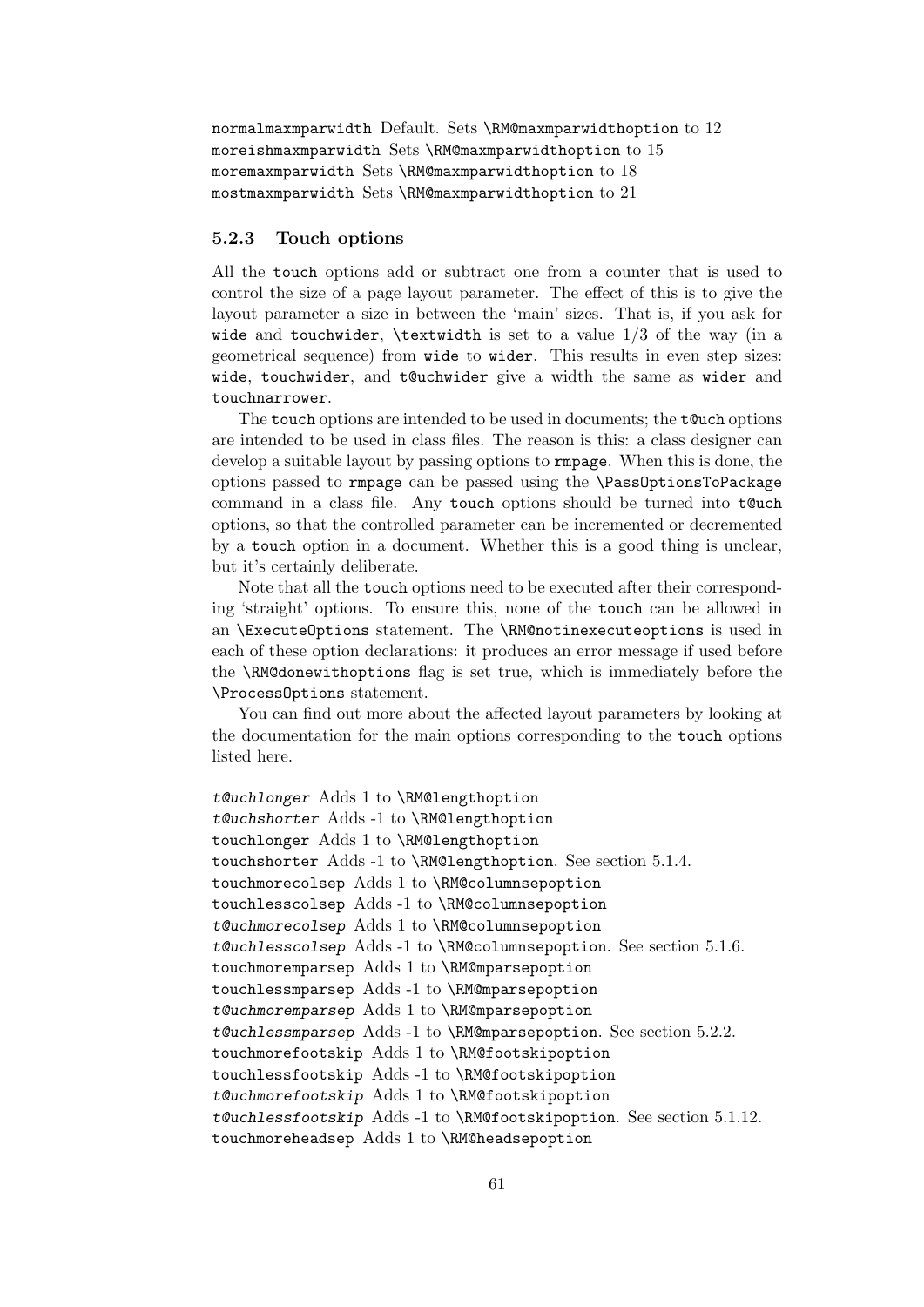```
touchlessheadsep Adds -1 to \RM@headsepoption
t@uchmoreheadsep Adds 1 to \RM@headsepoption
t@uchlessheadsep Adds -1 to \RM@headsepoption. See section 5.1.12.
t@uchwider Adds 1 to \RM@widthoption
t@uchnarrower Adds -1 to \RM@widthoption
touchwider Adds 1 to \RM@widthoption
touchnarrower Adds -1 to \RM@widthoption. See section 5.1.7.
t@uchmoreoffset Adds 1 to \RM@offsetoption
t@uchlessoffset Adds -1 to \RM@offsetoption
touchmoreoffset Adds 1 to \RM@offsetoption
touchlessoffset Adds -1 to \RM@offsetoption. See section 5.1.9.
t@uchhigher Adds -1 to \RM@headfootbalance
t@uchlower Adds 1 to \RM@headfootbalance
touchhigher Adds -1 to \RM@headfootbalance
touchlower Adds 1 to \RM@headfootbalance. See section 5.1.13.
t@uchlessmparclearance Adds -1 to \RM@mparclearoption
t@uchmoremparclearance Adds 1 to \RM@mparclearoption
touchlessmparclearance Adds -1 to \RM@mparclearoption
touchmoremparclearance Adds 1 to \RM@mparclearoption.
     See section 5.2.2.
t@uchlessmaxmparwidth Adds -1 to \RM@maxmparwidthoption
t@uchmoremaxmparwidth Adds 1 to \RM@maxmparwidthoption
touchlessmaxmparwidth Adds -1 to \RM@maxmparwidthoption
touchmoremaxmparwidth Adds 1 to \RM@maxmparwidthoption.
     See section 5.2.2.
```
#### 5.2.4 More length options

These options need to be executed after the touchlength options; otherwise, they'd be in rmpage.sty.

Most of the \textheight setting options are in rmpage proper; see 5.1.4 on page 49.

- fulllength Sets \RM@lengthoption=30. Makes \textheight as long as possible, taking into account the various restrictions and the need to keep \textheight to an integer number times \baselineskip plus \topskip.
- stdlength Sets \RM@lengthoption=0. Makes \textheight the size it would be if you were using the standard LAT<sub>EX</sub> classes. I'm not sure I've checked everything that needs to be checked to ensure that this option always does what you'd expect, but I think I have. Note that rmpage still takes notice of footers and headers when you use this option, so you can get the standard \textheight with different vertical positioning of the text body.

#### 5.2.5 Number of columns

If you are typesetting text in more than one column, rmpage needs to know so that it can set \textwidth appropriately.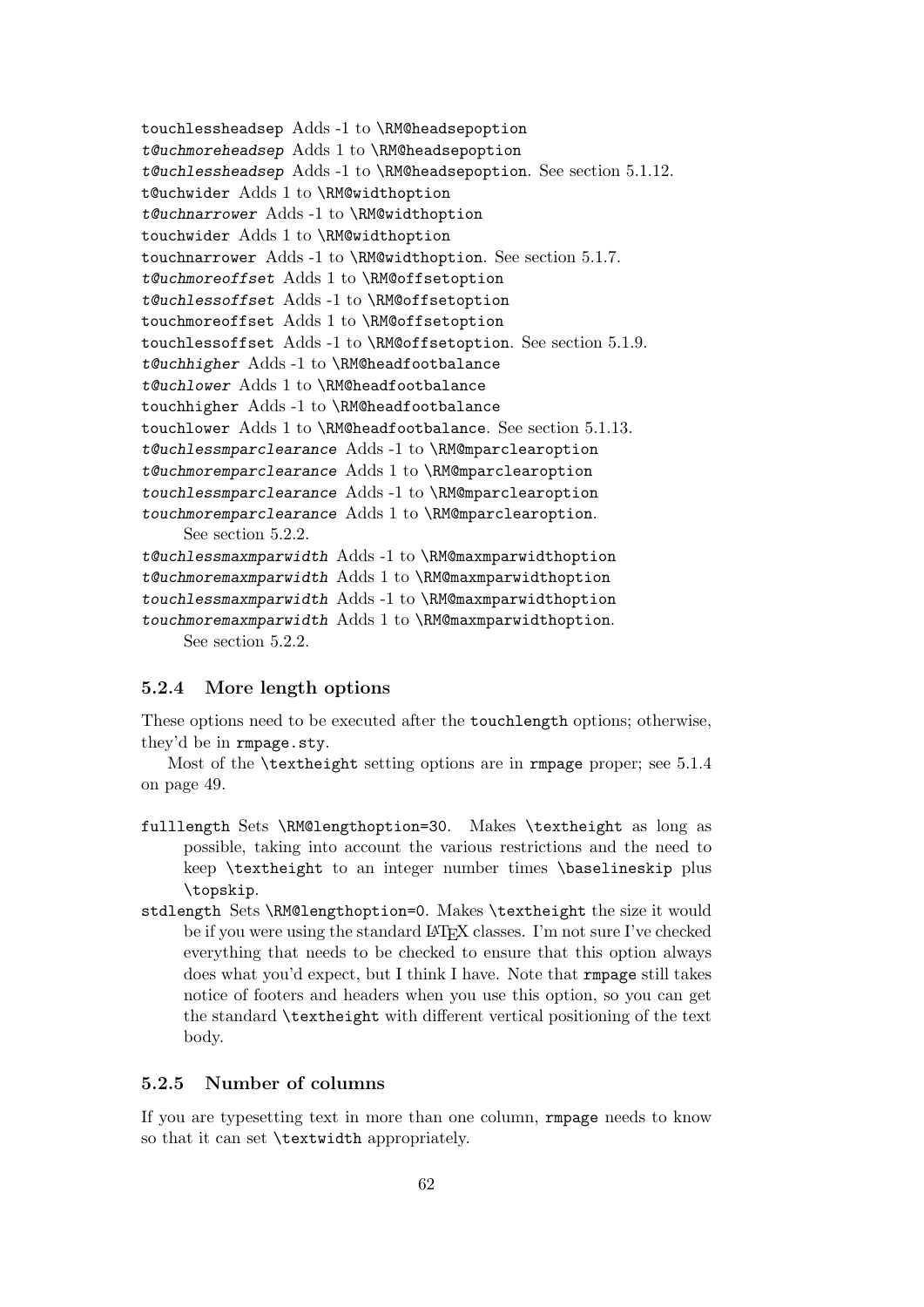The standard LATEX options onecolumn and twocolumn are recognized by rmpage.

The ...columnwidth options tell rmpage that you will be typesetting your text in that number of columns, but the only effect of the options is to change the \textwidth calculation. If you want to change the number of columns that your text is set in, you can use a package like multicol.

These options affect only the character-based \textwidth calculation for any given width option (normalwidth, narrower, or whatever) one text column is allowed to be a certain number of characters wide. Use the ...columnwidth options to tell rmpage how many columns wide your text is, so it can calculate \textwidth appropriately.

rmpage makes the character-based \textwidth guess equal to a certain number of characters times the number of columns, plus \columnsep times one less than the number of columns.

If your text is something like a single large table (for example, a timetable), it might be more appropriate to use the paperwidthset option to set \textwidth using the paper-based \textwidth only.

```
onecolumnwidth Default. Defines \RM@textcols to 1
twocolumnwidth Defines \RM@textcols to 2
threecolumnwidth Defines \RM@textcols to 3
fourcolumnwidth Defines \RM@textcols to 4
fivecolumnwidth Defines \RM@textcols to 5
sixcolumnwidth Defines \RM@textcols to 6
sevencolumnwidth Defines \RM@textcols to 7
eightcolumnwidth Defines \RM@textcols to 8
ninecolumnwidth Defines \RM@textcols to 9
tencolumnwidth multicol's limit. Defines \RM@textcols to 10
```
#### 5.2.6 Loading founts

All the options below change how \textwidth is set, and the options with load in their name also call one of the standard PSNFSS packages to load the fount (aside from Lucida Casual and Concrete, which aren't PSFNSS founts, and Courier, which is handled anomalously).

The only Lucida typeface I have is Lucida Casual, so that's the only Lucida typeface that rmpage deals with explicitly. If you do use others, you can have an appropriate \textwidth set using the thisfountwidth option.

Given that the PSFNSS distribution has support for all the Lucida founts, I could be persuaded to include explicit support for them in rmpage if anyone's interested.

Remember that \textwidth is usually set to be a certain number of character wide. Well, not all founts have the same number of characters per inch. If you say timeswidth to rmpage, it will calculate a \textwidth based on the measured average width of one character in Times of the specified size.

This means that while the standard  $\Delta E$ FX classes would give you a \textwidth that is far too wide for the Times fount (which is generally narrower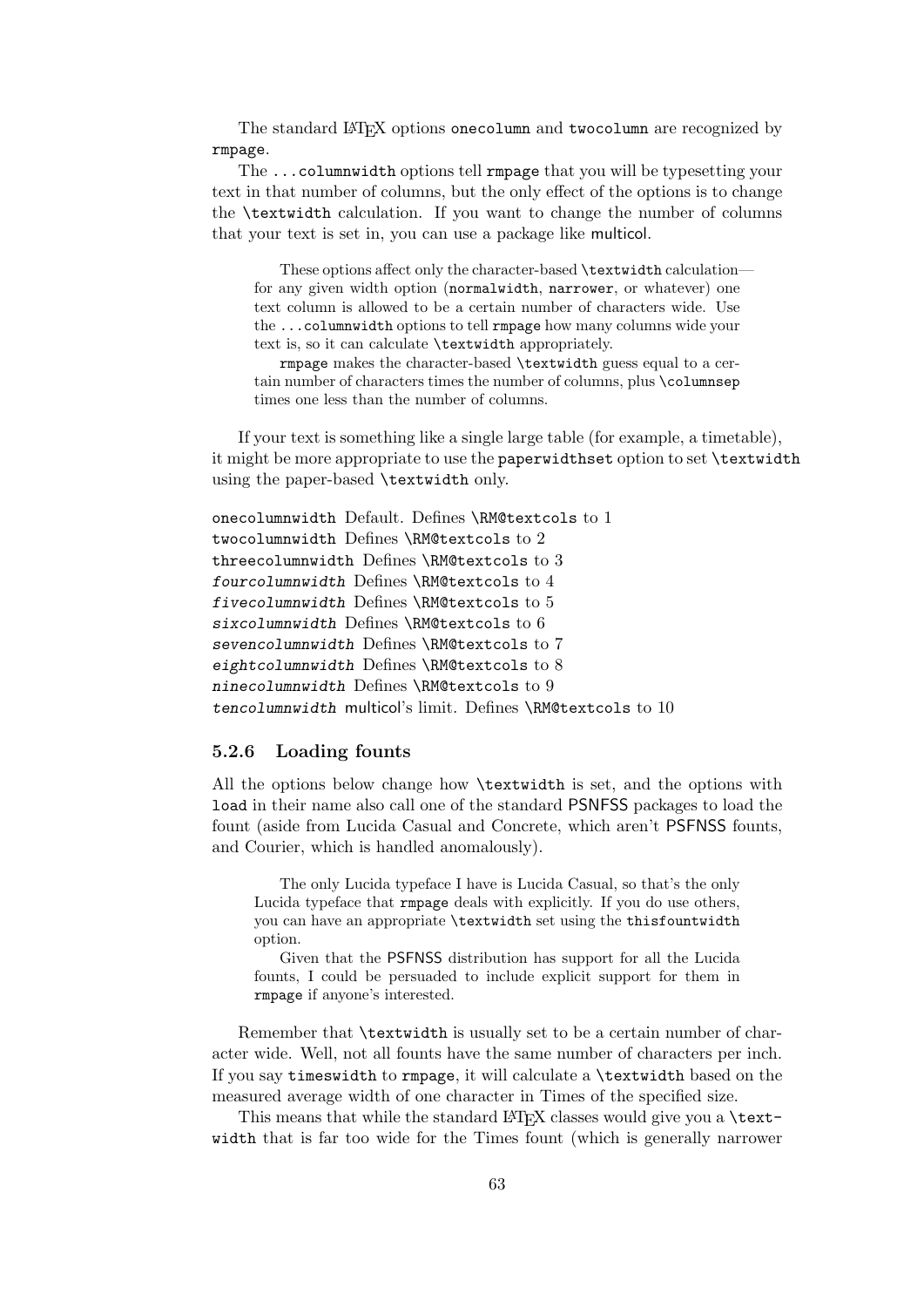than Computer Modern Roman), rmpage will give you a \textwidth that is pretty much the same number of characters across, which means you retain good legibility (as well as similar line and page breaks).

If you say loadtimes, rmpage changes its \textwidth calculation, loads the PSNFSS package that loads the Times fount family, and (very important, this is) changes the typesetting parameters to similar values to the ones suggested by Karl Berry, the chap who wrote the fontinst program that generated the virtual founts used to typeset the PSNFSS founts.

If you specify a looseness option yourself—see section 5.1.3 on page 48—it will over-ride the standard looseness set by a loadfount option. The loadconcrete option requests standard tight typesetting, and is anyway not recommended: if you want to use the concrete founts, try the beton package, which does a very good job of setting up  $\mathbb{F}(\mathbb{F}(\mathbb{R}^n))$  to use these founts. **rmpage** can work happily with beton: see section 5.1.15 on page 55.

You can tell rmpage to set the **\textwidth** based on the width of a fount it doesn't know about with the thisfountwidth option. If you use this option, rmpage will calculate a \textwidth based on the size of the fount that is current when rmpage is loaded. So if you want a \textwidth based on, say, Grunge Update (family name fgr on my computer), you could say:

```
\documentclass[thisfountwidth,12pt]{article}
\renewcommand{\rmdefault}{fgr}
\rmfamily
\usepackage{rmpage}
```
\begin{document}

...

rmpage will tell you which fount it is working with, and the results of its calculations. If you get confused by LATEX's fount selection scheme, read the manual; it confuses me too.

The fount options work like this: each option sets the \RM@fountfamily command to a particular value. Any option which sets the \RM@loadfount flag true forces code later on in rmpage to load the appropriate fount, most of them using one of the standard PSNFSS packages. The fount loading code is written specially for each fount; there's no easy way to add more founts to the list that's already dealt with. But you could add code to the \RM@AfterProcessOptions hook if you want to do this; I suggest that this code loads the fount, selects it, and defines \RM@fountfamily to be 12, to make the width setting code measure its width. There are no hooks in rmpwnorm.pko to add this sort of thing.

The thing about using the loadfount options is that the standard PSNFSS packages don't always set the default main document typeface (the one you get when you ask for \rmfamily) to be the fount you've asked for. So if you say loadhelvet, you'll get a \textwidth based on the width of the Helvetica typeface, but Helvetica is the fount you get when you ask for \sffamily, which might not be what you want.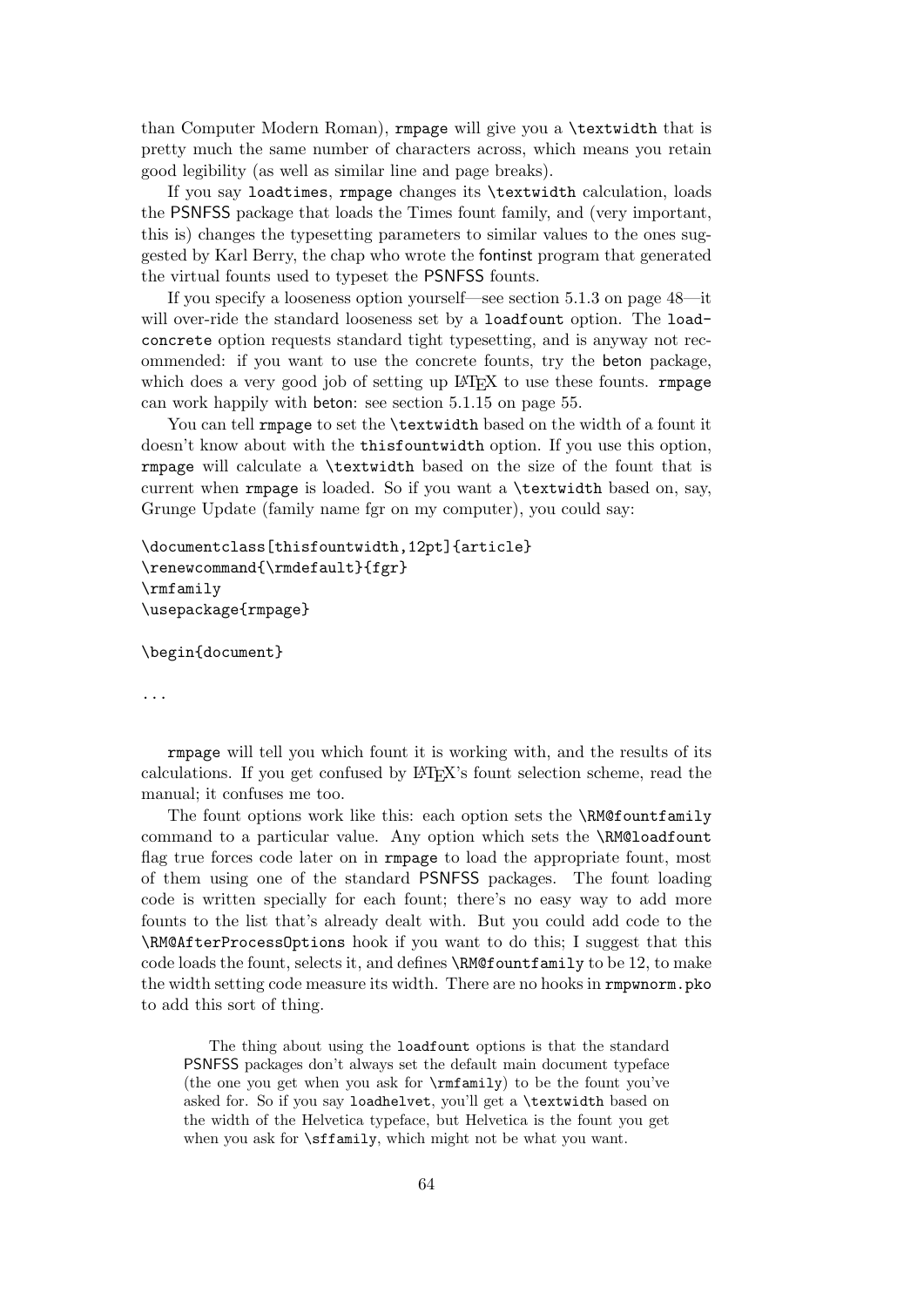The thing to do is be sure which typeface will be the main document face, and ask rmpage to set the \textwidth accordingly. You might use the appropriate loadfount option for this, or load the founts you want with separate calls to the appropriate packages in your document's preamble.

If you don't have the file needed to load the requested fount family, rmpage complains.

Fount families are set like this:

#### $0 = \text{cm}r$

```
1=avant garde 2=bookman 3=zapf chancery 4=helvetica
5=new century schoolbook 6=palatino 7=times 8=utopia
9=lucida casual 10=courier 11=concrete 12=this fount width
13=lucida casual dirty trick
```
The dirty trick works like this: if you ask for loadlucidacasual, rather than loadluccasua (\RM@fountfamily 13), the fount loading code later on does a \RequirePackage{lucida-casual}, and then sets \RM@fountfamily to 9. This lets Rowland use his own .fd files for Lucida Casual, and allows access to the standard .fd files. The option to do this is in Rowland's curious option section of the configuration file.

cmrwidth Computer modern roman; redundant options. Defines \RM@fountfamily to 0 loadcmr Loads nothing; does whinge a little. avantwidth Avant Garde. Defines \RM@fountfamily to 1 loadavant Requires the avant package. bookmanwidth Bookman. Defines \RM@fountfamily to 2 loadbookman Requires the bookman package. chancerywidth Zapf Chancery. Defines \RM@fountfamily to 3 loadchancery Requires the chancery package. helvetwidth Helvetica. Defines \RM@fountfamily to 4 loadhelvet Requires the helvet package. newcentwidth New Century Schoolbook. Defines \RM@fountfamily to 5 loadnewcent Requires the newcent package. palatinowidth Palatino. Defines \RM@fountfamily to 6 loadpalatino Requires the palatino package. timeswidth Times. Defines \RM@fountfamily to 7 loadtimes Requires the times package. utopiawidth Utopia. Defines \RM@fountfamily to 8 loadutopia Requires the utopia package. lucasualwidth Lucida casual. Defines \RM@fountfamily to 9 loadlucasual Requires the lucasual package. courierwidth Courier. Defines \RM@fountfamily to 10 loadcourier This option makes the default roman fount Courier. I think this is ugly and crude: you might be better off using the times package and \ttfamily concretewidth Concrete. Defines \RM@fountfamily to 11 loadconcrete This option loads the beton package and sets \textwidth for the Concrete Roman founts.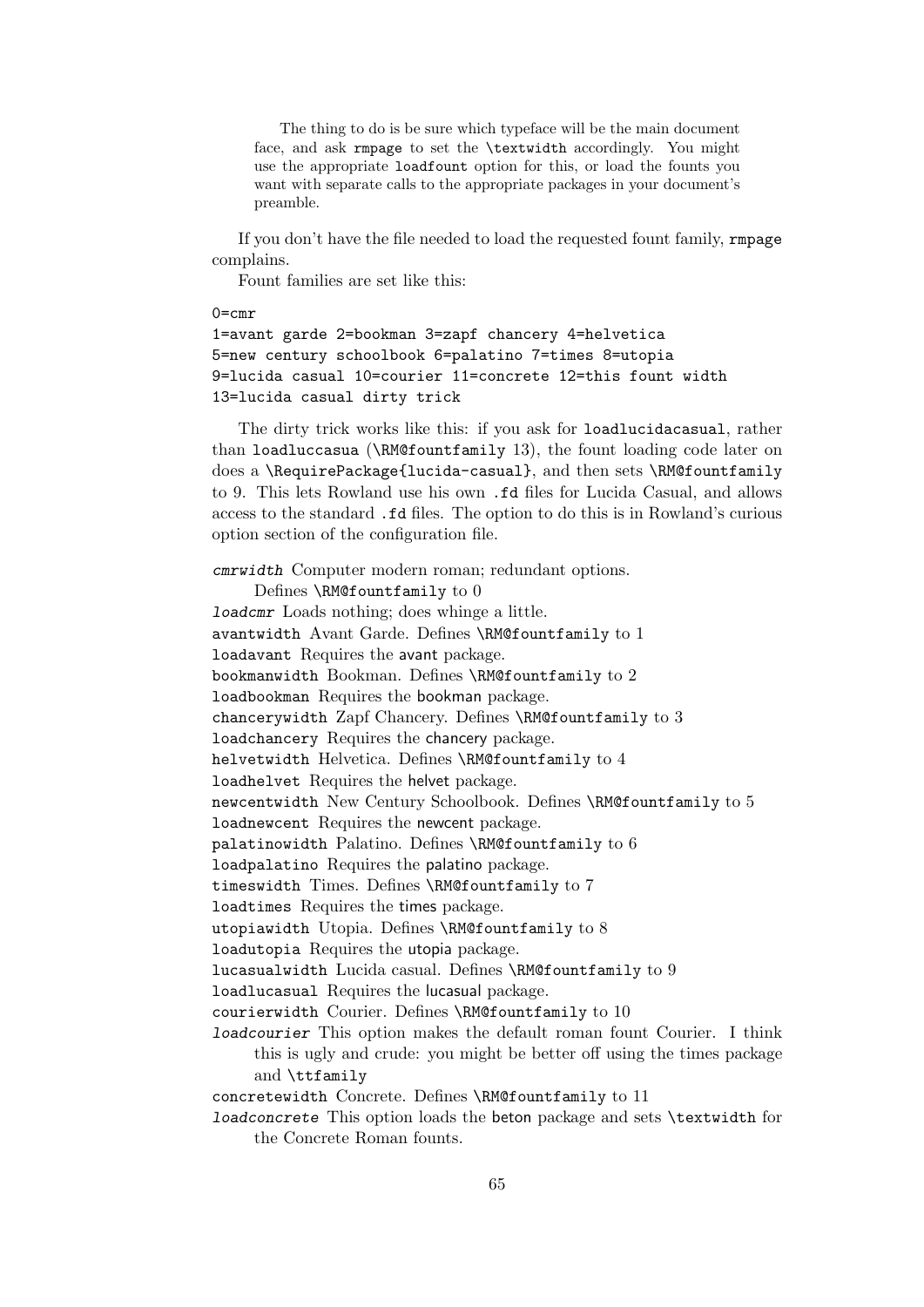thisfountwidth Bases \textwidth on the current fount. Defines \RM@fountfamily to 12

#### 5.2.7 Stuff for beton support

standard-baselineskips Passes this option to beton so rmpage can detect whether this option's been passed to beton.

oldstyle-equation-numbers Passes this option to beton. concrete-math Passes this option to beton.

#### 5.2.8 Other synonyms for some options

Why oh why oh why do I have to make my package speak US English? (mutter mumble grumble). Yes, all right, it's how the convention's worked out. And I've put the original options to change the \today command here too. (It's like this: I once had a LAT<sub>EX</sub> 2.09 style file called nicedate that changed the \today command into something I liked. Then I wrote rmpage, and included the nicedate code, activated by the nicedate option. Obviously, the nicedate option needed a complementary option, and the obvious name for this option was nastydate, which eventually got turned into othernicedate. After I started turning rmpage into something for the rest of the world to look at (which it wasn't originally), I added the ukdate and usdate options. But I still like nicedate, so I've kept it. So there.)

othernicedate The same as usdate; does nothing nicedate The same as ukdate; changes date format. verbose Synonym for chatty silent Synonym for yorkshire errorshow Synonym for yorkshire warningshow Synonym for taciturn infoshow Synonym for chatty debugshow Synonym for garrulous center The same as centre notcenter The same as notcentre

#### 5.2.9 Margin options

ringbinding This option sets the minimum allowed inside margin to be at least 15 mm if you are printing in portrait orientation. It's in the config file because it must be executed after the landscape and portrait options. It does nothing but warn you if you use it in landscape orientation.

Beware that this option takes no notice of long paper sizes at all, and is likely to give iffy results if you combine it with them. If you have any thoughts about this option, please email me—I'm not terribly happy with it.

#### 5.2.10 Printer options

Each printer option must set these ten parameters: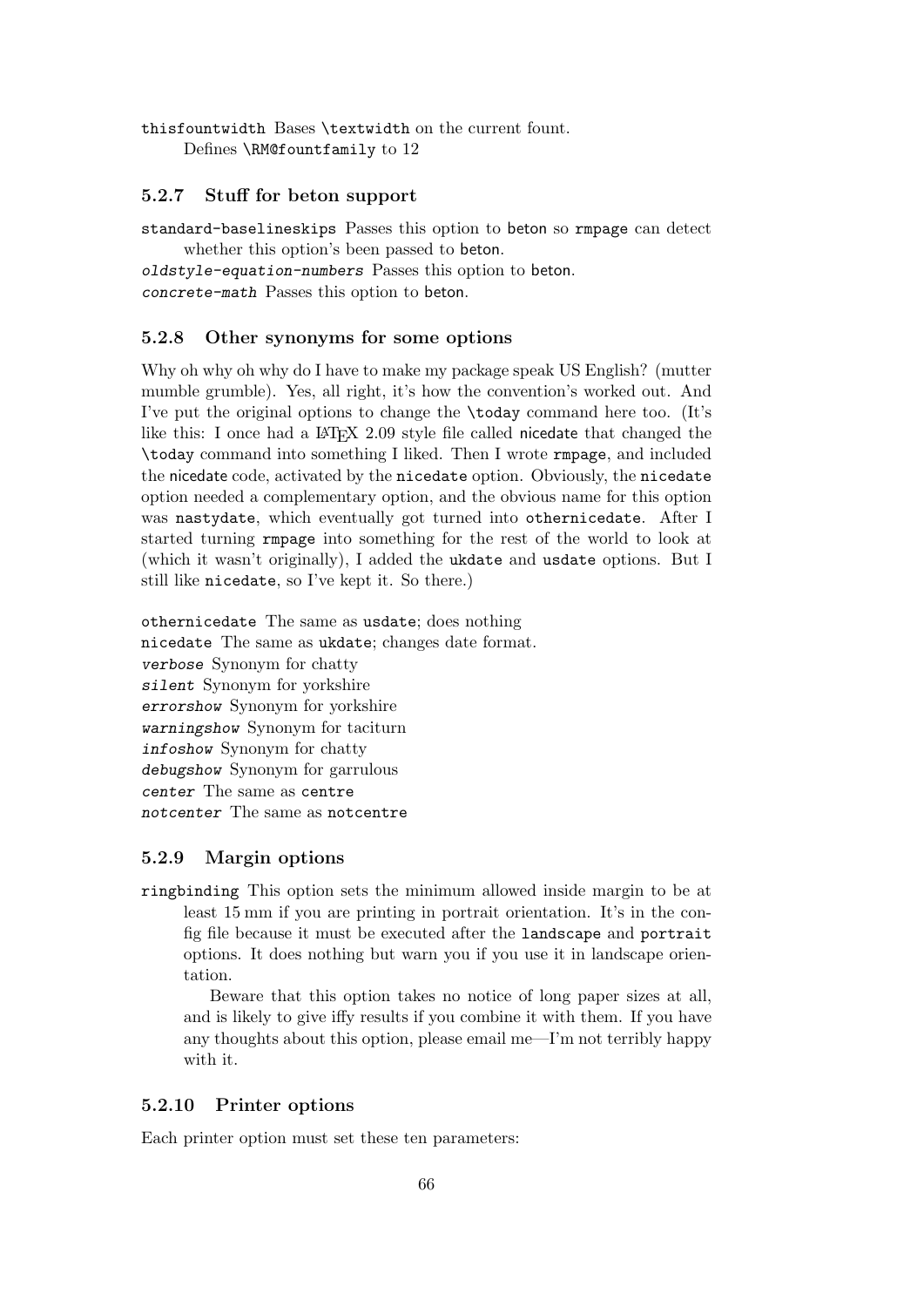- \RM@printertype A code number, defined below. This number is used by rmpage to keep track of the printer used; you can tell rmpage to do things for certain printers and not for others.
- \RM@ptrrportclear The non-printing margin on the right-hand side in portrait orientation
- \RM@ptrlportclear The non-printing margin on the left-hand side in portrait orientation
- \RM@ptrtportclear The non-printing margin at the top in portrait orientation
- \RM@ptrbportclear The non-printing margin at the bottom in portrait orientation
- \RM@ptrrlandclear The non-printing margin on the right-hand side in landscape orientation
- \RM@ptrllandclear The non-printing margin on the left-hand side in landscape orientation
- \RM@ptrtlandclear The non-printing margin at the top in landscape orientation
- \RM@ptrblandclear The non-printing margin at the bottom in landscape orientation
- \RM@ptrpostol Nominally, the amount you expect the position of the paper to vary. The value of this command is added to each of the \ptr...clear parameters before they are used.

Printer types are:

```
0=fullbleed 1=general 2=pessimistic 3=optimistic
10=dw300 11=dw500 12=dw600 (HP deskwriter inkjet series)
20=li2 21=li3 22=li4 (HP laseriet laser printer series)
30=canonbjx (Canon bubblejet flurble)
40+ others (whatever comes up)
```
1000+ local printers to avoid clashes

The figures for all these printers are guesses, except for the DW500 and DW600: any data on printing margins for the printers above or other commonlyused printers would be gratefully received. I need to know about printing limits at the top, bottom, left, and right for portrait and landscape modes, and whether the data is what the book says or what you measured (preferrably both, but anything'll help). If anyone really uses LAT<sub>EX</sub> with an A3 printer, do tell: it's something I've been wondering about.

When I've got a better idea of what's going on, I'll define more printer options.

 $\RM@ptr$  postol generally set to 1 mm (paper sizes are to  $\pm 2$  mm), except for our DW520 which I keep a careful eye on.

fullbleedprinter Lets you print all the way to the edge of the paper.

```
\def\RM@printertype{0}
\def\RM@ptrrportclear{0mm} \def\RM@ptrrlandclear{0mm}
\def\RM@ptrlportclear{0mm} \def\RM@ptrllandclear{0mm}
```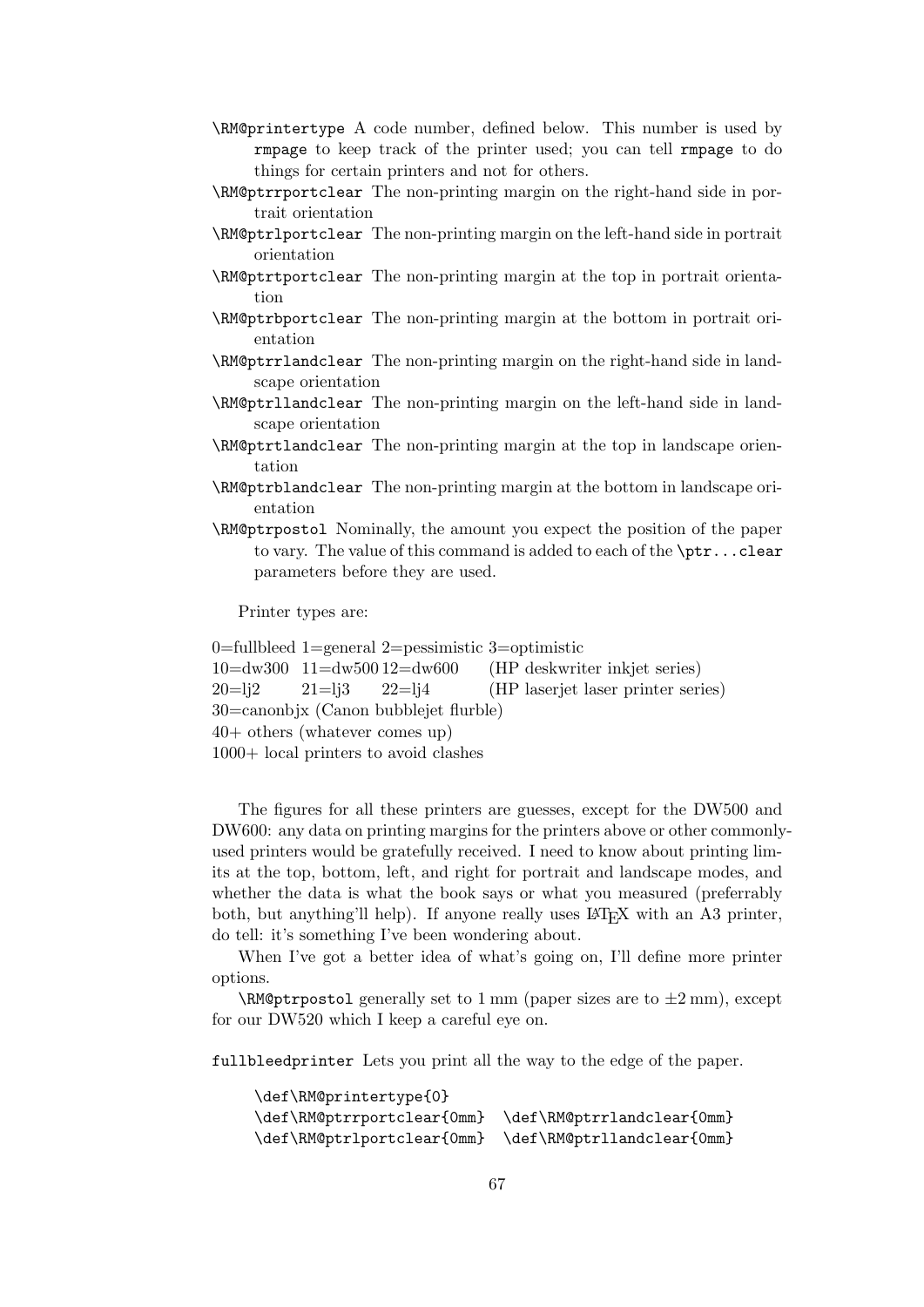```
\def\RM@ptrtportclear{0mm} \def\RM@ptrtlandclear{0mm}
\def\RM@ptrbportclear{0mm} \def\RM@ptrblandclear{0mm}
\def\RM@ptrpostol{0mm}
```
generalprinter Arbitrary settings that probably ensure a layout inside the printing area on most A4 printers.

```
\def\RM@printertype{1}
\def\RM@ptrrportclear{8mm} \def\RM@ptrrlandclear{8mm}
\def\RM@ptrlportclear{8mm} \def\RM@ptrllandclear{8mm}
\def\RM@ptrtportclear{8mm} \def\RM@ptrtlandclear{8mm}
\def\RM@ptrbportclear{15mm} \def\RM@ptrblandclear{15mm}
\def\RM@ptrpostol{1mm}
```
pessimisticprinter This uses the worst limits I can remember meeting, so it force documents inside the printing area on any printer.

```
\def\RM@printertype{2}
\def\RM@ptrrportclear{10mm} \def\RM@ptrrlandclear{19mm}
\def\RM@ptrlportclear{10mm} \def\RM@ptrllandclear{10mm}
\def\RM@ptrtportclear{10mm} \def\RM@ptrtlandclear{10mm}
\def\RM@ptrbportclear{19mm} \def\RM@ptrblandclear{10mm}
\def\RM@ptrpostol{1mm}
```
optimisticprinter This uses the best limits I'd expect from a real printer.

| \def\RM@printertype{3}     |                            |
|----------------------------|----------------------------|
| \def\RM@ptrrportclear{3mm} | \def\RM@ptrrlandclear{3mm} |
| \def\RM@ptrlportclear{3mm} | \def\RM@ptrllandclear{3mm} |
| \def\RM@ptrtportclear{3mm} | \def\RM@ptrtlandclear{3mm} |
| \def\RM@ptrbportclear{3mm} | \def\RM@ptrblandclear{3mm} |
| \def\RM@ptrpostol{0.5mm}   |                            |

dw300printer A guess.

```
\def\RM@printertype{11}
\def\RM@ptrrportclear{6mm} \def\RM@ptrrlandclear{15mm}
\def\RM@ptrlportclear{6mm} \def\RM@ptrllandclear{7mm}
\def\RM@ptrtportclear{7mm} \def\RM@ptrtlandclear{6mm}
\def\RM@ptrbportclear{15mm} \def\RM@ptrblandclear{6mm}
\def\RM@ptrpostol{1mm}
```
dw500printer Hewlett-Packard's specification for its DeskWriter and DeskJet 500/510/520/540 printers.

```
\def\RM@printertype{11}
\def\RM@ptrrportclear{6mm} \def\RM@ptrrlandclear{15mm}
\def\RM@ptrlportclear{6mm} \def\RM@ptrllandclear{7mm}
\def\RM@ptrtportclear{7mm} \def\RM@ptrtlandclear{6mm}
\def\RM@ptrbportclear{15mm} \def\RM@ptrblandclear{6mm}
\def\RM@ptrpostol{1mm}
```
dw600printer Measured from a particular HP 600 series inkjet printer, with a bit added.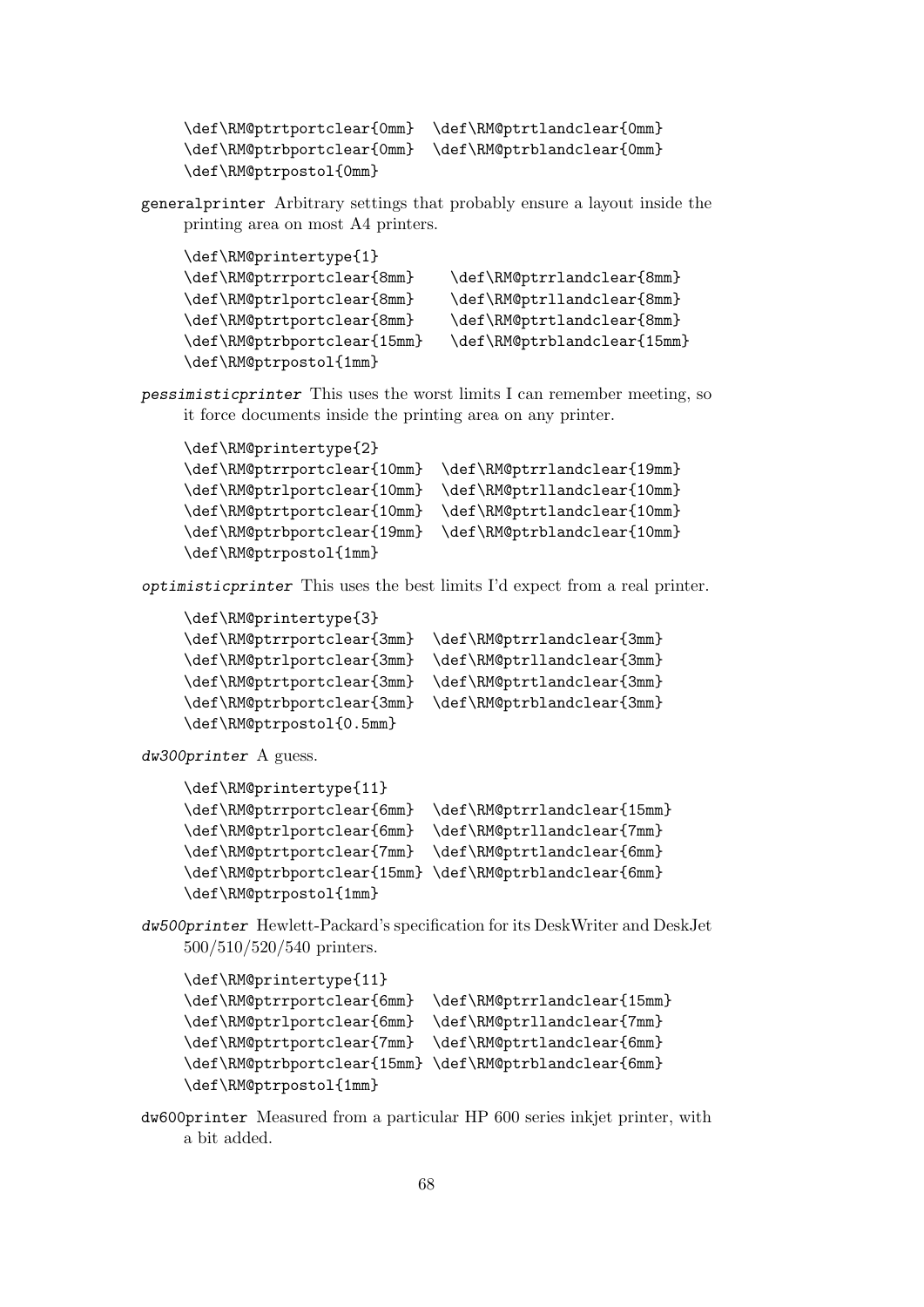```
\def\RM@printertype{12}
    \def\RM@ptrrportclear{5mm} \def\RM@ptrrlandclear{15mm}
    \def\RM@ptrlportclear{5mm} \def\RM@ptrllandclear{2mm}
    \def\RM@ptrtportclear{2mm} \def\RM@ptrtlandclear{5mm}
    \def\RM@ptrbportclear{15mm} \def\RM@ptrblandclear{5mm}
    \def\RM@ptrpostol{1mm}
lj2printer an arbitrary guess
    \def\RM@printertype{20}
    \def\RM@ptrrportclear{7mm} \def\RM@ptrrlandclear{7mm}
    \def\RM@ptrlportclear{7mm} \def\RM@ptrllandclear{7mm}
    \def\RM@ptrtportclear{7mm} \def\RM@ptrtlandclear{7mm}
    \def\RM@ptrbportclear{7mm} \def\RM@ptrblandclear{7mm}
    \def\RM@ptrpostol{1mm}
lj3printer an arbitrary guess
    \def\RM@printertype{21}
    \def\RM@ptrrportclear{6mm} \def\RM@ptrrlandclear{6mm}
    \def\RM@ptrlportclear{6mm} \def\RM@ptrllandclear{6mm}
    \def\RM@ptrtportclear{6mm} \def\RM@ptrtlandclear{6mm}
    \def\RM@ptrbportclear{6mm} \def\RM@ptrblandclear{6mm}
    \def\RM@ptrpostol{1mm}
lj4printer an arbitrary guess
    \def\RM@printertype{22}
    \def\RM@ptrrportclear{5mm} \def\RM@ptrrlandclear{5mm}
    \def\RM@ptrlportclear{5mm} \def\RM@ptrllandclear{5mm}
    \def\RM@ptrtportclear{5mm} \def\RM@ptrtlandclear{5mm}
    \def\RM@ptrbportclear{5mm} \def\RM@ptrblandclear{5mm}
    \def\RM@ptrpostol{1mm}
canonbjxprinter an arbitrary guess
    \def\RM@printertype{22}
    \def\RM@ptrrportclear{7mm} \def\RM@ptrrlandclear{12mm}
    \def\RM@ptrlportclear{7mm} \def\RM@ptrllandclear{7mm}
    \def\RM@ptrtportclear{7mm} \def\RM@ptrtlandclear{7mm}
    \def\RM@ptrbportclear{12mm} \def\RM@ptrblandclear{7mm}
    \def\RM@ptrpostol{1mm}
```
#### 5.2.11 Rowland's curious options

These are curious options, defined by me (RJMM) to perform dark and eldritch deeds. These aren't intended for hoi polloi, mainly 'cos they're a bit iffy in places, but I like them and they might give you some ideas.

Our DW520 isn't quite to spec.

```
R+R-dw520printer \def\RM@printertype{2}
    \def\RM@ptrrportclear{7mm} \def\RM@ptrrlandclear{15mm}
```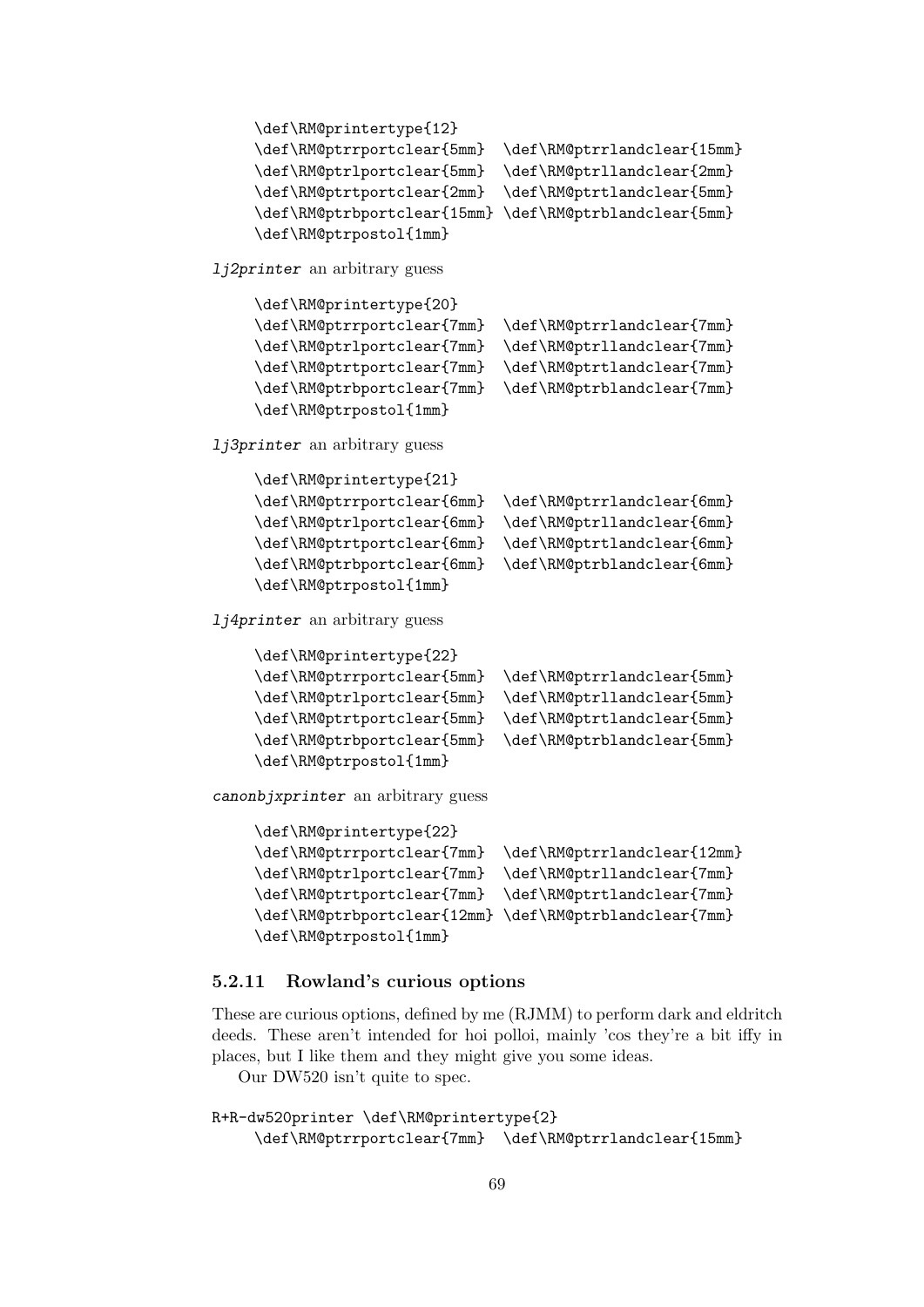```
\def\RM@ptrlportclear{6mm} \def\RM@ptrllandclear{7mm}
\def\RM@ptrtportclear{7mm} \def\RM@ptrtlandclear{7mm}
\def\RM@ptrbportclear{15mm} \def\RM@ptrblandclear{6mm}
\def\RM@ptrpostol{0.5mm}
```
lucidacasualwidth Lucida casual Defines \RM@fountfamily to 9

loadlucidacasual A dirty trick to load my .fd version of lucida casual rather than the PSNFSS version. If you loadlucidacasual, \RM@fountfamily is set to 9 after the lucida-casual package has been \RequirePackaged. That's done by code further on in rmpage, specially written for this dirty trick.

I have written packages that do the same job as the standard size10.clo etc., files, but for larger sizes. Because the standard LAT<sub>EX</sub> \@ptsize parameter is intended to be a single digit, and I want to use several different sizes, I have defined a new parameter that holds the point size of the main body type, the command \RM@ptsize. This parameter is only defined for my larger sizes.

Because my size packages can be loaded before or after rmpage, and because both need to know about the point size, rmpage says

#### \providecommand{\RM@ptsize}{666}

before the extra size options are executed. The options set \RM@ptsize to the appropriate value if this hasn't already been done. All my other packages that recognize the larger point size options do something similar.

The other thing that rmpage does with these larger point size options is set \@ptsize to the 12 pt value; this is to fool sections of rmpage into thinking that it's dealing with a 12 pt fount.

- 14pt Sets \RM@ptsize to 14 if needed and sets \@ptsize to 2 (meaning 12 12, to fool rmpage)
- 24pt Sets \RM@ptsize to 24 if needed and sets \@ptsize to 2 (meaning 12 12, to fool rmpage)
- 36pt Sets \RM@ptsize to 36 if needed and sets \@ptsize to 2 (meaning 12 12, to fool rmpage)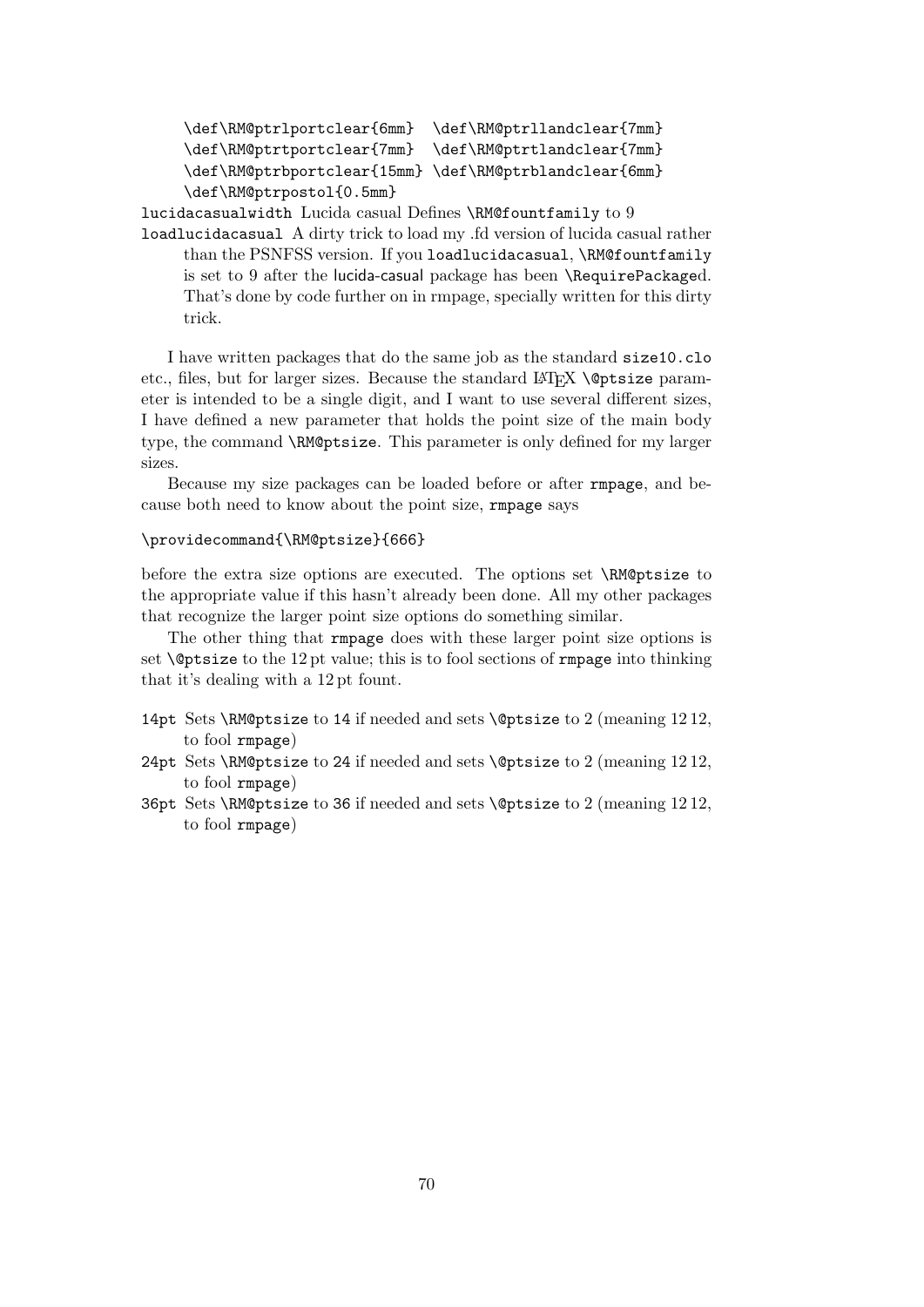## Chapter 6

# How things work

#### 6.1 \textheight calculation

The way rmpage decides on the value of \textheight is this: the length options set a length called \RM@totalheadfootclearance to be certain fraction of the \paperheight. The value of this command will be the sum of the blank space above the header and below footer, after it has been checked against several restrictions.

If the noheaders option has used, \headheight and \headsep are both set to  $0$  pt; if the nofooters option has been used,  $\footnotesize{\text{footskip} is}$ set to 0 pt. So a given length option will fill the page to the same extent whether or not headers or footers are used; turning headers and footers off will increase \textheight.

The first check that's made is that the \textheight produced by this value of \RM@totalheadfootclearance will not exceed the bounds set by \RM@mintextheight and \RM@maxtextheight. These two commands are intended to be set by local code on a class-by-class basis in the configuration file, using the \RM@OnClassType command in the \RM@AfterProcessOptions hook, and define the allowed range of \textheight. This check defines the commands:

#### \RM@maxpractextheight and \RM@mintotalheadfootclearance \RM@minpractextheight and \RM@maxtotalheadfootclearance

They are calculated from the user supplied limits; they are based on the largest and smallest values that \textheight is allowed to have, given the limits of the discrete values it is allowed to take. The \practextheight parameters are unused at the moment; they might come in handy one day.

The total space above and below the footer is divided into two: a certain fraction of this space to the gap at the top, the rest to the gap at the bottom. These two lengths are saved in \RM@totalheadclearance and \RM@totalfootclearance. The altitude options control this division of space—see section 5.1.13 on page 55.

Checks are then made to ensure that nothing will be printed outside the allowed printing region along the vertical axis. This is defined by the lengths \RM@minheadclearance and \RM@minfootclearance, which are initially set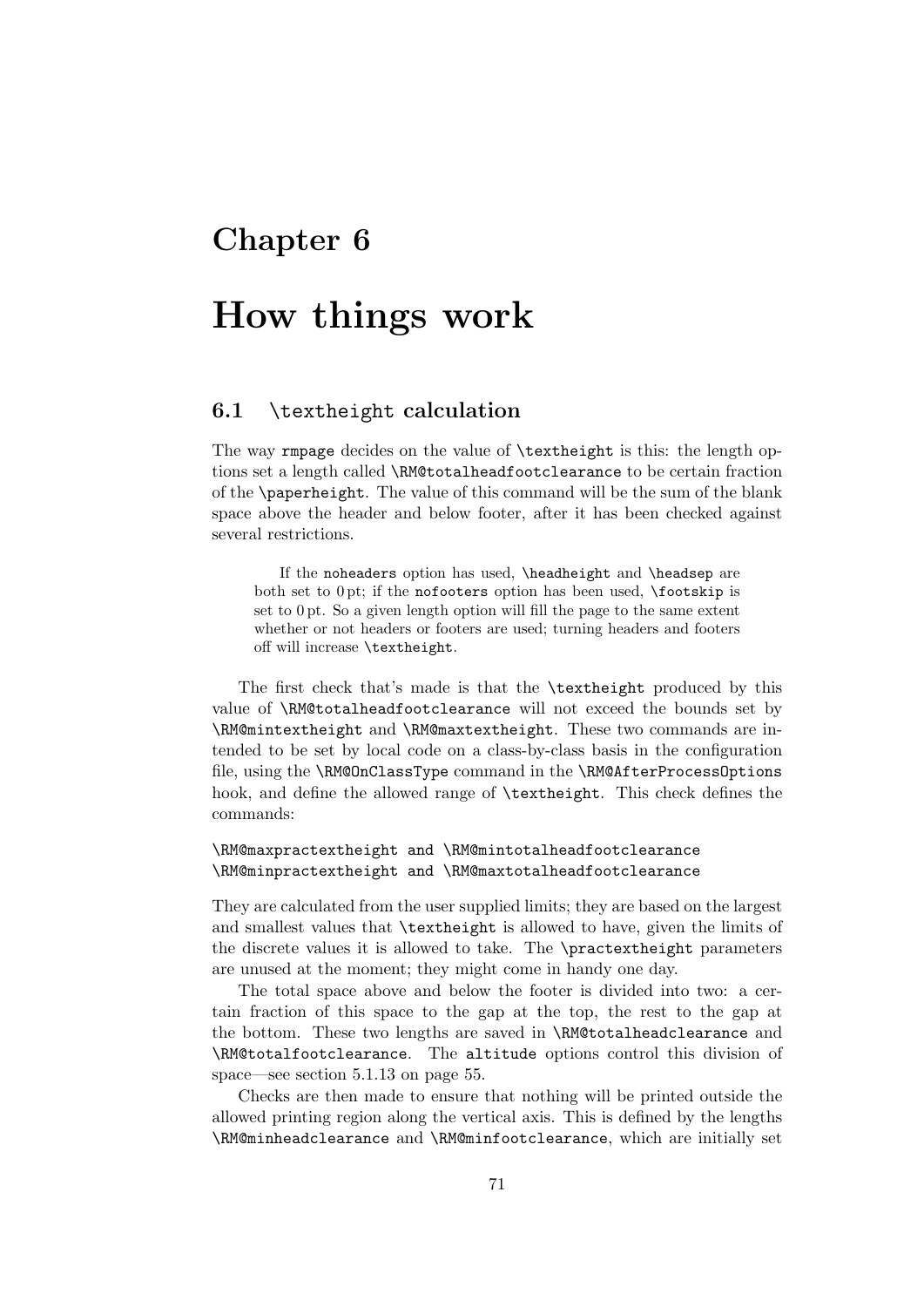to the non-printing margin top and bottom. rmpage ensures that these two lengths are at least as large as either \RM@mintopmargin or \RM@minbottommargin, as appropriate—these two parameters are intended to be set class-by-class, so you can ensure that your layout meets regulations, for example.

rmpage issues warnings if it decides to make either the top or bottom gap larger to fit the text inside the printing region. The warnings are issued because changing the top or bottom gap changes the \textheight and vertical position of the text on the page; you might have been expecting a smooth increment from the last altitude or \length option, or a particular balance of space above and below the text given by a particular altitude option, and it might be useful to know that you've not got what you might expect.

Finally, \textheight is set to a value such that:

 $\text{height} = integer \times \baselineskip + \top$ 

The values of the three \RM@total...clearance parameters are increased to match the reduction in the size of \textheight, and \topmargin is set to whatever it needs to be.

The apparently special case of stdlength is handled by setting \RM@totalheadfootclearance to a value that will yield the same \textheight as the standard classes; the book, article, report, and letter classes use one value; the slides class another. Have a look at rmpage.dtx and the standard class files to see how this is done. Note that rmpage gives you the same \textheight as the standard classes whether or not you are using headers or footers—the number of text body lines on the page is always the same (at least, it always has been in testing). There are exceptions to this: it is possible to ask rmpage to position a stdlength page on the paper in such a fashion that the text would end up outside the printable region. In this case, rmpage will issue a warning and reduce \textheight to fit inside the allowed area.

The parameters that define the available printing region along the vertical axis are \RM@minheadclearance and \RM@minfootclearance. The values of these **\RMQ...clearance** parameters are set printer by printer, and possibly paper-size by paper-size. rmpage ensure that they are at least as large as either RM@mintopmargin or \RM@minbottommargin, as appropriate.

If the particular combination of printer and paper has set the flag \RM@jackup to be true, rmpage will lift the printing region to clear an over-large non-printing margin at the bottom of the page. This is useful for people with Hewlett-Packard inkiet printers. There is no similar facility for automatically lowering the printing region or shifting it sideways. This is because a larger than expected space at the bottom of the page is rarely a problem, but lower than normal or shifted sidedways is usually a problem. These effects may be achieved, but you have to do it by using options to have the specific effect you want.

Each printer option must define the commands:

| \RM@ptrrportclear | \RM@ptrlportclear | \RM@ptrtportclear |
|-------------------|-------------------|-------------------|
| \RM@ptrbportclear | \RM@ptrrlandclear | \RM@ptrllandclear |
| \RM@ptrtlandclear | \RM@ptrblandclear | \RM@ptrpostol     |

They define the non-printing clearances in landscape and portrait orientation, and the assumed maximum positional error. Code can be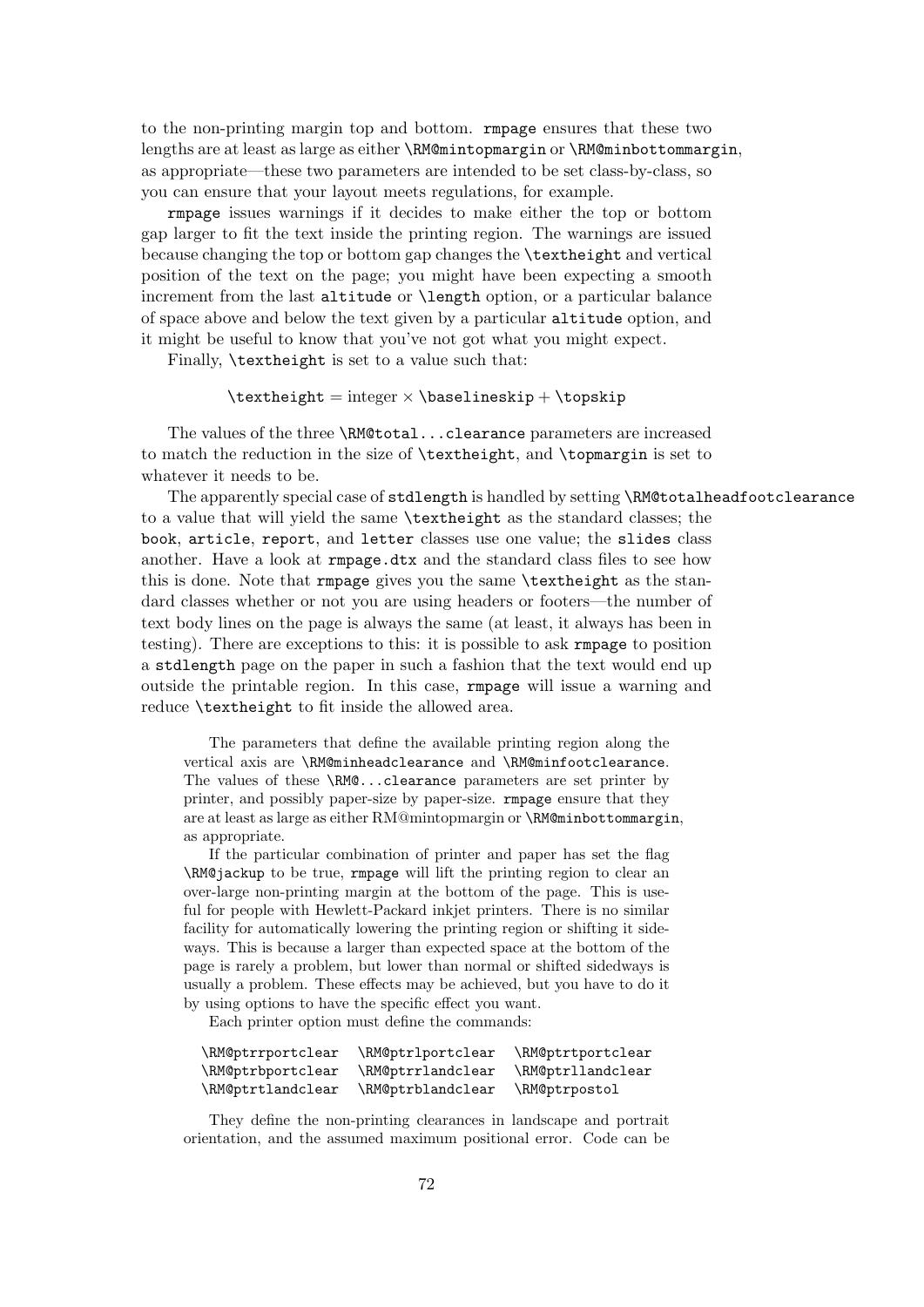added in the \RM@PrinterPaperSettings hook to set particular clearances for particular combinations of printer and paper (to cope with, for example, the 19 mm non-printing margin at the bottom of an envelope fed into an HP DeskWriter 520, which is much larger than the 15 mm non-printing margin at the bottom of a normal bit of paper).

The beton package changes \baselineskip, but does so at the start of the document, using the \AtBeginDocument hook provided by standard LAT<sub>E</sub>X. rmpage needs to know what the **\baselineskip** of the main document fount will be. To get round this problem, rmpage steals some code from beton so it can set \baselineskip to the value it will have after \AtBeginDocument. When the vertical page parameters have been calculated, rmpage puts \baselineskip back to its initial value.

None of this happens unless you load the beton package, and specify the beton option to rmpage. If you don't want rmpage to use beton's \baselineskip, specify the nobeton option to rmpage. Note that you must load the beton package before you load rmpage. Sorry.

## 6.2 \textwidth calculation

The way \textwidth is worked out is this: two different \textwidth initial guesses are calculated—one based on the width of a certain number of characters allowed in each column, the other based on a certain fraction of \paperwidth—and the smaller one is used as the basis for the final \textwidth. The particular number of characters and fraction of \paperwidth is set by the width option specified. The default normalwidth option gives a character-based width very close to standard, but the paper-based width is quite a bit larger than standard. This is only significant when rmpage uses the paper-based width, as it usually does when you are printing on A5 paper.

The technique of choosing the smaller of two \textwidths: one based on the number of characters, and the other based on the size of the paper, was derived from the standard classes' way of doing things—a fixed width (different for each size) is compared to \paperwidth  $- 2$  in, and the smaller is used. The fixed width is different for each size; the conventional classes use hardwired sizes, and the slides class uses  $65/2\times$ width of (im).

rmpage asks for a normal text-based width based on the same number of characters as the standard widths, and compares this to a paper-based width that is calculated as  $0.7138 \times \pmb{\text{paperwidth}}$ . The fraction used gives a larger \textwidth than the standard classes when typesetting on A5 paper, but a smaller \textwidth when typesetting large founts on A4 paper.

The normal character-based \textwidth calculated by rmpage is different to that calculated by the standard classes because the standard classes round calculated dimensions down to the next lowest integer number of points. I think this is a mistake, because it introduces an unnecessary error in margin sizes, so rmpage doesn't do it (unless you're asking for stdwidth, which does truncates the calculated value of \textwidth only).

The special widths: oneinchmargins, halfinchmargins, and fullwidth, all set the paper-based textwidth to a fixed value to leave the specified amount of space either side, assuming that you have asked for centred printing (fullwidth leaves no space).If you haven't, the total space either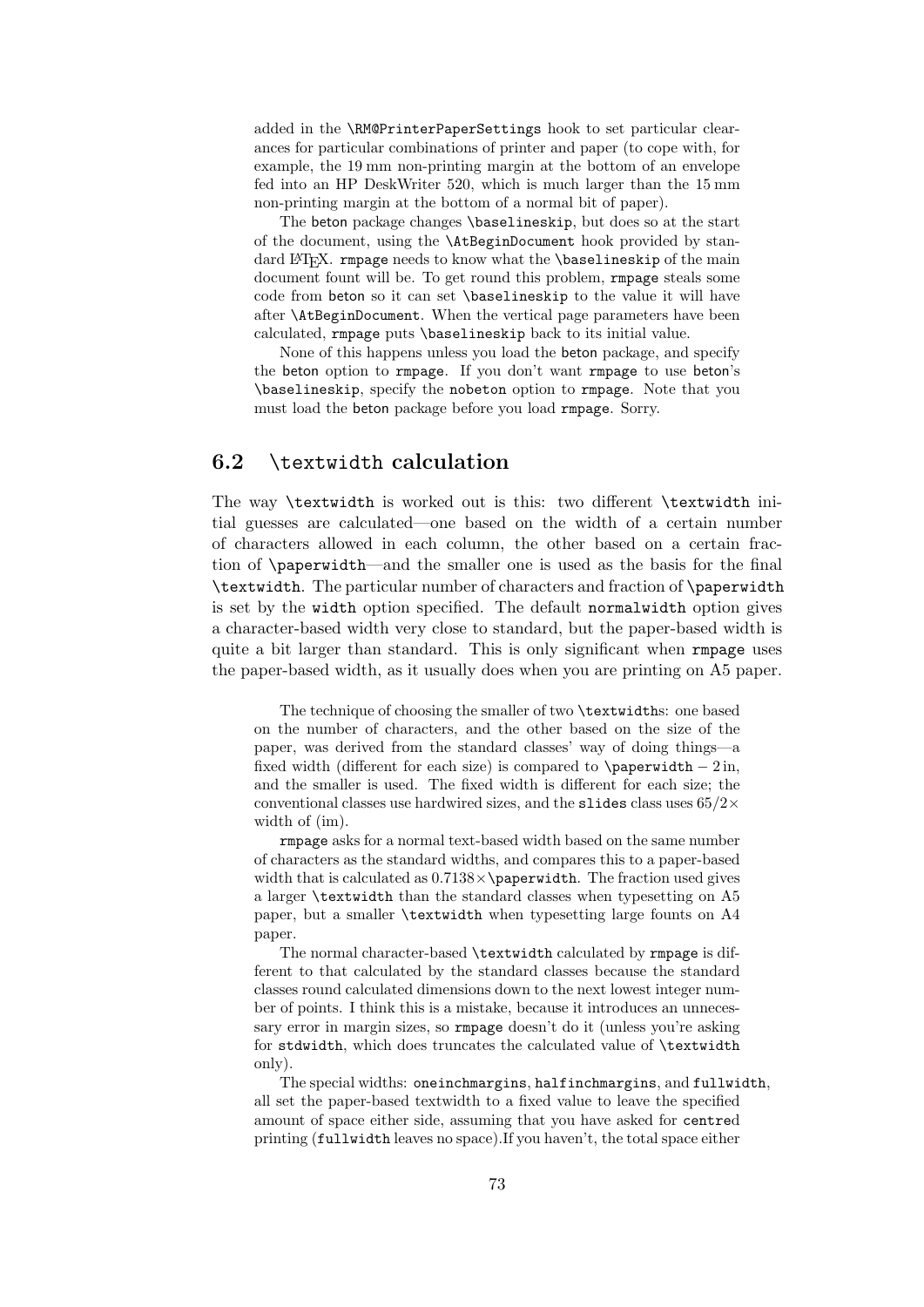side will add up to what you'd expect, but you can get 1.5 in on one side, and 0.5 in on the other, for example, if you're using oneinchmargins.

stdwidth sets both the paper and character-based initial guesses to the same value as the standard classes. If the selected initial \textwidth value isn't reduced, the result will be the same as the standard classes' calculations (insert standard disclaimer here—not because I'm afraid of being sued, but because I think you should check that the value of \textwidth is what it should be if it's really important. This is because I think this is a complicated piece of software because T<sub>E</sub>X's piggin' awful for doing maths, and I've not verified the algorithm to my own satisfaction. I have tested it, and it appears to work the way I want, so that'll have to do for now.)

The first check ensures that this first guess is within the bounds of \RM@mintextwidth or \RM@maxtextwidth. If it's not, it's made big or small enough.

If you've asked for characterwidthset, then the paper-based \textwidth is set to a large value; similarly, if you've asked for paperwidthset, the character-based \textwidth is set to a large value. If you've asked for an inherently paper-based width like oneinchmargins, both the paper and character-based \textwidths are set to the appropriate value. So if you also ask for characterwidthset, rmpage will give you oneinchmargins anyway, and a complaint.

Now the smallest of the two \textwidths is selected as the one to use for real, and rmpage calculates \evensidemargin based on the requested offsetthe proportions in which the available horizontal space is divided between the larger and smaller margins (see section 5.1.9 on page 52 for the details).

When rmpage checks \textwidth, it takes into account whether you're printing two sided or not. The checking code looks a bit complicated, because there are two sets of limits that apply to the horizontal extent of the text: \RM@minrightclearance and \RM@minleftclearance; and \RM@minoutsidemargin and \RM@mininsidemargin. rmpage looks at the appropriate limits.

The **\left** and **\right \minclearance** parameters define the possible printing region, as set for the requested printer and paper combination; all text must fit inside these limits. The \inside and \outside \minmargin parameters define the permitted extent of the main body text, excluding marginal paragraphs. The \minmargin parameters are defined to be 0pt by default; they were introduced so that I could write a thesis class which had to ensure particular minimum margins to meet the regulations. You can see how I used them in the \RM@AfterProcessOptions hook definition in the configuration file.

If \evensidemargin is too small to allow the text to print on the page, it is increased, and \textwidth decreased to maintain the requested offset proportions.

Then the right-hand edge of \textwidth is checked to ensure that it is within the allowed printing region. If it's not, \textwidth is reduced. If so, \evensidemargin must be increased to maintain the requested offset proportions, and \textwidth reduced by the same amount to keep the right-hand margin the same size.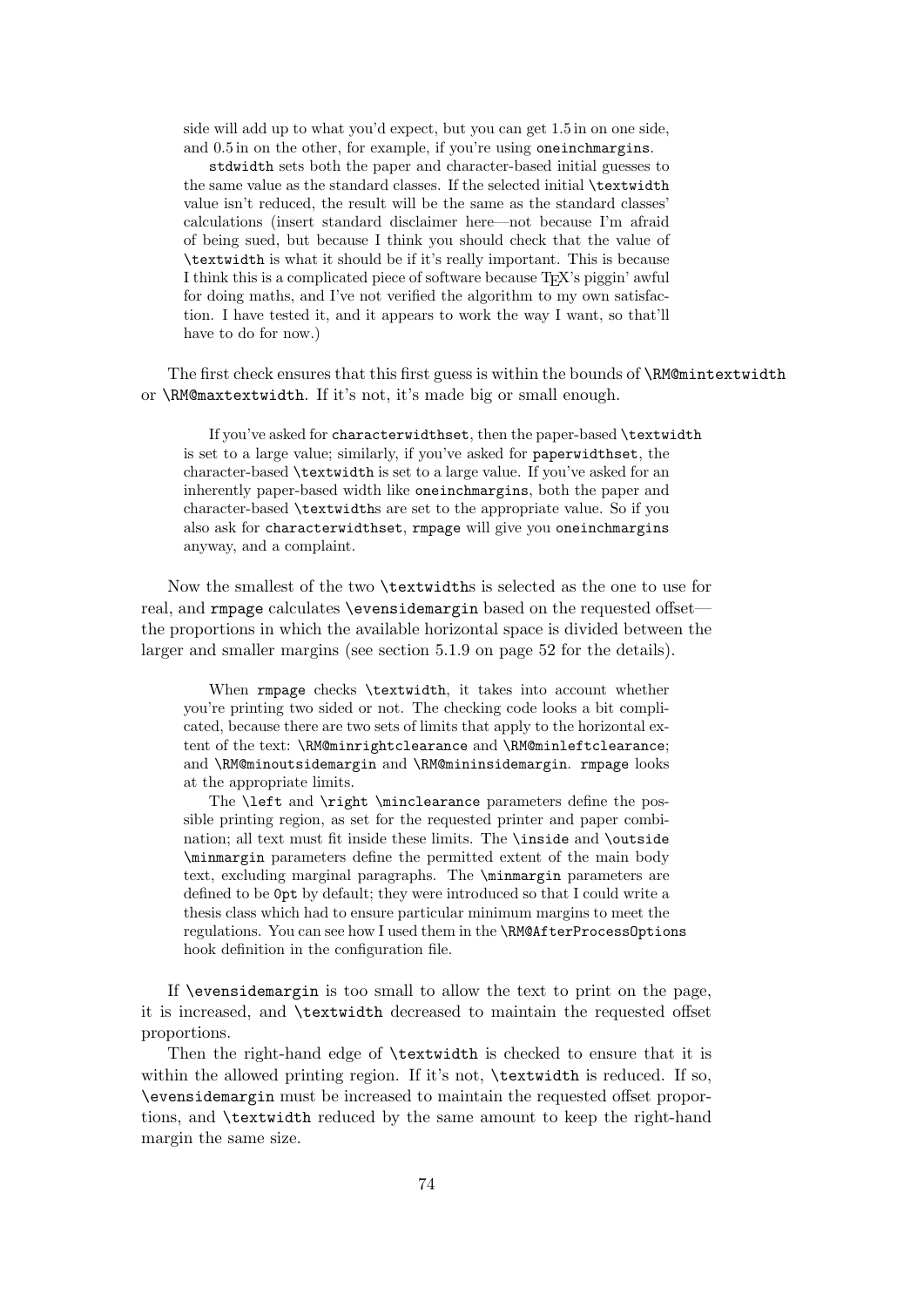If you've asked for \fullwidth, rmpage won't attempt to retain the offset proportions, nor will it issue as many warnings about decreasing things to fit.

When that's done, **\oddsidemargin** is set to the appropriate value: equal to \evensidemargin if you've asked for one sided or centred printing; or equal to the right-hand margin on an even-numbered page if you're printing two sided and not centred.

And finally, rmpage checks that the final value of \textwidth is still larger than \RM@mintextwidth. If it's not, rmpage can't do anything about it, so just issues an error message.

## 6.3 Hooks

There's five hooks:

```
\RM@BeforeProcessOptions, \RM@AfterProcessOptions,
\RM@PrinterPaperSettings,
\RM@BeforeWidthSetting, \RM@AfterWidthSetting.
```
- \RM@BeforeProcessOptions This hook is executed just before \ProcessOptions, and before the \RM@donewithoptions flag has been set to true, so options which can only be specified in an \ExecuteOptions statement can be requested.
- \RM@AfterProcessOptions This hook is executed well after \ProcessOptions. It is executed after most of the fiddling about prior to working out page parameters has been done, just after the current class has been identified, but before class-specific code is executed. This is the hook to use if you want to add a new class: you should preferably set \RM@classtype with a new option, declared either directly in the config file, or by using the \RM@BeforeProcessOptions hook. Then put class-specific code in the \RM@AfterProcessOptions hook; use the \RM@OnClassType command.
- \RM@PrinterPaperSettings This hook is executed after the standard printer/paper specific code has been executed. Use the \RM@OnPrinterType, \RM@OnPortraitPaperType, \RM@OnLandscapePaperType, and \RM@OnPaperType commands here.
- \RM@BeforeWidthSetting If you want to use a different file for width setting, define \RM@widthsetter to be the name of the file in this hook. The \RM@OnClassType command can be used to select which class this file should be used for. This hook is executed after the \RM@OnClassType command has been set by the standard code, and just before the width setting file is loaded.
- \RM@AfterWidthSetting This hook is executed on returning from the width setting file. It's here for æsthetic reasons.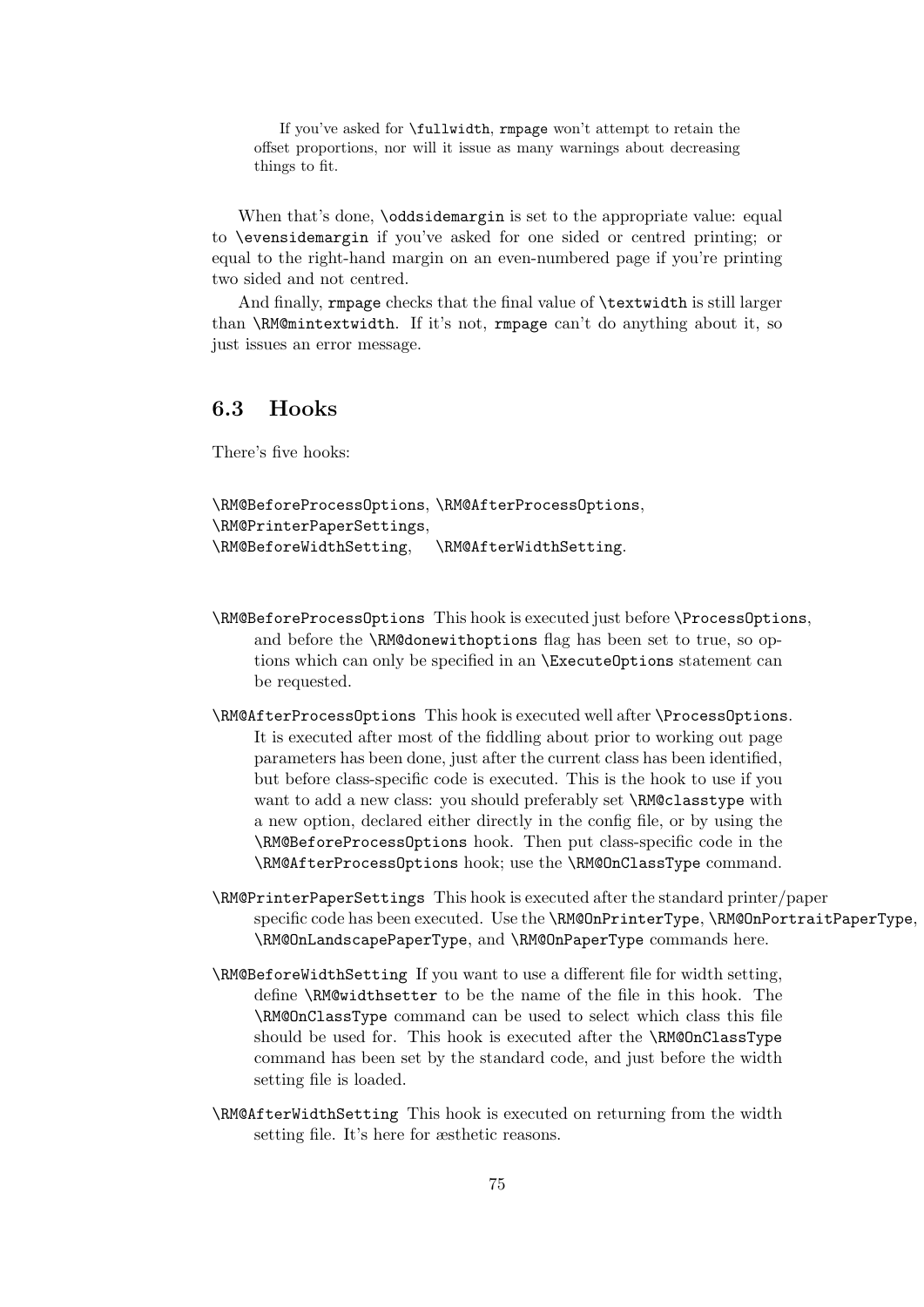## 6.4 Marginal paragraphs

There is more on setting the size of marginal paragraphs in section 6.7 on page 77.

If you are going to use marginal notes in your document, ensure that you specify \normalmarginpar or \reversemarginpar before loading rmpage. This is because rmpage calculates the size of marginal paragraphs based on the space available, and if rmpage thinks you're going to put marginal notes in the margin which is largest, and you really put them in the margin that is smallest, it'll get the calculation wrong and you'll have marginal notes that don't fit on the page.

If you're going to switch between \normalmarginpar and \reversemarginpar in your document, select whichever one puts the marginal notes in the smallest margin before you load rmpage. Messy, I know—sorry.

The standard LATEX classes, report and article, create marginal paragraphs that are a fixed distance away from the text, with a minimum clearance from the edge of the paper of 0.8in (one sided printing), or 0.4in (two sided printing), and a maximum width of 2in.

rmpage says yah boo sucks to all this.

## 6.5 Dealing with different classes

rmpage gives each class a number; the number of the current class is stored in the command \RM@classtype. Classes are detected in rmpage, and in the config file. More than one class can have been loaded; the idea is that the first loaded class is defined as the current class.

## 6.6 Different paper types and printers

rmpage knows about non-printing margins, and about different paper sizes and orientations. Each printer has its own defined non-printing margins, which are used to calculate the non-printing margins for each paper size.

The non-printing margins for the selected paper size are calculated and stored in the commands:

#### \RM@minrightclearance \RM@mintopclearance \RM@minleftclearance \RM@minbottomclearance

Each printer option must define nine commands so that rmpage can calculate the non-printing margins for each paper size. These commands to define the non-printing margins for each printer are:

Portrait orientation non-printing margins: \RM@ptrrportclear right-hand side \RM@ptrlportclear left-hand side \RM@ptrbportclear bottom edge \RM@ptrtportclear top edge Landscape orientationight-haminting demargins: \RM@ptrrlandclear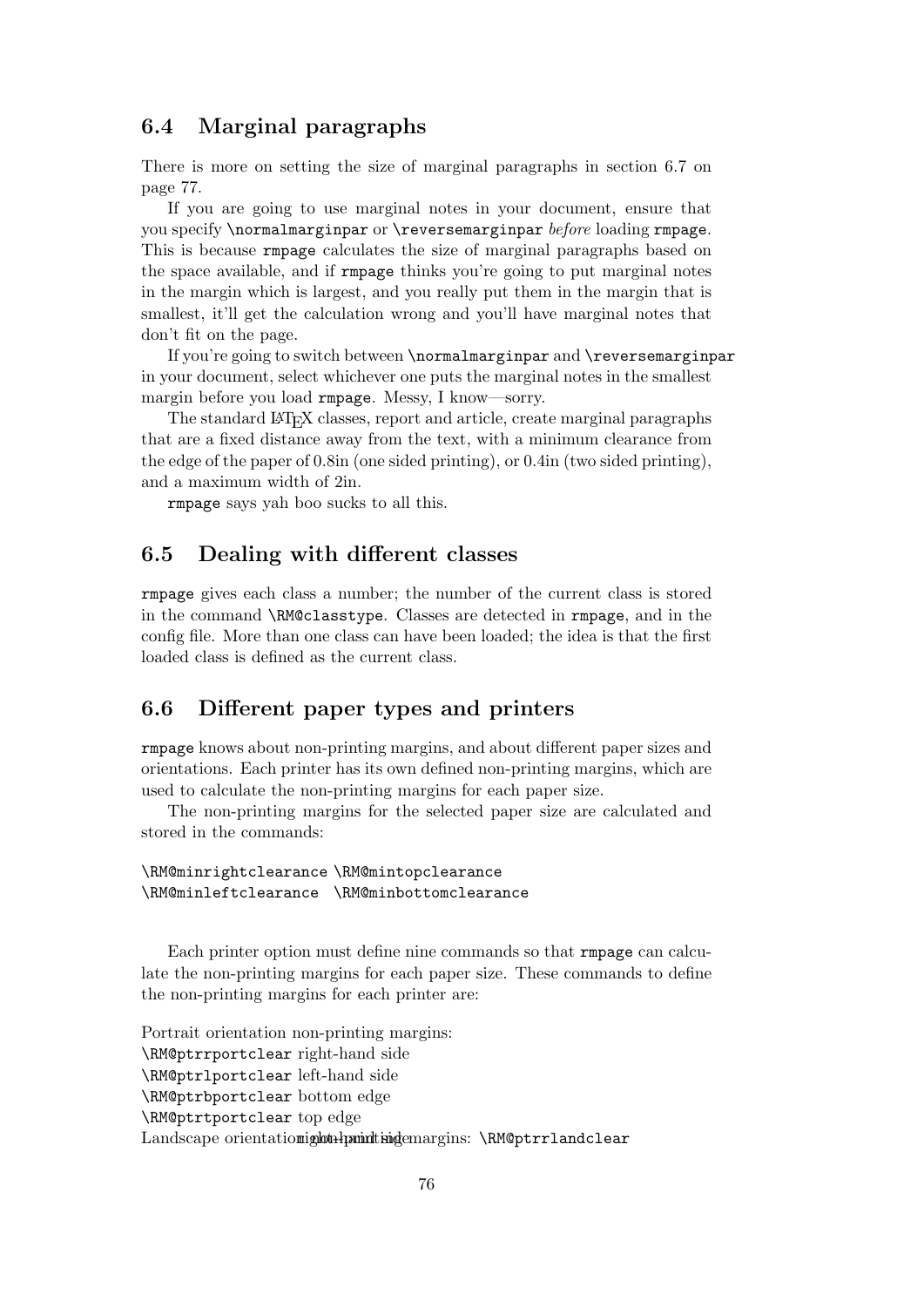\RM@ptrllandclear left-hand side \RM@ptrblandclear bottom edge \RM@ptrtlandclear top edge Assumed maximum positional error: \RM@ptrpostol

The \RM@ptrpostol command holds a length which is added to the \RM@minclearance values right at the end of the non-printing margin calculations, after the \RM@PrinterPaperSettings hook has been executed. Properly speaking, there should be four of these: one for left-right error and one for up-down error in both portrait and landscape orientation, but I think that one is probably adequate. The standard printer types set \RM@ptrpostol to 1 mm.

rmpage works out which printer clearance parameters to use as the nonprinting margins like this;

- 1. The flag \RM@portrait is set true if you are printing in portrait orientation, false if you are printing landscape.
- 2. The flag \RM@portlandinvert is set true if you are using a long paper size which reduces the length of the parent paper size to less than the width of the parent paper size.
- 3. if (\RM@portrait and not \RM@portlandinvert) or (not \RM@portrait and \RM@portlandinvert) then use the portclear parameters
- 4. if (\RM@portrait and \RM@portlandinvert) or (not \RM@portrait and not \RM@portlandinvert) then use the landclear parameters
- 5. If you are using a long paper size that is greater than half the parent size, set to 0 pt the non-printing margin at the edge where you cut the parent size to create the long size (assumed to be either the right-hand or bottom edge).
- 6. Execute the \RM@PrinterPaperSettings hook
- 7. Add the value of the command \RM@ptrpostol to the non-printing margins

## 6.7 Headers, footers, and marginal paragraphs

This section looks at how to control the size of the gap between the main body text and: headers, footers, and marginal paragraphs, as well as the gap between marginal paragraphs and the edge of the paper, the maximum width of marginal paragraphs, and the gap between columns of text in a multiplecolumn layout.

The details of how the size of marginal paragraphs is calculated are in section 6.4 on page 76.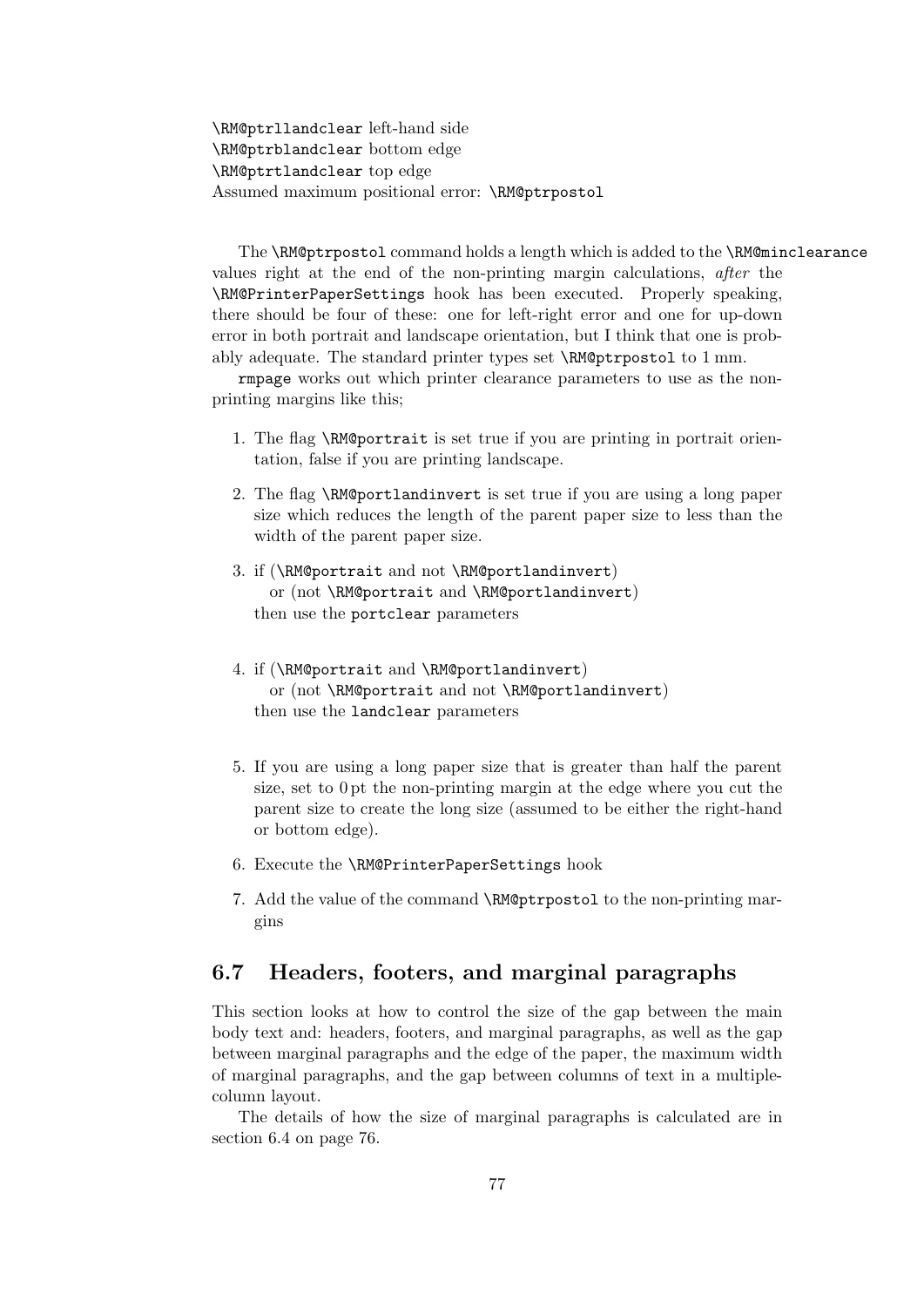Some lengths used as page layout parameters are set to their final values by the command:

#### \RM@scalebyoption{<length to be scaled>}{<option number>}

The <length to be scaled> is multiplied by a factor controlled the the  $\zeta$  option number>. The option number is set to 12 by default (which means multiply by one), and is allowed to range from 1 to 23. The multipliers are in a geometrical sequence from 0.3263 to 3.0646. The option least... sets the option number to 3, and gives a multiplier of 0.4. The option  $most...$ set the option number to 21, and gives a multiplier of 2.5. The touch more... and touchless... options add or subtract one from the option number, as do the t@uchmore... and t@uchless... options (which are reserved for use by class files).

These following lengths are scaled by option; the name of the counter storing the controlling option number is given in each case.

- 1. \headsep—the gap between the top of the text and the box containing the head. Controlled by \RM@headsepoption.
- 2. \footskip—the gap between the bottom of the text and the baseline of the foot. rmpage scales the length (\footskip − \baselineskip), to scale the apparent gap between the (assumed one line) footer and the bottom of the text body. Controlled by \RM@footskipoption.
- 3. \columnsep—the gap between columns on a multi-column page (nothing to do with tables). Controlled by \RM@columnsepoption.
- 4. \marginparsep—the gap between the text body and marginal paragraphs. Controlled by \RM@mparsepoption.
- 5. \RM@mparclearance—the minimum gap between the edge of the paper and marginal paragraphs. Controlled by \RM@mparclearoption.
- 6. \RM@maxmparwidth—the maximum width of marginal paragraphs. Controlled by \RM@maxmparwidthoption.

The first four are standard LAT<sub>EX</sub> lengths, and the only change rmpage makes to them is with \RM@scalebyoption. The fifth and sixth lengths are new parameters set by rmpage.

You can play about with all of these parameters by passing options to rmpage.

If the spread of values given by the standard options isn't enough, you can say:

\setlength\columnsep{3\columnsep}

or some such in your preamble, before loading rmpage. This only works for the standard LAT<sub>EX</sub> parameters.

If you want to do something like this for \RM@mparclearance or \RM@maxmparwidth, you can use the largebasemparclear or largebasemaxmparwidth options. These multiply the corresponding parameter by 2 if it has not been set by a configuration file.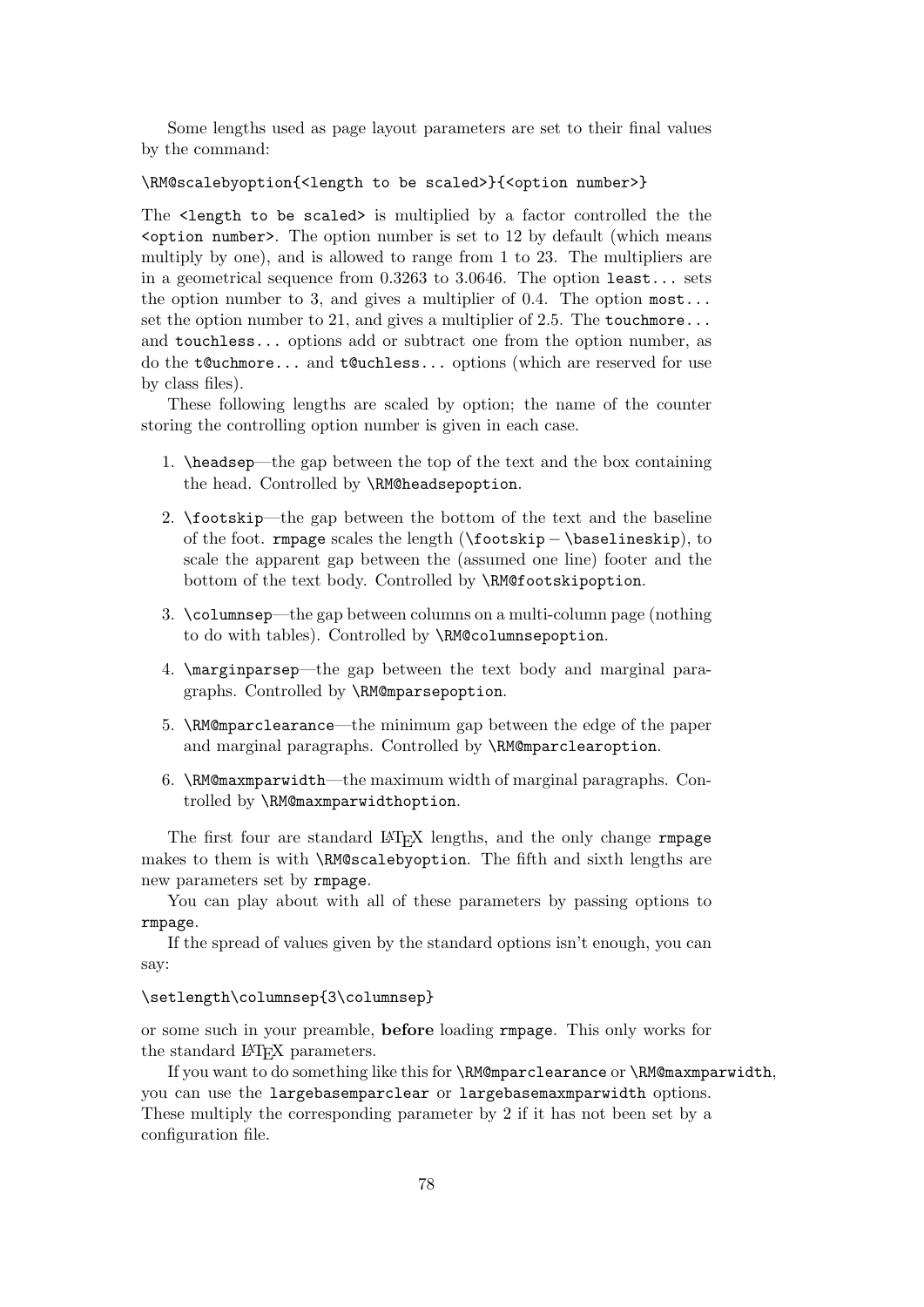# Chapter 7

# Configuring rmpage

The configuration file exists so you can tailor your installation of rmpage to your preferences. Some obvious things to set are the default printer type, the default paper type, the default date style, whether you want the inside or the outside margin larger.

## 7.1 Setting up a new installation

rmpage will work entirely happily without local configuration, but you might want to customize its behaviour, for example to speed it up. This chapter explains how.

For the sake of compatibility with everyone else and future versions, please keep the file  $rmpgen.cfg$  unchanged in your T<sub>E</sub>X search path, and make changes only to a copy of one of the standard configuration files that came with rmpage. I suggest you make a copy called rmplocal.cfg, from either rmpgen.cfg (everything active) or rmplocal.gfc (fastest).

When you create your local configuration file, begin by doing two things: add a comment on the top line identifying this file as yours; and change the \ProvidesFile command to match the new name and identify the file as yours—don't forget to change the date and version number:

```
\ProvidesFile{rmplocal.cfg}
 [1381/04/01 v0.1 Wat Tylers's
  local configuration file for the rmpage package.]
```
It's okay to comment out and uncomment options, but don't make any other changes above the line in the configuration file that says: local code below here please. I won't complain if you do, but you'll find it harder to upgrade to new versions of rmpage.

## 7.2 Configuration basics

I assume that you have made a copy called rmplocal.cfg of either rmplocal.gfc or rmpgen.cfg, and that you've changed the \ProvidesFile command. If not, read the start of this chapter again. I will refer to rmplocal.cfg as the config file in this chapter; there are other names a local configuation file might have.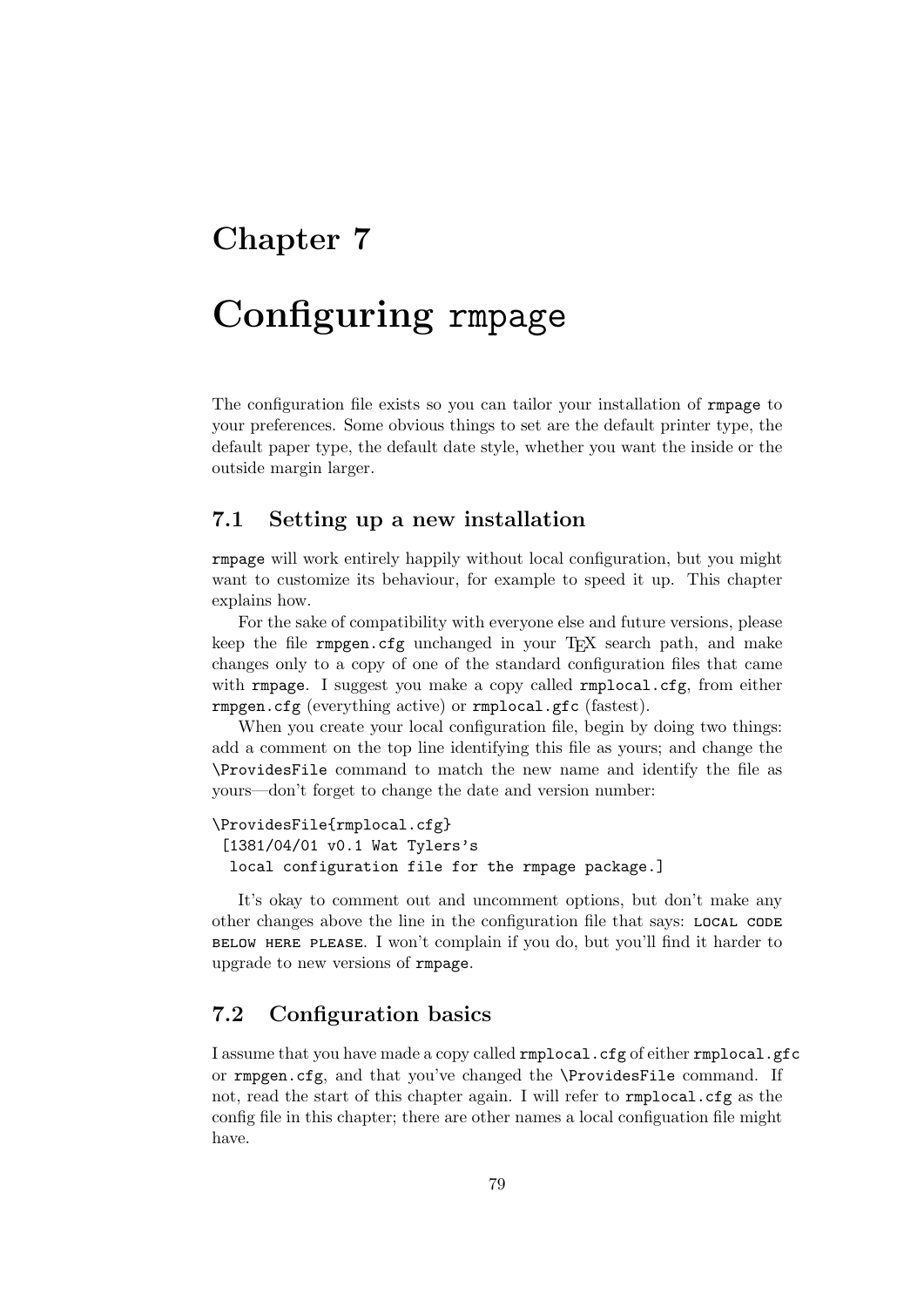Please don't change your config file above the line that says: LOCAL CODE below here please. I won't complain if you do, but you'll find it harder to upgrade to new versions of rmpage.

#### 7.2.1 Unknown option error

If you are using a copy of rmplocal.gfc and LAT<sub>EX</sub> complains about an unknown option, edit your config file and uncomment the option you need. The more options that are uncommented, the slower rmpage will work.

#### 7.2.2 Default options

Look through your config file for the line CHANGE THE COMMAND BELOW TO match your local preferences. There's an \ExecuteOptions statement just below it. This statement sets your default options—my default settings are below. I have a special printer type, because my printer is old, tired, and out-of-spec; I usually print on A4 paper with a large inside margin so I can put my printouts in a ring binder, and I like my dates like this: 5th November 1996. You can change the argument of this statement to match your preferences: if you're an American with a LaserJet 4, replace the printer option with li4printer, change the paper type to letterpaper, and the date to usdate. If most of your output goes in ring-binders, keep the notstdmargins option; otherwise, change it to stdmargins to give a conventional large outside margin.

| $\%$ |  |  |  |  | CHANGE THE COMMAND BELOW TO MATCH YOUR LOCAL PREFERENCES            |  |
|------|--|--|--|--|---------------------------------------------------------------------|--|
| $\%$ |  |  |  |  |                                                                     |  |
| $\%$ |  |  |  |  |                                                                     |  |
|      |  |  |  |  | \ExecuteOptions{R+R-dw520printer, a4paper, notstdmargins, nicedate} |  |
| $\%$ |  |  |  |  |                                                                     |  |
| $\%$ |  |  |  |  |                                                                     |  |

You can add almost any option you like to this statement: it sets the defaults for everything you typeset with rmpage. Some of the options in rmplocal have been commented out to speed things up, so you might need to uncomment them to allow them to work. You can tell whether an option needs uncommenting from the list of all the options in chapter 5 on page 45: options that look like this: obscureoption are commented out; options that look like this: usefuloption are not commented out. None of the options in rmpage are commented out—you only need to edit the configuration file.

You can have additional default options for particular classes. Because the options for particular classes are executed after the general defaults, they can over-ride the general defaults. So it's quite all right to say a4paper in the ExecuteOptions statement above if you normally print out slides on B5 paper, because the b5paper option executed later on will over-ride the original a4paper option.

If you want different default options for different classes, or if you intend to use the slides class, read the next section which explains all.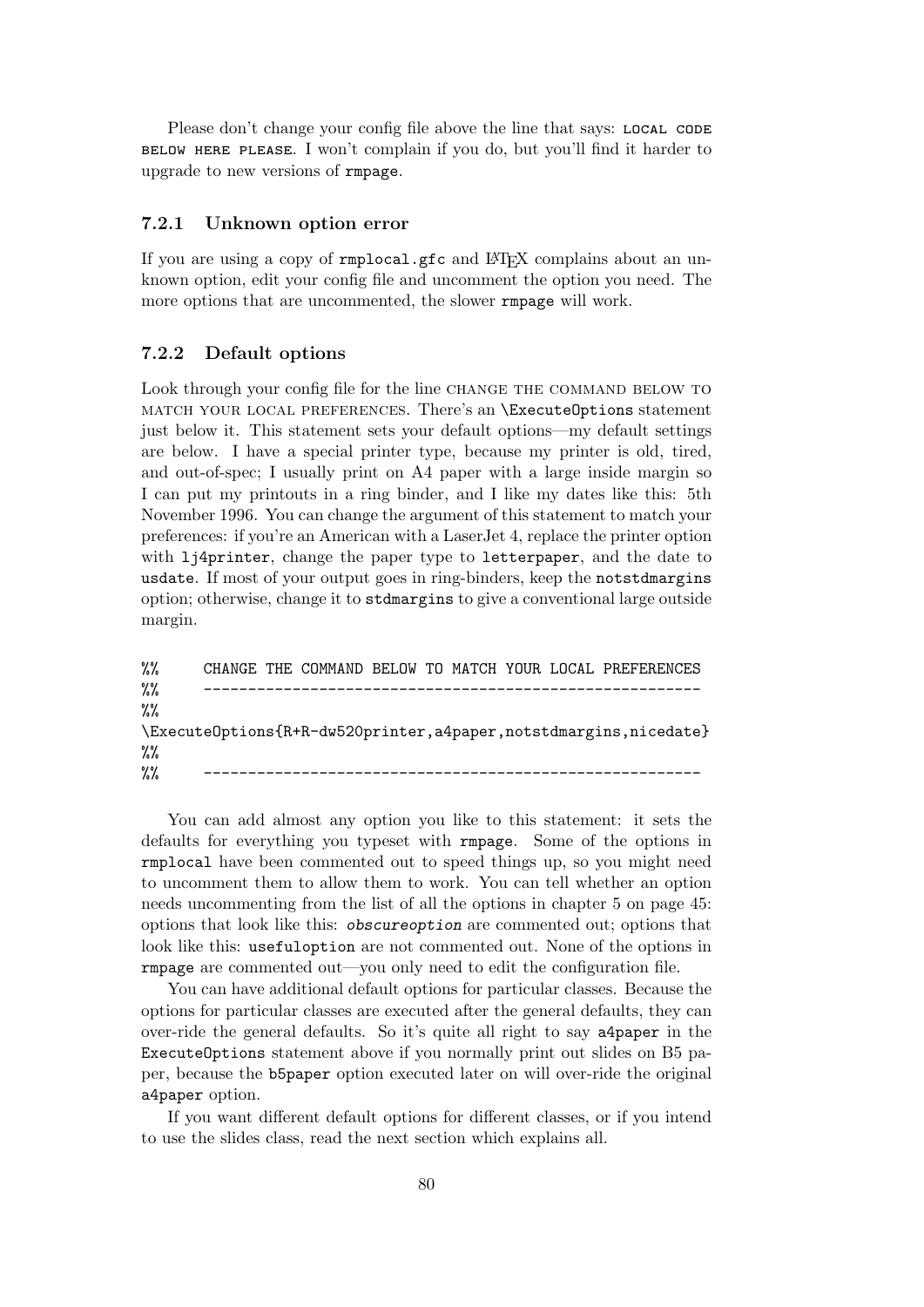## 7.3 Configuring rmpage for particular classes

Just below the \ExecuteOptions statement which sets the global defaults, there's a section headed default options for particular classes. This is the place intended for your class-specific default settings. rmpage provides a command to do this:

#### \RM@OnClassExecuteOptions{<class name>}{<comma separated options>}

It's just an \ExecuteOptions command that is only executed for the named class. For example, my configuration file has the statement:

#### \RM@OnClassExecuteOptions{slides} {centre,ukdate,R+R-dw520printer}

Which executes the given options only when I'm using the slides class. You might like to change this statement to match your preferences.

You can have as many of these \RM@OnClassExecuteOptions statements as you like, although one statement for each class is probably best. If you are creating a class of your own, say a thesis class based on report, it's probably best to make sure that the default options for your thesis class are executed after the default options for the report class. That way, the report class's defaults don't over-ride your thesis class's defaults.

If you want to create a new class with the help of rmpage, read section 7.6 on page 81 for more details.

## 7.4 Defining a new printer type

## 7.5 Dealing with particular combinations of printer and paper

## 7.6 Telling rmpage about a new class

If you are going to define a new class type, there are two obvious ways of doing it: either declare a new option which sets the \RM@classtype command to your new class number (above 100, please), or put a line in the \RM@DefineNewClasses hook:

\DeclareOption{nuthesisclass}{\def\RM@classtype{101}}

or

```
\newcommand*{\RM@DefineNewClasses}{
\RM@SetClassType{nuthesis}{101}
}% endRM@DefineNewClasses
```
The advantage of not using an option is greater speed. The advantage of using an option is that you can pass the option to rmpage, and be sure that your particular settings are acted upon, even if you change the name of your class.

You can set default options for a particular class in the config file: the default options for particular classes section is for you to add: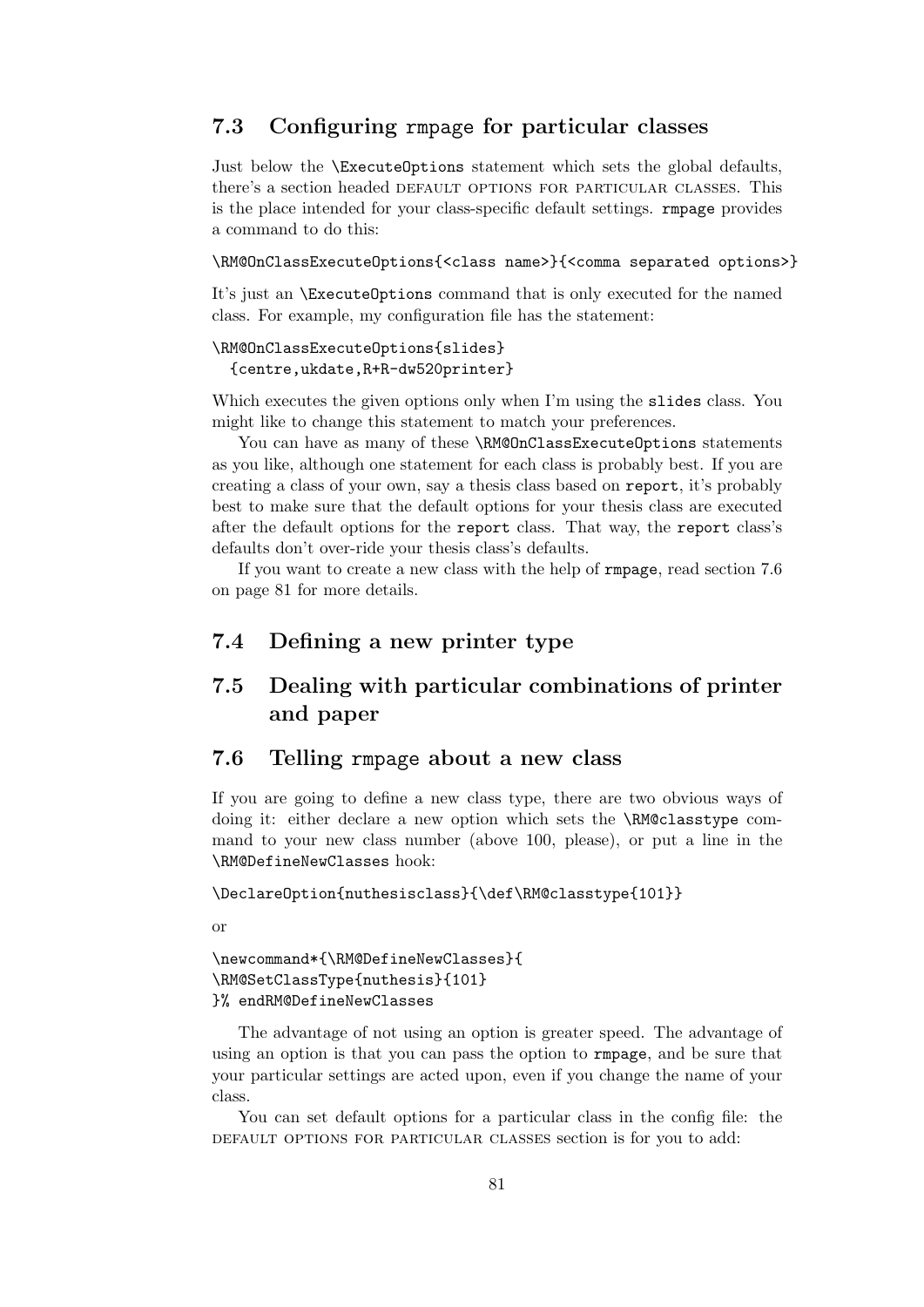#### \RM@ClassExecuteOptions{<class name>}{<options list>}

statements for each class you want to \ExecuteOptions for. make sure that if you are building one class upon another (e.g., building nuthesis on report), that you execute the options for the base class first (e.g., do report before nuthesis).

The \RM@AfterProcessOptions hook is the ideal place to use the \RM@OnClassType command to set up things for particular classes. You can set things like minimum margins, maximum textwidth, and the like there. See the config file for some examples.

#### 7.6.1 Dealing with options

If you want to build a new class by modifying a standard class with the help of rmpage, you need to think about what's going to happen to options.

You can tell your new class, let's call it the nuthesis class, to pass options on to rmpage quite happily, by including a line:

```
\DeclareOption*{\PassOptionsToPackage{rmpage}
   {\CurrentOption}}
```
in the option declaration section of your class file to pass all options you don't deal with to rmpage (not forgetting to say:

```
\ProcessOptions
```

```
...
\RequirePackage{rmpage}
```
later on).

The problem with this is that any options you have set up explicitly (for example, you might have pass the wide option to rmpage to get a particular \textwidth, and the user might have asked for narrow. Do you know which one takes precendent?) might be over-ridden by the user.

The safest way to deal with this is to decide which of rmpage's options you will allow the user to use. You might stick with the

```
\DeclareOption*{\PassOptionsToPackage{rmpage}
   {\CurrentOption}}
```
statement in your class file and prepare a special rmpage config file for your new class, which has all other options commented out. If you call this config file rmpage-nuthesis.cfg, include the line

```
\newcommand*{\RMconfigfile}{rmpage-nuthesis.cfg}
```
in your class file before loading rmpage. Or you might use:

```
\DeclareOption{<option name>}
```

```
{\PassOptionsToPackage{rmpage}{<option name>}}
```
to pass each allowed option on to rmpage, and ensure that you're not passing options to rmpage with \DeclareOption\*.

If you have used rmpage to help you get printing dimensions right for a fixed format and you don't want the user to change anything, you might find it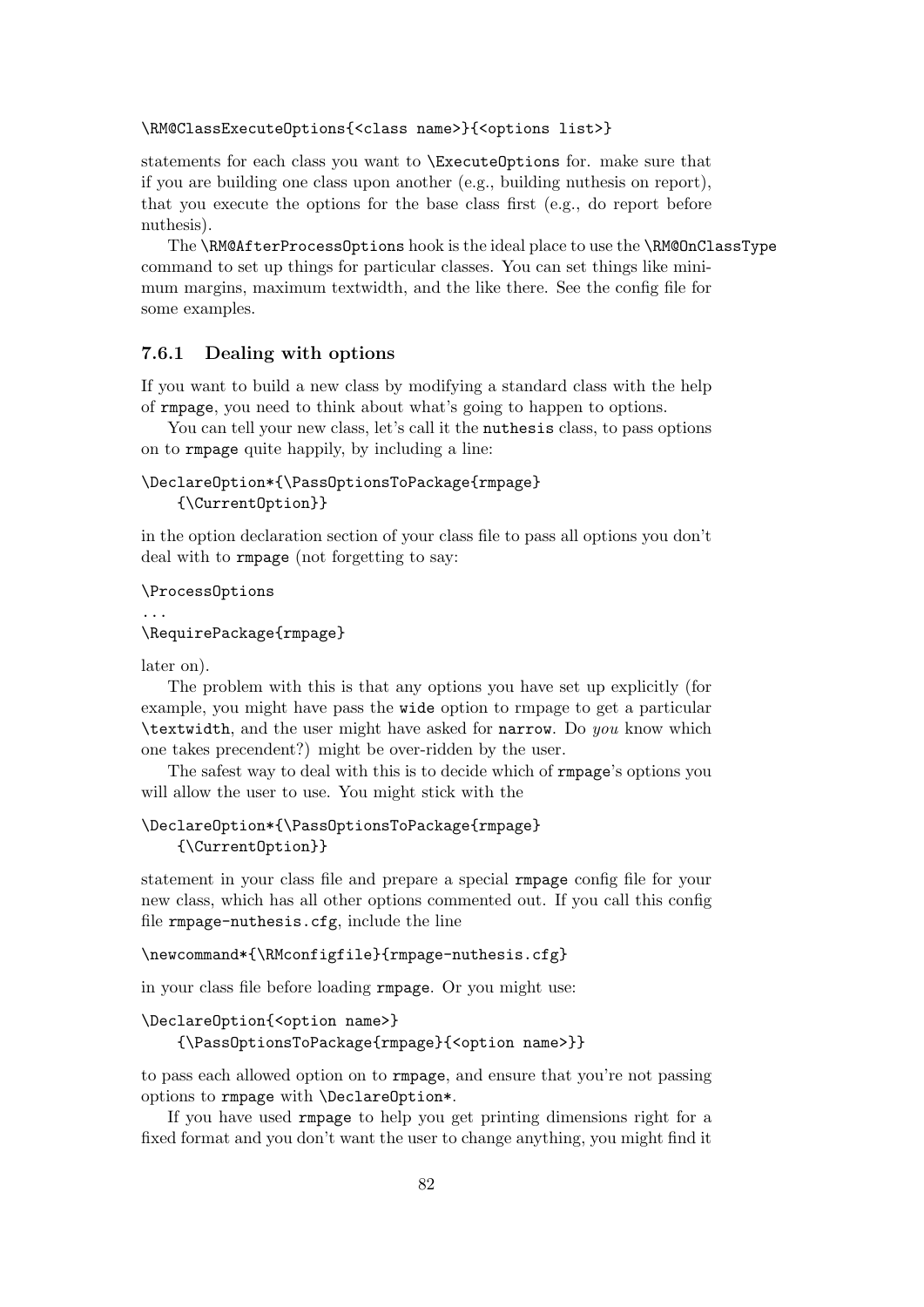best to set the various parameters directly in your class file, and forget about using rmpage entirely. You can find out what they were set to by looking in the log file; by the time I've released rmpage, everything that rmpage changes damned well ought to be noted there, and if not you can curse me for a careless fool, and specify the garrulous option to rmpage which will print everything and then some in your T<sub>F</sub>X console window. Don't try this if you're going to keep using rmpage to build your class—I have no idea what'll happen.

#### 7.6.2 Things you can do with your new class number

#### Changing textheight setting

You can define the command \RM@textheightgroup to any number you like. It's probably best to do this in the \RM@AfterProcessOptions hook.

Currently, the initial value of textheight is set by one of two blocks of code: one is executed if  $\mathcal{N}\mathbb{C}$  is the other is executed if  $\mathcal{N}\mathbb{C}$  are  $\mathcal{N}\mathbb{C}$  is executed if \RM@textheightgroup is 1 (slides only).

If you set \RM@textheightgroup to anything other than 0 or 1 for any of your classes, you will need to add some code to set textheight! Put your new code in the \RM@BeforeTextheightSetting hook; have a look at rmpage to see how I did it.

#### Changing textwidth setting

#### ALL THIS IS WRONG NOW!

You can also define the command **\RM@widthsetter** to be any filename you like, using any of the hooks executed before the width setting code is used. If the command is not defined just before the \RM@BeforeWidthSetting hook is executed, it is defined to be rmpwnorm.pko (the extension stands for package option). If the class type is 5 (slides), the command is then defined to be rmpwslid.pko. This filename is the file loaded to set the various horizontal parameters. By default, rmpwnorm.pko is loaded for all classes expect slides, which uses **rmpwslid.** An example of this sort of thing is this fragment of config file code:

```
\newcommand*{\RM@AfterProcessOptions}{
    \RM@OnClassType{101}{% class 101 = nightmare university thesis class
        % Use different textheight setting code to everything else.
        \def\RM@textheightgroup{2}
        % Set minimum margins as specified in the regulations.
        % Everything else is done by the class file. These commands
        % are defined to be 1742pt at the start of rmpage, so they
        % can't be set in the class file.
        \def\RM@minoutsidemargin{15mm}
        \def\RM@mininsidemargin{40mm}
        \def\RM@mintopmargin{15mm}
        \def\RM@minbottommargin{15mm}
        % set minimum and maximum textwidth, as defined by the regs
        \def\RM@mintextwidth{130mm}
        \def\RM@maxtextwidth{160mm}
        % load custom width setting code in file vulture-widths.jkl
        \def\RM@widthsetter{vulture-widths.jkl}
    }{}
}
```
83